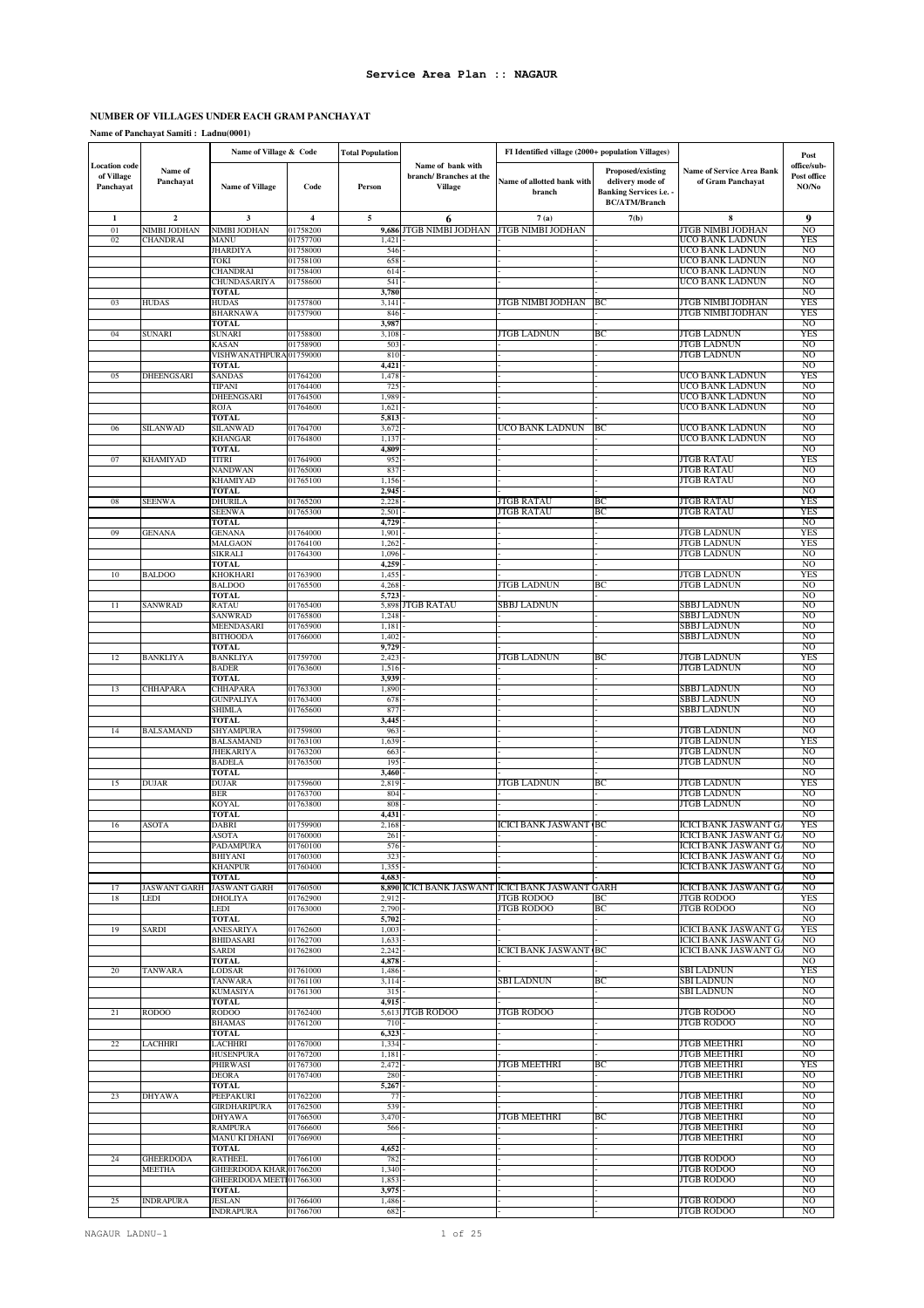|                                                 |                      | Name of Village & Code        |                         | <b>Total Population</b> |                                                               | FI Identified village (2000+ population Villages) |                                                                                                 |                                                       | Post                                |
|-------------------------------------------------|----------------------|-------------------------------|-------------------------|-------------------------|---------------------------------------------------------------|---------------------------------------------------|-------------------------------------------------------------------------------------------------|-------------------------------------------------------|-------------------------------------|
| <b>Location</b> code<br>of Village<br>Panchayat | Name of<br>Panchayat | <b>Name of Village</b>        | Code                    | Person                  | Name of bank with<br>branch/Branches at the<br><b>Village</b> | Name of allotted bank with<br>branch              | Proposed/existing<br>delivery mode of<br><b>Banking Services i.e. -</b><br><b>BC/ATM/Branch</b> | <b>Name of Service Area Bank</b><br>of Gram Panchayat | office/sub-<br>Post office<br>NO/No |
| $\mathbf{1}$                                    | $\overline{2}$       | $\mathbf{3}$                  | $\overline{\mathbf{4}}$ | 5                       | 6                                                             | 7(a)                                              | 7(b)                                                                                            | 8                                                     | 9                                   |
|                                                 |                      | <b>KHEENWAJ</b>               | 01766800                | 1,496                   |                                                               |                                                   |                                                                                                 | <b>JTGB RODOO</b>                                     | N <sub>O</sub>                      |
|                                                 |                      | <b>TOTAL</b>                  |                         | 3.664                   |                                                               |                                                   |                                                                                                 |                                                       | N <sub>O</sub>                      |
| 26                                              | MEETHRI              | TILOTI                        | 01761900                |                         | 1,000 JTGB MEETHRI                                            |                                                   |                                                                                                 | <b>JTGB MEETHRI</b>                                   | NO.                                 |
|                                                 |                      | <b>DOBRON KABAS</b>           | 01762000                | 137                     |                                                               |                                                   |                                                                                                 | <b>JTGB MEETHRI</b>                                   | N <sub>O</sub>                      |
|                                                 |                      | REWARON KA BAS 01762100       |                         | 170                     |                                                               |                                                   |                                                                                                 | <b>JTGB MEETHRI</b>                                   | N <sub>O</sub>                      |
|                                                 |                      | <b>MEETHRI</b>                | 01767100                | 3.236                   |                                                               | <b>JTGB MEETHRI</b>                               |                                                                                                 | <b>JTGB MEETHRI</b>                                   | NO.                                 |
|                                                 |                      | <b>TOTAL</b>                  |                         | 4.543                   |                                                               |                                                   |                                                                                                 |                                                       | N <sub>O</sub>                      |
| 27                                              | <b>REENGAN</b>       | <b>RIDMALAS</b>               | 01761400                | 970                     |                                                               |                                                   |                                                                                                 | <b>JTGB MEETHRI</b>                                   | <b>YES</b>                          |
|                                                 |                      | <b>REENGAN</b>                | 01762300                | 2,882                   |                                                               | <b>JTGB MEETHRI</b>                               | B <sub>C</sub>                                                                                  | <b>JTGB MEETHRI</b>                                   | N <sub>O</sub>                      |
|                                                 |                      | <b>TOTAL</b>                  |                         | 3.852                   |                                                               |                                                   |                                                                                                 |                                                       | N <sub>O</sub>                      |
| 28                                              | <b>UDRASAR</b>       | <b>RAIDHANA</b>               | 01761500                | 1.781                   |                                                               |                                                   |                                                                                                 | <b>JTGB MEETHRI</b>                                   | <b>YES</b>                          |
|                                                 |                      | <b>KUSHALPURA</b>             | 01761600                | 948                     |                                                               |                                                   |                                                                                                 | <b>JTGB MEETHRI</b>                                   | NO.                                 |
|                                                 |                      | <b>GODARON KA BAS</b>         | 01761700                | 53                      |                                                               |                                                   |                                                                                                 | <b>JTGB MEETHRI</b>                                   | NO.                                 |
|                                                 |                      | <b>UDRASAR</b>                | 01761800                | 919                     |                                                               |                                                   |                                                                                                 | <b>JTGB MEETHRI</b>                                   | NO.                                 |
|                                                 |                      | <b>TOTAL</b>                  |                         | 3,701                   |                                                               |                                                   |                                                                                                 |                                                       | N <sub>O</sub>                      |
| 29                                              | <b>DATAU</b>         | <b>DATAU</b>                  | 01765700                | 1.449                   |                                                               |                                                   |                                                                                                 | SBBJ LADNUN                                           | NO.                                 |
| 30                                              |                      | KASUMBI ALIPUR KASUMBI ALIPUR | 01760600                | 3.563                   |                                                               | SBBJ LADNUN                                       | ВC                                                                                              | SBBJ LADNUN                                           | <b>YES</b>                          |
|                                                 |                      | KASUMBI UPADARA01760700       |                         | 730                     |                                                               |                                                   |                                                                                                 | <b>SBBJ LADNUN</b>                                    | N <sub>O</sub>                      |
|                                                 |                      | KASUMBI JAKHLAN 01760800      |                         | 2,239                   |                                                               | <b>SBBJ LADNUN</b>                                | BС                                                                                              | <b>SBBJ LADNUN</b>                                    | N <sub>O</sub>                      |
|                                                 |                      | <b>KASUMBI NALIYA</b>         | 01760900                | 87                      |                                                               |                                                   |                                                                                                 | SBBJ LADNUN                                           | NO.                                 |
|                                                 |                      | <b>TOTAL</b>                  |                         | 6.619                   |                                                               |                                                   |                                                                                                 |                                                       | N <sub>O</sub>                      |
| 31                                              | <b>ODEET</b>         | <b>LUKAS</b>                  | 01758300                | 582                     |                                                               |                                                   |                                                                                                 | <b>UCO BANK LADNUN</b>                                | <b>YES</b>                          |
|                                                 |                      | ODEET                         | 01758500                | 3,171                   |                                                               | UCO BANK LADNUN                                   | <b>BC</b>                                                                                       | UCO BANK LADNUN                                       | N <sub>O</sub>                      |
|                                                 |                      | <b>HIRAWATI</b>               | 01758700                | 1.718                   |                                                               |                                                   |                                                                                                 | UCO BANK LADNUN                                       | N <sub>O</sub>                      |
|                                                 |                      | <b>TOTAL</b>                  |                         | 5,471                   |                                                               |                                                   |                                                                                                 |                                                       | NO.                                 |
| 32                                              | MANGALPURA           | MALASI                        | 01759100                | 691                     |                                                               |                                                   |                                                                                                 | JTGB LADNUN                                           | NO.                                 |
|                                                 |                      | <b>GOREDI</b>                 | 01759200                | 518                     |                                                               |                                                   |                                                                                                 | <b>JTGB LADNUN</b>                                    | N <sub>O</sub>                      |
|                                                 |                      | <b>CHAK GOREDI</b>            | 01759300                | 188                     |                                                               |                                                   |                                                                                                 | <b>JTGB LADNUN</b>                                    | N <sub>O</sub>                      |
|                                                 |                      | <b>KHINDAS</b>                | 01759400                | 144                     |                                                               |                                                   |                                                                                                 | JTGB LADNUN                                           | NO.                                 |
|                                                 |                      | <b>NATAS</b>                  | 01759500                | 24                      |                                                               |                                                   |                                                                                                 | JTGB LADNUN                                           | NO.                                 |
|                                                 |                      | MANGALPURA                    | 01760200                | 2,721                   |                                                               | JTGB LADNUN                                       | ВC                                                                                              | JTGB LADNUN                                           | NO.                                 |
|                                                 |                      | <b>TOTAL</b>                  |                         | 4.286                   |                                                               |                                                   |                                                                                                 |                                                       |                                     |

### **Name of Panchayat Samiti : Ladnu(0001)**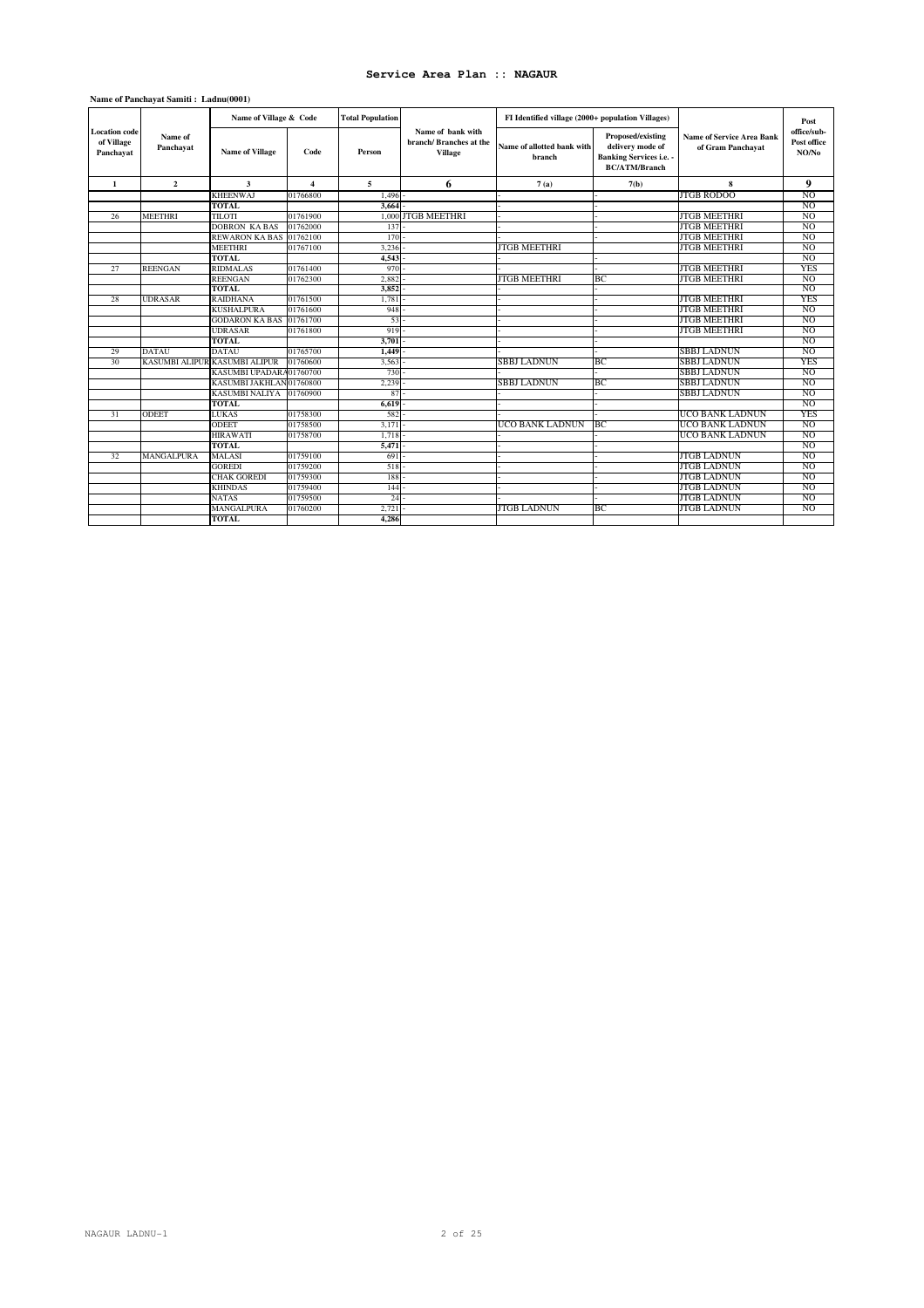### **NUMBER OF VILLAGES UNDER EACH GRAM PANCHAYAT**

**Name of Panchayat Samiti : Didwana(0002)**

|                                                 |                      | Name of Village & Code                    |                      | <b>Total Population</b> |                                                               |                                      | FI Identified village (2000+ population Villages)                             |                                                                 | Post office/sub-     |
|-------------------------------------------------|----------------------|-------------------------------------------|----------------------|-------------------------|---------------------------------------------------------------|--------------------------------------|-------------------------------------------------------------------------------|-----------------------------------------------------------------|----------------------|
| <b>Location</b> code<br>of Village<br>Panchayat | Name of<br>Panchayat | <b>Name of Village</b>                    | Code                 | Person                  | Name of bank with<br>branch/Branches at the<br><b>Village</b> | Name of allotted bank<br>with branch | Proposed/existing delivery<br>mode of Banking Services i.e.<br>-BC/ATM/Branch | <b>Name of Service Area</b><br><b>Bank of Gram</b><br>Panchayat | Post office<br>NO/No |
| 1                                               | $\mathbf{2}$         | 3                                         | $\overline{4}$       | $\sqrt{5}$              | 6                                                             | 7(a)                                 | 7(b)                                                                          | 8                                                               | 9                    |
| 01                                              | <b>KOLIYA</b>        | RAISINGHPURA                              | 01772100             | 588                     |                                                               |                                      |                                                                               | SBBJ KOLYA                                                      | NO                   |
|                                                 |                      | KOLIYA                                    | 01772500             | 6,579                   | SBBJ KOLYA                                                    | SBBJ KOLYA                           |                                                                               | SBBJ KOLYA                                                      | NO                   |
|                                                 |                      | NOJLOKI DHANI                             | 01772600             | 594                     |                                                               |                                      |                                                                               | SBBJ KOLYA                                                      | NO<br>NO             |
| 02                                              | PALOT                | <b>TOTAL</b><br><b>JORAWARPURA</b>        | 01767600             | 7,761<br>366            |                                                               |                                      |                                                                               | JTGB DIDWANA                                                    | YES                  |
|                                                 |                      | PALOT                                     | 01768800             | 1,723                   |                                                               | <b>ITGB DIDWANA</b>                  |                                                                               | <b>JTGB DIDWANA</b>                                             | YES                  |
|                                                 |                      | <b>TIGARIYA</b>                           | 01768900             |                         |                                                               |                                      |                                                                               | <b>JTGB DIDWANA</b>                                             | NO                   |
|                                                 |                      | <b>KAPROD</b><br>CHOMU                    | 01772200<br>01772700 | 820<br>694              |                                                               |                                      |                                                                               | JTGB DIDWANA<br><b>JTGB DIDWANA</b>                             | NO<br>NO             |
|                                                 |                      | TOTAL                                     |                      | 3,603                   |                                                               |                                      |                                                                               |                                                                 | NO                   |
| 03                                              | <b>DOODOLI</b>       | <b>DOODOLI</b>                            | 01767500             | 2,103                   |                                                               | JTGB DIDWANA                         | BС                                                                            | JTGB DIDWANA                                                    | NO                   |
|                                                 |                      | THAKARIYAS                                | 01767700             | 1,660                   |                                                               |                                      |                                                                               | JTGB DIDWANA                                                    | NO                   |
| 04                                              | <b>KALWANI</b>       | <b>TOTAL</b><br>MADAM                     | 01768100             | 3,763<br>633            |                                                               |                                      |                                                                               | PNB DIDWANA                                                     | NO<br>YES            |
|                                                 |                      | KALWANI                                   | 01768200             | 1,138                   |                                                               | PNB DIDWANA                          |                                                                               | PNB DIDWANA                                                     | NO                   |
|                                                 |                      | PATAN                                     | 01768300             | 699                     |                                                               |                                      |                                                                               | PNB DIDWANA                                                     | NO                   |
|                                                 |                      | <b>ELICHPURA</b>                          | 01769400             | 145                     |                                                               |                                      |                                                                               | PNB DIDWANA                                                     | NO                   |
|                                                 |                      | <b>CHAND BASNI</b><br><b>GIRDHARIPURA</b> | 01769500<br>01769600 | 531<br>1,033            |                                                               |                                      |                                                                               | PNB DIDWANA<br>PNB DIDWANA                                      | YES<br>NO            |
|                                                 |                      | <b>TOTAL</b>                              |                      | 4,179                   |                                                               |                                      |                                                                               |                                                                 | NO                   |
| 05                                              | SINGHANA             | CHAK                                      | 01767800             | 379                     |                                                               |                                      |                                                                               | PNB DIDWANA                                                     | YES                  |
|                                                 |                      | <b>KHARDIYA</b>                           | 01767900             | 917                     |                                                               |                                      |                                                                               | PNB DIDWANA                                                     | NO                   |
|                                                 |                      | SINGHANA                                  | 01768000             | 1,945                   |                                                               |                                      |                                                                               | PNB DIDWANA<br>PNB DIDWANA                                      | NO<br>YES            |
|                                                 |                      | <b>AJAWA</b><br><b>BHAMASI</b>            | 01768400<br>01768500 | 1,121<br>124            |                                                               |                                      |                                                                               | PNB DIDWANA                                                     | NO                   |
|                                                 |                      | NAURANGPURA                               | 01768600             | 469                     |                                                               |                                      |                                                                               | PNB DIDWANA                                                     | NO                   |
|                                                 |                      | PATHANONKA BARH                           | 01769300             |                         |                                                               |                                      |                                                                               | PNB DIDWANA                                                     | NO                   |
| 06                                              | THANU                | <b>TOTAL</b><br>AAS KI DHANI              | 01769700             | 4,955<br>973            |                                                               |                                      |                                                                               | SBI DIDWANA                                                     | NO<br>NO             |
|                                                 |                      | THANU                                     | 01769800             | 1,242                   |                                                               |                                      |                                                                               | <b>SBI DIDWANA</b>                                              | NO                   |
|                                                 |                      | <b>DEORATHI</b>                           | 01769900             | 1,163                   |                                                               |                                      |                                                                               | SBI DIDWANA                                                     | NO                   |
|                                                 |                      | AMBAPA                                    | 01770000             | 560                     |                                                               |                                      |                                                                               | <b>SBI DIDWANA</b>                                              | YES                  |
|                                                 |                      | <b>KANWAI</b>                             | 01770100             | 1,223                   |                                                               |                                      |                                                                               | <b>SBI DIDWANA</b>                                              | NO                   |
| 07                                              | <b>SOOPKA</b>        | <b>TOTAL</b><br>SOOPKA                    | 01771000             | 5,161<br>2,789          |                                                               | SBI DIDWANA                          | ВC                                                                            | <b>SBI DIDWANA</b>                                              | NO<br>NO             |
|                                                 |                      | SEWA                                      | 01771100             | 2,287                   |                                                               | <b>SBI DIDWANA</b>                   | BC                                                                            | SBI DIDWANA                                                     | YES                  |
|                                                 |                      | TOTAL                                     |                      | 5,076                   |                                                               |                                      |                                                                               |                                                                 | NO                   |
| 08                                              | <b>DADU BASNI</b>    | RAGHUNATHPURA                             | 01772300             | 432                     |                                                               |                                      |                                                                               | PNB DIDWANA                                                     | NO                   |
|                                                 |                      | <b>BHAWADIYA</b><br>GARDEJA KI BASNI      | 01768700<br>01769000 | 826<br>929              |                                                               |                                      |                                                                               | PNB DIDWANA<br>PNB DIDWANA                                      | NO<br>NO             |
|                                                 |                      | <b>DADU BASNI</b>                         | 01769100             | 711                     |                                                               |                                      |                                                                               | PNB DIDWANA                                                     | NO                   |
|                                                 |                      | <b>AMARPURA</b>                           | 01769200             | 1,321                   |                                                               |                                      |                                                                               | PNB DIDWANA                                                     | NO                   |
|                                                 |                      | <b>MANDA BASNI</b>                        | 01772400             | 1,438                   |                                                               |                                      |                                                                               | PNB DIDWANA                                                     | NO                   |
|                                                 |                      | <b>TOTAL</b>                              |                      | 5,657<br>928            |                                                               |                                      |                                                                               | UCO BANK DIDW.                                                  | NO<br><b>YES</b>     |
| 09                                              | <b>DAULATPURA</b>    | SEKHA BASNI<br>NINAWATA                   | 01771700<br>01775000 | 96                      |                                                               |                                      |                                                                               | UCO BANK DIDWA                                                  | NO                   |
|                                                 |                      | <b>DAULATPURA</b>                         | 01775100             | 3,809                   |                                                               | UCO BANK DIDWAN/BC                   |                                                                               | UCO BANK DIDWAINO                                               |                      |
|                                                 |                      | <b>TOTAL</b>                              |                      | 4,833                   |                                                               |                                      |                                                                               |                                                                 | NO                   |
| 10                                              | <b>CHOLOOKHAN</b>    | <b>MANAKSAR</b><br>CHOLOOKHAN             | 01771200<br>01771300 | 234                     |                                                               | UCO BANK DIDWAN                      | BC                                                                            | UCO BANK DIDWAI<br>UCO BANK DIDWAINO                            | NO                   |
|                                                 |                      | <b>MALLA BASNI</b>                        | 01771400             | 2,21<br>861             |                                                               |                                      |                                                                               | UCO BANK DIDWA                                                  | NO                   |
|                                                 |                      | KAYASTHA BASNI                            | 01771500             | 358                     |                                                               |                                      |                                                                               | UCO BANK DIDWA                                                  | NO                   |
|                                                 |                      | KHICHIYA BASNI                            | 01771600             | 1,089                   |                                                               |                                      |                                                                               | UCO BANK DIDWA                                                  | NO                   |
| 11                                              | <b>BARANGANA</b>     | <b>TOTAL</b><br>KHATIYA BASNI             | 01774800             | 4,757<br>1,349          |                                                               |                                      |                                                                               | SBBJ DIDWANA                                                    | VО<br>YES            |
|                                                 |                      | <b>BARANGANA</b>                          | 01777600             | 2,100                   |                                                               | SBBJ DIDWANA                         | BC                                                                            | SBBJ DIDWANA                                                    | YES                  |
|                                                 |                      | JEWALIYAWAS                               | 01777800             | 1,310                   |                                                               |                                      |                                                                               | SBBJ DIDWANA                                                    | NO                   |
|                                                 |                      | TOTAL                                     |                      | 4,759                   |                                                               |                                      |                                                                               |                                                                 | NO                   |
| 12                                              | <b>BALIYA</b>        | <b>RAMSABAS</b><br>LADAWAS                | 01771800<br>01771900 | 2,006<br>776            |                                                               | SBBJ DIDWANA                         | BC                                                                            | SBBJ DIDWANA<br>SBBJ DIDWANA                                    | YES<br>NO            |
|                                                 |                      | <b>BALIYA</b>                             | 01772000             | 4,170                   |                                                               | SBBJ DIDWANA                         | BC                                                                            | <b>SBBJ DIDWANA</b>                                             | NO                   |
|                                                 |                      | <b>TOTAL</b>                              |                      | 6,952                   |                                                               |                                      |                                                                               |                                                                 | NO                   |
| 13                                              | SINGRAWAT KAL PYAWAN |                                           | 01774400             | 2,061                   |                                                               | SBBJ DIDWANA                         | BС                                                                            | SBBJ DIDWANA                                                    | YES                  |
|                                                 |                      | SINGRAWAT KHURD<br>SINGRAWAT KALAN        | 01774500<br>01774600 | 1,123<br>1,150          |                                                               |                                      |                                                                               | SBBJ DIDWANA<br>SBBJ DIDWANA                                    | NO<br>NO             |
|                                                 |                      | KHURI NIMBI                               | 01774700             | 829                     |                                                               |                                      |                                                                               | SBBJ DIDWANA                                                    | NO                   |
|                                                 |                      | <b>TOTAL</b>                              |                      | 5,163                   |                                                               |                                      |                                                                               |                                                                 | NO                   |
| 14                                              | <b>KHARESH</b>       | <b>BAKWAS</b>                             | 01777700             | 759                     |                                                               |                                      |                                                                               | SBBJ DIDWANA                                                    | YES                  |
|                                                 |                      | <b>KHARESH</b><br><b>TOTAL</b>            | 01777900             | 2,687<br>3,446          |                                                               | SBBJ DIDWANA                         | BC                                                                            | SBBJ DIDWANA                                                    | NO<br>NO             |
| 15                                              | <b>KHOJAS</b>        | <b>DHIGARIYA</b>                          | 01780800             | 470                     |                                                               |                                      |                                                                               | <b>JTGB TOSHINA</b>                                             | YES                  |
|                                                 |                      | <b>KHOJAS</b>                             | 01780900             | 1,597                   |                                                               |                                      |                                                                               | <b>JTGB TOSHINA</b>                                             | NO                   |
|                                                 |                      | <b>DASANA KHURD</b>                       | 01781400             | 1,126                   |                                                               |                                      |                                                                               | <b>JTGB TOSHINA</b>                                             | NO                   |
| 16                                              | <b>PEEDWA</b>        | TOTAL<br><b>KUROLI</b>                    | 01778400             | 3,193<br>1,031          |                                                               |                                      |                                                                               | UCO BANK CHHOTIYES                                              | NO                   |
|                                                 |                      | <b>PEEDWA</b>                             | 01779700             | 2,846                   |                                                               | UCO BANK CHHOTI NBC                  |                                                                               | UCO BANK CHHOTINO                                               |                      |
|                                                 |                      | <b>BAGATPURA</b>                          | 01780200             | 1,050                   |                                                               |                                      |                                                                               | UCO BANK CHHOTINO                                               |                      |
|                                                 |                      | <b>TOTAL</b>                              |                      | 4,927                   |                                                               |                                      |                                                                               |                                                                 | NO                   |
| 17                                              | MANDOOKARA           | <b>BARAWARA</b><br>MANDOOKARA             | 01779600<br>01779800 | 1,575<br>2,196          |                                                               | <b>JTGB TOSHINA</b>                  | BС                                                                            | <b>JTGB TOSHINA</b><br><b>JTGB TOSHINA</b>                      | YES<br>NO            |
|                                                 |                      | <b>TOTAL</b>                              |                      | 3,771                   |                                                               |                                      |                                                                               |                                                                 | NO                   |
| 18                                              | <b>SANIYA</b>        | SANIYA                                    | 01778000             | 2,522                   |                                                               | <b>JTGB KAIRAP</b>                   | BC                                                                            | JTGB KAIRAP                                                     | YES                  |
|                                                 |                      | <b>RUWAN</b>                              | 01778100             | 2,107                   |                                                               | JTGB KAIRAP                          | BС                                                                            | JTGB KAIRAP                                                     | NO                   |
| 19                                              |                      | <b>TOTAL</b>                              |                      | 4,629<br>198            |                                                               |                                      |                                                                               | UCO BANK CHHOTIYES                                              | NO                   |
|                                                 | PAWA                 | <b>KONIYARA</b><br>KODIYA                 | 01778800<br>01778900 | 892                     |                                                               |                                      |                                                                               | UCO BANK CHHOTINO                                               |                      |
|                                                 |                      | <b>BAJIYON KI DHANI</b>                   | 01779000             | 574                     |                                                               |                                      |                                                                               | UCO BANK CHHOTINO                                               |                      |
|                                                 |                      | <b>INDRA PURA</b>                         | 01779100             | 390                     |                                                               |                                      |                                                                               | UCO BANK CHHOTINO                                               |                      |
|                                                 |                      | PAWA                                      | 01779200             | 2,142                   |                                                               | UCO BANK CHHOTI KBC                  |                                                                               | UCO BANK CHHOT                                                  | NO.                  |
|                                                 |                      | KHURI<br><b>TOTAL</b>                     | 01779300             | 1,135<br>5,331          |                                                               |                                      |                                                                               | UCO BANK CHHOTI YES                                             | NO                   |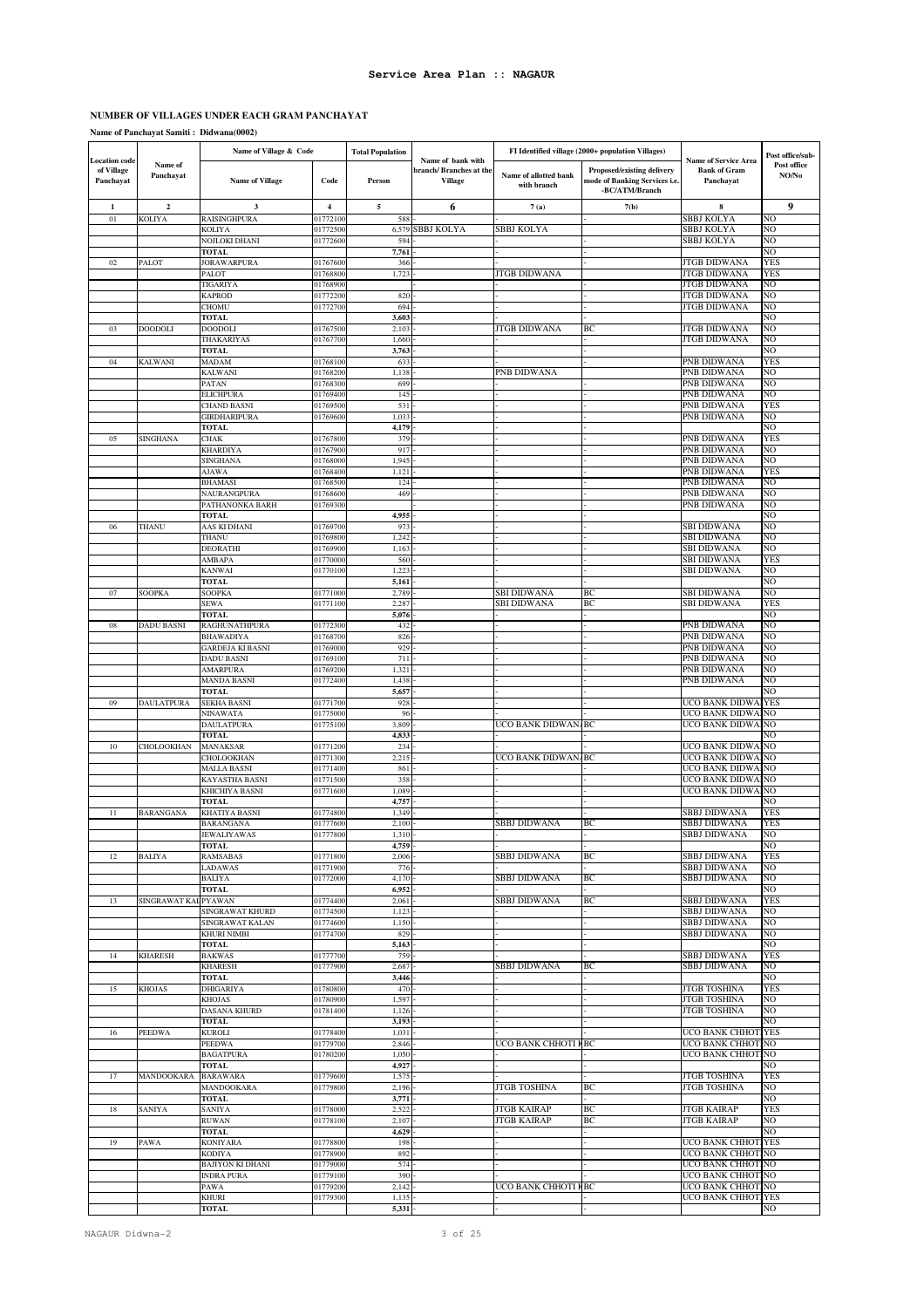# **Name of Panchayat Samiti : Didwana(0002)**

|                                                 |                                 | Name of Village & Code                 |                      | <b>Total Population</b> |                                                               |                                          | FI Identified village (2000+ population Villages)                             |                                                                 | Post office/sub-     |
|-------------------------------------------------|---------------------------------|----------------------------------------|----------------------|-------------------------|---------------------------------------------------------------|------------------------------------------|-------------------------------------------------------------------------------|-----------------------------------------------------------------|----------------------|
| <b>Location code</b><br>of Village<br>Panchayat | Name of<br>Panchayat            | <b>Name of Village</b>                 | Code                 | Person                  | Name of bank with<br>branch/Branches at the<br><b>Village</b> | Name of allotted bank<br>with branch     | Proposed/existing delivery<br>mode of Banking Services i.e.<br>-BC/ATM/Branch | <b>Name of Service Area</b><br><b>Bank of Gram</b><br>Panchayat | Post office<br>NO/No |
| 1                                               | $\mathbf 2$                     | $\overline{\mathbf{3}}$                | $\overline{4}$       | $\overline{5}$          | 6                                                             | 7(a)                                     | 7(b)                                                                          | 8                                                               | 9                    |
| 20                                              | <b>KHARWALIYA</b>               | <b>BHAWAD</b>                          | 01779400             | 1,063                   |                                                               |                                          |                                                                               | <b>JTGB TOSHINA</b>                                             | YES                  |
|                                                 |                                 | <b>KUCHETIYA</b>                       | 01779500             | 650                     |                                                               |                                          |                                                                               | <b>JTGB TOSHINA</b>                                             | NO                   |
|                                                 |                                 | <b>BAGARWALIYA</b>                     | 01779900             | 264                     |                                                               |                                          |                                                                               | JTGB TOSHINA<br>JTGB TOSHINA                                    | NO                   |
|                                                 |                                 | <b>KHARWALIYA</b><br>KALYANPURA        | 01780000<br>01780100 | 1,344<br>512            |                                                               |                                          |                                                                               | <b>JTGB TOSHINA</b>                                             | YES<br>NO            |
|                                                 |                                 | <b>TOTAL</b>                           |                      | 3,833                   |                                                               |                                          |                                                                               |                                                                 | NO                   |
| 21                                              | KHATU KHURD                     | KHATU KHURD                            | 01778700             | 9,299                   |                                                               | UCO BANK CHHOTI UCO BANK CHHOTI KHATU    |                                                                               | UCO BANK CHHOTINO                                               |                      |
|                                                 |                                 | <b>KISHANPURA</b>                      | 01784600             | 304                     |                                                               |                                          |                                                                               | UCO BANK CHHOTI                                                 | NO                   |
|                                                 |                                 | <b>TOTAL</b>                           |                      | 9,603                   |                                                               | UCO BANK DIDWAN/BC                       |                                                                               |                                                                 | NO                   |
| 22<br>23                                        | SHERANI ABAD<br><b>BEECHAWA</b> | <b>SHERANI ABAD</b><br><b>BANTHADI</b> | 01778600<br>01773400 | 6,532<br>1,886          |                                                               |                                          |                                                                               | UCO BANK DIDWAINO<br><b>JTGB TOSHINA</b>                        | YES                  |
|                                                 |                                 | <b>BEECHAWA</b>                        | 01773500             | 1,850                   |                                                               |                                          |                                                                               | <b>JTGB TOSHINA</b>                                             | NO                   |
|                                                 |                                 | <b>TOTAL</b>                           |                      | 3,736                   |                                                               |                                          |                                                                               |                                                                 | NO                   |
| 24                                              | <b>KAIRAP</b>                   | <b>KAIRAP</b>                          | 01773200             | 2.933                   | <b>JTGB KAIRAP</b>                                            | JTGB KAIRAP                              |                                                                               | <b>JTGB KAIRAP</b>                                              | NO                   |
|                                                 |                                 | <b>RANSISAR</b><br><b>SAGOO KALAN</b>  | 01773300<br>01773700 | 1,890<br>1,22           |                                                               |                                          |                                                                               | <b>JTGB KAIRAP</b><br><b>JTGB KAIRAP</b>                        | YES<br>NO            |
|                                                 |                                 | <b>TOTAL</b>                           |                      | 6,048                   |                                                               |                                          |                                                                               |                                                                 | NO                   |
| 25                                              | <b>MAMRODA</b>                  | <b>DADHEL</b>                          | 01772800             | 707                     |                                                               |                                          |                                                                               | <b>JTGB KAIRAP</b>                                              | YES                  |
|                                                 |                                 | <b>MAMRODA</b>                         | 01772900             | 1,719                   |                                                               |                                          |                                                                               | <b>JTGB KAIRAP</b>                                              | YES                  |
|                                                 |                                 | <b>BHANDARI</b>                        | 01773000             | 1,187                   |                                                               |                                          |                                                                               | <b>JTGB KAIRAP</b>                                              | NO                   |
|                                                 |                                 | AGROT<br><b>TOTAL</b>                  | 01773100             | 638<br>4,251            |                                                               |                                          |                                                                               | JTGB KAIRAP                                                     | NO<br>NO             |
| 26                                              | LOROLI KALAN                    | <b>SAGOO KHURD</b>                     | 01773600             | 529                     |                                                               |                                          |                                                                               | JTGB KAIRAP                                                     | YES                  |
|                                                 |                                 | LOROLI KALAN                           | 01773900             | 1,752                   |                                                               |                                          |                                                                               | JTGB KAIRAP                                                     | NO                   |
|                                                 |                                 | LOROLI                                 | 01778200             | 386                     |                                                               |                                          |                                                                               | JTGB KAIRAP                                                     | YES                  |
|                                                 |                                 | LOROLI KHURD                           | 01778300             | 682                     |                                                               |                                          |                                                                               | <b>JTGB KAIRAP</b>                                              | NO                   |
|                                                 |                                 | DABGAON<br><b>TOTAL</b>                | 01778500             | 1,173<br>4,522          |                                                               |                                          |                                                                               | <b>JTGB KAIRAP</b>                                              | YES<br>NO            |
| 27                                              | <b>AGOONTA</b>                  | <b>GAWARIYON KI DHANI</b>              | 01773800             | 285                     |                                                               |                                          |                                                                               | <b>JTGB KAIRAP</b>                                              | YES                  |
|                                                 |                                 | <b>AGOONTA</b>                         | 01774000             | 2,296                   |                                                               | <b>JTGB KAIRAP</b>                       | ВC                                                                            | JTGB KAIRAP                                                     | YES                  |
|                                                 |                                 | <b>BUROD</b>                           | 01774100             | 1,204                   |                                                               |                                          |                                                                               | <b>JTGB KAIRAP</b>                                              | NO                   |
|                                                 |                                 | <b>TOTAL</b><br><b>GODRAS</b>          |                      | 3,785                   |                                                               |                                          |                                                                               | <b>JTGB KAIRAP</b>                                              | NO<br>NO             |
| 28                                              | KHUNKHUNA                       | <b>KHUNKHUNA</b>                       | 01774200<br>01774300 | 1,142<br>5,373          |                                                               | <b>JTGB KAIRAP</b>                       | BC                                                                            | JTGB KAIRAP                                                     | NO                   |
|                                                 |                                 | <b>TOTAL</b>                           |                      | 6,515                   |                                                               |                                          |                                                                               |                                                                 | NO                   |
| 29                                              | <b>TOSINA</b>                   | <b>ВНОРЛКАВАS</b>                      | 01780300             | 1,140                   |                                                               |                                          |                                                                               | JTGB TOSHINA                                                    | NO                   |
|                                                 |                                 | TOSINA                                 | 01780400             | 4,713                   | <b>JTGB TOSHINA</b>                                           | <b>JTGB TOSHINA</b>                      |                                                                               | <b>JTGB TOSHINA</b>                                             | NO                   |
|                                                 |                                 | LEGA KI DHANI<br>KUNKANA KI DHANI      | 01780500<br>01780600 | 805<br>456              |                                                               |                                          |                                                                               | <b>JTGB TOSHINA</b><br>JTGB TOSHINA                             | NÓ<br>NO             |
|                                                 |                                 | TOTAL                                  |                      | 7,114                   |                                                               |                                          |                                                                               |                                                                 | NO                   |
| 30                                              | THEBRI                          | <b>GAONRI</b>                          | 01780700             | 1,351                   |                                                               |                                          |                                                                               | JTGB TOSHINA                                                    | YES                  |
|                                                 |                                 | THEBRI                                 | 01781000             | 1,95                    |                                                               |                                          |                                                                               | JTGB TOSHINA                                                    | NO                   |
|                                                 |                                 | <b>AJDOLI</b>                          | 01781100             | 1,006                   |                                                               |                                          |                                                                               | <b>JTGB TOSHINA</b>                                             | NO                   |
| 31                                              | DEENDARPURA                     | <b>TOTAL</b><br><b>KHARIYA</b>         | 01775500             | 4,312<br>1,920          |                                                               |                                          |                                                                               | UCO BANK BERI CHYES                                             | NO                   |
|                                                 |                                 | DEENDARPURA                            | 01775600             | 1,825                   |                                                               |                                          |                                                                               | UCO BANK BERI CHNO                                              |                      |
|                                                 |                                 | <b>BANWASA</b>                         | 01775700             | 1,277                   |                                                               |                                          |                                                                               | UCO BANK BERI CHNO                                              |                      |
|                                                 |                                 | <b>TOTAL</b>                           |                      | 5,022                   |                                                               |                                          |                                                                               |                                                                 | NO                   |
| 32                                              | <b>BERI KHURD</b>               | <b>JATANPURA</b>                       | 01776500             | 1,522                   |                                                               | UCO BANK BERI CHI                        |                                                                               | UCO BANK BERI CHNO                                              |                      |
|                                                 |                                 | <b>BERI KHURD</b><br><b>TOTAL</b>      | 01776600             | 3,991<br>5,513          |                                                               |                                          |                                                                               | UCO BANK BERI CHYES                                             | NO                   |
| 33                                              | <b>NOOWA</b>                    | <b>NOOWA</b>                           | 01776100             | 2,604                   | <b>JTGB NOOWA</b>                                             | <b>JTGB NOOWA</b>                        |                                                                               | <b>JTGB NOOWA</b>                                               | NO                   |
|                                                 |                                 | SARDARPURA KHURD                       | 01776200             | 1,893                   |                                                               |                                          |                                                                               | <b>JTGB NOOWA</b>                                               | YES                  |
|                                                 |                                 | TOLIYASAR                              | 01776300             | 333                     |                                                               |                                          |                                                                               | <b>JTGB NOOWA</b>                                               | YES                  |
| 34                                              | PHOGRI                          | TOTAL<br>PHOGRI                        | 01775300             | 4,830<br>2,381          |                                                               | UCO BANK BERI CHHBC                      |                                                                               | UCO BANK BERI CHNO                                              | NO                   |
|                                                 |                                 | <b>MORIYAWAT</b>                       | 01775400             | 1,552                   |                                                               |                                          |                                                                               | UCO BANK BERI CHYES                                             |                      |
|                                                 |                                 | TOTAL                                  |                      | 3,933                   |                                                               |                                          |                                                                               |                                                                 | NO                   |
| 35                                              | <b>SUDRASAN</b>                 | PAYLI                                  | 01775800             | 1,892                   |                                                               |                                          |                                                                               | <b>JTGB NOOWA</b>                                               | YES                  |
|                                                 |                                 | <b>SUDRASAN</b>                        | 01775900             | 3,95                    |                                                               | ITGB NOOWA                               | BC                                                                            | JTGB NOOWA                                                      | NO                   |
|                                                 |                                 | <b>KYAMSAR</b><br>TOTAL                | 01776000             | 2,091<br>7,940          |                                                               | JTGB NOOWA                               | BC                                                                            | <b>JTGB NOOWA</b>                                               | YES<br>NO            |
| 36                                              | KHAKHOLI                        | <b>TARPURA</b>                         | 01776700             | 1,250                   |                                                               |                                          |                                                                               | CBI MOLASAR                                                     | YES                  |
|                                                 |                                 | <b>KHAKHOLI</b>                        | 01776800             | 2,952                   |                                                               | CBI MOLASAR                              | BC                                                                            | <b>CBI MOLASAR</b>                                              | NO                   |
|                                                 |                                 | BUGALIYON KI DHANI                     | 01776900             | 665                     |                                                               |                                          |                                                                               | CBI MOLASAR                                                     | NO                   |
| 37                                              | <b>DAUDSAR</b>                  | TOTAL<br>ASALSAR                       | 01784100             | 4,867<br>956            |                                                               |                                          |                                                                               | <b>JTGB LADARIA</b>                                             | NO<br>YES            |
|                                                 |                                 | <b>DAUDSAR</b>                         | 01784200             | 2,821                   |                                                               | JTGB LADARIA                             | BC                                                                            | JTGB LADARIA                                                    | YES                  |
|                                                 |                                 | <b>KHANRI</b>                          | 01784300             | 1,765                   |                                                               |                                          |                                                                               | JTGB LADARIA                                                    | NO                   |
|                                                 |                                 | TOTAL                                  |                      | 5,542                   |                                                               |                                          |                                                                               |                                                                 | NO                   |
| 38                                              | <b>DHANKOLI</b>                 | <b>DHANKOLI</b>                        | 01784000             | 6,508                   | <b>JTGB DHANKOLI</b>                                          | <b>JTGB DHANKOLI</b>                     |                                                                               | <b>JTGB DHANKOLI</b>                                            | NO                   |
| 39                                              | <b>DABRA</b>                    | <b>BERIKALAN</b><br><b>DABRA</b>       | 01776400<br>01783200 | 2,949<br>2,832          |                                                               | <b>CBI MOLASAR</b><br><b>CBI MOLASAR</b> | BC<br>BC                                                                      | <b>CBI MOLASAR</b><br><b>CBI MOLASAR</b>                        | NO<br>NO             |
|                                                 |                                 | <b>TOTAL</b>                           |                      | 5,781                   |                                                               |                                          |                                                                               |                                                                 | NO                   |
| 40                                              | <b>RASEEDPURA</b>               | <b>RASEEDPURA</b>                      | 01783000             | 1,820                   |                                                               |                                          |                                                                               | JTGB LADARIA                                                    | YES                  |
|                                                 |                                 | <b>BAORI</b>                           | 01783300             | 2,607                   |                                                               | JTGB LADARIA                             | BC                                                                            | JTGB LADARIA                                                    | NO                   |
|                                                 |                                 | TOTAL                                  |                      | 4,427                   |                                                               |                                          | BC                                                                            | <b>JTGB LADARIA</b>                                             | NO<br>YES            |
| 41                                              | <b>NIMOD</b>                    | NIMOD<br>KHATEERA KI DHANI             | 01782800<br>01782900 | 3,376<br>1,387          |                                                               | JTGB LADARIA                             |                                                                               | JTGB LADARIA                                                    | NO                   |
|                                                 |                                 | TOTAL                                  |                      | 4,763                   |                                                               |                                          |                                                                               |                                                                 | NO                   |
| 42                                              | <b>BANSA</b>                    | <b>BANSA</b>                           | 01783500             | 2,289                   |                                                               | JTGB LADARIA                             | BC                                                                            | <b>JTGB LADARIA</b>                                             | YES                  |
|                                                 |                                 | NIMBA KA BAS                           | 01783400             | 1,369                   |                                                               |                                          |                                                                               | JTGB LADARIA                                                    | NO                   |
|                                                 |                                 | LAKHEEPURA<br><b>TOTAL</b>             | 01783600             | 523<br>4,181            |                                                               |                                          |                                                                               | JTGB LADARIA                                                    | NO<br>NO             |
| 43                                              | <b>DAKIPURA</b>                 | PEEPALA KA BAS                         | 01783700             | 877                     |                                                               |                                          |                                                                               | <b>JTGB LADARIA</b>                                             | YES                  |
|                                                 |                                 | <b>DAKIPURA</b>                        | 01783800             | 1,211                   |                                                               |                                          |                                                                               | JTGB LADARIA                                                    | NO                   |
|                                                 |                                 | <b>REEKSABAS</b>                       | 01783900             | 802                     |                                                               |                                          |                                                                               | <b>JTGB LADARIA</b>                                             | NO                   |
|                                                 |                                 | <b>BHADASAR</b>                        | 01784400             | 1,511                   |                                                               |                                          |                                                                               | <b>JTGB LADARIA</b>                                             | YES                  |
| 44                                              | LADARIYA                        | <b>TOTAL</b><br><b>LADARIYA</b>        | 01782500             | 4,401<br>4,909          | <b>JTGB LADARIA</b>                                           | JTGB LADARIA                             |                                                                               | JTGB LADARIA                                                    | NO<br>NO             |
| 45                                              | <b>BADAMIYA</b>                 | NOSAR                                  | 01782600             | 1,555                   |                                                               |                                          |                                                                               | JTGB LADARIA                                                    | YES                  |
|                                                 |                                 | <b>BHADLIYA</b>                        | 01782700             | 3,262                   |                                                               |                                          |                                                                               | <b>JTGB LADARIA</b>                                             | YES                  |
|                                                 |                                 | TOTAL                                  |                      | 4,817                   |                                                               |                                          |                                                                               |                                                                 | NO                   |
| 46                                              | <b>ALAKHPURA</b>                | ALAKHPURA                              | 01782200             | 2,483                   |                                                               | CBI MOLASAR                              | BC                                                                            | <b>CBI MOLASAR</b>                                              | NO                   |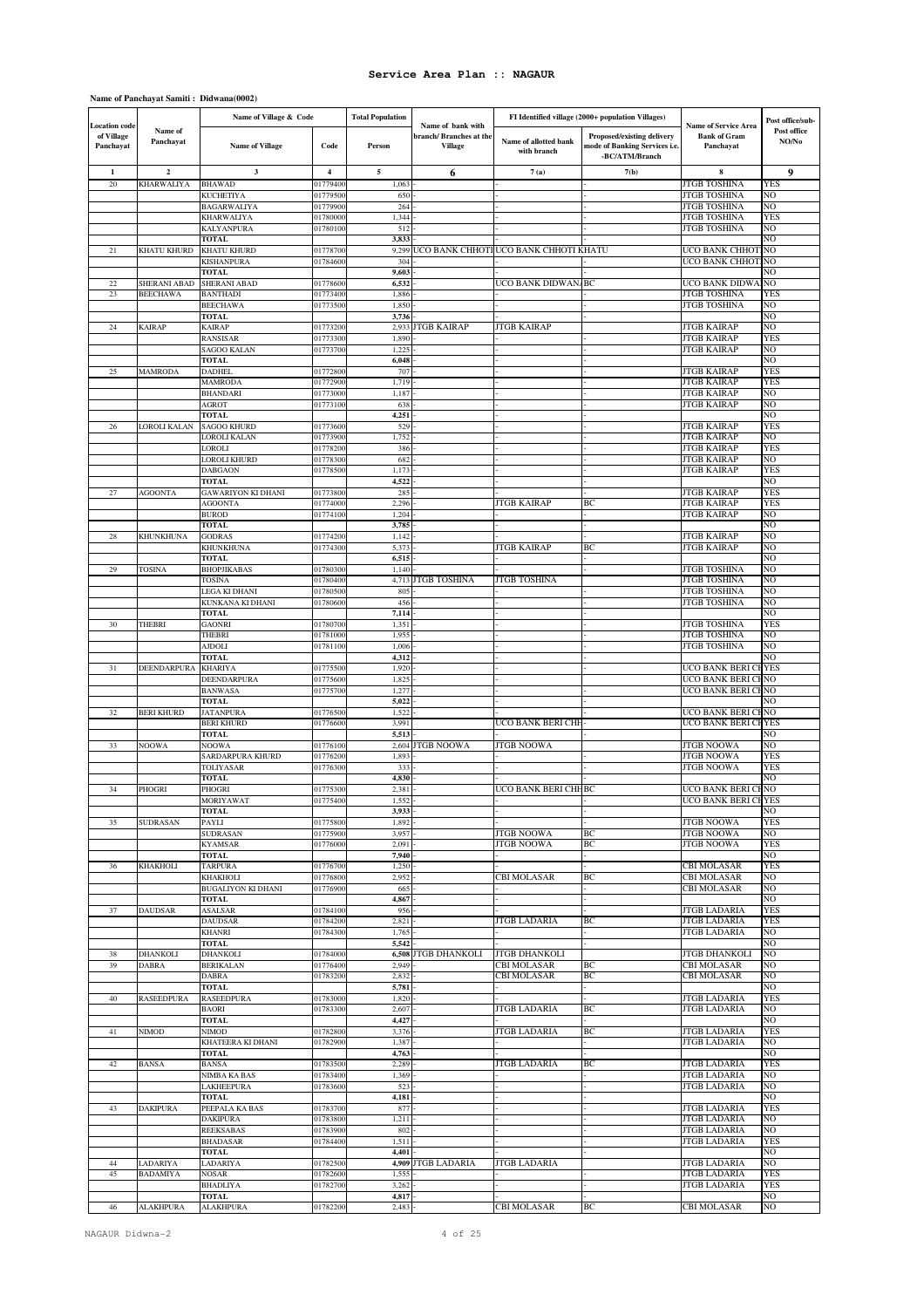| <b>Location</b> code    |                      | Name of Village & Code  |                | <b>Total Population</b> | Name of bank with                 |                                      | FI Identified village (2000+ population Villages)                             | <b>Name of Service Area</b>      | Post office/sub-     |
|-------------------------|----------------------|-------------------------|----------------|-------------------------|-----------------------------------|--------------------------------------|-------------------------------------------------------------------------------|----------------------------------|----------------------|
| of Village<br>Panchayat | Name of<br>Panchayat | <b>Name of Village</b>  | Code           | Person                  | branch/Branches at the<br>Village | Name of allotted bank<br>with branch | Proposed/existing delivery<br>mode of Banking Services i.e.<br>-BC/ATM/Branch | <b>Bank of Gram</b><br>Panchayat | Post office<br>NO/No |
| $\mathbf{1}$            | $\overline{2}$       | $\overline{\mathbf{3}}$ | $\overline{4}$ | 5                       | 6                                 | 7(a)                                 | 7(b)                                                                          | 8                                | 9                    |
|                         |                      | <b>JHAROD</b>           | 0178230        | 1,535                   |                                   |                                      |                                                                               | CBI MOLASAR                      | <b>YES</b>           |
|                         |                      | <b>JAKHARON KA BAS</b>  | 01782400       | 726                     |                                   |                                      |                                                                               | CBI MOLASAR                      | NO.                  |
|                         |                      | TOTAL                   |                | 4.744                   |                                   |                                      |                                                                               |                                  | NO                   |
| 47                      | <b>MOLASAR</b>       | <b>MOLASAR</b>          | 01783100       | 6.370                   | <b>CBI MOLASAR</b>                | CBI MOLASAR                          |                                                                               | CBI MOLASAR                      | N <sub>O</sub>       |
| 48                      | CHHAPRI KHURD        | <b>CHHAPRI KHURD</b>    | 01777200       | 1,649                   |                                   |                                      |                                                                               | CBI MOLASAR                      | YES                  |
|                         |                      | <b>CHUGNI</b>           | 01777300       | 1.628                   |                                   |                                      |                                                                               | CBI MOLASAR                      | NO                   |
|                         |                      | SARDARPURA KALAN        | 01777400       | 1,865                   |                                   |                                      |                                                                               | CBI MOLASAR                      | N <sub>O</sub>       |
|                         |                      | TOTAL                   |                | 5,142                   |                                   |                                      |                                                                               |                                  | NO.                  |
| 49                      | <b>BERWA</b>         | DHEEGAL                 | 01781900       | 1.355                   |                                   | <b>JTGB LADARIA</b>                  |                                                                               | <b>JTGB LADARIA</b>              | <b>YES</b>           |
|                         |                      | <b>BERWA</b>            | 01782000       | 1.997                   |                                   | <b>JTGB LADARIA</b>                  |                                                                               | <b>JTGB LADARIA</b>              | N <sub>O</sub>       |
|                         |                      | TOTAL                   |                | 3.352                   |                                   |                                      |                                                                               |                                  | N <sub>O</sub>       |
| 50                      | AKODA                | <b>DHAKI KI DHANI</b>   | 01781200       | 382                     |                                   |                                      |                                                                               | <b>JTGB LADARIA</b>              | <b>YES</b>           |
|                         |                      | DASANA KALAN            | 01781300       | 1.508                   |                                   |                                      |                                                                               | <b>JTGB LADARIA</b>              | NO                   |
|                         |                      | <b>AKODA</b>            | 01781800       | 2.291                   |                                   | <b>JTGB LADARIA</b>                  | ВC                                                                            | <b>JTGB LADARIA</b>              | N <sub>O</sub>       |
|                         |                      | <b>TOTAL</b>            |                | 4.181                   |                                   |                                      |                                                                               |                                  | N <sub>O</sub>       |
| 51                      | NIMBI KALAN          | <b>NIMBI KHURD</b>      | 01774900       | 2,642                   |                                   | <b>SBBJ DIDWANA</b>                  | ВC                                                                            | <b>SBBJ DIDWANA</b>              | <b>YES</b>           |
|                         |                      | NIMBI KALAN             | 01777500       | 2.096                   |                                   | <b>SBBJ DIDWANA</b>                  | ВC                                                                            | <b>SBBJ DIDWANA</b>              | <b>YES</b>           |
|                         |                      | DIKAWA                  | 01781500       | 1,623                   |                                   |                                      |                                                                               | SBBJ DIDWANA                     | <b>YES</b>           |
|                         |                      | TOTAL                   |                | 6.361                   |                                   |                                      |                                                                               |                                  | N <sub>O</sub>       |
| 52                      | <b>BEGSAR</b>        | <b>JAITPURA</b>         | 01781600       | 811                     |                                   |                                      |                                                                               | <b>SBBJ DIDWANA</b>              | <b>YES</b>           |
|                         |                      | <b>BEGSAR</b>           | 01781700       | 1,560                   |                                   |                                      |                                                                               | <b>SBBJ DIDWANA</b>              | NO                   |
|                         |                      | KURLI                   | 01782100       | 1,774                   |                                   |                                      |                                                                               | <b>SBBJ DIDWANA</b>              | <b>YES</b>           |
|                         |                      | <b>TOTAL</b>            |                | 4,145                   |                                   |                                      |                                                                               |                                  | NO                   |
| 53                      | <b>MAWA</b>          | MAWA                    | 01770400       | 3.549                   |                                   | <b>JTGB NOOWA</b>                    | ВC.                                                                           | <b>JTGB NOOWA</b>                | <b>YES</b>           |
|                         |                      | <b>GANESHPURA</b>       | 01770600       | 2.118                   |                                   | <b>JTGB NOOWA</b>                    | ВC                                                                            | <b>JTGB NOOWA</b>                | <b>YES</b>           |
|                         |                      | TOTAL                   |                | 5.667                   |                                   |                                      |                                                                               |                                  | N <sub>O</sub>       |
| 54                      | LALASARI             | LALASARI                | 0177080        | 2,814                   |                                   | PNB LALASARI                         |                                                                               | PNB LALASARI                     | <b>YES</b>           |
|                         |                      | LOONODA                 | 01770900       | 630                     |                                   |                                      |                                                                               | PNB LALASARI                     | NO                   |
|                         |                      | NETADON KI DHANI        | 01784500       | 304                     |                                   |                                      |                                                                               | PNB LALASARI                     | N <sub>O</sub>       |
|                         |                      | <b>TOTAL</b>            |                | 3.748                   |                                   |                                      |                                                                               |                                  | N <sub>O</sub>       |
| 55                      | <b>DAYALPURA</b>     | <b>PANDORAI</b>         | 0177020        | 1,278                   |                                   |                                      |                                                                               | PNB LALASARI                     | <b>YES</b>           |
|                         |                      | <b>DAYALPURA</b>        | 0177030        | 3,133                   |                                   | PNB LALASARI                         | ВC.                                                                           | PNB LALASARI                     | NO                   |
|                         |                      | <b>TOTAL</b>            |                | 4,411                   |                                   |                                      |                                                                               |                                  | N <sub>O</sub>       |
| 56                      | <b>BARDAWA</b>       | <b>BARDAWA</b>          | 01770500       | 2.489                   |                                   | <b>JTGB NOOWA</b>                    | BC.                                                                           | <b>JTGB NOOWA</b>                | <b>YES</b>           |
|                         |                      | <b>BEMOTH</b>           | 01770700       | 1,335                   |                                   |                                      |                                                                               | <b>JTGB NOOWA</b>                | NO.                  |
|                         |                      | TOTAL                   |                | 3.824                   |                                   |                                      |                                                                               |                                  | NO                   |
| 57                      | CHHAPRI KALAN        | <b>PAOTA</b>            | 01775200       | 906                     |                                   |                                      |                                                                               | CBI MOLASAR                      | <b>YES</b>           |
|                         |                      | <b>KEECHAK</b>          | 01777000       | 1.324                   |                                   |                                      |                                                                               | CBI MOLASAR                      | N <sub>O</sub>       |
|                         |                      | CHHAPRI KALAN           | 01777100       | 1.255                   |                                   |                                      |                                                                               | <b>CBI MOLASAR</b>               | <b>YES</b>           |
|                         |                      | <b>TOTAL</b>            |                | 3.485                   |                                   |                                      |                                                                               |                                  | NO.                  |

### **Name of Panchayat Samiti : Didwana(0002)**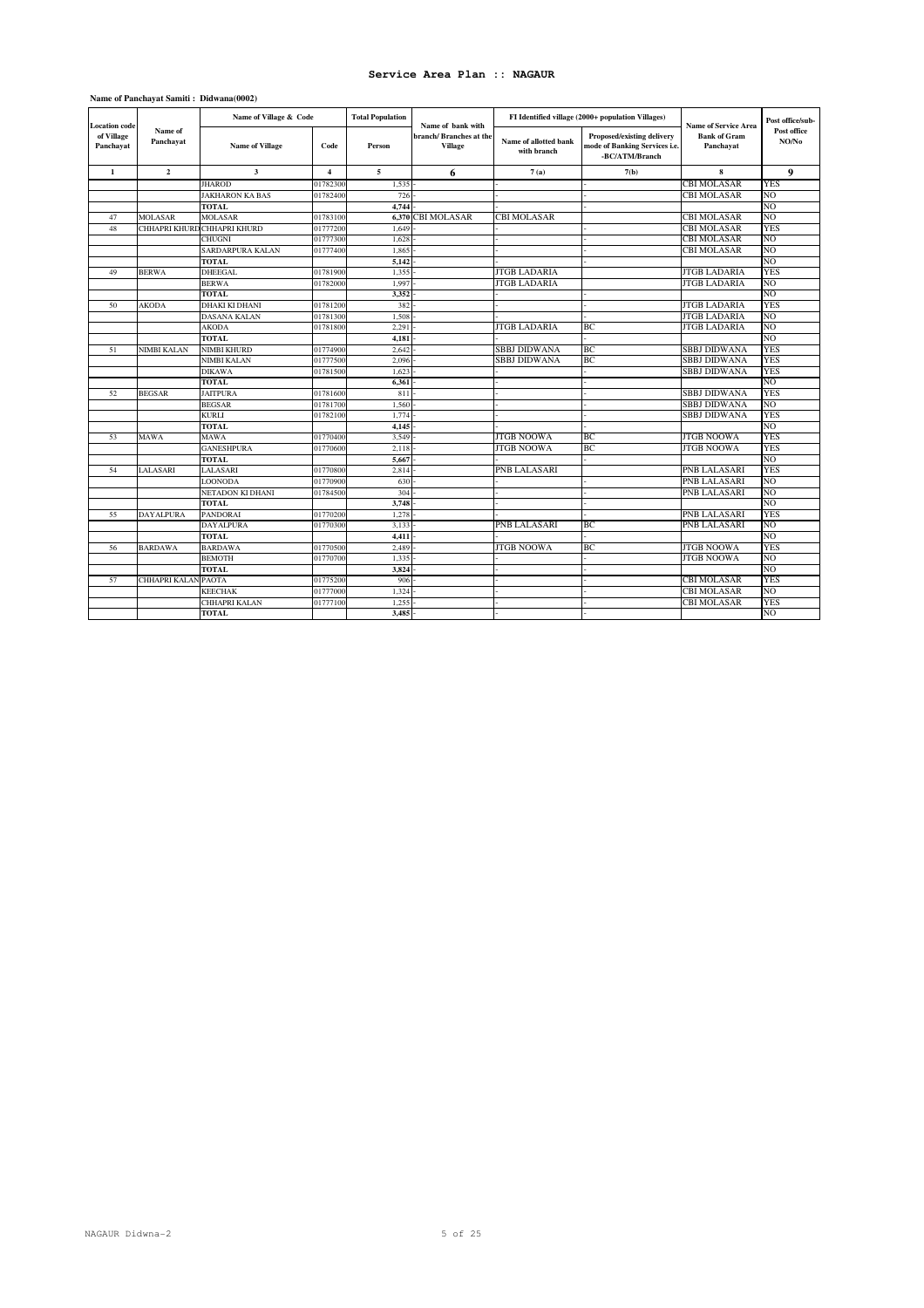# **NUMBER OF VILLAGES UNDER EACH GRAM PANCHAYAT**

**Name of Panchayat Samiti : Kuchamancity(0003)**

| Location                               |                            | Name of Village & Code                |                           | <b>Total</b><br>Population | Name of bank with                         | FI Identified village (2000+ population Villages) |                                                                                       |                                                       | Post office/sub-     |
|----------------------------------------|----------------------------|---------------------------------------|---------------------------|----------------------------|-------------------------------------------|---------------------------------------------------|---------------------------------------------------------------------------------------|-------------------------------------------------------|----------------------|
| code of<br><b>Village</b><br>Panchayat | Name of Panchayat          | <b>Name of Village</b>                | Code                      | Person                     | branch/ Branches at the<br><b>Village</b> | Name of allotted bank with<br>branch              | Proposed/existing delivery mode<br>of Banking Services i.e. -<br><b>BC/ATM/Branch</b> | Name of Service Area Bank of<br><b>Gram Panchayat</b> | Post office<br>NO/No |
| 1                                      | $\mathbf 2$                | $\mathbf 3$                           | $\overline{4}$<br>1902900 | $\sqrt{5}$                 | 6                                         | 7(a)                                              | 7(b)                                                                                  | 8                                                     | 9                    |
| $_{01}$                                | <b>PALARA</b>              | PALARA<br>SIDIYAS                     | )1903000                  | 3,415<br>486               |                                           | CICI KUCHMAN CITY                                 | ВC                                                                                    | ICICI KUCHMAN CITY<br>ICICI KUCHMAN CITY              | YES<br>NO            |
| 02                                     | ROOPPURA                   | TOTAL<br>RANWA                        | 01894000                  | 3,901<br>2,421             |                                           | JCO BANK KUCHMAN CITYBC                           |                                                                                       | UCO BANK KUCHMAN CITY YES                             | NO                   |
|                                        | TORDA                      | JASRANA                               | 01894100                  | 1,536                      |                                           |                                                   |                                                                                       | UCO BANK KUCHMAN CITY NO                              |                      |
|                                        |                            | ROOPPURA<br>TORDA                     | 01894200<br>01894300      | 1,587<br>1,222             |                                           |                                                   |                                                                                       | UCO BANK KUCHMAN CITY NO<br>UCO BANK KUCHMAN CITY NO  |                      |
|                                        |                            | PANWARI<br>TOTAL                      | 01894400                  | 285<br>7,051               |                                           |                                                   |                                                                                       | UCO BANK KUCHMAN CITY NO                              | NO                   |
| 03                                     | RASAL                      | SARANPURA                             | 01893800                  | 840                        |                                           |                                                   |                                                                                       | JTGB KUCHMAN CITY                                     | YES                  |
|                                        |                            | RASAL<br><b>TOTAL</b>                 | 1893900                   | 3,240<br>4,080             |                                           | ITGB KUCHMAN CITY                                 | BС                                                                                    | JTGB KUCHMAN CITY                                     | NΟ<br>NΟ             |
| 04                                     | ANANDPURA                  | ANANDPURA                             | 01893400<br>1893600       | 2,246<br>1,876             |                                           | CBI KUCHMAN CITY                                  | ВC                                                                                    | CBI KUCHMAN CITY                                      | YES<br>NΟ            |
|                                        |                            | RANASAR<br>LIKHAMASAR                 | 01893700                  | 651                        |                                           |                                                   |                                                                                       | CBI KUCHMAN CITY<br>CBI KUCHMAN CITY                  | NΟ                   |
| 05                                     | UGARPURA                   | <b>TOTAL</b><br>SHRAWANPURA           | 01893100                  | 4,773<br>1,004             |                                           |                                                   |                                                                                       | CBI KUCHMAN CITY                                      | NO<br>NO             |
|                                        |                            | <b>UGARPURA</b>                       | 01893200                  | 1,307                      |                                           |                                                   |                                                                                       | CBI KUCHMAN CITY                                      | NΟ                   |
|                                        |                            | <b>BHANWARPURA</b><br><b>ASANPURA</b> | 01893300<br>01893500      | 595<br>942                 |                                           |                                                   |                                                                                       | CBI KUCHMAN CITY<br>CBI KUCHMAN CITY                  | NO<br>NO             |
|                                        | <b>JILIYA</b>              | TOTAL<br><b>CHANDPURA</b>             | 01892700                  | 3,848<br>1,144             |                                           |                                                   |                                                                                       | CBI JILIYA                                            | NO<br>YES            |
| 06                                     |                            | <b>JILIYA</b>                         | 01892800                  | 3,747                      | CBI JILIYA                                | СВІ ЛІЛҮА                                         |                                                                                       | CBI JILIYA                                            | NO                   |
|                                        |                            | <b>UDAIPURA</b><br><b>ASPURA</b>      | 01892900<br>01893000      | 1,032<br>2,466             |                                           | CBI JILIYA                                        | ВC                                                                                    | CBI JILIYA<br>CBI JILIYA                              | NO<br>NΟ             |
|                                        |                            | <b>TOTAL</b>                          |                           | 8,389                      |                                           |                                                   |                                                                                       |                                                       | NΟ                   |
| 07                                     | PAREWADI                   | KARKERI<br>RAJPURA                    | 01888400<br>01888500      | 1,812<br>1,155             |                                           |                                                   |                                                                                       | СВІ ЛІЛҮА<br>СВІ ЛІЛҮА                                | NΟ<br>NO             |
|                                        |                            | PAREWADI<br><b>TOTAL</b>              | 01888600                  | 2,915<br>5,882             |                                           | CBI JILIYA                                        | BC                                                                                    | CBI JILIYA                                            | NO<br>NΟ             |
| ${\bf 08}$                             | CHARANWAS                  | SABALPURA                             | 01892400                  | 2,474                      |                                           | СВІ ЛІЛҮА                                         | BC                                                                                    | CBI JILIYA                                            | YES                  |
|                                        |                            | MANGALPURA<br>CHARANWAS               | 01892500<br>01892600      | 1,067<br>1,231             |                                           |                                                   |                                                                                       | СВІ ЛІЛҮА<br>СВІ ЛІЛҮА                                | NO<br>NO             |
|                                        |                            | <b>TOTAL</b>                          |                           | 4,772                      |                                           |                                                   |                                                                                       |                                                       | NΟ                   |
| 09                                     | SHIV                       | BARALPURA<br><b>NONPURA</b>           | 01888800<br>01891900      | 588<br>550                 |                                           |                                                   |                                                                                       | SBI KUCHMAN CITY<br>SBI KUCHMAN CITY                  | YES<br>NO            |
|                                        |                            | SHIV<br>SHIVPURVI                     | 01892000<br>01892100      | 942<br>956                 |                                           |                                                   |                                                                                       | SBI KUCHMAN CITY<br>SBI KUCHMAN CITY                  | NO<br>NO             |
|                                        |                            | <b>BUTINATHPURA</b>                   | 01892200                  | 337                        |                                           |                                                   |                                                                                       | SBI KUCHMAN CITY                                      | NO                   |
|                                        |                            | <b>BHAWANIPURA</b><br><b>TOTAL</b>    | 01892300                  | 458<br>3,831               |                                           |                                                   |                                                                                       | SBI KUCHMAN CITY                                      | NO<br>NΟ             |
| 10                                     | CHAWANDIYA                 | KALOLI                                | 01888700                  | 907                        |                                           |                                                   |                                                                                       | JTGB ARAKSAR                                          | NΟ                   |
|                                        |                            | CHAWANDIYA<br><b>SURATPURA</b>        | 01888900<br>01889000      | 1,915<br>786               |                                           |                                                   |                                                                                       | JTGB ARAKSAR<br>JTGB ARAKSAR                          | NΟ<br>NΟ             |
|                                        |                            | <b>BEGPURA</b><br><b>TOTAL</b>        | 01889100                  | 549<br>4,157               |                                           |                                                   |                                                                                       | <b>JTGB ARAKSAR</b>                                   | NΟ<br>NO             |
| 11                                     | <b>ADAKSAR</b>             | DAULATPURA                            | 01889200                  | 1,274                      |                                           | <b>TGB ARAKSAR</b>                                |                                                                                       | JTGB ARAKSAR                                          | YES                  |
|                                        |                            | ADAKSAR<br><b>KOKPURA</b>             | 01889300<br>01889400      | 433                        | 2,994 JTGB ARAKSAR                        | <b>TGB ARAKSAR</b>                                |                                                                                       | JTGB ARAKSAR<br><b>JTGB ARAKSAR</b>                   | YES<br>NO            |
|                                        |                            | <b>TOTAL</b>                          |                           | 4,701                      |                                           |                                                   |                                                                                       |                                                       | NΟ                   |
| 12<br>13                               | <b>HITAWA</b><br>KUKANWALI | CHITAWA<br>KUKANWALI                  | 01891500<br>01896800      | 6,246                      | 4,855 JTGB KUKANWALI                      | <b>TGB ARAKSAR</b><br><b>ITGB KUKANWALI</b>       | BC                                                                                    | JTGB ARAKSAR<br>JTGB KUKANWALI                        | YES<br>YES           |
|                                        |                            | <b>OMPURA</b><br><b>TOTAL</b>         | 01896900                  | 381<br>5,236               |                                           |                                                   |                                                                                       | JTGB KUKANWALI                                        | NO<br>NΟ             |
| 14                                     | PANCHWA                    | <b>MOONPURA</b>                       | 01895800                  | 1,038                      |                                           |                                                   |                                                                                       | UCO BANK PANCHWA                                      | YES                  |
|                                        |                            | <b>BHAIRUPURA</b><br>PANCHWA          | 01895900<br>01896400      | 948<br>3,728               |                                           | UCO BANK PANCHWA UCO BANK PANCHWA                 |                                                                                       | UCO BANK PANCHWA<br>UCO BANK PANCHWA                  | NO<br>NO             |
|                                        | PREM PURA                  | <b>TOTAL</b>                          | 01891600                  | 5,714                      |                                           |                                                   |                                                                                       | SBI KUCHMAN CITY                                      | NΟ<br>YES            |
| 15                                     |                            | CHHAPRI<br>PREMPURA                   | 01891700                  | 1,461<br>1,170             |                                           |                                                   |                                                                                       | SBI KUCHMAN CITY                                      | NO                   |
|                                        |                            | KAKOT<br>SHESHMA KA BAS               | 01891800<br>01896500      | 785<br>919                 |                                           |                                                   |                                                                                       | SBI KUCHMAN CITY<br>SBI KUCHMAN CITY                  | NO<br>NO             |
|                                        |                            | SARDARPURA                            | 01896600                  | 494                        |                                           |                                                   |                                                                                       | SBI KUCHMAN CITY                                      | NO                   |
|                                        |                            | <b>DEUSAR</b><br><b>TOTAL</b>         | 01896700                  | 252<br>5,081               |                                           |                                                   |                                                                                       | SBI KUCHMAN CITY                                      | NO<br>NO             |
| 16                                     | DEEPPURA                   | <b>DEEPPURA</b><br>SUJANPURA          | 01895100<br>01896000      | 1,193<br>703               |                                           |                                                   |                                                                                       | UCO BANK PANCHWA<br>UCO BANK PANCHWA                  | NO<br>NO             |
|                                        |                            | <b>GOPALPURA</b>                      | 01896100                  | 494                        |                                           |                                                   |                                                                                       | UCO BANK PANCHWA                                      | NO                   |
|                                        |                            | SHIVDANPURA<br><b>JASWANTPURA</b>     | 01896200<br>01896300      | 776<br>631                 |                                           |                                                   |                                                                                       | UCO BANK PANCHWA<br>UCO BANK PANCHWA                  | NO<br>NO             |
|                                        | <b>HEERANI</b>             | TOTAL<br>LAKHJI KA BAS                |                           | 3,797<br>369               |                                           |                                                   |                                                                                       | UCO BANK KUCHMAN CITY YES                             | NO                   |
| 17                                     |                            | <b>RAMPURA</b>                        | 01895200<br>01895300      | 655                        |                                           |                                                   |                                                                                       | UCO BANK KUCHMAN CITY NO                              |                      |
|                                        |                            | <b>HEERANI</b><br><b>SHRI NAGAR</b>   | 01895400<br>01895500      | 1,285<br>600               |                                           |                                                   |                                                                                       | UCO BANK KUCHMAN CITY NO<br>UCO BANK KUCHMAN CITY NO  |                      |
|                                        |                            | <b>SINDHUPURA</b>                     | 01895600                  | 1,347                      |                                           |                                                   |                                                                                       | UCO BANK KUCHMAN CITY NO                              |                      |
| 18                                     | <b>KHARIYA</b>             | TOTAL<br>RAMNAGAR                     | 01894800                  | 4,256<br>1,258             |                                           |                                                   |                                                                                       | UCO BANK KUCHMAN CITY YES                             | NO                   |
|                                        |                            | <b>KHARIYA</b><br><b>HARITPURA</b>    | 01894900<br>01895000      | 1,122<br>1,701             |                                           |                                                   |                                                                                       | UCO BANK KUCHMAN CITY NO<br>UCO BANK KUCHMAN CITY NO  |                      |
|                                        |                            | TOTAL                                 |                           | 4,081                      |                                           |                                                   |                                                                                       |                                                       | NO                   |
| 19                                     | <b>BHANWATA</b>            | <b>BHANWATA</b><br><b>KERPURA</b>     | 01895700<br>01898800      | 3,932<br>930               |                                           | UCO BANK KUCHMAN CITYBC                           |                                                                                       | UCO BANK KUCHMAN CITY YES<br>UCO BANK KUCHMAN CITY NO |                      |
|                                        |                            | <b>TOTAL</b>                          |                           | 4,862                      |                                           |                                                   |                                                                                       |                                                       | NO                   |
| 20                                     | <b>INDOKHA</b>             | <b>HARIPURA</b><br><b>KANKARIYA</b>   | 01898100<br>01898200      | 1,367<br>1,506             |                                           |                                                   |                                                                                       | JTGB INDOKHA<br>JTGB INDOKHA                          | YES<br>NO            |
|                                        |                            | <b>INDOKHA</b><br><b>TOTAL</b>        | 01898300                  | 1,583<br>4,456             |                                           |                                                   |                                                                                       | JTGB INDOKHA                                          | NO<br>NO             |
| 21                                     | NAGWARA                    | <b>GUGARWAR</b>                       | 01897000                  | 1,893                      |                                           |                                                   |                                                                                       | JTGB KUKANWALI                                        | YES                  |
|                                        |                            | <b>NAGWARA</b><br>HANUMANPURA         | 01897100<br>01897200      | 1,885<br>498               |                                           |                                                   |                                                                                       | <b>JTGB KUKANWALI</b><br><b>JTGB KUKANWALI</b>        | <b>YES</b><br>NO     |
|                                        |                            | <b>MOTIPURA</b><br><b>TOTAL</b>       | 01897300                  | 953<br>5,229               |                                           |                                                   |                                                                                       | <b>JTGB KUKANWALI</b>                                 | YES<br>NO            |
| 22                                     | TODAS                      | <b>TODAS</b>                          | 01889500                  | 3,975                      |                                           | JTGB ARAKSAR                                      | BC                                                                                    | JTGB ARAKSAR                                          | YES                  |
| 23                                     | NALOT                      | <b>LORAKABAS</b><br><b>NALOT</b>      | 01891200<br>01891300      | 1,086<br>1,403             |                                           |                                                   |                                                                                       | JTGB ARAKSAR<br>JTGB ARAKSAR                          | YES<br>NO            |
|                                        |                            | BHEENCHRON KA B 01891400              |                           | 1,289                      |                                           |                                                   |                                                                                       | <b>JTGB ARAKSAR</b>                                   | NO                   |
| 24                                     | <b>INDALI</b>              | <b>TOTAL</b><br><b>INDALI</b>         | 01898000                  | 3,778<br>2,978             |                                           | UCO BANK KUCHMAN CITYBC                           |                                                                                       | UCO BANK KUCHMAN CITY                                 | NO<br>'NO            |
| 25                                     | <b>HUDEEL</b>              | <b>HUDEEL</b><br><b>NEHRU NAGAR</b>   | 01889600<br>01889700      | 2,881<br>1,568             |                                           | <b>ICICI GHATWA</b>                               | BС                                                                                    | <b>ICICI GHATWA</b><br><b>ICICI GHATWA</b>            | YES<br>NO            |
|                                        |                            | <b>CHARANWAS</b>                      | 01889800                  | 1,295                      |                                           |                                                   |                                                                                       | <b>ICICI GHATWA</b>                                   | NO                   |
| 26                                     | LALAS                      | <b>TOTAL</b><br>LALAS                 | 01889900                  | 5,744                      | 3,808 ICICI LALAS                         | ICICI GHATWA                                      |                                                                                       | <b>ICICI GHATWA</b>                                   | NO<br>YES            |
| 27                                     | <b>KHORANDI</b>            | <b>KHORANDI</b><br><b>KHORANDA</b>    | 01890000<br>01890700      | 2,624<br>478               |                                           | ICICI GHATWA                                      | ВC                                                                                    | <b>ICICI GHATWA</b><br><b>ICICI GHATWA</b>            | YES<br>NO            |
|                                        |                            | <b>BHILAL</b>                         | 01890800                  | 959                        |                                           |                                                   |                                                                                       | <b>ICICI GHATWA</b>                                   | NO                   |
|                                        |                            | <b>TOTAL</b>                          |                           | 4,061                      |                                           |                                                   |                                                                                       |                                                       | NO                   |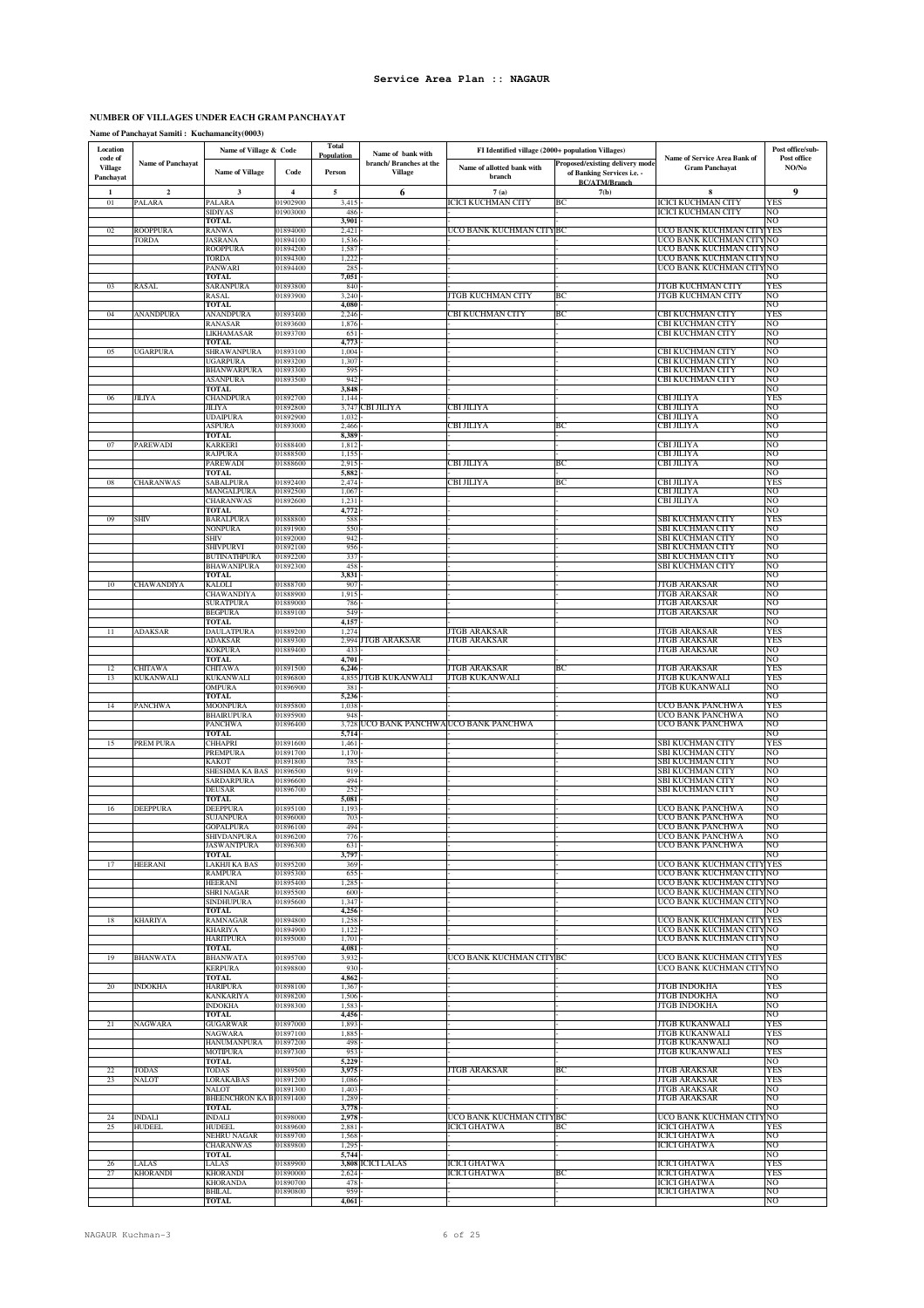### **Name of Panchayat Samiti : Kuchamancity(0003)**

| Location                               |                                     | Name of Village & Code                  |                      | <b>Total</b>         | Name of bank with                         | FI Identified village (2000+ population Villages) |                                                                                       |                                                       | Post office/sub-     |
|----------------------------------------|-------------------------------------|-----------------------------------------|----------------------|----------------------|-------------------------------------------|---------------------------------------------------|---------------------------------------------------------------------------------------|-------------------------------------------------------|----------------------|
| code of<br><b>Village</b><br>Panchayat | <b>Name of Panchayat</b>            | <b>Name of Village</b>                  | Code                 | Population<br>Person | branch/ Branches at the<br><b>Village</b> | Name of allotted bank with<br>branch              | Proposed/existing delivery mode<br>of Banking Services i.e. -<br><b>BC/ATM/Branch</b> | Name of Service Area Bank of<br><b>Gram Panchayat</b> | Post office<br>NO/No |
| 1                                      | $\mathbf{2}$                        | 3                                       | $\overline{4}$       | $\overline{5}$       | 6                                         | 7(a)                                              | 7(b)                                                                                  | 8                                                     | 9                    |
| $\sqrt{28}$                            | <b>GHATWA</b>                       | <b>GHATWA</b><br>MANJI KI DHANI         | 01890100<br>01890200 | 5,32<br>1,437        |                                           | ICICI GHATWA                                      |                                                                                       | CICI GHATWA<br><b>CICI GHATWA</b>                     | YES<br>NO            |
|                                        |                                     | RIKSA                                   | 01890300<br>01890400 | 674                  |                                           |                                                   |                                                                                       | ICICI GHATWA                                          | NO                   |
|                                        |                                     | GANDHIGRAM<br>TOTAL                     |                      | 504<br>7,942         |                                           |                                                   |                                                                                       | ICICI GHATWA                                          | NO<br>NO             |
| 29                                     | <b>JEEJOT</b>                       | <b>JEEJOT</b><br><b>DEONAGAR</b>        | 01890500<br>01890600 | 2,158<br>573         |                                           | ICICI GHATWA                                      | ВC                                                                                    | <b>CICI GHATWA</b><br><b>CICI GHATWA</b>              | YES<br>NO            |
|                                        |                                     | <b>KOTRA</b>                            | 01890900             | 439                  |                                           |                                                   |                                                                                       | <b>ICICI GHATWA</b>                                   | NO                   |
|                                        |                                     | <b>RAMPURA</b><br>LAMBA                 | 01891000<br>01891100 | 806<br>537           |                                           |                                                   |                                                                                       | ICICI GHATWA<br>ICICI GHATWA                          | NO<br>NO             |
|                                        |                                     | TOTAL                                   |                      | 4,513                |                                           |                                                   |                                                                                       |                                                       | NO                   |
| 30<br>31                               | <b>CHAKHARKI</b><br><b>KHARDIYA</b> | <b>KHAKHARKI</b><br><b>KANSERA</b>      | 01903800<br>01902300 | 1,664<br>1,474       |                                           |                                                   |                                                                                       | SBBJ NAWA<br>SBBJ NAWA                                | NO<br>NO             |
|                                        |                                     | <b>KHARDIYA</b>                         | 01902400             | 1,770                |                                           |                                                   |                                                                                       | SBBJ NAWA                                             | NO                   |
|                                        |                                     | MOHANPURA<br><b>ULANA</b>               | 01902500<br>01902600 | 92<br>732            |                                           |                                                   |                                                                                       | SBBJ NAWA<br>SBBJ NAWA                                | NO<br>NO             |
|                                        |                                     | <b>GURHA RAJAWATA</b><br><b>BANWALI</b> | 01903600<br>01903700 | 661<br>808           |                                           |                                                   |                                                                                       | SBBJ NAWA<br>SBBJ NAWA                                | NO<br>YES            |
|                                        |                                     | <b>TOTAL</b>                            |                      | 5,537                |                                           |                                                   |                                                                                       |                                                       | NO                   |
| 32                                     | MANDAWARA                           | PALRI<br>MANDAWARA                      | 01902700<br>01902800 | 1,290<br>2,231       |                                           | ICICI KUCHMAN CITY                                | ВC                                                                                    | ICICI KUCHMAN CITY<br>ICICI KUCHMAN CITY              | YES<br>NO            |
|                                        |                                     | <b>TOTAL</b>                            |                      | 3,521                |                                           |                                                   |                                                                                       |                                                       | NO                   |
| 33                                     | NARAYAN PURA                        | NARAYANPURA<br><b>BUDHDEO PURA</b>      | 01903100<br>01903200 | 643<br>716           |                                           |                                                   |                                                                                       | ICICI KUCHMAN CITY<br>ICICI KUCHMAN CITY              | YES<br>NO            |
|                                        |                                     | <b>KASARI</b>                           | 01903300             | 1,226                |                                           |                                                   |                                                                                       | ICICI KUCHMAN CITY                                    | NO                   |
|                                        |                                     | SAWAIPURA<br><b>HARIYA JOON</b>         | 01903400<br>01903500 | 470<br>1,229         |                                           |                                                   |                                                                                       | ICICI KUCHMAN CITY<br>ICICI KUCHMAN CITY              | NO<br><b>YES</b>     |
| 34                                     | SARGOTH                             | <b>TOTAL</b><br>TIRSINGIYA              | 01894500             | 4,284<br>441         |                                           |                                                   |                                                                                       | JTGB LICHANA                                          | NO<br>NO             |
|                                        |                                     | <b>HANUMANPURA</b>                      | 01894600             | 541                  |                                           |                                                   |                                                                                       | JTGB LICHANA                                          | NO                   |
|                                        |                                     | SARGOTH WITH PAI<br>MANGLODI            | 01894700<br>01899000 | 2,256<br>944         |                                           | JTGB LICHANA                                      | ВC                                                                                    | JTGB LICHANA<br>JTGB LICHANA                          | YES<br>NO            |
|                                        |                                     | THATHANA                                | 01899100             | 1,434                |                                           |                                                   |                                                                                       | JTGB LICHANA                                          | NO                   |
| 35                                     | LICHANA                             | <b>TOTAL</b><br>LICHANA                 | 01898900             | 5,616                | 5,139 JTGB LICHANA                        | JTGB LICHANA                                      |                                                                                       | JTGB LICHANA                                          | NO<br>YES            |
| 36                                     | MEETHRI                             | <b>MEETHRI</b>                          | 01899200             | 8,233                | <b>JTGB MEETHRI</b>                       | JTGB MEETHRI                                      |                                                                                       | JTGB MEETHRI                                          | NO                   |
| 37                                     | PANCHOTA                            | PANCHOTA<br><b>DANPURA</b>              | 01899300<br>01899400 | 2,845<br>1,531       |                                           | SBBJ NAWA                                         | ВC                                                                                    | SBBJ NAWA<br>SBBJ NAWA                                | YES<br>NO            |
| 38                                     | MUWANA                              | <b>TOTAL</b><br><b>MUWANA</b>           | 01897900             | 4,376<br>2,902       |                                           | UCO BANK KUCHMAN CITYBC                           |                                                                                       | UCO BANK KUCHMAN CITY YES                             | NO                   |
|                                        |                                     | REWASA DALELPU                          | 01898400             | 2,511                |                                           | UCO BANK KUCHMAN CITYBC                           |                                                                                       | UCO BANK KUCHMAN CITY[YES                             |                      |
|                                        |                                     | PUROHITON KA BAS<br><b>TOTAL</b>        | 01898500             | 697<br>6,110         |                                           |                                                   |                                                                                       | UCO BANK KUCHMAN CITY                                 | NO<br>NΟ             |
| 39                                     | <b>BHOONI</b>                       | <b>BHOONI</b>                           | 01898600             | 2,833                |                                           | JTGB LICHANA                                      | BC                                                                                    | JTGB LICHANA                                          | YES                  |
|                                        |                                     | GOGOR<br><b>TOTAL</b>                   | 01898700             | 1,583<br>4,416       |                                           |                                                   |                                                                                       | JTGB LICHANA                                          | NO<br>NO             |
| 40                                     | RAJLIYA                             | <b>DEONAGAR</b>                         | 01897400             | 376                  |                                           | UCO BANK KUCHMAN CITY                             |                                                                                       | UCO BANK KUCHMAN CITY YES                             |                      |
|                                        |                                     | RUGHNATHPURA<br><b>DEPUR</b>            | 01897500<br>01897600 | 869<br>1,027         |                                           |                                                   |                                                                                       | UCO BANK KUCHMAN CITY NO<br>UCO BANK KUCHMAN CITY NO  |                      |
|                                        |                                     | <b>KHARDAPURA</b>                       | 01897700             | 634                  |                                           | SBBJ KUCHAMAN                                     | BC                                                                                    | UCO BANK KUCHMAN CITY NO<br>UCO BANK KUCHMAN CITY NO  |                      |
|                                        |                                     | RAJLIYA<br><b>TOTAL</b>                 | 01897800             | 2,297<br>5,203       |                                           |                                                   |                                                                                       |                                                       | NΟ                   |
| 41                                     | MAROTH                              | <b>MAROTH</b><br><b>JOSHIPURA</b>       | 01899900<br>01900000 | 7,232<br>836         | SBBJ MAROTH                               | SBBJ MAROTH                                       |                                                                                       | SBBJ MAROTH<br>SBBJ MAROTH                            | NO<br>NO             |
|                                        |                                     | <b>KERIYAWAS</b>                        | 01900100             | 1,006                |                                           |                                                   |                                                                                       | SBBJ MAROTH                                           | NO                   |
| 42                                     | SHYAMGARH                           | <b>TOTAL</b><br>JAWANPURA               | 01900400             | 9,074<br>832         |                                           |                                                   |                                                                                       | SBBJ MAROTH                                           | NO<br>YES            |
|                                        |                                     | <b>MANPURA</b>                          | 01900500             | 600                  |                                           |                                                   |                                                                                       | SBBJ MAROTH<br>SBBJ MAROTH                            | NO                   |
|                                        |                                     | <b>KANPURA</b><br>SHYAMGARH             | 01900600<br>01900700 | 363<br>1,169         |                                           |                                                   |                                                                                       | SBBJ MAROTH                                           | NO<br>YES            |
|                                        |                                     | SANWATGARH<br>CHAK DARON KA B           | 01900800<br>01900900 | 1,036<br>108         |                                           |                                                   |                                                                                       | SBBJ MAROTH<br>SBBJ MAROTH                            | NO<br>NO             |
|                                        |                                     | <b>TOTAL</b>                            |                      | 4,108                |                                           |                                                   |                                                                                       |                                                       | NO                   |
| 43                                     | SOLAYA                              | <b>JEENWAR</b><br>SAMOTON KA BAS        | 01900200<br>01900300 | 654<br>474           |                                           |                                                   |                                                                                       | SBBJ MAROTH<br>SBBJ MAROTH                            | NO<br>NO             |
|                                        |                                     | DARON KA BAS                            | 01901000             | 224                  |                                           |                                                   |                                                                                       | SBBJ MAROTH                                           | NO                   |
|                                        |                                     | SOLAYA<br><b>KANTIYA</b>                | 01901100<br>01901200 | 728<br>1,045         |                                           |                                                   |                                                                                       | SBBJ MAROTH<br>SBBJ MAROTH                            | NO<br>NO             |
|                                        |                                     | TOTAL                                   |                      | 3,12.                |                                           |                                                   |                                                                                       | SBBJ NAWA                                             | NU                   |
| 44                                     | <b>BHAGWANPURA</b>                  | <b>BHAGWANPURA</b><br>ABAS              | 01902100<br>01902200 | 2,073<br>1,604       |                                           | SBBJ NAWA                                         | ВC                                                                                    | SBBJ NAWA                                             | YES<br>NO            |
| 45                                     | MAHARAJPURA                         | <b>TOTAL</b><br>GAWARIYA                | 01899500             | 3,677<br>453         |                                           |                                                   |                                                                                       | SBBJ NAWA                                             | NO<br>NO             |
|                                        |                                     | <b>KHUSHIYA</b>                         | 01899600             | 588                  |                                           |                                                   |                                                                                       | SBBJ NAWA                                             | NO                   |
|                                        |                                     | <b>AJEETPURA</b><br><b>BUAPURA</b>      | 01899700<br>01899800 | 622<br>392           |                                           |                                                   |                                                                                       | SBBJ NAWA<br>SBBJ NAWA                                | NO<br>NO             |
|                                        |                                     | NARSINGHPURA<br>ABHAYPURA               | 01901800<br>01901900 | 167<br>97            |                                           |                                                   |                                                                                       | SBBJ NAWA<br>SBBJ NAWA                                | NO<br>NO             |
|                                        |                                     | MAHARAJPURA                             | 01902000             | 1,052                |                                           |                                                   |                                                                                       | SBBJ NAWA                                             | NO                   |
| 46                                     | <b>GOVINDI</b>                      | <b>TOTAL</b><br>DHOOTON KI DHAN         | 01901700             | 3,371<br>301         |                                           |                                                   |                                                                                       | JTGB NAWA                                             | NO<br>YES            |
|                                        |                                     | RAJAS                                   | 01904100             | 1,385                |                                           |                                                   |                                                                                       | JTGB NAWA                                             | NO                   |
|                                        |                                     | <b>GOVINDI</b><br><b>DABSI</b>          | 01904200<br>01904400 | 1,893<br>298         |                                           |                                                   |                                                                                       | JTGB NAWA<br>JTGB NAWA                                | YES<br>NO            |
|                                        |                                     | <b>TOTAL</b><br><b>JABDI NAGAR</b>      |                      | 3,877                |                                           |                                                   |                                                                                       | JTGB NAWA                                             | NO                   |
| 47                                     | <b>JABDI NAGAR</b>                  | NANANA                                  | 01904000<br>01904300 | 1,504<br>445         |                                           |                                                   |                                                                                       | JTGB NAWA                                             | YES<br>NO            |
|                                        |                                     | <b>LOHRANA</b><br><b>TOTAL</b>          | 01904600             | 1,065<br>3,014       |                                           |                                                   |                                                                                       | JTGB NAWA                                             | NO<br>NO             |
| 48                                     | CHOSLA                              | KOONI                                   | 01904700             | 1,208                |                                           |                                                   |                                                                                       | UCO BANK GURHA SALT                                   | YES                  |
|                                        |                                     | <b>BANGARH</b><br><b>CHOSLA</b>         | 01904800<br>01904900 | 607<br>2,074         |                                           | UCO BANK GURHA SALT                               | IВC                                                                                   | UCO BANK GURHA SALT<br>UCO BANK GURHA SALT            | NO<br>YES            |
|                                        |                                     | <b>BHATIPURA</b>                        | 01905000             | 345                  |                                           |                                                   |                                                                                       | UCO BANK GURHA SALT                                   | NO                   |
|                                        |                                     | LAKHANPURA<br><b>TOTAL</b>              | 01905100             | 313<br>4,547         |                                           |                                                   |                                                                                       | UCO BANK GURHA SALT                                   | NO<br>NO             |
| 49<br>50                               | GURHASALT<br>SHIMBHOOPURA           | <b>GURHASALT</b><br>NOLASIYA            | 01903900<br>01905900 | 926                  |                                           | 3,858 UCO BANK GURHA SA UCO BANK GURHA SALT       |                                                                                       | UCO BANK GURHA SALT<br>SBBJ MAROTH                    | <b>YES</b><br>YES    |
|                                        |                                     | <b>GHARWANI</b>                         | 01906000             | 727                  |                                           |                                                   |                                                                                       | SBBJ MAROTH                                           | NO                   |
|                                        |                                     | SHIMBHOOPURA<br><b>BAORI</b>            | 01906100<br>01906200 | 1,146<br>571         |                                           |                                                   |                                                                                       | SBBJ MAROTH<br>SBBJ MAROTH                            | YES<br>NO            |
|                                        |                                     | <b>TOTAL</b>                            |                      | 3,370                |                                           |                                                   |                                                                                       |                                                       | NO                   |
| 51                                     | <b>BARJAN</b>                       | <b>BATLIYA</b><br><b>VIJAI NAGAR</b>    | 01901300<br>01901400 | 656<br>545           |                                           |                                                   |                                                                                       | SBBJ MAROTH<br>SBBJ MAROTH                            | NO<br>NO             |
|                                        |                                     | BARJAN                                  | 01901500             | 504                  |                                           |                                                   |                                                                                       | SBBJ MAROTH                                           | NO                   |
|                                        |                                     | BAJNA<br>THIKARIYA KALAN                | 01901600<br>01904500 | 708<br>821           |                                           |                                                   |                                                                                       | SBBJ MAROTH<br>SBBJ MAROTH                            | NO<br>YES            |
| 52                                     | DEOLOI KALAN                        | <b>TOTAL</b><br>MATASUKHA               | 01906300             | 3,234<br>1,115       |                                           |                                                   |                                                                                       | JTGB LOONWA                                           | NO<br>NO             |
|                                        |                                     | KANCHANPURA                             | 01906400             | 721                  |                                           |                                                   |                                                                                       | JTGB LOONWA                                           | NO                   |
|                                        |                                     | LORPURA<br><b>KALIYABAS</b>             | 01906500<br>01906600 | 182<br>229           |                                           |                                                   |                                                                                       | JTGB LOONWA<br>JTGB LOONWA                            | NO<br>NO             |
|                                        |                                     | <b>DEOLI KALAN</b>                      | 01906700             | 2,941                |                                           | JTGB LOONWA                                       | ВC                                                                                    | <b>JTGB LOONWA</b>                                    | YES                  |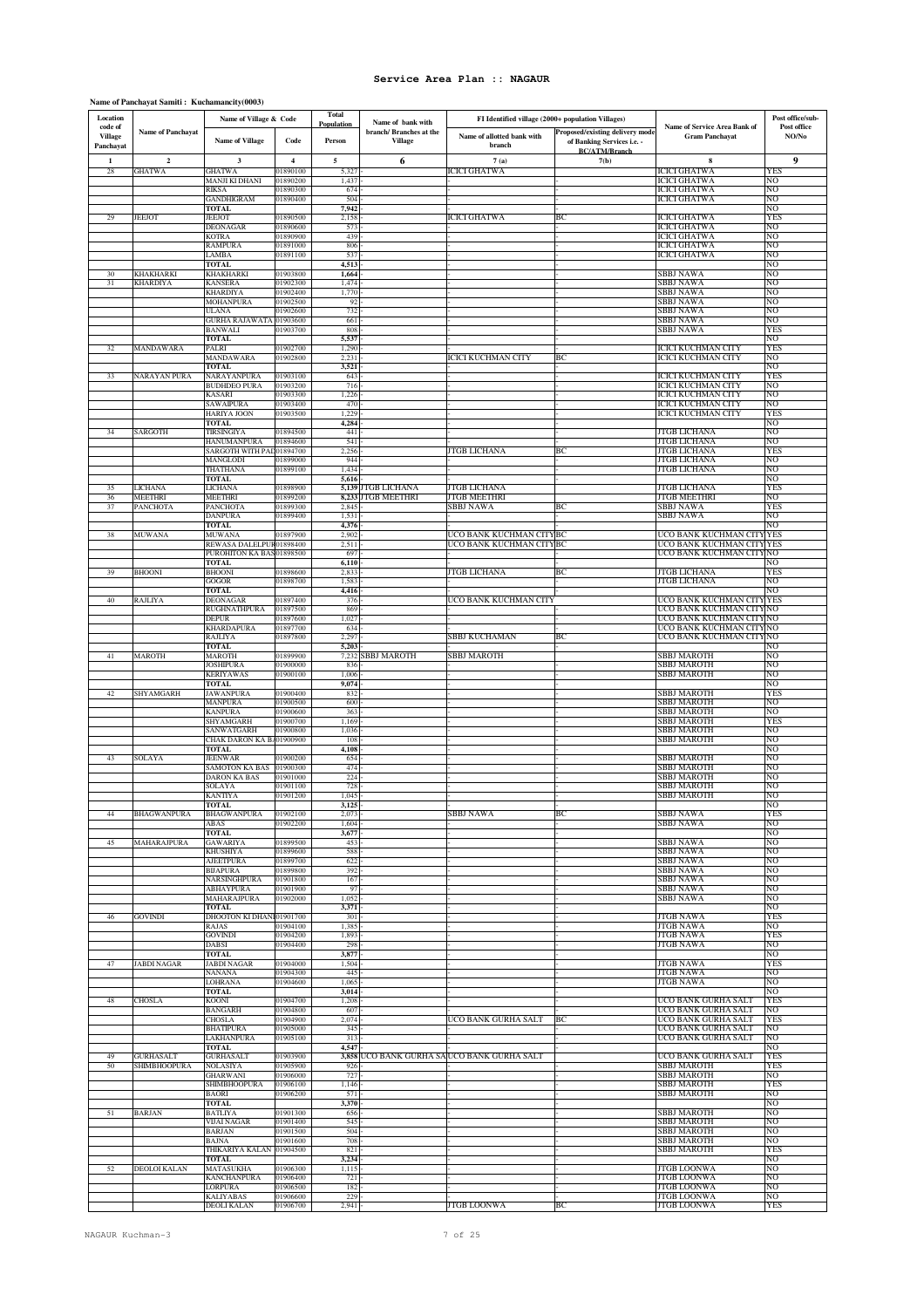### **Name of Panchayat Samiti : Kuchamancity(0003)**

| Location<br>code of         |                          | Name of Village & Code    |          | Total<br>Population | Name of bank with                         | FI Identified village (2000+ population Villages) |                                                                                       | <b>Name of Service Area Bank of</b> | Post office/sub-<br>Post office |
|-----------------------------|--------------------------|---------------------------|----------|---------------------|-------------------------------------------|---------------------------------------------------|---------------------------------------------------------------------------------------|-------------------------------------|---------------------------------|
| <b>Village</b><br>Panchayat | <b>Name of Panchayat</b> | <b>Name of Village</b>    | Code     | Person              | branch/ Branches at the<br><b>Village</b> | Name of allotted bank with<br>branch              | Proposed/existing delivery mode<br>of Banking Services i.e. -<br><b>BC/ATM/Branch</b> | <b>Gram Panchayat</b>               | NO/No                           |
|                             | $\overline{2}$           | 3                         |          | 5                   | 6                                         | 7(a)                                              | 7(b)                                                                                  | 8                                   | 9                               |
|                             |                          | <b>DEOLA</b>              | 01906800 | $653 -$             |                                           |                                                   |                                                                                       | <b>JTGB LOONWA</b>                  | <b>NO</b>                       |
|                             |                          | SHEKHAWAT PURA 01906900   |          | 423                 |                                           |                                                   |                                                                                       | <b>JTGB LOONWA</b>                  | <b>NO</b>                       |
|                             |                          | <b>TOTAL</b>              |          | 6,264               |                                           |                                                   |                                                                                       |                                     | <b>NO</b>                       |
| 53                          | <b>MINDA</b>             | <b>DEDIYAKABAS</b>        | 01907000 | 1,334               |                                           |                                                   |                                                                                       | <b>JTGB MINDA</b>                   | <b>YES</b>                      |
|                             |                          | <b>TAKIYA</b>             | 01907100 | 621                 |                                           |                                                   |                                                                                       | <b>JTGB MINDA</b>                   | <b>NO</b>                       |
|                             |                          | <b>MINDA</b>              | 01907200 |                     | 4,978 JTGB MINDA                          | <b>JTGB MINDA</b>                                 |                                                                                       | <b>JTGB MINDA</b>                   | <b>NO</b>                       |
|                             |                          | <b>NAYABAS</b>            | 01907300 | 845                 |                                           |                                                   |                                                                                       | <b>JTGB MINDA</b>                   | <b>NO</b>                       |
|                             |                          | <b>BAORI</b>              | 01907400 | 608                 |                                           |                                                   |                                                                                       | <b>JTGB MINDA</b>                   | <b>NO</b>                       |
|                             |                          | THIKARIYAKHURD            | 01907500 | 1,527               |                                           |                                                   |                                                                                       | <b>JTGB MINDA</b>                   | <b>NO</b>                       |
|                             |                          | <b>BHEEVPURA</b>          | 01907600 | 565                 |                                           |                                                   |                                                                                       | <b>JTGB MINDA</b>                   | <b>NO</b>                       |
|                             |                          | <b>TOTAL</b>              |          | 10,478              |                                           |                                                   |                                                                                       |                                     | <b>NO</b>                       |
| 54                          | MOONDGASOI               | PIPRALI                   | 01905200 | $1.389 -$           |                                           |                                                   |                                                                                       | <b>JTGB LOONWA</b>                  | <b>YES</b>                      |
|                             |                          | <b>SIRSI</b>              | 01905500 | $1,254 -$           |                                           |                                                   |                                                                                       | <b>JTGB LOONWA</b>                  | NO.                             |
|                             |                          | MOTIRAM KI DHANI 01905600 |          | 480                 |                                           |                                                   |                                                                                       | JTGB LOONWA                         | 'NO                             |
|                             |                          | MOONDGASOI                | 01905800 | 1.768               |                                           |                                                   |                                                                                       | JTGB LOONWA                         | YES                             |
|                             |                          | <b>TOTAL</b>              |          | $4.891 -$           |                                           |                                                   |                                                                                       |                                     | 'NO                             |
| 55                          | <b>LOONWA</b>            | <b>LOONWA</b>             | 01905300 |                     | 4,099 JTGB LOONWA                         | JTGB LOONWA                                       |                                                                                       | JTGB LOONWA                         | YES                             |
|                             |                          | <b>GAURAVPURA</b>         | 01905400 | $1.600 -$           |                                           |                                                   |                                                                                       | JTGB LOONWA                         | 'NO                             |
|                             |                          | <b>SHERPURA</b>           | 01905700 | $318 -$             |                                           |                                                   |                                                                                       | JTGB LOONWA                         | <b>NO</b>                       |
|                             |                          | <b>TOTAL</b>              |          | 6.017               |                                           |                                                   |                                                                                       |                                     |                                 |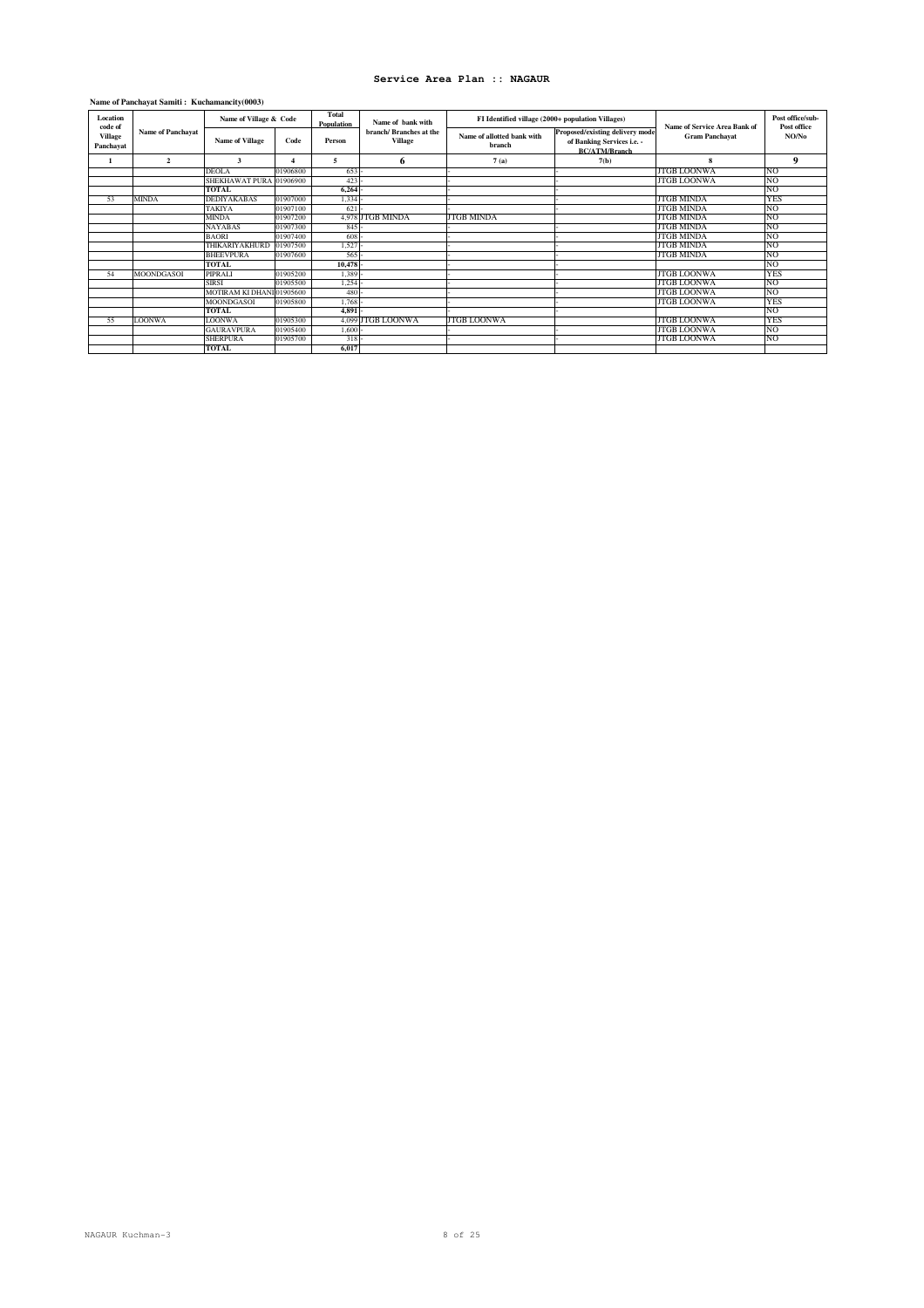### **NUMBER OF VILLAGES UNDER EACH GRAM PANCHAYAT**

**Name of Panchayat Samiti : Makrana(0004)**

|                                                    |                          | Name of Village & Code                     |                      | <b>Total</b><br>Population |                                                             | FI Identified village (2000+ population Villages) |                                                                                                 |                                                                 | Post                                |
|----------------------------------------------------|--------------------------|--------------------------------------------|----------------------|----------------------------|-------------------------------------------------------------|---------------------------------------------------|-------------------------------------------------------------------------------------------------|-----------------------------------------------------------------|-------------------------------------|
| Location<br>code of<br><b>Village</b><br>Panchayat | <b>Name of Panchayat</b> | <b>Name of Village</b>                     | Code                 | Person                     | Name of bank with branch/<br><b>Branches at the Village</b> | Name of allotted bank<br>with branch              | Proposed/existing<br>delivery mode of<br><b>Banking Services i.e. -</b><br><b>BC/ATM/Branch</b> | <b>Name of Service Area</b><br><b>Bank of Gram</b><br>Panchayat | office/sub-<br>Post office<br>NO/No |
| 1                                                  | $\overline{2}$           | 3                                          | 4                    | 5                          | 6                                                           | 7(a)                                              | 7(b)                                                                                            | 8                                                               | 9                                   |
| 01                                                 | <b>RANI GAON</b>         | UCHERIYA CHARNA                            | 01876500             | 186                        |                                                             |                                                   |                                                                                                 | JTGB RANI GAON                                                  | NO                                  |
|                                                    |                          | <b>RANI GAON</b><br>CHAK RANI GAON         | 01876600<br>01876700 | 32                         | 2,752 JTGB RANI GAON                                        | <b>JTGB RANI GAON</b>                             |                                                                                                 | <b>JTGB RANI GAON</b><br><b>JTGB RANI GAON</b>                  | N <sub>O</sub><br>N <sub>O</sub>    |
|                                                    |                          | MANGALWA                                   | 01876800             | 377                        |                                                             |                                                   |                                                                                                 | <b>JTGB RANI GAON</b>                                           | N <sub>O</sub>                      |
|                                                    |                          | SEENIYA                                    | 01876900             | 1,011                      |                                                             |                                                   |                                                                                                 | <b>JTGB RANI GAON</b>                                           | NO                                  |
|                                                    |                          | BALATHANA                                  | 01880300             | 687                        |                                                             |                                                   |                                                                                                 | JTGB RANI GAON                                                  | NO                                  |
|                                                    |                          | <b>TOTAL</b>                               |                      | 5,045                      |                                                             |                                                   |                                                                                                 |                                                                 | N <sub>O</sub>                      |
| 02                                                 | <b>KHARDIYA</b>          | JHALAMALIYA<br>MANGALPURA                  | 01880600<br>01880700 | 1,341<br>359               |                                                             |                                                   |                                                                                                 | JTGB RANI GAON<br><b>JTGB RANI GAON</b>                         | YES<br>NO                           |
|                                                    |                          | KHARDIYA                                   | 01880800             | 1,561                      |                                                             |                                                   |                                                                                                 | <b>JTGB RANI GAON</b>                                           | N <sub>O</sub>                      |
|                                                    |                          | <b>MUNDA KHERI</b>                         | 01880900             | 424                        |                                                             |                                                   |                                                                                                 | <b>JTGB RANI GAON</b>                                           | NO                                  |
|                                                    |                          | CHHAPARA                                   | 01881000             | 1,035                      |                                                             |                                                   |                                                                                                 | <b>JTGB RANI GAON</b>                                           | NO                                  |
|                                                    |                          | <b>TOTAL</b>                               |                      | 4,720                      |                                                             |                                                   |                                                                                                 |                                                                 | NO                                  |
| 03                                                 | <b>RAMSIYA</b>           | <b>GORAWA</b><br>RAMSIYA                   | 01880100<br>01882300 | 1,355<br>2,167             |                                                             | JTGB MAKRANA                                      | BС                                                                                              | JTGB MAKRANA<br>JTGB MAKRANA                                    | YES<br>NO                           |
|                                                    |                          | <b>TOTAL</b>                               |                      | 3,522                      |                                                             |                                                   |                                                                                                 |                                                                 | NO                                  |
| 04                                                 | <b>INDOKHA</b>           | <b>GOTHRI</b>                              | 01877000             | 1,715                      |                                                             |                                                   |                                                                                                 | JTGB RANI GAON                                                  | NO                                  |
|                                                    |                          | <b>INDOKHA</b>                             | 01879900             | 2,618                      |                                                             | <b>JTGB RANI GAON</b>                             | BC                                                                                              | <b>JTGB RANI GAON</b>                                           | NO                                  |
|                                                    |                          | <b>BEENJARI</b>                            | 01880200             | 795                        |                                                             |                                                   |                                                                                                 | <b>JTGB RANI GAON</b>                                           | NO                                  |
| 05                                                 | <b>SARNAWARA</b>         | <b>TOTAL</b><br>NOONDARA                   | 01880500             | 5,128<br>1,392             |                                                             |                                                   |                                                                                                 | <b>JTGB RANI GAON</b>                                           | NO<br><b>YES</b>                    |
|                                                    |                          | <b>NOSARIYA</b>                            | 01881100             | 687                        |                                                             |                                                   |                                                                                                 | JTGB RANI GAON                                                  | NO                                  |
|                                                    |                          | <b>SARNAWARA</b>                           | 01881200             | 1,864                      |                                                             |                                                   |                                                                                                 | <b>JTGB RANI GAON</b>                                           | NO                                  |
|                                                    |                          | TOTAL                                      |                      | 3,943                      |                                                             |                                                   |                                                                                                 |                                                                 | NO                                  |
| 06                                                 | DOBRI KALAN              | <b>JASWANTPURA</b><br>DOBRI KHURD          | 01880400<br>01881700 | 1,035<br>377               |                                                             |                                                   |                                                                                                 | UCO BANK CACHHIFYES<br>UCO BANK CACHHIFNO                       |                                     |
|                                                    |                          | DOBRI KALAN                                | 01881800             | 1,643                      |                                                             |                                                   |                                                                                                 | UCO BANK CACHHIF NO                                             |                                     |
|                                                    |                          | DOBRI SANWALDAS                            | 01881900             | 541                        |                                                             |                                                   |                                                                                                 | UCO BANK CACHHIFNO                                              |                                     |
|                                                    |                          | POBERI MAND                                | 01882000             | 356                        |                                                             |                                                   |                                                                                                 | UCO BANK CACHHIFNO                                              |                                     |
|                                                    |                          | KHERILEELA                                 | 01882100             | 1,076                      |                                                             |                                                   |                                                                                                 | UCO BANK CACHHIF YES                                            |                                     |
| 07                                                 | <b>GACCHIPURA</b>        | <b>TOTAL</b><br>DAMBOI KHURD               | 01881600             | 5,028<br>2,029             |                                                             | UCO BANK CACHHIPI BC                              |                                                                                                 | UCO BANK CACHHIF                                                | NO<br>YES                           |
|                                                    | (ITAWA                   | <b>ITAWA BAMNIYA</b>                       | 01886900             | 3,722                      |                                                             | UCO BANK CACHHIPI BC                              |                                                                                                 | UCO BANK CACHHIFNO                                              |                                     |
|                                                    | <b>BAMNIYA</b> )         | ITAWA KHICHIYAN                            | 01887600             | 999                        |                                                             |                                                   |                                                                                                 | UCO BANK CACHHIFNO                                              |                                     |
|                                                    |                          | TOTAL                                      |                      | 6,750                      |                                                             |                                                   |                                                                                                 |                                                                 | NO                                  |
| 08                                                 | <b>ALTAWA</b>            | <b>BUGALA</b>                              | 01887500             | 605                        |                                                             |                                                   |                                                                                                 | UCO BANK CACHHII YES                                            |                                     |
|                                                    |                          | <b>BHOTAWA</b><br>ALTAWA                   | 01887700<br>01887800 | 311<br>2,922               |                                                             | UCO BANK CACHHIPI BC                              |                                                                                                 | UCO BANK CACHHIFNO<br>UCO BANK CACHHIFNO                        |                                     |
|                                                    |                          | PALRI MAHESH                               | 01887900             | 223                        |                                                             |                                                   |                                                                                                 | UCO BANK CACHHIFNO                                              |                                     |
|                                                    |                          | PALARI RAJA                                | 01888000             | 552                        |                                                             |                                                   |                                                                                                 | UCO BANK CACHHIFNO                                              |                                     |
|                                                    |                          | TOTAL                                      |                      | 4,613                      |                                                             |                                                   |                                                                                                 |                                                                 | NO                                  |
| 09                                                 | <b>ITAWA LAKHA</b>       | <b>MANWA</b>                               | 01886300             | 507<br>2,228               |                                                             | JTGB BESROLI                                      | ВC                                                                                              | <b>JTGB BESROLI</b>                                             | YES                                 |
|                                                    |                          | GIGALIYA<br>ITAWA LAKHA                    | 01886500<br>01886700 | 2,897                      |                                                             | <b>JTGB BESROLI</b>                               | BC                                                                                              | JTGB BESROLI<br><b>JTGB BESROLI</b>                             | YES<br>NO                           |
|                                                    |                          | <b>CHAKMADAS</b>                           | 01886800             | 134                        |                                                             |                                                   |                                                                                                 | <b>JTGB BESROLI</b>                                             | NO                                  |
|                                                    |                          | <b>TOTAL</b>                               |                      | 5,766                      |                                                             |                                                   |                                                                                                 |                                                                 | NO                                  |
| 10                                                 | <b>BHAIYA KALAN</b>      | <b>BHAIYA KALAN</b>                        | 01881300             | 2,420                      |                                                             | UCO BANK CACHHIPI BC                              |                                                                                                 | UCO BANK CACHHIFNO                                              |                                     |
|                                                    |                          | <b>BHAIYA KHURD</b><br><b>DAMBOI KALAN</b> | 01881400<br>01881500 | 1,721<br>924               |                                                             |                                                   |                                                                                                 | UCO BANK CACHHIFNO<br>UCO BANK CACHHIF NO                       |                                     |
|                                                    |                          | <b>TOTAL</b>                               |                      | 5,065                      |                                                             |                                                   |                                                                                                 |                                                                 | NO                                  |
| 11                                                 | <b>BAJOLI</b>            | <b>MIDIYAN</b>                             | 01888100             | 2,129                      |                                                             | <b>JTGB BEJOLI</b>                                | BС                                                                                              | <b>JTGB BEJOLI</b>                                              | NO                                  |
|                                                    |                          | <b>BAJOLI</b>                              | 01888200             |                            | 2,825 JTGB BEJOLI                                           | JTGB BEJOLI                                       |                                                                                                 | <b>JTGB BEJOLI</b>                                              | NO                                  |
|                                                    |                          | <b>TOTAL</b>                               |                      | 4,954                      |                                                             |                                                   |                                                                                                 |                                                                 | NO                                  |
| 12                                                 | <b>KHERI SEELA</b>       | KUCHEEPALA<br><b>GUDHA CHAK 2</b>          | 01887000<br>01887100 | 1,868<br>173               |                                                             |                                                   |                                                                                                 | <b>JTGB BEJOLI</b><br><b>JTGB BEJOLI</b>                        | YES<br>NO                           |
|                                                    |                          | <b>GUDHA CHAK 1</b>                        | 01887200             | 85                         |                                                             |                                                   |                                                                                                 | <b>JTGB BEJOLI</b>                                              | NO                                  |
|                                                    |                          | <b>GUDHA KHERI</b>                         | 01887300             | 254                        |                                                             |                                                   |                                                                                                 | <b>JTGB BEJOLI</b>                                              | NO                                  |
|                                                    |                          | KHERI SEELA                                | 01887400             | 1,261                      |                                                             |                                                   |                                                                                                 | <b>JTGB BEJOLI</b>                                              | N <sub>O</sub>                      |
|                                                    |                          | <b>RATNAS</b><br><b>TOTAL</b>              | 01888300             | 717<br>4,358               |                                                             |                                                   |                                                                                                 | JTGB BEJOLI                                                     | NO<br>N <sub>O</sub>                |
| 13                                                 | JOOSRI                   | JOOSRI                                     | 01884400             |                            | 5,082 ICICI BANK JUSRI                                      | ICICI BANK JUSRI                                  |                                                                                                 | <b>ICICI BANK JUSRI</b>                                         | YES                                 |
| 14                                                 | <b>BHARNAI</b>           | NANDOLI CHANDAWAT 01877800                 |                      | 661                        |                                                             |                                                   |                                                                                                 | <b>ICICI BANK JUSRI</b>                                         | YES                                 |
|                                                    |                          | NANDOLI BAS                                | 01877900             | 597                        |                                                             |                                                   |                                                                                                 | <b>ICICI BANK JUSRI</b>                                         | NO                                  |
|                                                    |                          | <b>RAMPURA</b>                             | 01878000             | 675                        |                                                             |                                                   |                                                                                                 | <b>ICICI BANK JUSRI</b>                                         | N <sub>O</sub>                      |
|                                                    |                          | BHARNAI<br><b>TOTAL</b>                    | 01878100             | 1,214<br>3,147             |                                                             |                                                   |                                                                                                 | <b>ICICI BANK JUSRI</b>                                         | NO<br>NO                            |
| 15                                                 | <b>SAFER BARI</b>        | <b>SAFER CHHOTI</b>                        | 01878500             | 861                        |                                                             |                                                   |                                                                                                 | <b>CANARA BANK MAKYES</b>                                       |                                     |
|                                                    |                          | <b>SAFER BARI</b>                          | 01878600             | 1,059                      |                                                             |                                                   |                                                                                                 | CANARA BANK MAKNO                                               |                                     |
|                                                    |                          | KACHOLIYA                                  | 01883800             | 1,433                      |                                                             |                                                   |                                                                                                 | CANARA BANK MAK NO                                              |                                     |
|                                                    |                          | <b>DEORI</b><br><b>TOTAL</b>               | 01883900             | 2,140<br>5,493             |                                                             | CANARA BANK MAKI BC                               |                                                                                                 | CANARA BANK MAKNO                                               | NO                                  |
| 16                                                 | <b>BUDSOO</b>            | <b>BUDSOO</b>                              | 01884100             |                            | 7,845 JTGB BUDSOO                                           |                                                   |                                                                                                 | <b>JTGB BUDSOO</b>                                              | YES                                 |
| 17                                                 | <b>MANANA</b>            | AMARPURA                                   | 01879200             | 310                        |                                                             |                                                   |                                                                                                 | <b>JTGB MAKRANA</b>                                             | YES                                 |
|                                                    |                          | <b>DHEERSAR</b>                            | 01879300             | 556                        |                                                             |                                                   |                                                                                                 | <b>JTGB MAKRANA</b>                                             | NO                                  |
|                                                    |                          | MOKHAMPURA<br><b>MANANA</b>                | 01879400<br>01879500 | 644                        | 3,726 JTGB MANANA                                           | <b>JTGB MAKRANA</b>                               |                                                                                                 | <b>JTGB MAKRANA</b><br><b>JTGB MAKRANA</b>                      | NO<br>NO                            |
|                                                    |                          | DHEEJPURA                                  | 01879600             | 241                        |                                                             |                                                   |                                                                                                 | <b>JTGB MAKRANA</b>                                             | NO                                  |
|                                                    |                          | AMARSAR                                    | 01879700             | 496                        |                                                             |                                                   |                                                                                                 | <b>JTGB MAKRANA</b>                                             | NO                                  |
|                                                    |                          | <b>TOTAL</b>                               |                      | 5,973                      |                                                             |                                                   |                                                                                                 |                                                                 | NO                                  |
| 18                                                 | <b>GEHRA KALAN</b>       | <b>SHIVRASI</b>                            | 01882200             | 725                        |                                                             |                                                   |                                                                                                 | <b>JTGB BESROLI</b>                                             | NO                                  |
|                                                    |                          | <b>GEHRA KALAN</b>                         | 01882400             | 1,738                      |                                                             |                                                   |                                                                                                 | <b>JTGB BESROLI</b><br><b>JTGB BESROLI</b>                      | NO<br>NO                            |
|                                                    |                          | GEHRA KHURD<br><b>MODI BHEEKHA</b>         | 01882500<br>01886600 | 142<br>933                 |                                                             |                                                   |                                                                                                 | <b>JTGB BESROLI</b>                                             | N <sub>O</sub>                      |
|                                                    |                          | <b>TOTAL</b>                               |                      | 3,538                      |                                                             |                                                   |                                                                                                 |                                                                 | NO                                  |
| 19                                                 | <b>HURIYA</b>            | DABRIYA                                    | 01882700             | 2,184                      |                                                             | <b>JTGB MAKRANA</b>                               | BC                                                                                              | <b>JTGB MAKRANA</b>                                             | YES                                 |
|                                                    |                          | <b>HURIYA</b>                              | 01882800             | 2,057                      |                                                             | <b>JTGB MAKRANA</b>                               | BC                                                                                              | JTGB MAKRANA                                                    | <b>YES</b>                          |
| 20                                                 | <b>GELASAR</b>           | TOTAL<br>LADPURA                           | 01877600             | 4,241<br>1,296             |                                                             |                                                   |                                                                                                 | <b>JTGB BUDSOO</b>                                              | NO<br>N <sub>O</sub>                |
|                                                    |                          | GELASAR                                    | 01877700             | 2,824                      |                                                             | <b>JTGB BUDSOO</b>                                | ВC                                                                                              | <b>JTGB BUDSOO</b>                                              | NO                                  |
|                                                    |                          | TOTAL                                      |                      | 4,120                      |                                                             |                                                   |                                                                                                 |                                                                 | NO                                  |
| 21                                                 | DHANANWANA               | DHANANWANA                                 | 01877200             | 1,989                      |                                                             |                                                   |                                                                                                 | <b>JTGB BHICHAWA</b>                                            | NO                                  |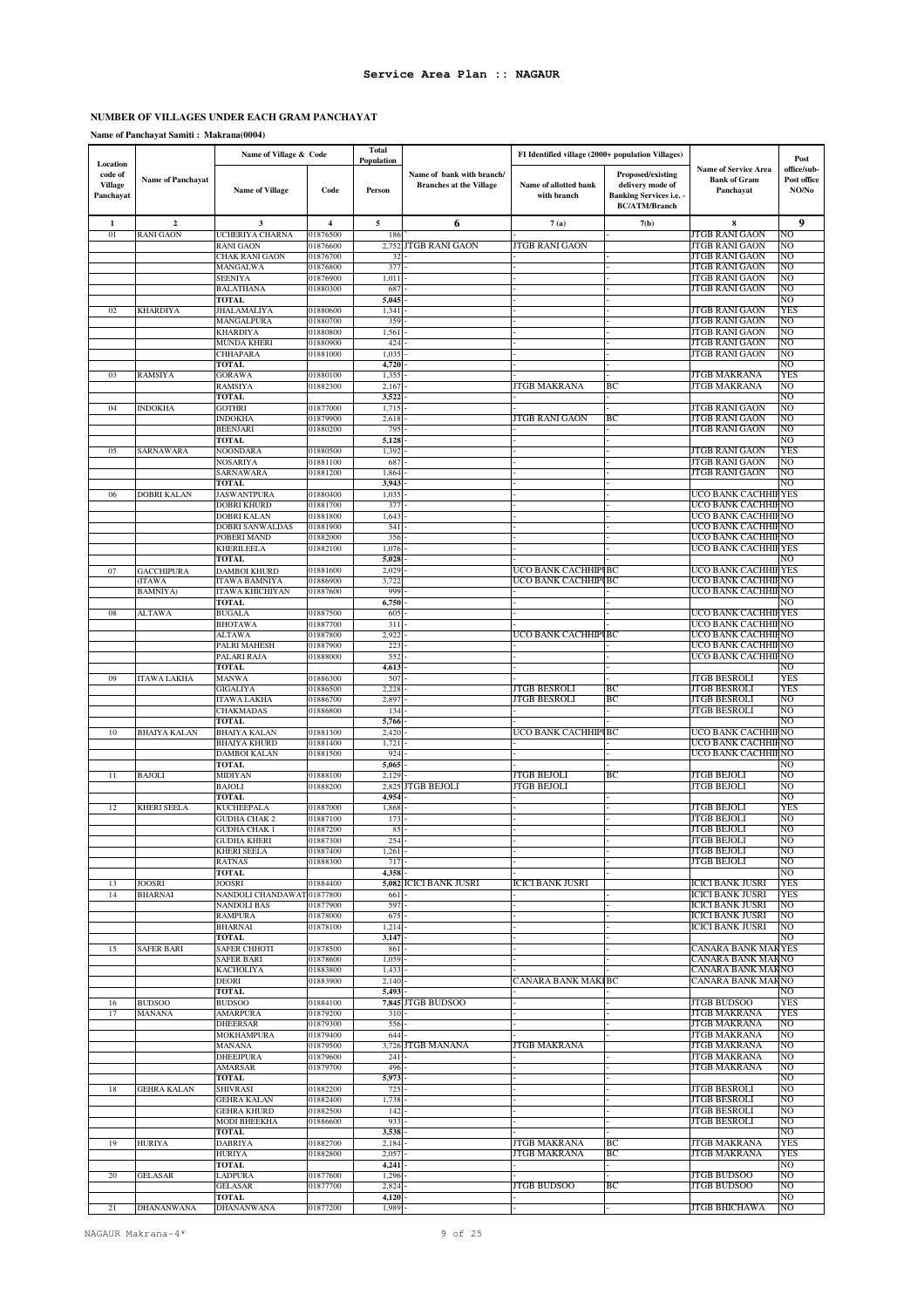| Location                               |                          | Name of Village & Code          |                         | <b>Total</b><br><b>Population</b> |                                                             | FI Identified village (2000+ population Villages) |                                                                                                 |                                                                 | Post                                |
|----------------------------------------|--------------------------|---------------------------------|-------------------------|-----------------------------------|-------------------------------------------------------------|---------------------------------------------------|-------------------------------------------------------------------------------------------------|-----------------------------------------------------------------|-------------------------------------|
| code of<br><b>Village</b><br>Panchayat | <b>Name of Panchayat</b> | <b>Name of Village</b>          | Code                    | Person                            | Name of bank with branch/<br><b>Branches at the Village</b> | Name of allotted bank<br>with branch              | Proposed/existing<br>delivery mode of<br><b>Banking Services i.e.</b> -<br><b>BC/ATM/Branch</b> | <b>Name of Service Area</b><br><b>Bank of Gram</b><br>Panchayat | office/sub-<br>Post office<br>NO/No |
| $\mathbf{1}$                           | $\overline{2}$           | $\mathbf{3}$                    | $\overline{\mathbf{4}}$ | 5                                 | 6                                                           | 7(a)                                              | 7(b)                                                                                            | 8                                                               | 9                                   |
|                                        |                          | NAWAD                           | 01877100                | 1,973                             |                                                             |                                                   |                                                                                                 | JTGB BHICHAWA                                                   | NO                                  |
|                                        |                          | <b>JIWADIYA</b>                 | 01879800                | 797                               |                                                             |                                                   |                                                                                                 | JTGB BHICHAWA                                                   | YES                                 |
|                                        |                          | TOTAL                           |                         | 4.759                             |                                                             |                                                   |                                                                                                 |                                                                 | NО                                  |
| 22                                     | <b>KALWA BARA</b>        | KALWA CHHOTABAS                 | 01882900                | 1,492                             |                                                             |                                                   |                                                                                                 | UCO BANK MAKRAN                                                 | <b>YES</b>                          |
|                                        |                          | <b>KALWA BARA</b>               | 01883100                | 4,269                             |                                                             | UCO BANK MAKRAN. BC                               |                                                                                                 | UCO BANK MAKRAN                                                 | N <sub>O</sub>                      |
|                                        |                          | DHANI MAMDOLI                   | 01885400                | 1,075                             |                                                             |                                                   |                                                                                                 | UCO BANK MAKRAN                                                 | N <sub>O</sub><br>NO                |
| 23                                     | <b>BESROLI</b>           | <b>TOTAL</b><br><b>BESROLI</b>  | 01885500                | 6,836<br>3.419                    | JTGB BESROLI                                                | JTGB BESROLI                                      |                                                                                                 | JTGB BESROLI                                                    | NO                                  |
|                                        |                          | <b>SIRSALA</b>                  | 01886400                | 1,382                             |                                                             |                                                   |                                                                                                 | JTGB BESROLI                                                    | NO                                  |
|                                        |                          | TOTAL                           |                         | 4,801                             |                                                             |                                                   |                                                                                                 |                                                                 | NO                                  |
| 24                                     | <b>NANDOLI</b>           | NANDOLI MERTIYA                 | 01886100                | 2,016                             |                                                             | <b>JTGB BUDSOO</b>                                | BC                                                                                              | <b>JTGB BUDSOO</b>                                              | N <sub>O</sub>                      |
|                                        | <b>MERTIYA</b>           | DHANDHOLI                       | 01886200                | 1,112                             |                                                             |                                                   |                                                                                                 | <b>JTGB BUDSOO</b>                                              | <b>YES</b>                          |
|                                        |                          | <b>TOTAL</b>                    |                         | 3,128                             |                                                             |                                                   |                                                                                                 |                                                                 | N <sub>O</sub>                      |
| 25                                     | <b>BILOO</b>             | <b>MORER</b>                    | 01885200                | 3,037                             |                                                             | SBI MAKRANA                                       | BC                                                                                              | SBI MAKRANA                                                     | N <sub>O</sub>                      |
|                                        |                          | BILOO                           | 01885800                | 3,344                             |                                                             | SBI MAKRANA                                       | ВC                                                                                              | SBI MAKRANA                                                     | NO                                  |
|                                        |                          | <b>TOTAL</b>                    |                         | 6,381                             |                                                             |                                                   |                                                                                                 |                                                                 | N <sub>O</sub>                      |
| 26                                     | NIMBARI                  | LADOLI                          | 01885700                | 2,084                             |                                                             | SBI MAKRANA                                       | ВC                                                                                              | SBI MAKRANA                                                     | YES                                 |
|                                        |                          | NIMBARI                         | 01885900                | 1,732                             |                                                             |                                                   |                                                                                                 | <b>SBI MAKRANA</b>                                              | NO                                  |
|                                        |                          | SIRSOON                         | 01886000                | 771                               |                                                             |                                                   |                                                                                                 | SBI MAKRANA                                                     | NO                                  |
|                                        |                          | <b>TOTAL</b>                    |                         | 4,587                             |                                                             |                                                   |                                                                                                 |                                                                 | NΟ                                  |
| 27                                     | <b>SABALPUR</b>          | KOLA DOONGRI                    | 01885100                | 1,029                             |                                                             |                                                   |                                                                                                 | UCO BANK BORAW.                                                 | YES                                 |
|                                        |                          | <b>SABALPUR</b><br>MAMDOLI      | 01885300                | 4,176                             |                                                             | UCO BANK BORAWAI BC                               |                                                                                                 | UCO BANK BORAW.                                                 | NO.<br><b>YES</b>                   |
|                                        |                          | TOTAL                           | 01885600                | 2.568<br>7,773                    |                                                             | <b>UCO BANK BORAWA BC</b>                         |                                                                                                 | <b>UCO BANK BORAWA</b>                                          | NO                                  |
| 28                                     | <b>BORAWAR</b>           | <b>BORAWAR</b>                  | 01885000                | 24,654                            | UCO BANK BORAWAR                                            | UCO BANK BORAWAR                                  |                                                                                                 | UCO BANK BORAW.                                                 | NO                                  |
| 29                                     | JAKHLI                   | DODWARI                         | 01884000                | 1,087                             |                                                             |                                                   |                                                                                                 | SBBJ MAKRANA                                                    | YES                                 |
|                                        |                          | <b>BANSARA</b>                  | 01884700                | 574                               |                                                             |                                                   |                                                                                                 | <b>SBBJ MAKRANA</b>                                             | NΟ                                  |
|                                        |                          | <b>JAKHLI</b>                   | 01884800                | 3,599                             |                                                             | <b>SBBJ MAKRANA</b>                               | BC                                                                                              | <b>SBBJ MAKRANA</b>                                             | N <sub>O</sub>                      |
|                                        |                          | <b>CHAWANDIYA</b>               | 01884900                | 1,685                             |                                                             |                                                   |                                                                                                 | SBBJ MAKRANA                                                    | NO                                  |
|                                        |                          | TOTAL                           |                         | 6,945                             |                                                             |                                                   |                                                                                                 |                                                                 | NO                                  |
| 30                                     | <b>BHICHAWA</b>          | LOROLI                          | 01879100                | 1,404                             |                                                             |                                                   |                                                                                                 | <b>JTGB BHICHAWA</b>                                            | YES                                 |
|                                        |                          | KAJANA                          | 01883000                | 604                               |                                                             |                                                   |                                                                                                 | JTGB BHICHAWA                                                   | NO                                  |
|                                        |                          | RATANPURA                       | 01883200                | 463                               |                                                             |                                                   |                                                                                                 | JTGB BHICHAWA                                                   | NO                                  |
|                                        |                          | BAJYO KI DHANI                  | 01883300                | 337                               |                                                             |                                                   |                                                                                                 | JTGB BHICHAWA                                                   | NO                                  |
|                                        |                          | <b>BHICHAWA</b>                 | 01883400                | 2.227                             | <b>TGB BHICHAWA</b>                                         | JTGB BHICHAWA                                     |                                                                                                 | JTGB BHICHAWA                                                   | NO                                  |
|                                        |                          | SOORATPURA                      | 01883500                | 90                                |                                                             |                                                   |                                                                                                 | <b>JTGB BHICHAWA</b>                                            | N <sub>O</sub>                      |
|                                        |                          | <b>AKHEPURA</b>                 | 01883600<br>01883700    | 458<br>925                        |                                                             |                                                   |                                                                                                 | <b>JTGB BHICHAWA</b><br>JTGB BHICHAWA                           | NO<br>NO                            |
|                                        |                          | HARNAWA TOSEENA<br><b>TOTAL</b> |                         | 6,508                             |                                                             |                                                   |                                                                                                 |                                                                 | NO                                  |
| 31                                     | <b>CHANDI</b>            | <b>CHINDALIYA</b>               | 01877400                | 1,405                             |                                                             |                                                   |                                                                                                 | <b>JTGB BUDSOO</b>                                              | NO                                  |
|                                        |                          | CHANDI                          | 01877500                | 1,623                             |                                                             |                                                   |                                                                                                 | <b>JTGB BUDSOO</b>                                              | N <sub>O</sub>                      |
|                                        |                          | DEOLA                           | 01878700                | 908                               |                                                             |                                                   |                                                                                                 | <b>JTGB BUDSOO</b>                                              | NO                                  |
|                                        |                          | <b>TOTAL</b>                    |                         | 3,936                             |                                                             |                                                   |                                                                                                 |                                                                 | NΟ                                  |
| 32                                     | <b>KUKROD</b>            | <b>KUKROD</b>                   | 01878200                | 1,824                             |                                                             |                                                   |                                                                                                 | JTGB BUDSOO                                                     | YES                                 |
|                                        |                          | UCHERIYA                        | 01878300                | 983                               |                                                             |                                                   |                                                                                                 | JTGB BUDSOO                                                     | NO.                                 |
|                                        |                          | SOOTHLI                         | 01878400                | 1,648                             |                                                             |                                                   |                                                                                                 | <b>JTGB BUDSOO</b>                                              | N <sub>O</sub>                      |
|                                        |                          | TOTAL                           |                         | 4,455                             |                                                             |                                                   |                                                                                                 |                                                                 | N <sub>O</sub>                      |
| 33                                     | <b>ASARWA</b>            | RAITHALIYA                      | 01877300                | 1,580                             |                                                             |                                                   |                                                                                                 | UCO BANK CACHHIF NO                                             |                                     |
|                                        |                          | ASARWA                          | 01878800                | 1,668                             |                                                             |                                                   |                                                                                                 | UCO BANK CACHHIFNO                                              |                                     |
|                                        |                          | NAGWARA KHURD                   | 01878900                | 458                               |                                                             |                                                   |                                                                                                 | UCO BANK CACHHIF NO                                             |                                     |
|                                        |                          | NAGWARA KALAN                   | 01879000                | 666<br>4,372                      |                                                             |                                                   |                                                                                                 | UCO BANK CACHHIFNO                                              | NO                                  |
| 34                                     |                          | <b>TOTAL</b>                    | 01884500                | 1,950                             |                                                             |                                                   |                                                                                                 | <b>SBBJ MAKRANA</b>                                             | NO                                  |
|                                        | <b>JOOSARIYA</b>         | MIDKIYA<br><b>JOOSARIYA</b>     | 01884600                | 1,953                             |                                                             |                                                   |                                                                                                 | SBBJ MAKRANA                                                    | NO                                  |
|                                        |                          | <b>TOTAL</b>                    |                         | 3.903                             |                                                             |                                                   |                                                                                                 |                                                                 | NΟ                                  |
| 35                                     | <b>BARWALI</b>           | <b>BARWALA</b>                  | 01884200                | 2,254                             |                                                             | <b>JTGB BUDSOO</b>                                | ВC                                                                                              | JTGB BUDSOO                                                     | YES                                 |
|                                        |                          | <b>BARWALI</b>                  | 01884300                | 2,842                             |                                                             | <b>JTGB BUDSOO</b>                                | ВC                                                                                              | <b>JTGB BUDSOO</b>                                              | YES                                 |
|                                        |                          | <b>TOTAL</b>                    |                         | 5.096                             |                                                             |                                                   |                                                                                                 |                                                                 | NΟ                                  |
| 36                                     | <b>MODI CHARNA</b>       | MANANI                          | 01880000                | 1,373                             |                                                             |                                                   |                                                                                                 | <b>JTGB BESROLI</b>                                             | YES                                 |
|                                        |                          | <b>MODI CHARNA</b>              | 01882600                | 1,833                             |                                                             |                                                   |                                                                                                 | JTGB BESROLI                                                    | YES                                 |
|                                        |                          | <b>TOTAL</b>                    |                         | 3.206                             |                                                             |                                                   |                                                                                                 |                                                                 |                                     |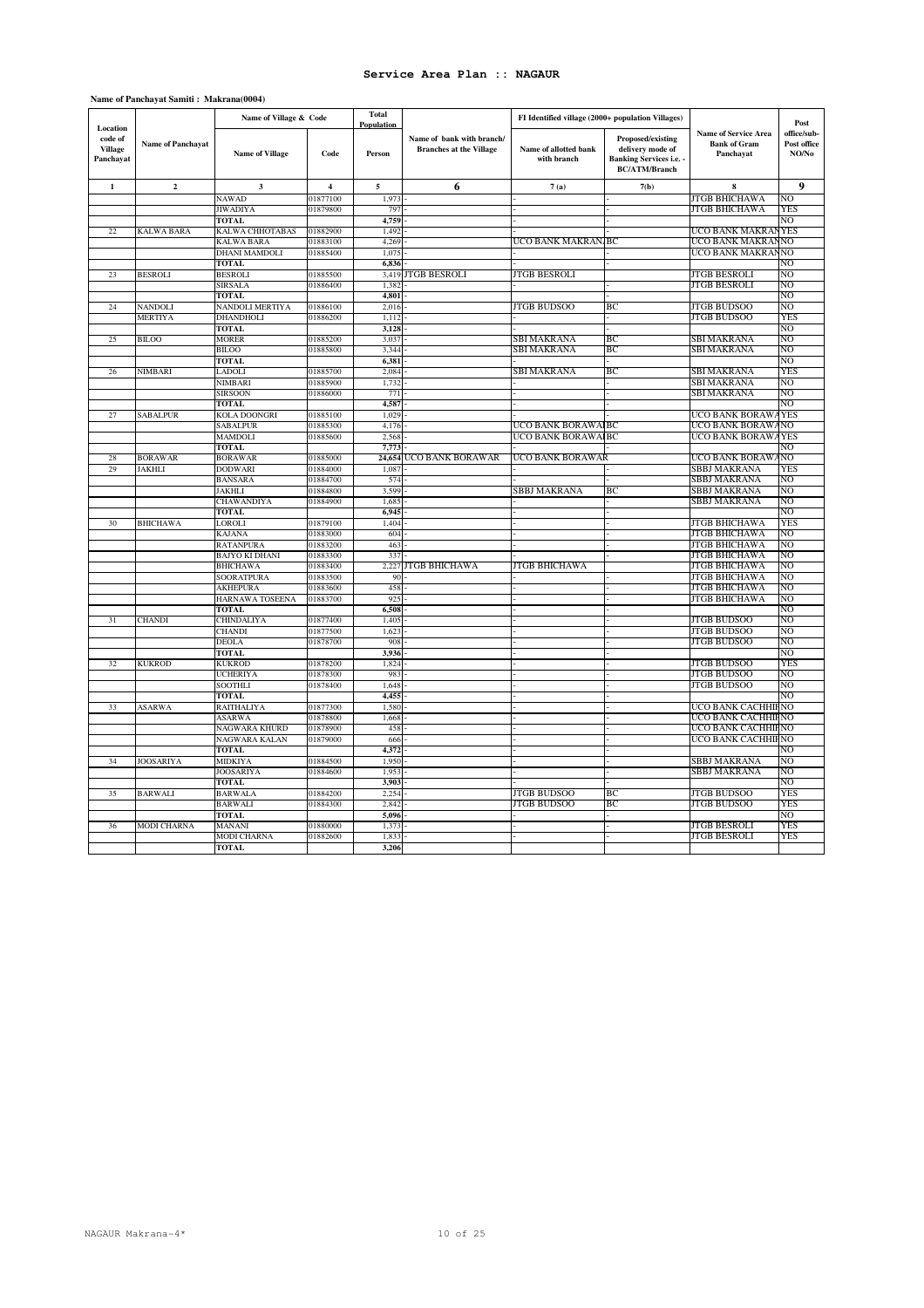### **NUMBER OF VILLAGES UNDER EACH GRAM PANCHAYAT**

**Name of Panchayat Samiti : Jayal(0005)**

| Location                               |                       | Name of Village & Code                 |                      | <b>Total</b>                 |                                                        |                                      | FI Identified village (2000+ population Villages)                             |                                                | Post office/sub-      |
|----------------------------------------|-----------------------|----------------------------------------|----------------------|------------------------------|--------------------------------------------------------|--------------------------------------|-------------------------------------------------------------------------------|------------------------------------------------|-----------------------|
| code of<br><b>Village</b><br>Panchayat | Name of<br>Panchayat  | <b>Name of Village</b>                 | Code                 | Population<br>Person         | Name of bank with<br>branch/Branches at<br>the Village | Name of allotted bank<br>with branch | Proposed/existing delivery<br>mode of Banking Services i.e.<br>-BC/ATM/Branch | Name of Service Area<br>Bank of Gram Panchayat | Post office<br>NO/No  |
| 1                                      | $\boldsymbol{2}$      | 3                                      | 4                    | 5                            | 6                                                      | 7(a)                                 | 7(b)                                                                          | 8                                              | 9                     |
| 01                                     | KAMEDIYA              | <b>KAMEDIYA</b>                        | 01785800             | 2,384                        |                                                        | JTGB DEH                             | BС                                                                            | <b>JTGB DEH</b>                                | <b>YES</b>            |
|                                        |                       | NOSARIYA<br><b>GADRIYA</b>             | 01786300<br>01786400 | 480<br>1,082                 |                                                        |                                      |                                                                               | <b>JTGB DEH</b><br><b>JTGB DEH</b>             | N <sub>O</sub><br>NO  |
|                                        |                       | <b>TOTAL</b>                           |                      | 3,946                        |                                                        |                                      |                                                                               |                                                | NO                    |
| 02                                     | <b>KHERAT</b>         | <b>JANEWA</b> (EAST)                   | 01785900             | 732                          |                                                        |                                      |                                                                               | <b>JTGB DEH</b>                                | NO                    |
|                                        |                       | <b>JANEWA</b> (WEST)                   | 01786000             | 1,002                        |                                                        |                                      |                                                                               | <b>JTGB DEH</b>                                | N <sub>O</sub>        |
|                                        |                       | <b>KHERAT</b><br>SEDAU                 | 01786100<br>01786200 | 2,865<br>282                 |                                                        | JTGB DEH                             | BС                                                                            | <b>JTGB DEH</b><br><b>JTGB DEH</b>             | NO<br>NO              |
|                                        |                       | <b>TOTAL</b>                           |                      | 4,881                        |                                                        |                                      |                                                                               |                                                | N <sub>O</sub>        |
| 03                                     | SONELI                | EWAD                                   | 01787700             | 1,579                        |                                                        |                                      |                                                                               | SBBJ MANGLOD                                   | YES                   |
|                                        |                       | <b>SONELI</b>                          | 01788200             | 2,523                        |                                                        | <b>SBBJ MANGLOD</b>                  | ВC                                                                            | <b>SBBJ MANGLOD</b>                            | N <sub>O</sub>        |
| 04                                     | RATANGA               | <b>TOTAL</b><br>SUWADIYA               | 01790600             | 4,102<br>909                 |                                                        |                                      |                                                                               | <b>ICICI ROL</b>                               | NO<br><b>YES</b>      |
|                                        |                       | RATANGA                                | 01790700             | 2,236                        |                                                        | ICICI ROL                            | BС                                                                            | ICICI ROL                                      | NO                    |
|                                        |                       | <b>TOTAL</b>                           |                      | 3,145                        |                                                        |                                      |                                                                               |                                                | N <sub>O</sub>        |
| 05                                     | <b>BUGARDA</b>        | KHANPURA MANJRA<br><b>BUGARDA</b>      | 01790800<br>01790900 | 289<br>1,72                  |                                                        |                                      |                                                                               | <b>ICICI ROL</b><br><b>ICICI ROL</b>           | <b>YES</b><br>NO      |
|                                        |                       | <b>ROONIYA</b>                         | 01791700             | 826                          |                                                        |                                      |                                                                               | <b>ICICI ROL</b>                               | N <sub>O</sub>        |
|                                        |                       | <b>TOTAL</b>                           |                      | 2,843                        |                                                        |                                      |                                                                               |                                                | NO                    |
| 06                                     | TANGLA                | CHHAWATA KHURD                         | 01791500             | 799                          |                                                        |                                      |                                                                               | <b>ICICI ROL</b>                               | N <sub>O</sub>        |
|                                        |                       | TANGLA<br>TANGLI                       | 01791600<br>01795200 | 1,063<br>518                 |                                                        |                                      |                                                                               | <b>ICICI ROL</b><br><b>ICICI ROL</b>           | NO<br>N <sub>O</sub>  |
|                                        |                       | <b>CHHAWATA KALAN</b>                  | 01795300             | 1,366                        |                                                        |                                      |                                                                               | <b>ICICI ROL</b>                               | N <sub>O</sub>        |
|                                        |                       | <b>TOTAL</b>                           |                      | 3,746                        |                                                        |                                      |                                                                               |                                                | N <sub>O</sub>        |
| 07                                     | DEEDIYA KALAI KHERWAR |                                        | 01791200<br>01791300 | 787                          |                                                        |                                      |                                                                               | <b>ICICI ROL</b>                               | <b>YES</b>            |
|                                        |                       | DEEDIYA KALAN<br><b>DEEDIYA KHURD</b>  | 01791400             | 1,62.<br>1,261               |                                                        |                                      |                                                                               | <b>ICICI ROL</b><br><b>ICICI ROL</b>           | NO<br>N <sub>O</sub>  |
|                                        |                       | NARADHANA                              | 01795500             | 1,422                        |                                                        |                                      |                                                                               | ICICI ROL                                      | NO                    |
|                                        |                       | TOTAL                                  |                      | 5,093                        |                                                        |                                      |                                                                               |                                                | NO                    |
| ${\bf 08}$                             | <b>BORWA</b>          | <b>BORWA</b><br><b>PATELI</b>          | 01795400<br>01795800 | 2,86<br>522                  |                                                        | <b>ICICI ROL</b>                     | ВC                                                                            | <b>ICICI ROL</b><br><b>ICICI ROL</b>           | YES<br>N <sub>O</sub> |
|                                        |                       | TOTAL                                  |                      | 3,385                        |                                                        |                                      |                                                                               |                                                | NO                    |
| 09                                     | <b>ROOPATHAL</b>      | <b>GOTARDI</b>                         | 01795600             | 563                          |                                                        |                                      |                                                                               | <b>ICICI ROL</b>                               | NO                    |
|                                        |                       | <b>JHUNJHALA</b>                       | 01795700             | 619                          |                                                        |                                      |                                                                               | <b>ICICI ROL</b>                               | N <sub>O</sub>        |
|                                        |                       | KHERA NARNOLIYA<br><b>ROOPATHAL</b>    | 01795900<br>01796000 | 313<br>1,898                 |                                                        |                                      |                                                                               | <b>ICICI ROL</b><br><b>ICICI ROL</b>           | NO<br>N <sub>O</sub>  |
|                                        |                       | <b>TOTAL</b>                           |                      | 3,393                        |                                                        |                                      |                                                                               |                                                | NO                    |
| 10                                     | <b>ROTOO</b>          | <b>AJABPURA</b>                        | 01788700             | 596                          |                                                        |                                      |                                                                               | UCO BANK DUGOLI                                | <b>YES</b>            |
|                                        |                       | <b>ROTOO</b>                           | 01788900             | 3,535                        |                                                        | UCO BANK DUGOL BC                    |                                                                               | UCO BANK DUGOLI                                | N <sub>O</sub>        |
| 11                                     | GORAU                 | <b>TOTAL</b><br>KASHIPURA              | 01789000             | 4,131<br>718                 |                                                        |                                      |                                                                               | UCO BANK DUGOLI                                | NO<br>N <sub>O</sub>  |
|                                        |                       | <b>GORAU</b>                           | 01789100             | 3,493                        |                                                        | UCO BANK DUGOL BC                    |                                                                               | UCO BANK DUGOLI                                | NO                    |
|                                        |                       | <b>TOTAL</b>                           |                      | 4,211                        |                                                        |                                      |                                                                               |                                                | N <sub>O</sub>        |
| 12                                     | DUGASTAU              | <b>DUGASTAU</b><br><b>BODIND KHURD</b> | 01790200<br>01792200 | 3,737<br>670                 |                                                        | <b>SBBJ MANGLOD</b>                  | BС                                                                            | SBBJ MANGLOD<br>SBBJ MANGLOD                   | YES<br>N <sub>O</sub> |
|                                        |                       | TOTAL                                  |                      | 4,407                        |                                                        |                                      |                                                                               |                                                | N <sub>O</sub>        |
| 13                                     | DHARNA                | <b>MERWAS</b>                          | 01790500             | 1,419                        |                                                        |                                      |                                                                               | SBBJ MANGLOD                                   | <b>YES</b>            |
|                                        |                       | DHARNA                                 | 01791900             | 1,89                         |                                                        |                                      |                                                                               | <b>SBBJ MANGLOD</b>                            | N <sub>O</sub>        |
|                                        |                       | <b>JHALALAR</b><br><b>KUSIYA</b>       | 01792000<br>01792100 | 989<br>522                   |                                                        |                                      |                                                                               | SBBJ MANGLOD<br><b>SBBJ MANGLOD</b>            | NO<br>N <sub>O</sub>  |
|                                        |                       | <b>TOTAL</b>                           |                      | 4,827                        |                                                        |                                      |                                                                               |                                                | NO                    |
| 14                                     | MANGLOD               | <b>PIRIYARA</b>                        | 01788300             | 555                          |                                                        |                                      |                                                                               | SBBJ MANGLOD                                   | <b>YES</b>            |
|                                        |                       | MANGLOD                                | 01788400             |                              | 2,112 SBBJ MANGLOD                                     | <b>SBBJ MANGLOD</b>                  |                                                                               | <b>SBBJ MANGLOD</b>                            | N <sub>O</sub>        |
|                                        |                       | <b>TEJASAR</b><br><b>GOTH</b>          | 01790300<br>01790400 | 327<br>1,187                 |                                                        |                                      |                                                                               | SBBJ MANGLOD<br>SBBJ MANGLOD                   | NO<br>N <sub>O</sub>  |
|                                        |                       | <b>TOTAL</b>                           |                      | 4,181                        |                                                        |                                      |                                                                               |                                                | NO                    |
| 15                                     | <b>DHEHARI</b>        | <b>DHEHARI</b>                         | 01794800             | 2,039                        |                                                        | SBBJ KASNAU                          | BС                                                                            | <b>SBBJ KASNAU</b>                             | N <sub>O</sub>        |
|                                        |                       | MATASUKH<br><b>BARSOONA</b>            | 01794900<br>01796700 | 1,635<br>1,080               |                                                        |                                      |                                                                               | SBBJ KASNAU<br><b>SBBJ KASNAU</b>              | N <sub>O</sub>        |
|                                        |                       | <b>TOTAL</b>                           |                      | 4,754                        |                                                        |                                      |                                                                               |                                                | NO                    |
| 16                                     | <b>GELOLI</b>         | <b>GELOLI</b>                          | 01796400             | 1,238                        |                                                        |                                      |                                                                               | <b>SBBJ KASNAU</b>                             | N <sub>O</sub>        |
|                                        |                       | <b>KASNAU</b><br>TOTAL                 | 01796500             | 3,551                        | 2,313 SBBJ KASNAU                                      | SBBJ KASNAU                          |                                                                               | SBBJ KASNAU                                    | N <sub>O</sub><br>NO  |
| 17                                     | <b>JAYAL</b>          | <b>GUJARIYAWAS</b>                     | 01792500             | 955                          |                                                        |                                      |                                                                               | <b>JTGB JAYAL</b>                              | N <sub>O</sub>        |
|                                        |                       | JAYAL                                  | 01792400             |                              | 12,218 JTGB JAYAL                                      | JTGB JAYAL                           |                                                                               | JTGB JAYAL                                     | NO                    |
|                                        |                       | <b>JANWAS</b>                          | 01792600             | 574                          |                                                        |                                      |                                                                               | <b>JTGB JAYAL</b>                              | N <sub>O</sub>        |
| 18                                     | KHINYALA              | <b>TOTAL</b><br><b>KHINYALA</b>        | 01790000             | 13,747<br>5,273              |                                                        | UCO BANK DUGOL BC                    |                                                                               | UCO BANK DUGOLI                                | NO<br><b>YES</b>      |
| 19                                     | <b>DUGOLI</b>         | <b>KHARI JODHA</b>                     | 01789200             | 1,168                        |                                                        |                                      |                                                                               | <b>UCO BANK DUGOLI</b>                         | <b>YES</b>            |
|                                        |                       | <b>GUMANPURA</b>                       | 01789300             | 366                          |                                                        |                                      |                                                                               | UCO BANK DUGOLI                                | N <sub>O</sub>        |
|                                        |                       | <b>DUGOLI</b><br><b>BATWARI</b>        | 01789400<br>01789500 | 3,331<br>296                 |                                                        |                                      | BС                                                                            | <b>UCO BANK DUGOLI</b><br>UCO BANK DUGOLI      | N <sub>O</sub><br>NO  |
|                                        |                       | RAMPURA-A                              | 01789600             | 189                          |                                                        |                                      |                                                                               | UCO BANK DUGOLI                                | N <sub>O</sub>        |
|                                        |                       | <b>TOTAL</b>                           |                      | 5,350                        |                                                        |                                      |                                                                               |                                                | NO                    |
| 20                                     | <b>KATHOTI</b>        | <b>KATHOTI</b>                         | 01792800             |                              | 5,720 SBBJ KATHOLI                                     | SBBJ JAYAL                           |                                                                               | <b>SBBJ JAYAL</b>                              | <b>YES</b>            |
| 21                                     | <b>JOCHEENA</b>       | <b>ARSINGA</b><br><b>JOCHEENA</b>      | 01789700<br>01789800 | $1,25$ <sup>*</sup><br>1,366 |                                                        |                                      |                                                                               | <b>JTGB JAYAL</b><br><b>JTGB JAYAL</b>         | <b>YES</b><br>NO      |
|                                        |                       | NOKHA JODHA                            | 01789900             | 1,231                        |                                                        |                                      |                                                                               | <b>JTGB JAYAL</b>                              | <sub>NO</sub>         |
|                                        |                       | <b>JAKHAN</b>                          | 01792700             | 643                          |                                                        |                                      |                                                                               | JTGB JAYAL                                     | NO                    |
|                                        |                       | <b>TOTAL</b>                           |                      | 4,495                        |                                                        |                                      |                                                                               |                                                | N <sub>O</sub>        |
| 22                                     | BARNEL                | JYANI<br><b>AMBALI</b>                 | 01792900<br>01793000 | 1,073<br>442                 |                                                        |                                      |                                                                               | JTGB BARI KHATU<br><b>JTGB BARI KHATU</b>      | YES<br>NO             |
|                                        |                       | <b>FIROZPURA</b>                       | 01793100             | 929                          |                                                        |                                      |                                                                               | JTGB BARI KHATU                                | NO                    |
|                                        |                       | <b>DANTA</b>                           | 01793200             | 409                          |                                                        |                                      |                                                                               | <b>JTGB BARI KHATU</b>                         | N <sub>O</sub>        |
|                                        |                       | <b>BARNEL</b>                          | 01793300             | 3,199                        |                                                        | <b>JTGB BARI KHATU BC</b>            |                                                                               | <b>JTGB BARI KHATU</b>                         | NO                    |
| 23                                     | LUNSARA               | <b>TOTAL</b><br>LUNSARA                | 01796100             | 6,052<br>4,772               |                                                        | <b>SBBJ KASNAU</b>                   | ВC                                                                            | SBBJ KASNAU                                    | NO<br>N <sub>O</sub>  |
| 24                                     | ARWAR                 | IGYAR                                  | 01795000             | 1,876                        |                                                        |                                      |                                                                               | SBBJ KASNAU                                    | <b>YES</b>            |
|                                        |                       | <b>ARWAR</b>                           | 01795100             | 2,354                        |                                                        | <b>SBBJ KASNAU</b>                   | BC                                                                            | <b>SBBJ KASNAU</b>                             | NO                    |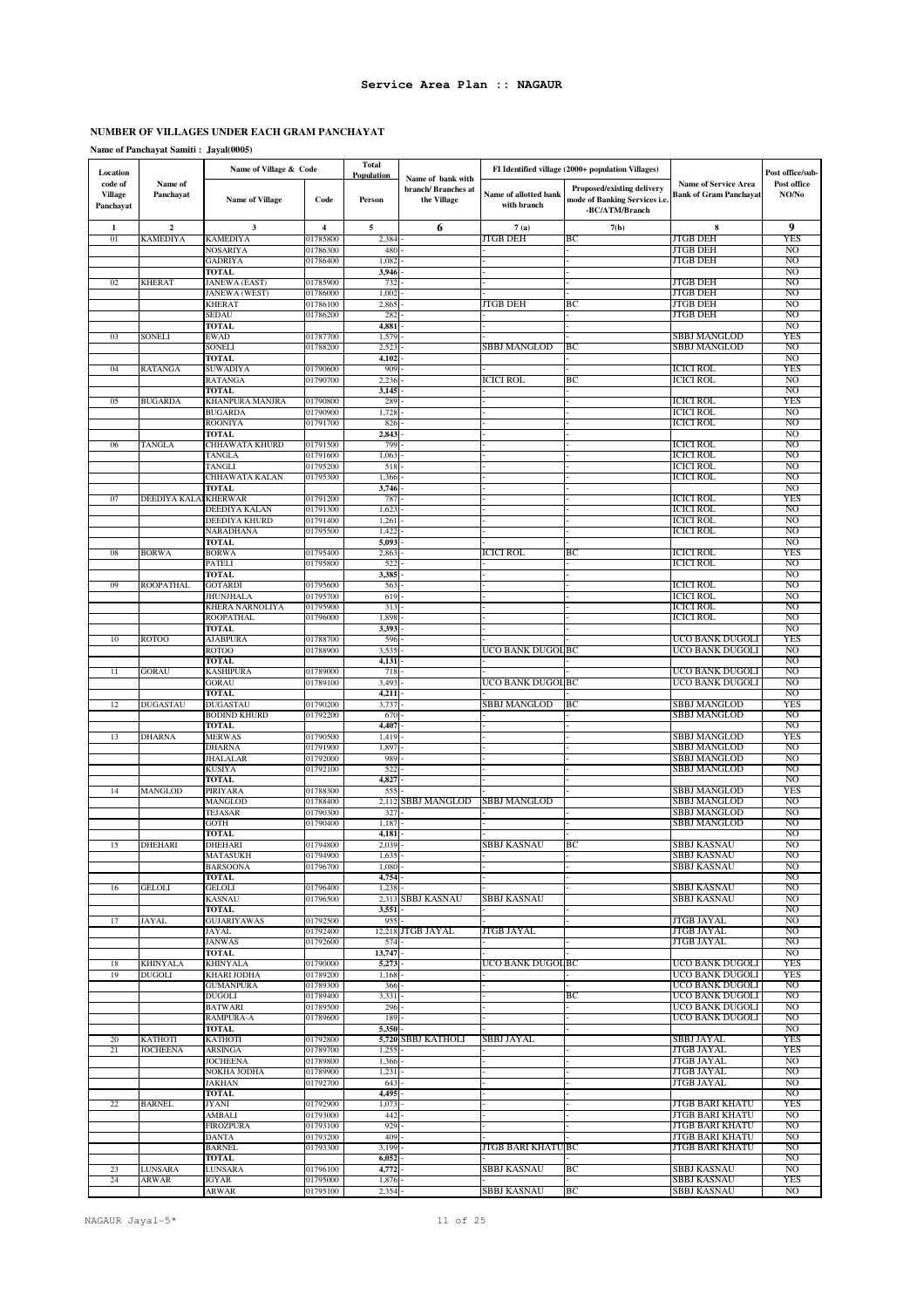### **Name of Panchayat Samiti : Jayal(0005)**

| Location                               |                           | Name of Village & Code                       |                         | <b>Total</b><br><b>Population</b> |                                                        |                                      | FI Identified village (2000+ population Villages)                             |                                                              | Post office/sub-                 |
|----------------------------------------|---------------------------|----------------------------------------------|-------------------------|-----------------------------------|--------------------------------------------------------|--------------------------------------|-------------------------------------------------------------------------------|--------------------------------------------------------------|----------------------------------|
| code of<br><b>Village</b><br>Panchayat | Name of<br>Panchayat      | <b>Name of Village</b>                       | Code                    | Person                            | Name of bank with<br>branch/Branches at<br>the Village | Name of allotted bank<br>with branch | Proposed/existing delivery<br>mode of Banking Services i.e.<br>-BC/ATM/Branch | <b>Name of Service Area</b><br><b>Bank of Gram Panchayat</b> | Post office<br>NO/No             |
| 1                                      | $\mathbf{2}$              | 3                                            | $\overline{\mathbf{4}}$ | 5                                 | 6                                                      | 7(a)                                 | 7(b)                                                                          | 8                                                            | 9                                |
| 25                                     | <b>TARNAU</b>             | TOTAL<br>TARNAU                              | 01794600                | 4,230<br>4,913                    | <b>JTGB TARNAU</b>                                     | <b>JTGB TARNAU</b>                   |                                                                               | <b>JTGB TARNAU</b>                                           | N <sub>O</sub><br>N <sub>O</sub> |
| 26                                     | PHARDOD                   | <b>PHARDOD</b>                               | 01791800                | 4,865                             |                                                        | JTGB TARNAU                          | BС                                                                            | JTGB TARNAU                                                  | YES                              |
| 27                                     | ROL                       | <b>ROL</b>                                   | 01791100                | 6,735                             | <b>ICICI ROL</b>                                       | <b>ICICI ROL</b>                     |                                                                               | <b>ICICI ROL</b>                                             | N <sub>O</sub>                   |
| 28                                     | SOMRA                     | <b>SOMRA</b>                                 | 01788100                | 3,839                             |                                                        |                                      | BС                                                                            | <b>ICICI ROL</b><br><b>ICICI ROL</b>                         | YES<br><b>YES</b>                |
|                                        |                           | <b>KHANWAR</b><br><b>TOTAL</b>               | 01791000                | 1,012<br>4,85                     |                                                        |                                      |                                                                               |                                                              | NO                               |
| 29                                     | BHAWLA                    | <b>BHAWLA</b>                                | 01796200                | 1,692                             |                                                        |                                      |                                                                               | SBBJ KASNAU                                                  | NO                               |
|                                        |                           | <b>KALVI</b>                                 | 01796300                | 366                               |                                                        |                                      |                                                                               | SBBJ KASNAU                                                  | N <sub>O</sub>                   |
|                                        |                           | <b>MUNDI</b><br>TOTAL                        | 01796600                | 1,393<br>3,451                    |                                                        |                                      |                                                                               | SBBJ KASNAU                                                  | N <sub>O</sub><br>NO             |
| 30                                     | <b>KHATOO BARI</b>        | <b>HIRASANI</b>                              | 01793400                | 481                               | <b>JTGB BARI KHATU</b>                                 |                                      |                                                                               | <b>JTGB BARI KHATU</b>                                       | NO                               |
|                                        |                           | <b>KACHRAS</b>                               | 01793500                | 797                               |                                                        |                                      |                                                                               | <b>JTGB BARI KHATU</b>                                       | N <sub>O</sub>                   |
|                                        |                           | TATARWA<br><b>TATARWI</b>                    | 01797700<br>01797800    | 54<br>179                         |                                                        |                                      |                                                                               | JTGB BARI KHATU<br><b>JTGB BARI KHATU</b>                    | NO<br>N <sub>O</sub>             |
|                                        |                           | KHATOO KALAN                                 | 01797900                | 9,455                             |                                                        | JTGB BARI KHATUJTGB BARI KHATU       |                                                                               | <b>JTGB BARI KHATU</b>                                       | N <sub>O</sub>                   |
|                                        |                           | DHEEJPURA                                    | 01798000                | 986                               |                                                        |                                      |                                                                               | JTGB BARI KHATU                                              | N <sub>O</sub>                   |
|                                        |                           | <b>NEEM NAGAR</b>                            | 01798100                | 630                               |                                                        |                                      |                                                                               | <b>JTGB BARI KHATU</b>                                       | N <sub>O</sub>                   |
|                                        |                           | KHINYAWAS<br>MOTINAGAR                       | 01798200<br>01798300    | 837<br>673                        |                                                        |                                      |                                                                               | JTGB BARI KHATU<br><b>JTGB BARI KHATU</b>                    | NO<br>N <sub>O</sub>             |
|                                        |                           | <b>TOTAL</b>                                 |                         | 14,092                            |                                                        |                                      |                                                                               |                                                              | NO                               |
| 31                                     | RAJOD                     | <b>DHANANI</b>                               | 01788500                | 1,401                             |                                                        |                                      |                                                                               | <b>JTGB JAYAL</b>                                            | <b>YES</b>                       |
|                                        |                           | <b>DHATIYAD</b><br><b>RAJOD</b>              | 01788600<br>01790100    | 949<br>2,844                      |                                                        | <b>JTGB JAYAL</b>                    | BС                                                                            | JTGB JAYAL<br><b>JTGB JAYAL</b>                              | NO<br>N <sub>O</sub>             |
|                                        |                           | <b>BODIND KALAN</b>                          | 01792300                | 641                               |                                                        |                                      |                                                                               | <b>JTGB JAYAL</b>                                            | N <sub>O</sub>                   |
|                                        |                           | <b>TOTAL</b>                                 |                         | 5,835                             |                                                        |                                      |                                                                               |                                                              | NO                               |
| 32                                     | AKORA                     | DODOO                                        | 01785200                | 1,699                             |                                                        |                                      |                                                                               | UCO BANK DUGOLI                                              | <b>YES</b>                       |
|                                        |                           | <b>KANGSIYA</b><br><b>NIMBORA</b>            | 01785300<br>01785600    | 1,441<br>861                      |                                                        |                                      |                                                                               | UCO BANK DUGOLI<br>UCO BANK DUGOLI                           | NO<br>N <sub>O</sub>             |
|                                        |                           | <b>AKORA</b>                                 | 01785700                | 1,819                             |                                                        |                                      |                                                                               | UCO BANK DUGOLI                                              | NO                               |
|                                        |                           | <b>TOTAL</b>                                 |                         | 5,820                             |                                                        |                                      |                                                                               |                                                              | N <sub>O</sub>                   |
| 33                                     | <b>ANWALIYASAR BOSERI</b> | ANWALIYASAR                                  | 01784700<br>01784800    | 2,203<br>1,492                    |                                                        | JTGB DEH                             | BС                                                                            | <b>JTGB DEH</b><br><b>JTGB DEH</b>                           | N <sub>O</sub><br>NO             |
|                                        |                           | <b>TOTAL</b>                                 |                         | 3,695                             |                                                        |                                      |                                                                               |                                                              | N <sub>O</sub>                   |
| 34                                     | <b>ALNIYASAR</b>          | <b>BAGRASAR</b>                              | 01784900                | 1,182                             |                                                        |                                      |                                                                               | <b>JTGB DEH</b>                                              | NO                               |
|                                        |                           | <b>JALNIYASAR</b>                            | 01785000                | 1,646                             |                                                        |                                      |                                                                               | <b>JTGB DEH</b>                                              | NO<br>NO                         |
|                                        |                           | <b>MEETHA MANJRA</b><br><b>TOTAL</b>         | 01785100                | 1,35<br>4,181                     |                                                        |                                      |                                                                               | <b>JTGB DEH</b>                                              | N <sub>O</sub>                   |
| 35                                     | CHHAJOLI                  | <b>BHINIYAD</b>                              | 01793600                | 589                               |                                                        |                                      |                                                                               | SBBJ JAYAL                                                   | YES                              |
|                                        |                           | <b>BHINIYAD CHAK-1(A)</b>                    | 01793700                | 114                               |                                                        |                                      |                                                                               | <b>SBBJ JAYAL</b>                                            | N <sub>O</sub>                   |
|                                        |                           | <b>NOORIYAS</b><br><b>BHINIYAD CHAK-2(B)</b> | 01793800<br>01793900    | 429                               |                                                        |                                      |                                                                               | SBBJ JAYAL<br>SBBJ JAYAL                                     | N <sub>O</sub><br>NO             |
|                                        |                           | <b>KUNWAR KHERA</b>                          | 01794000                | 291                               |                                                        |                                      |                                                                               | <b>SBBJ JAYAL</b>                                            | N <sub>O</sub>                   |
|                                        |                           | <b>KASARI</b>                                | 01794100                | 269                               |                                                        |                                      |                                                                               | SBBJ JAYAL                                                   | YES                              |
|                                        |                           | CHHAJOLI                                     | 01794200                | 2,01:                             |                                                        | <b>SBBJ JAYAL</b>                    | BС                                                                            | SBBJ JAYAL                                                   | N <sub>O</sub><br>NO             |
| 36                                     | ROHINA                    | <b>TOTAL</b><br><b>ROHINA</b>                | 01797000                | 3,707<br>2,824                    |                                                        | SBBJ KASNAU                          | BС                                                                            | SBBJ KASNAU                                                  | <b>YES</b>                       |
|                                        |                           | <b>DEHROLI</b>                               | 01794700                | 598                               |                                                        |                                      |                                                                               | SBBJ KASNAU                                                  | N <sub>O</sub>                   |
|                                        |                           | <b>SHIVNAGAR</b>                             | 01797100                | 415                               |                                                        |                                      |                                                                               | SBBJ KASNAU                                                  | NO                               |
| 37                                     | SANDEELA                  | TOTAL<br><b>UNCHAIRA</b>                     | 01794300                | 3,837<br>1,762                    |                                                        |                                      |                                                                               | SBBJ JAYAL                                                   | NO<br>YES                        |
|                                        |                           | AHEERPURA                                    | 01794400                | 61                                |                                                        |                                      |                                                                               | SBBJ JAYAL                                                   | N <sub>O</sub>                   |
|                                        |                           | SANDEELA                                     | 01794500                | 2,03                              |                                                        | SBBJ JAYAL                           | BС                                                                            | SBBJ JAYAL                                                   | NO                               |
|                                        |                           | <b>TOTAL</b>                                 |                         | 4,412                             |                                                        |                                      |                                                                               |                                                              | N <sub>O</sub><br>N <sub>O</sub> |
| 38                                     | <b>DOTINA</b>             | SILARIYA<br>PANNAPURA                        | 01796900<br>01796800    | $1.51^{\circ}$<br>26:             |                                                        |                                      |                                                                               | <b>JTGB TARNAU</b><br><b>JTGB TARNAU</b>                     | N <sub>O</sub>                   |
|                                        |                           | <b>DOTINA</b>                                | 01797200                | 1,490                             |                                                        |                                      |                                                                               | <b>JTGB TARNAU</b>                                           | N <sub>O</sub>                   |
|                                        |                           | TOTAL                                        |                         | 3,272                             |                                                        |                                      |                                                                               |                                                              | NO                               |
| 39                                     | <b>PEENDIYA</b>           | <b>BERASAR</b><br><b>PEENDIYA</b>            | 01797300<br>01797400    | 371<br>1,192                      |                                                        |                                      |                                                                               | <b>JTGB TARNAU</b><br>JTGB TARNAU                            | N <sub>O</sub><br>NO             |
|                                        |                           | <b>UBASI</b>                                 | 01797500                | 1,402                             |                                                        |                                      |                                                                               | <b>JTGB TARNAU</b>                                           | <b>YES</b>                       |
|                                        |                           | <b>BALAJI NAGAR</b>                          | 01797600                | 748                               |                                                        |                                      |                                                                               | <b>JTGB TARNAU</b>                                           | N <sub>O</sub>                   |
| 40                                     |                           | <b>TOTAL</b><br><b>TALNIYAU</b>              | 01785400                | 3,713<br>1,535                    |                                                        |                                      |                                                                               | UCO BANK DUGOLI                                              | N <sub>O</sub><br><b>YES</b>     |
|                                        | <b>SURPALIYA</b>          | <b>SURPALIYA</b>                             | 01785500                | 2,607                             |                                                        | UCO BANK DUGOL BC                    |                                                                               | UCO BANK DUGOLI                                              | NO                               |
|                                        |                           | MUNDIYAU                                     | 01786800                | 948                               |                                                        |                                      |                                                                               | UCO BANK DUGOLI                                              | N <sub>O</sub>                   |
|                                        |                           | KHABARIYANA                                  | 01786900                | 1,683                             |                                                        |                                      |                                                                               | UCO BANK DUGOLI                                              | NO                               |
| 41                                     | GUGRIYALI                 | <b>TOTAL</b><br><b>GURHAROHILI</b>           | 01787000                | 6,773<br>1,291                    |                                                        |                                      |                                                                               | UCO BANK DUGOLI                                              | NO<br>YES                        |
|                                        |                           | <b>GUGRIYALI</b>                             | 01787100                | 2,088                             |                                                        | UCO BANK DUGOL BC                    |                                                                               | UCO BANK DUGOLI                                              | N <sub>O</sub>                   |
|                                        |                           | <b>RAMSAR</b>                                | 01787200                | 538                               |                                                        |                                      |                                                                               | UCO BANK DUGOLI                                              | NO                               |
|                                        |                           | <b>CHAWAD</b>                                | 01788800                | 712<br>4,629                      |                                                        |                                      |                                                                               | UCO BANK DUGOLI                                              | YES<br>N <sub>O</sub>            |
| 42                                     | DEH                       | TOTAL<br><b>DEH</b>                          | 01787900                |                                   | 7,566 JTGB DEH                                         | JTGB DEH                             |                                                                               | JTGB DEH                                                     | NO                               |
|                                        |                           | <b>KISHANPURA</b>                            | 01788000                | 636                               |                                                        |                                      |                                                                               | <b>JTGB DEH</b>                                              | N <sub>O</sub>                   |
|                                        |                           | <b>TOTAL</b>                                 |                         | 8,202                             |                                                        |                                      |                                                                               |                                                              | NO                               |
| 43                                     | <b>JHARELI</b>            | <b>BURDI</b><br><b>JHARELI</b>               | 01786500<br>01786600    | 1,471<br>4,08:                    |                                                        | UCO BANK DUGOL BC                    |                                                                               | UCO BANK DUGOLI<br>UCO BANK DUGOLI                           | <b>YES</b><br><b>YES</b>         |
|                                        |                           | RAMPURA-B                                    | 01786700                | 658                               |                                                        |                                      |                                                                               | UCO BANK DUGOLI                                              | N <sub>O</sub>                   |
|                                        |                           | <b>TOTAL</b>                                 |                         | 6,214                             |                                                        |                                      |                                                                               |                                                              | N <sub>O</sub>                   |
| 44                                     | <b>CHHAPRA</b>            | <b>CHHAPRA</b><br><b>KHERAHEERAWAS</b>       | 01787600<br>01787800    | 3,016<br>399                      |                                                        | JTGB DEH                             | BС                                                                            | <b>JTGB DEH</b><br><b>JTGB DEH</b>                           | YES<br>N <sub>O</sub>            |
|                                        |                           | <b>TOTAL</b>                                 |                         | 3,415                             |                                                        |                                      |                                                                               |                                                              | NO                               |
| 45                                     | <b>TANWARA</b>            | <b>CHAWALI</b>                               | 01787300                | 984                               |                                                        |                                      |                                                                               | <b>JTGB DEH</b>                                              | <b>YES</b>                       |
|                                        |                           | KHARAMANJRA                                  | 01787400                | 606                               |                                                        |                                      |                                                                               | <b>JTGB DEH</b>                                              | N <sub>O</sub>                   |
|                                        |                           | <b>TANWARA</b><br><b>TOTAL</b>               | 01787500                | 2,507<br>4,097                    |                                                        | JTGB DEH                             | BС                                                                            | <b>JTGB DEH</b>                                              | NO                               |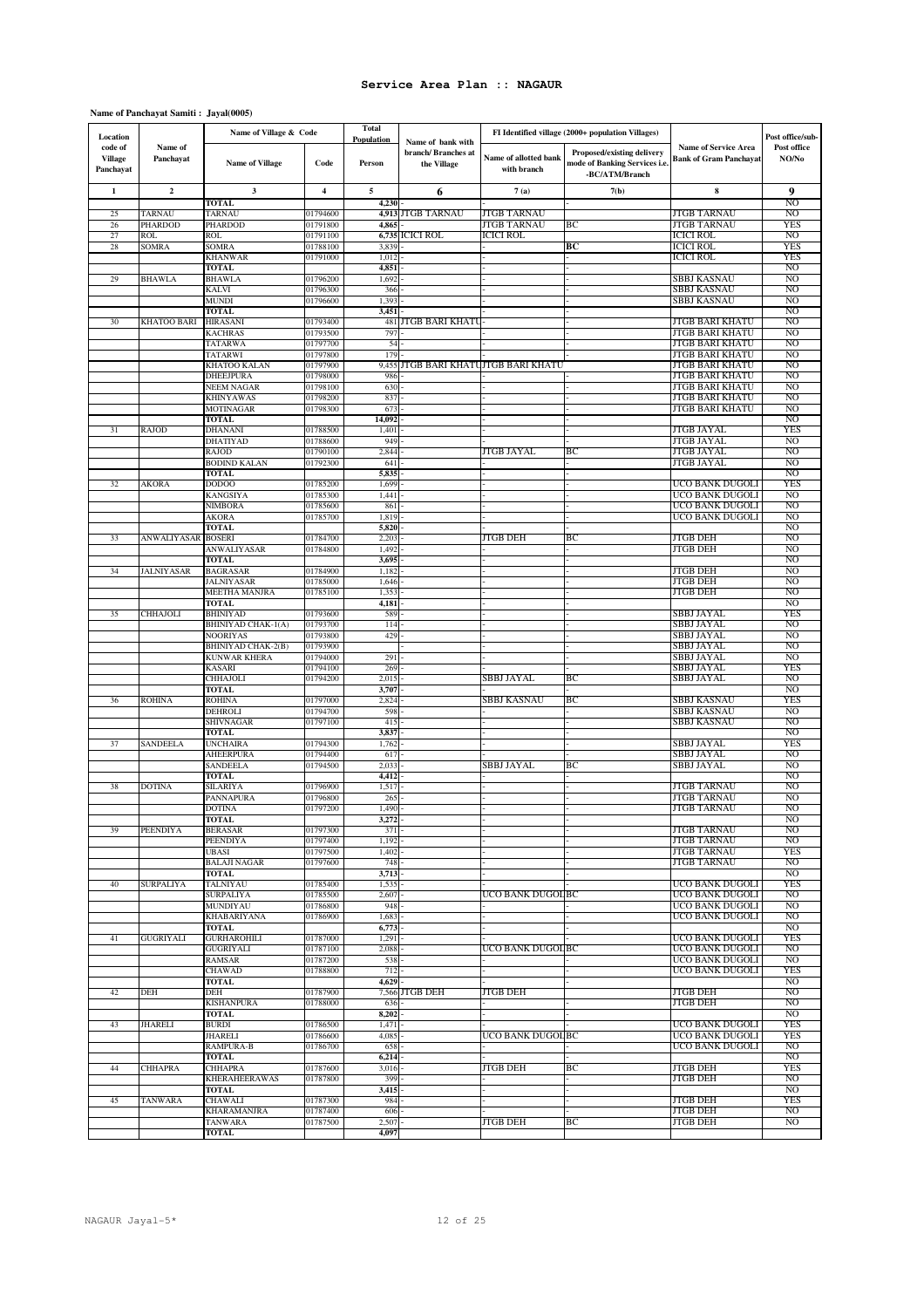### **NUMBER OF VILLAGES UNDER EACH GRAM PANCHAYAT**

### **Name of Panchayat Samiti : Nagaur(0006)**

| Location                               |                          | Name of Village & Code         |                         | <b>Total</b><br>Population | Name of bank with                  |                                       | FI Identified village (2000+ population Villages)                                     |                                                              | Post office/sub                  |
|----------------------------------------|--------------------------|--------------------------------|-------------------------|----------------------------|------------------------------------|---------------------------------------|---------------------------------------------------------------------------------------|--------------------------------------------------------------|----------------------------------|
| code of<br><b>Village</b><br>Panchayat | <b>Name of Panchayat</b> | <b>Name of Village</b>         | Code                    | Person                     | branch/ Branches at<br>the Village | Name of allotted bank<br>with branch  | Proposed/existing delivery mode<br>of Banking Services i.e. -<br><b>BC/ATM/Branch</b> | Name of Service Area Bank of Gram<br>Panchayat               | Post office<br>NO/No             |
| 1                                      | $\mathbf 2$              | 3                              | $\overline{\mathbf{4}}$ | 5                          | 6                                  | 7(a)                                  | 7(b)                                                                                  | 8                                                            | 9                                |
| 01                                     | CHENAR                   | ATHIYASAN<br>CHENAR (RURAL)    | 01808900<br>01809000    | 1,886                      |                                    |                                       |                                                                                       | UCO BANK NAGAUR<br>UCO BANK NAGAUR                           | YES<br>NO                        |
|                                        |                          | TOTAL                          |                         | 1,886                      |                                    |                                       |                                                                                       |                                                              | N <sub>O</sub>                   |
| 02                                     | AMARPURA                 | AMARPURA                       | 01805200                | 1,319                      |                                    |                                       |                                                                                       | UCO BANK NAGAUR                                              | NO                               |
|                                        |                          | GURLA<br>NAKAS                 | 01805300<br>01805400    | 936<br>95                  |                                    |                                       |                                                                                       | UCO BANK NAGAUR<br><b>UCO BANK NAGAUR</b>                    | N <sub>O</sub><br>NO             |
|                                        |                          | PHAGALI                        | 01809100                | 1,070                      |                                    |                                       |                                                                                       | <b>UCO BANK NAGAUR</b>                                       | N <sub>O</sub>                   |
|                                        |                          | BANSRA                         | 01809200                | 754                        |                                    |                                       |                                                                                       | UCO BANK NAGAUR                                              | N <sub>O</sub>                   |
| 03                                     | SARASANI                 | <b>TOTAL</b><br><b>HARIMA</b>  | 01804900                | 4,174<br>1,180             |                                    |                                       |                                                                                       | <b>BANK OF BARODA NAGAUR</b>                                 | NO<br>NO                         |
|                                        |                          | SARASANI                       | 01809600                | 1,101                      |                                    |                                       |                                                                                       | <b>BANK OF BARODA NAGAUR</b>                                 | NO                               |
|                                        | CHUNTISARA               | TOTAL<br>CHUNTISARA            |                         | 2,281                      |                                    |                                       |                                                                                       |                                                              | N <sub>O</sub>                   |
| 04                                     |                          | <b>JABRASI</b>                 | 01803900<br>01804000    | 2,544<br>37                |                                    | <b>CBI NAGAUR</b>                     | BC                                                                                    | <b>CBI NAGAUR</b><br><b>CBI NAGAUR</b>                       | <b>YES</b><br>NO                 |
|                                        |                          | MALGAON                        | 01805100                | 1,92                       |                                    |                                       |                                                                                       | <b>CBI NAGAUR</b>                                            | N <sub>O</sub>                   |
|                                        | BALWA                    | TOTAL<br>KRISHANPURA           |                         | 4,506                      |                                    |                                       |                                                                                       |                                                              | N <sub>O</sub>                   |
| 05                                     |                          | CHAK GHISHIYADER               | 01803600<br>01803800    | 1,447<br>210               |                                    |                                       |                                                                                       | CBI NAGAUR<br><b>CBI NAGAUR</b>                              | NO<br>NO                         |
|                                        |                          | SALEU                          | 01805500                | 488                        |                                    |                                       |                                                                                       | CBI NAGAUR                                                   | N <sub>O</sub>                   |
|                                        |                          | SARANWAS<br>MADPHARAS          | 01805600<br>01805700    | 1,398<br>206               |                                    |                                       |                                                                                       | <b>CBI NAGAUR</b><br><b>CBI NAGAUR</b>                       | N <sub>O</sub><br>N <sub>O</sub> |
|                                        |                          | <b>BALWA</b>                   | 01805800                | 871                        |                                    |                                       |                                                                                       | <b>CBI NAGAUR</b>                                            | NO                               |
|                                        |                          | TOTAL                          |                         | 4,620                      |                                    |                                       |                                                                                       |                                                              | N <sub>O</sub>                   |
| 06                                     | <b>MAKORI</b>            | DHAKORIYA<br>PEELANWASI        | 01802400<br>01802500    | 1,35:<br>247               |                                    |                                       |                                                                                       | <b>JTGB NAGAUR</b><br><b>JTGB NAGAUR</b>                     | NO<br>NO                         |
|                                        |                          | MAKORI                         | 01802600                | 1,26                       |                                    |                                       |                                                                                       | <b>JTGB NAGAUR</b>                                           | NO                               |
|                                        |                          | BALASAR                        | 01802700                | 726                        |                                    |                                       |                                                                                       | <b>JTGB NAGAUR</b>                                           | N <sub>O</sub>                   |
|                                        |                          | <b>DHOONDHIYA</b><br>TOTAL     | 01804100                | 570<br>4,165               |                                    |                                       |                                                                                       | <b>JTGB NAGAUR</b>                                           | N <sub>O</sub><br>NO             |
| 07                                     | <b>BHADANA</b>           | JINDAS                         | 01804800                | 73'                        |                                    |                                       |                                                                                       | <b>BANK OF BARODA NAGAUR</b>                                 | <b>YES</b>                       |
|                                        |                          | <b>BHADANA</b>                 | 01805000                | 2,873                      |                                    | <b>BANK OF BARODA NABC</b>            |                                                                                       | <b>BANK OF BARODA NAGAUR</b>                                 | NO                               |
|                                        |                          | SALWA<br>PITHASIYA             | 01809300<br>01809500    | 349<br>145                 |                                    |                                       |                                                                                       | <b>BANK OF BARODA NAGAUR</b><br><b>BANK OF BARODA NAGAUR</b> | NO<br>NO                         |
|                                        |                          | <b>TOTAL</b>                   |                         | 4,104                      |                                    |                                       |                                                                                       |                                                              | N <sub>O</sub>                   |
| 08                                     | DUKOSI                   | GANDILA BASNI<br>BASNI KURIYA  | 01806000<br>01806100    | 97<br>29                   |                                    |                                       |                                                                                       | <b>CBI NAGAUR</b><br><b>CBI NAGAUR</b>                       | NO<br>NO                         |
|                                        |                          | INDAS                          | 01806200                | 2,096                      |                                    | <b>CBI NAGAUR</b>                     | BC                                                                                    | <b>CBI NAGAUR</b>                                            | NO                               |
|                                        |                          | <b>RAJOOWAS</b>                | 01808200                |                            |                                    |                                       |                                                                                       | <b>CBI NAGAUR</b>                                            | NO <sub>1</sub>                  |
|                                        |                          | SINGHANI<br><b>DUKOSI</b>      | 01808300<br>01808400    | 579<br>1,932               |                                    |                                       |                                                                                       | <b>CBI NAGAUR</b><br><b>CBI NAGAUR</b>                       | NO<br>NO                         |
|                                        |                          | MANASAR                        | 01808500                |                            |                                    |                                       |                                                                                       | <b>CBI NAGAUR</b>                                            | NO                               |
|                                        | <b>GOGELAO</b>           | TOTAL                          |                         | 4,736                      |                                    |                                       |                                                                                       |                                                              | N <sub>O</sub>                   |
| 09<br>10                               | <b>BHADWASI</b>          | <b>GOGELAO</b><br>RATRI        | 01805900<br>01803400    | 3,758<br>1,259             |                                    | <b>CBI NAGAUR</b>                     | BC                                                                                    | <b>CBI NAGAUR</b><br><b>CBI NAGAUR</b>                       | <b>YES</b><br><b>YES</b>         |
|                                        |                          | BARANI                         | 01803500                | 1,888                      |                                    |                                       |                                                                                       | <b>CBI NAGAUR</b>                                            | NO                               |
|                                        |                          | <b>BHADWASI</b><br>TOTAL       | 01803700                | 1,636                      |                                    |                                       |                                                                                       | <b>CBI NAGAUR</b>                                            | NO<br>N <sub>O</sub>             |
| $11\,$                                 | SEENGAR                  | <b>BHANWAD</b>                 | 01806300                | 4,783<br>1,108             |                                    |                                       |                                                                                       | <b>JTGB NAGAUR</b>                                           | <b>YES</b>                       |
|                                        |                          | JOSHIYAD                       | 01806400                | 1,330                      |                                    |                                       |                                                                                       | <b>JTGB NAGAUR</b>                                           | N <sub>O</sub>                   |
|                                        |                          | LUNDA<br><b>SEENGAR</b>        | 01806500<br>01806700    | 1,056<br>2,400             |                                    | <b>JTGB NAGAUR</b>                    | BС                                                                                    | <b>JTGB NAGAUR</b><br><b>JTGB NAGAUR</b>                     | N <sub>O</sub><br>NO             |
|                                        |                          | GOGANADA                       | 01806800                | 1,442                      |                                    |                                       |                                                                                       | <b>JTGB NAGAUR</b>                                           | N <sub>O</sub>                   |
|                                        |                          | TOTAL                          |                         | 7,342                      |                                    |                                       |                                                                                       |                                                              | NO                               |
| 12                                     | RAIDHANU                 | SHIVPURA<br>POTLIYA MANJRA     | 01807000<br>01807100    | 726<br>1,72:               |                                    |                                       |                                                                                       | OBC GUDHA BHAGWAN DAS<br>OBC GUDHA BHAGWAN DAS               | <b>YES</b><br>NO                 |
|                                        |                          | RAIDHANU                       | 01807200                | 1,875                      |                                    |                                       |                                                                                       | OBC GUDHA BHAGWAN DAS                                        | N <sub>O</sub>                   |
|                                        |                          | CHATRAMANJRA<br><b>TOTAL</b>   | 01807300                | 814<br>5,140               |                                    |                                       |                                                                                       | OBC GUDHA BHAGWAN DAS                                        | NO<br>N <sub>O</sub>             |
| 13                                     | KUMARI                   | KUMARI                         | 01807500                | 6,661                      |                                    | <b>UCO BANK NAGAUR BC</b>             |                                                                                       | UCO BANK NAGAUR                                              | <b>YES</b>                       |
|                                        |                          | GOWA KHURD                     | 01808100                | 678                        |                                    |                                       |                                                                                       | UCO BANK NAGAUR                                              | NO                               |
|                                        |                          | TOTAL                          |                         | 7,339                      |                                    |                                       |                                                                                       |                                                              | NO                               |
| 14                                     | <b>BASANI BELIMA</b>     | <b>BASANI BELIMA (C.T.)</b>    | 41404000                |                            |                                    | 21,538 UCO BANK BASNI UCO BANK NAGAUR |                                                                                       | UCO BANK NAGAUR                                              | NO.                              |
| 15                                     | CHAU                     | <b>JHORDA</b><br>CHAU          | 01798800                | 1,163                      |                                    |                                       |                                                                                       | UCO BANK NAGAUR                                              | <b>YES</b>                       |
|                                        |                          | SURANA                         | 01801500<br>01801600    | 2,637<br>628               |                                    | UCO BANK NAGAUR BC                    |                                                                                       | UCO BANK NAGAUR<br><b>UCO BANK NAGAUR</b>                    | NO<br>N <sub>O</sub>             |
|                                        |                          | PERAWA                         | 01801700                | 776                        |                                    |                                       |                                                                                       | UCO BANK NAGAUR                                              | N <sub>O</sub>                   |
|                                        |                          | GOLSAR<br>TOTAL                | 01801800                | 295<br>5,499               |                                    |                                       |                                                                                       | <b>UCO BANK NAGAUR</b>                                       | N <sub>O</sub><br>NO.            |
| 16                                     | JODHIYASI                | <b>TEETARI</b>                 | 01801400                | 1,563                      |                                    |                                       |                                                                                       | CBI JODHIYASI                                                | <b>YES</b>                       |
|                                        |                          | <b>KITALSAR</b>                | 01801900                | 299                        |                                    |                                       |                                                                                       | <b>CBI JODHIYASI</b>                                         | NO                               |
|                                        |                          | HINGONIYA<br>JODHIYASI         | 01802000<br>01802100    | 985                        | 2,208 CBI JODHIYASI                | <b>CBI JODHIYASI</b>                  |                                                                                       | CBI JODHIYASI<br><b>CBI JODHIYASI</b>                        | NO<br>NO.                        |
|                                        |                          | MANDELI                        | 01802200                | 1,087                      |                                    |                                       |                                                                                       | <b>CBI JODHIYASI</b>                                         | N <sub>O</sub>                   |
|                                        |                          | <b>TOTAL</b>                   |                         | 6,142                      |                                    |                                       |                                                                                       |                                                              | NO                               |
| 17                                     | GANTHEELASAR             | <b>GANTHEELASAR</b><br>KHETAS  | 01801300<br>01802300    | 2,760<br>1,271             |                                    | JTGB NAGAUR                           | BС                                                                                    | JTGB NAGAUR<br><b>JTGB NAGAUR</b>                            | NO<br>NO <sub>1</sub>            |
|                                        |                          | TOTAL                          |                         | 4,031                      |                                    |                                       |                                                                                       |                                                              | NO                               |
| 18                                     | SHYAMSAR                 | LADIYA<br>AJASAR               | 01798500                | 1,146                      |                                    |                                       |                                                                                       | <b>SBBJ ROHINI</b><br><b>SBBJ ROHINI</b>                     | <b>YES</b><br>NO                 |
|                                        |                          | SHYAMSAR                       | 01798600<br>01798700    | 565<br>2,004               |                                    | <b>SBBJ ROHINI</b>                    | BC                                                                                    | <b>SBBJ ROHINI</b>                                           | NO                               |
|                                        |                          | <b>GORERA</b>                  | 01798900                | 2,224                      |                                    | SBBJ ROHINI                           | BC                                                                                    | <b>SBBJ ROHINI</b>                                           | NO                               |
| 19                                     | ROHINI                   | <b>TOTAL</b><br><b>ROHINI</b>  | 01799000                | 5,939                      | 3,762 SBBJ ROHINI                  | SBBJ ROHINI                           |                                                                                       | SBBJ ROHINI                                                  | NO.<br><b>YES</b>                |
|                                        |                          | <b>BEERAMSAR</b>               | 01799100                | 779                        |                                    |                                       |                                                                                       | <b>SBBJ ROHINI</b>                                           | NO                               |
|                                        |                          | <b>TOTAL</b>                   |                         | 4,541                      |                                    |                                       |                                                                                       |                                                              | NO                               |
| 20                                     | UTWALIYA                 | SUBHASHPURA<br><b>GHODARAN</b> | 01799400<br>01799500    | 793<br>959                 |                                    |                                       |                                                                                       | <b>SBBJ ROHINI</b><br><b>SBBJ ROHINI</b>                     | <b>YES</b><br>N <sub>O</sub>     |
|                                        |                          | <b>UNTWALIYA</b>               | 01801200                | 3,469                      |                                    | SBBJ ROHINI                           | BC                                                                                    | <b>SBBJ ROHINI</b>                                           | N <sub>O</sub>                   |
|                                        | <b>CHHEELA</b>           | <b>TOTAL</b><br><b>CHHEELA</b> |                         | 5,221                      |                                    |                                       |                                                                                       |                                                              | NO                               |
| 21                                     |                          | BUKARAM SOTAN                  | 01799800<br>01799900    | 2,421<br>1,453             |                                    | JTGB SRI BALAJI                       | BC                                                                                    | <b>JTGB SRI BALAJI</b><br>JTGB SRI BALAJI                    | <b>YES</b><br>YES                |
|                                        |                          | TOTAL                          |                         | 3,874                      |                                    |                                       |                                                                                       |                                                              | NO                               |
| $22\,$                                 | SEWRI                    | PEEMPASAR<br>SEWRI             | 01798400<br>01799200    | 2,030<br>2,369             |                                    | JTGB SRI BALAJI<br>JTGB SRI BALAJI    | BC<br>BC                                                                              | <b>JTGB SRI BALAJI</b><br>JTGB SRI BALAJI                    | NO<br>NO.                        |
|                                        |                          | <b>TOTAL</b>                   |                         | 4,399                      |                                    |                                       |                                                                                       |                                                              | NO                               |
| 23                                     | SHRIBALAJI               | NATHANARA                      | 01800000                | 919                        |                                    |                                       |                                                                                       | <b>JTGB SRI BALAJI</b>                                       | NO                               |
|                                        |                          | KARNETPURA                     | 01800100                | 974                        |                                    |                                       |                                                                                       | <b>JTGB SRI BALAJI</b>                                       | <sub>NO</sub>                    |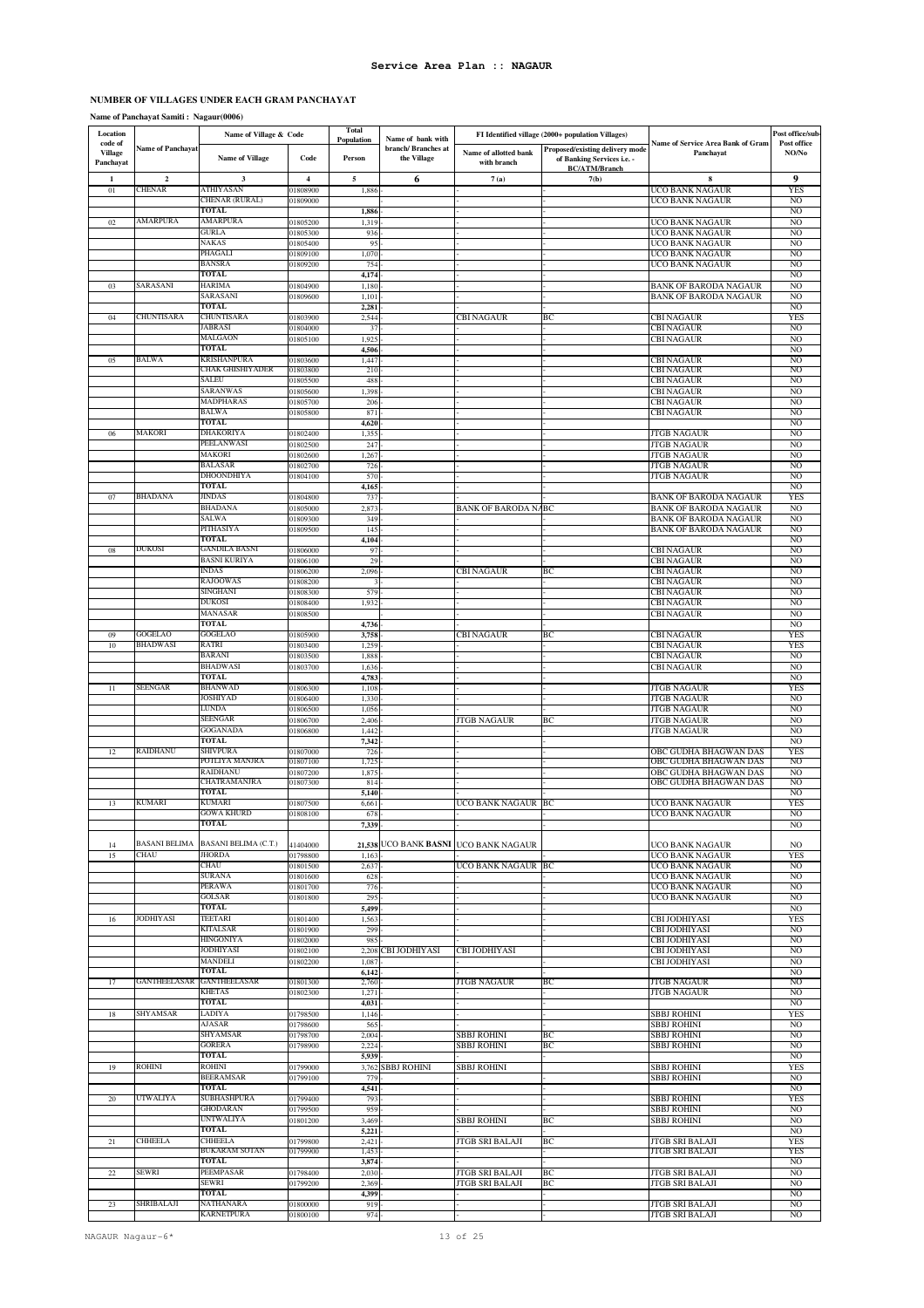| Name of Panchayat Samiti : Nagaur(0006) |  |
|-----------------------------------------|--|
|-----------------------------------------|--|

| Location                               |                           | Name of Village & Code               |                         | Total<br>Population | Name of bank with                  |                                           | FI Identified village (2000+ population Villages)                                            |                                                       | Post office/sub-                  |
|----------------------------------------|---------------------------|--------------------------------------|-------------------------|---------------------|------------------------------------|-------------------------------------------|----------------------------------------------------------------------------------------------|-------------------------------------------------------|-----------------------------------|
| code of<br><b>Village</b><br>Panchayat | <b>Name of Panchayat</b>  | Name of Village                      | Code                    | Person              | branch/ Branches at<br>the Village | Name of allotted bank<br>with branch      | <b>Proposed/existing delivery mode</b><br>of Banking Services i.e. -<br><b>BC/ATM/Branch</b> | <b>Name of Service Area Bank of Gram</b><br>Panchayat | Post office<br>NO/No              |
| $\mathbf 1$                            | $\overline{\mathbf{c}}$   | 3<br>SHRIBALAJI                      | $\overline{\mathbf{4}}$ | 5                   | 6                                  | 7(a)                                      | 7(b)                                                                                         | 8                                                     | 9                                 |
|                                        |                           | HANMANNAGAR                          | 01800200<br>01800300    | 847                 | 4,616 JTGB SRI BALAJI              | <b>JTGB SRI BALAJI</b>                    |                                                                                              | <b>JTGB SRI BALAJI</b><br>JTGB SRI BALAJI             | N <sub>O</sub><br>N <sub>O</sub>  |
|                                        |                           | <b>KHARIYA</b><br><b>TOTAL</b>       | 01800400                | 291<br>7,647        |                                    |                                           |                                                                                              | JTGB SRI BALAJI                                       | N <sub>O</sub><br>NO              |
| 24                                     | TAUSAR                    | CHUGAWAS                             | 01807900                | 11                  |                                    |                                           |                                                                                              | SBBJ NAGAUR                                           | <b>YES</b>                        |
|                                        |                           | NABAWAS<br><b>TAUSAR</b>             | 01808000<br>01808600    | 6,27                | SBBJ TAUSAR                        | SBBJ NAGAUR                               |                                                                                              | SBBJ NAGAUR<br><b>SBBJ NAGAUR</b>                     | NO.<br>N <sub>O</sub>             |
|                                        |                           | RAMSIYA                              | 01808700                | 86                  |                                    |                                           |                                                                                              | SBBJ NAGAUR                                           | N <sub>O</sub>                    |
| $25\,$                                 | <b>JHADISARA</b>          | <b>TOTAL</b><br><b>KANWLISAR</b>     | 01804200                | 7,15<br>722         |                                    |                                           |                                                                                              | <b>ICICI NAGAUR</b>                                   | N <sub>O</sub><br><b>YES</b>      |
|                                        |                           | JEEWANBERA                           | 01804300                | 586                 |                                    |                                           |                                                                                              | <b>ICICI NAGAUR</b>                                   | NO.                               |
|                                        |                           | JHADISARA<br><b>JATHERA</b>          | 01804400<br>01804500    | 2,24<br>1,47        |                                    | <b>ICICI NAGAUR</b>                       | ВC                                                                                           | <b>ICICI NAGAUR</b><br><b>ICICI NAGAUR</b>            | NO <sub>1</sub><br>N <sub>O</sub> |
|                                        |                           | JAJOLAI                              | 01804600                | 409                 |                                    |                                           |                                                                                              | <b>ICICI NAGAUR</b>                                   | N <sub>O</sub>                    |
|                                        |                           | MANJHWAS<br>TOTAL                    | 01804700                | 1,294<br>6,72       |                                    |                                           |                                                                                              | <b>ICICI NAGAUR</b>                                   | NO<br>N <sub>O</sub>              |
| 26                                     | SATHERAN                  | PEETHOLAI                            | 01799300                | 791                 |                                    |                                           |                                                                                              | ITGB SRI BALAJI                                       | <b>YES</b>                        |
|                                        |                           | MUNDASAR<br>FATEHSAR                 | 01799600<br>01799700    | 728<br>986          |                                    |                                           |                                                                                              | <b>JTGB SRI BALAJI</b><br>JTGB SRI BALAJI             | NO<br>NO                          |
|                                        |                           | PADAN<br>SATHERAN                    | 01800700                | 761                 |                                    |                                           |                                                                                              | <b>JTGB SRI BALAJI</b>                                | N <sub>O</sub>                    |
|                                        |                           | SURJANA                              | 01800800<br>01800900    | 717<br>1,081        |                                    |                                           |                                                                                              | JTGB SRI BALAJI<br>JTGB SRI BALAJI                    | NO<br>NO                          |
|                                        |                           | PABUTHAL<br>CHENASAR                 | 01801000                | 1,171               |                                    |                                           |                                                                                              | JTGB SRI BALAJI                                       | NO                                |
|                                        |                           | TOTAL                                | 01801100                | 87<br>7,10          |                                    |                                           |                                                                                              | ITGB SRI BALAJI                                       | NO<br>NO                          |
| 27                                     | KALRI                     | JAKHANIYA<br>KALRI                   | 01800500                | 1,509               |                                    |                                           |                                                                                              | <b>TGB ALAY</b>                                       | <b>YES</b><br>N <sub>O</sub>      |
|                                        |                           | DERWA                                | 01803100<br>01803200    | 1,796<br>1,325      |                                    |                                           |                                                                                              | JTGB ALAY<br><b>JTGB ALAY</b>                         | NO                                |
|                                        |                           | THALANJOO<br><b>TOTAL</b>            | 01803300                | 1,20<br>5,834       |                                    |                                           |                                                                                              | <b>JTGB ALAY</b>                                      | N <sub>O</sub><br>N <sub>O</sub>  |
| $\sqrt{28}$                            | ALAY                      | NAYA GAON                            | 01800600                | 1,639               |                                    |                                           |                                                                                              | <b>ITGB ALAY</b>                                      | <b>YES</b>                        |
|                                        |                           | DHUNDHWALON KI<br>KOONKNONKI DHANI   | 01802800<br>01802900    | 1,504<br>1,210      |                                    |                                           |                                                                                              | <b>JTGB ALAY</b><br><b>JTGB ALAY</b>                  | NO<br>N <sub>O</sub>              |
|                                        |                           | ALAY<br>TOTAL                        | 01803000                |                     | 5,711 JTGB ALAY                    | <b>TGB ALAY</b>                           |                                                                                              | <b>TGB ALAY</b>                                       | <b>YES</b>                        |
| 29                                     | <b>BHANKROD</b>           | AHMADPURA                            | 01813700                | 10,064<br>1,03      |                                    |                                           |                                                                                              | UCO BANK NAGAUR                                       | N <sub>O</sub><br><b>YES</b>      |
|                                        |                           | <b>BHAKROD</b><br>TOTAL              | 01813800                | 3,02                | <b>SBBJ BHAKROD</b>                | UCO BANK NAGAUR                           |                                                                                              | UCO BANK NAGAUR                                       | NO.                               |
| 30                                     | SINOD                     | <b>SINOD</b>                         | 01812900                | 4,05<br>2,11        |                                    | UCO BANK NAGAUR BC                        |                                                                                              | UCO BANK NAGAUR                                       | NO<br><b>YES</b>                  |
|                                        |                           | BOODHI WITH CHAK<br>TOTAL            | 01813000                | 1,23<br>3,343       |                                    |                                           |                                                                                              | UCO BANK NAGAUR                                       | YES<br>N <sub>O</sub>             |
| 31                                     | TANKLA                    | TANKLA                               | 01813100                | 3,831               |                                    | UCO BANK NAGAUR BC                        |                                                                                              | UCO BANK NAGAUR                                       | <b>YES</b>                        |
|                                        |                           | SIYAGON KI DHANI<br><b>TOTAL</b>     | 01813200                | 587<br>4,418        |                                    |                                           |                                                                                              | UCO BANK NAGAUR                                       | NO<br>N <sub>O</sub>              |
| 32                                     | <b>BARANGAON</b>          | <b>BASWANI</b>                       | 01807400                | 1,06                |                                    |                                           |                                                                                              | <b>SBI NAGAUR</b>                                     | <b>YES</b>                        |
|                                        |                           | BAPOR<br>KADARPURA                   | 01807600<br>01807700    | 98<br>797           |                                    |                                           |                                                                                              | SBI NAGAUR<br><b>SBI NAGAUR</b>                       | <b>YES</b><br>NO                  |
|                                        |                           | <b>BARANGAON</b><br>TOTAL            | 01812800                | 1,151               |                                    |                                           |                                                                                              | SBI NAGAUR                                            | NO                                |
| 33                                     | <b>GAGWANA</b>            | SADOKAN                              | 01809400                | 3,993<br>1,500      |                                    |                                           |                                                                                              | SBBJ NAGAUR                                           | NO<br><b>YES</b>                  |
|                                        |                           | KHETOLAO<br>SURAJANIYAWAS            | 01809700<br>01809800    | 766<br>1,111        |                                    |                                           |                                                                                              | <b>SBBJ NAGAUR</b><br>SBBJ NAGAUR                     | N <sub>O</sub><br>NO              |
|                                        |                           | GAGWANA                              | 01809900                | 1,816               |                                    |                                           |                                                                                              | SBBJ NAGAUR                                           | NO                                |
|                                        |                           | ASAPURA<br>TOTAL                     | 01810000                | 5,193               |                                    |                                           |                                                                                              | SBBJ NAGAUR                                           | N <sub>O</sub><br>N <sub>O</sub>  |
| 34                                     | KHARI<br>KARAMSOTAN       | SUKHWASI<br>KHARI KARAMSOTAN         | 01806600                | 1,280<br>2,224      |                                    | JTGB NAGAUR                               | BС                                                                                           | JTGB NAGAUR<br>JTGB NAGAUR                            | YES<br>NO                         |
|                                        |                           | TOTAL                                | 01806900                | 3,504               |                                    |                                           |                                                                                              |                                                       | N <sub>O</sub>                    |
| 35<br>36                               | <b>BHER</b><br>DHEENGSARA | <b>BHER</b><br>NANDWANI              | 01822600<br>01822500    | 1,466               | 4,464 SBBJ BHER                    | SBBJ BHER                                 |                                                                                              | SBBJ BHER<br><b>SBBJ BHER</b>                         | <b>YES</b><br>NO.                 |
|                                        |                           | DHEENGSARA                           | 01825100                | 2,29                |                                    | <b>SBBJ BHER</b>                          | ВC                                                                                           | SBBJ BHER                                             | NO                                |
| 37                                     | <b>BHUNDEL</b>            | TOTAL<br>NIMBOLA                     | 01821100                | 3,762<br>724        |                                    |                                           |                                                                                              | SBBJ BHER                                             | N <sub>O</sub><br><b>YES</b>      |
|                                        |                           | DAVI SAGAR<br>SIRIYADE NAGAR         | 01821200                | 746                 |                                    |                                           |                                                                                              | <b>SBBJ BHER</b>                                      | NO                                |
|                                        |                           | SUKHOLAV                             | 01821300<br>01821400    | 688<br>1,158        |                                    |                                           |                                                                                              | <b>SBBJ BHER</b><br><b>SBBJ BHER</b>                  | N <sub>O</sub><br>NO.             |
|                                        |                           | ANNDOLAV<br><b>BHUNDEL</b>           | 01821500<br>01821600    | 798<br>1,402        |                                    |                                           |                                                                                              | SBBJ BHER<br><b>SBBJ BHER</b>                         | N <sub>O</sub><br>N <sub>O</sub>  |
|                                        |                           | NENAU                                | 01821700                | 1,310               |                                    |                                           |                                                                                              | SBBJ BHER                                             | NO.                               |
| 38                                     | CHAWANDIYA                | TOTAL<br>CHAWANDIYA                  | 01822300                | 6,826<br>2,820      |                                    | SBBJ BHER                                 | BC                                                                                           | SBBJ BHER                                             | N <sub>O</sub><br><b>YES</b>      |
|                                        |                           | <b>GODHAN</b>                        | 01822400                | 1,001               |                                    |                                           |                                                                                              | <b>SBBJ BHER</b>                                      | NO.                               |
| 39                                     | <b>KARNOO</b>             | <b>TOTAL</b><br>KARNOO               | 01817700                | 3,821<br>3,405      |                                    | <b>JTGB PANCHODI</b>                      | BC                                                                                           | <b>JTGB PANCHODI</b>                                  | NO.<br><b>YES</b>                 |
| 40                                     | <b>PABOOSAR</b>           | DHOLIYADER                           | 01817200                | 1,781               |                                    |                                           |                                                                                              | <b>JTGB PANCHODI</b>                                  | N <sub>O</sub>                    |
|                                        |                           | PABOOSAR<br>TOTAL                    | 01817600                | 3,092<br>4,873      |                                    | <b>JTGB PANCHODI</b>                      | BC                                                                                           | <b>JTGB PANCHODI</b>                                  | NO.<br>NO.                        |
| 41                                     | BHOMASAR                  | <b>BHOMASAR</b><br><b>SINDHIPURA</b> | 01818400                | 1,918               |                                    |                                           |                                                                                              | <b>JTGB PANCHODI</b>                                  | NO.                               |
|                                        |                           | RAMSAR                               | 01818500<br>01818600    | 1,783<br>795        |                                    |                                           |                                                                                              | <b>JTGB PANCHODI</b><br><b>JTGB PANCHODI</b>          | NO<br>NO.                         |
| $42\,$                                 | DEU                       | TOTAL<br>DEU                         | 01818100                | 4,496<br>3,588      |                                    | <b>SBBJ BHER</b>                          | BC                                                                                           | <b>SBBJ BHER</b>                                      | NO<br><b>YES</b>                  |
|                                        |                           | PACHARONWABICHHO                     | 01818200                | 482                 |                                    |                                           |                                                                                              |                                                       |                                   |
|                                        |                           | ONKI DHANI<br><b>TOTAL</b>           |                         | 4,070               |                                    |                                           |                                                                                              | <b>SBBJ BHER</b>                                      | NO.<br>N <sub>O</sub>             |
| 43                                     | <b>DANTINA</b>            | <b>DANTINA</b>                       | 01818000                | 3,531               |                                    | <b>SBBJ BHER</b>                          | BС                                                                                           | SBBJ BHER                                             | <b>YES</b>                        |
|                                        |                           | <b>BAMANIYALA</b><br>TOTAL           | 01818300                | 971<br>4,502        |                                    |                                           |                                                                                              | SBBJ BHER                                             | NO<br>N <sub>O</sub>              |
| 44                                     | TANTWAS                   | AKHASAR                              | 01817800                | 2,471               |                                    | <b>JTGB PANCHODI</b>                      | BC                                                                                           | <b>JTGB PANCHODI</b>                                  | <b>YES</b>                        |
|                                        |                           | <b>TANTWAS</b><br>TOTAL              | 01817900                | 2,042<br>4,513      |                                    | <b>JTGB PANCHODI</b>                      | BC                                                                                           | <b>JTGB PANCHODI</b>                                  | NO.<br>N <sub>O</sub>             |
| 45                                     | <b>BHOJAS</b>             | <b>JHARELI</b><br><b>BHOJAS</b>      | 01817300<br>01817400    | 881<br>1,582        |                                    |                                           |                                                                                              | <b>JTGB PANCHODI</b><br>JTGB PANCHODI                 | N <sub>O</sub><br>N <sub>O</sub>  |
|                                        |                           | SON NAGAR                            | 01817500                | 1,293               |                                    |                                           |                                                                                              | <b>JTGB PANCHODI</b>                                  | N <sub>O</sub>                    |
| 46                                     | <b>GUDHA</b>              | <b>TOTAL</b><br>GUDHA BHAGWAN DAS    | 01822100                | 3,756               |                                    | 3,902 OBC GUDHA BHAQOBC GUDHA BHAGWAN DAS |                                                                                              | OBC GUDHA BHAGWAN DAS                                 | NO.<br>YES                        |
|                                        | <b>BHAGWAN DAS</b>        | <b>GUDHA BHAGWAN DAS</b>             | 01822200                | 506                 |                                    |                                           |                                                                                              | OBC GUDHA BHAGWAN DAS                                 | YES                               |
| 47                                     | KHADKALI                  | TOTAL<br>CHARNISARA                  | 01821800                | 4,408<br>1,428      |                                    |                                           |                                                                                              | OBC GUDHA BHAGWAN DAS                                 | NO.<br>N <sub>O</sub>             |
|                                        |                           | GALNI<br>KHADKALI                    | 01821900<br>01822000    | 619<br>2,356        |                                    | OBC GUDHA BHAGW.BC                        |                                                                                              | OBC GUDHA BHAGWAN DAS<br>OBC GUDHA BHAGWAN DAS        | N <sub>O</sub><br>NO.             |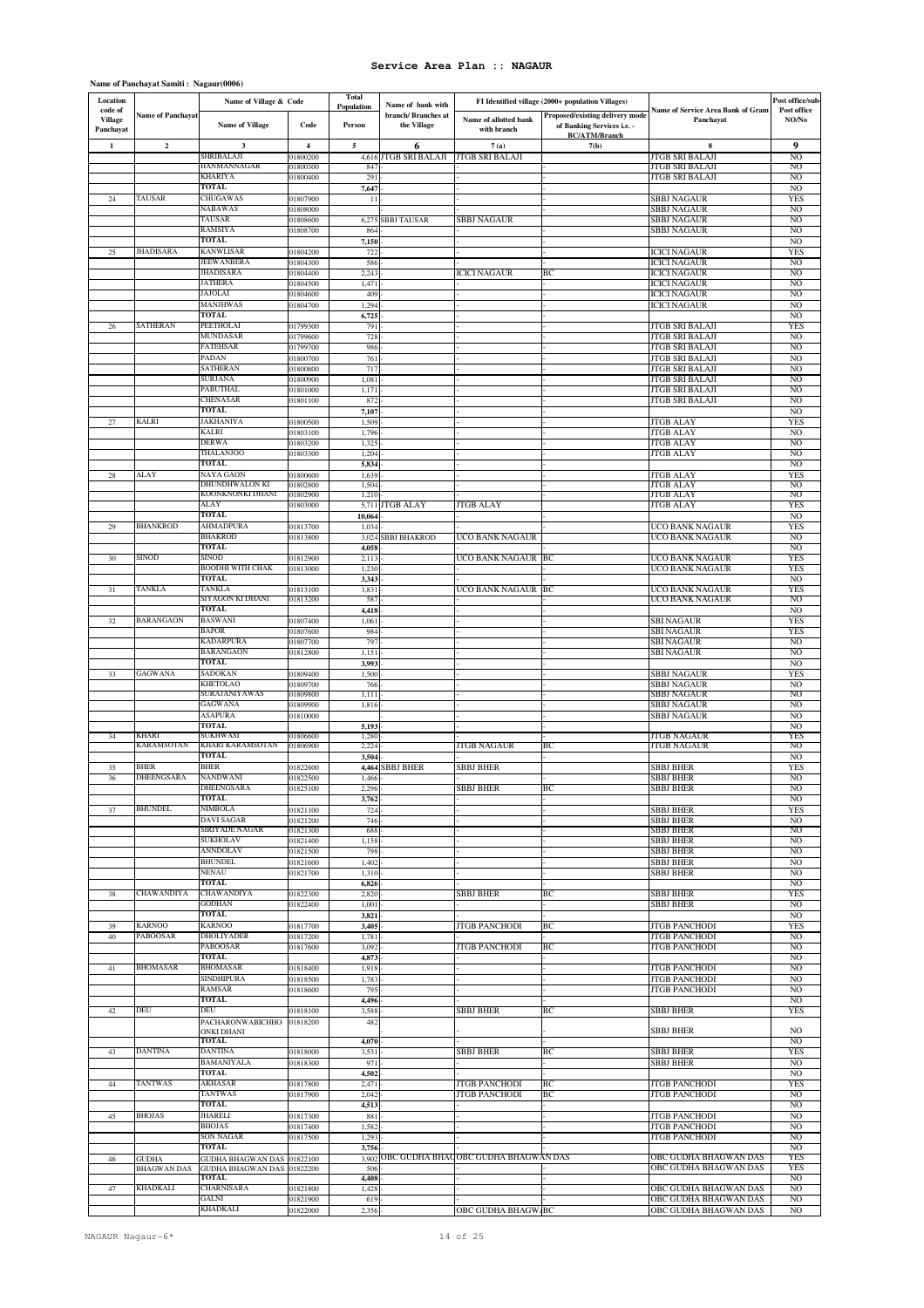### **Name of Panchayat Samiti : Nagaur(0006)**

| Location<br>code of<br>Village<br>Panchavat | <b>Name of Panchavat</b> | Name of Village & Code |      | Total<br>Population | Name of bank with                  |                                      | FI Identified village (2000+ population Villages)                                     | Name of Service Area Bank of Gram | Post office/sub-<br>Post office |
|---------------------------------------------|--------------------------|------------------------|------|---------------------|------------------------------------|--------------------------------------|---------------------------------------------------------------------------------------|-----------------------------------|---------------------------------|
|                                             |                          | <b>Name of Village</b> | Code | Person              | branch/ Branches at<br>the Village | Name of allotted bank<br>with branch | Proposed/existing delivery mode<br>of Banking Services i.e. -<br><b>BC/ATM/Branch</b> | Panchavat                         | NO/No                           |
|                                             |                          |                        |      |                     |                                    | 7(a)<br>7(b)                         |                                                                                       |                                   |                                 |
|                                             |                          | <b>TOTAL</b>           |      | 4.403               |                                    |                                      |                                                                                       |                                   |                                 |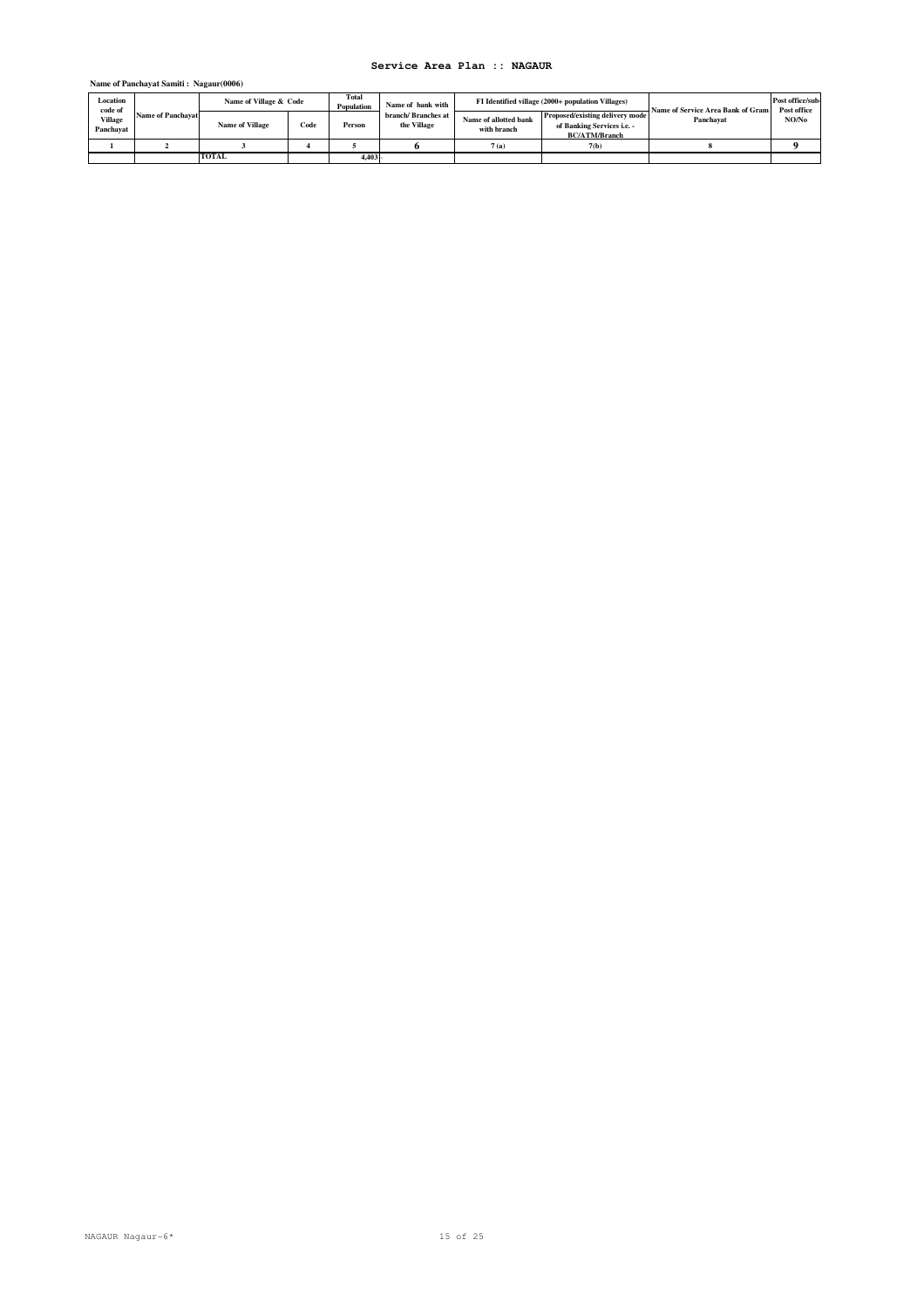### **NUMBER OF VILLAGES UNDER EACH GRAM PANCHAYAT**

**Name of Panchayat Samiti : Mundwa(0007)**

| Location<br>code of         | Name of     | Name of Village & Code           |                      | <b>Total</b><br>Population   | Name of bank with branch/              |                                      | FI Identified village (2000+ population Villages)                                            | Name of Service Area                         | Post office/sub-<br>Post office |
|-----------------------------|-------------|----------------------------------|----------------------|------------------------------|----------------------------------------|--------------------------------------|----------------------------------------------------------------------------------------------|----------------------------------------------|---------------------------------|
| <b>Village</b><br>Panchayat | Panchayat   | <b>Name of Village</b>           | Code                 | Person                       | <b>Branches at the Village</b>         | Name of allotted bank with<br>branch | <b>Proposed/existing delivery mode</b><br>of Banking Services i.e. -<br><b>BC/ATM/Branch</b> | <b>Bank of Gram</b><br>Panchayat             | NO/No                           |
| 1                           | $\mathbf 2$ | $\mathbf{3}$                     | $\overline{4}$       | 5                            | 6                                      | 7(a)                                 | 7(b)                                                                                         | 8                                            | 9                               |
| $_{01}$                     | KHARNAL     | CHIMRANI<br>PARASARA             | 01807800<br>01812600 | 606<br>814                   |                                        |                                      |                                                                                              | SBBJ BHAKROT<br>SBBJ BHAKROT                 | NO<br>NO                        |
|                             |             | KHARNAL                          | 01812700             | 2.399                        |                                        | SBBJ BHAKROT                         | BС                                                                                           | SBBJ BHAKROT                                 | NO                              |
|                             |             | TOTAL                            |                      | 3,819                        |                                        |                                      |                                                                                              |                                              | NO                              |
| 02                          | PHIROD      | DHOODHIWAS<br>PITHOLAO           | 01808800<br>)1812000 | 36.<br>374                   |                                        |                                      |                                                                                              | SBBJ MUNDWA<br>SBBJ MUNDWA                   | NO<br>NО                        |
|                             |             | PHIROD                           | 01812100             | 2,610                        |                                        | SBBJ MUNDWA                          | ВC                                                                                           | SBBJ MUNDWA                                  | NO                              |
| 03                          | KARLOO      | TOTAL<br>KARLOO                  |                      | 3,347                        |                                        |                                      |                                                                                              |                                              | NO                              |
|                             |             | KHUR KHURA KHURD                 | 01814200<br>01814400 | 4,498<br>1,062               |                                        | SBBJ MUNDWA                          | BС                                                                                           | SBBJ MUNDWA<br>SBBJ MUNDWA                   | YES<br>NO                       |
|                             |             | KHUR KHURA KALAN                 | 01814500             | 1,077                        |                                        |                                      |                                                                                              | SBBJ MUNDWA                                  | NO                              |
| 04                          | BALAYA      | <b>TOTAL</b><br><b>BEENTHWAL</b> |                      | 6,637                        |                                        |                                      |                                                                                              | SBBJ MUNDWA                                  | NO                              |
|                             |             | AMANDA                           | 01812200<br>01812400 | 893<br>692                   |                                        |                                      |                                                                                              | SBBJ MUNDWA                                  | NO<br>NO                        |
|                             |             | BALAYA                           | 01812500             | 2,286                        |                                        | SBBJ MUNDWA                          | BС                                                                                           | SBBJ MUNDWA                                  | NO                              |
| 05                          | THIROD      | TOTAL<br>SOLIYANA                |                      | 3,871                        |                                        |                                      |                                                                                              |                                              | NO                              |
|                             |             | KHARDA                           | 01811600<br>01811700 | 1,247<br>1,185               |                                        |                                      |                                                                                              | <b>JTGB MUNDWA</b><br>JTGB MUNDWA            | YES<br>NO                       |
|                             |             | THIROD                           | 01812300             | 1,698                        |                                        |                                      |                                                                                              | JTGB MUNDWA                                  | NO                              |
| 06                          | JHOOJHANDA  | TOTAL<br>KHERA AKBARPURA         | 01811200             | 4,130<br>24                  |                                        |                                      |                                                                                              | JTGB MUNDWA                                  | NO<br>NO                        |
|                             |             | CHAK JHOOJHANDA                  | 01811400             |                              |                                        |                                      |                                                                                              | JTGB MUNDWA                                  | NO                              |
|                             |             | PALARI PICHKIYAN                 | 01811500             | 1,034                        |                                        |                                      |                                                                                              | JTGB MUNDWA                                  | NO                              |
|                             |             | JHOOJHANDA<br>TOTAL              | 01814300             | 2,97<br>4,034                |                                        | JTGB MUNDWA                          | ВC                                                                                           | JTGB MUNDWA                                  | NO<br>NO                        |
| 07                          | INANA       | INANA                            | 01810100             |                              | 5,056 UNITED BK OF INDIA INACBI MUNDWA |                                      |                                                                                              | CBI MUNDWA                                   | YES                             |
|                             |             | ROOPASAR<br><b>KHEN</b>          | 01810200             | 1,066                        |                                        |                                      |                                                                                              | CBI MUNDWA                                   | NO<br>NO                        |
|                             |             | <b>ACHHUTAI</b>                  | 01811800<br>01811900 | 1,114<br>189                 |                                        |                                      |                                                                                              | CBI MUNDWA<br>CBI MUNDWA                     | NO                              |
|                             |             | TOTAL                            |                      | 7,42.                        |                                        |                                      |                                                                                              |                                              | NO                              |
| 08                          | DEHROO      | GIRAVANDI<br>GURIYA              | 01813300<br>01813400 | 159<br>890                   |                                        |                                      |                                                                                              | SBBJ BHAKROT<br>SBBJ BHAKROT                 | NO<br>YES                       |
|                             |             | JORAWARPURA                      | 01813500             | 624                          |                                        |                                      |                                                                                              | SBBJ BHAKROT                                 | NO                              |
|                             |             | DEHROO                           | 01813600             | 2,156                        |                                        | SBBJ BHAKROT                         | ВC                                                                                           | SBBJ BHAKROT                                 | NO                              |
|                             |             | LALAP<br><b>TOTAL</b>            | 01815000             | 2,301<br>6,130               |                                        | SBBJ BHAKROT                         | BС                                                                                           | SBBJ BHAKROT                                 | NO<br>NO                        |
| 09                          | MANAKPUR    | MANAKPUR                         | 01815100             | 1,581                        |                                        |                                      |                                                                                              | <b>JTGB SANKHWAS</b>                         | YES                             |
|                             |             | DHUNDHIYARI<br>BHADORA           | 01815200             | 1,243                        |                                        |                                      |                                                                                              | <b>JTGB SANKHWAS</b>                         | NO                              |
|                             |             | KALIYAS                          | 01815300<br>01815400 | 1,692<br>911                 |                                        |                                      |                                                                                              | JTGB SANKHWAS<br><b>JTGB SANKHWAS</b>        | YES<br>NO                       |
|                             |             | TOTAL                            |                      | 5,427                        |                                        |                                      |                                                                                              |                                              | NO                              |
| 10                          | SHEELGAON   | SHEELGAON<br>GOWA KALAN          | 01814000<br>01814700 | 2,280<br>$2,00$ <sup>2</sup> |                                        | SBBJ BHAKROT<br>SBBJ BHAKROT         | ВC<br>ВC                                                                                     | SBBJ BHAKROT                                 | YES<br>YES                      |
|                             |             | MERAS                            | 01814800             | 400                          |                                        |                                      |                                                                                              | SBBJ BHAKROT<br><b>SBBJ BHAKROT</b>          | NO                              |
|                             |             | <b>JODHRAS</b>                   | 01814900             | 146                          |                                        |                                      |                                                                                              | SBBJ BHAKROT                                 | NO                              |
| 11                          | MUNDIYAR    | <b>TOTAL</b><br>PALRI VYASAN     | 01813900             | 4,831<br>535                 |                                        |                                      |                                                                                              | SBBJ MUNDWA                                  | NO<br>YES                       |
|                             |             | MUNDIYAR                         | 01814100             | 2,443                        |                                        | SBBJ MUNDWA                          | BС                                                                                           | SBBJ MUNDWA                                  | NO                              |
|                             |             | TOTAL                            |                      | 2,978                        |                                        |                                      |                                                                                              |                                              | NO                              |
| 12                          | SENANI      | KANKRAI<br>DIYAWARI              | 01815700<br>01815800 | 1,229<br>1,773               |                                        |                                      |                                                                                              | <b>JTGB SANKHWAS</b><br><b>JTGB SANKHWAS</b> | NO<br>NO                        |
|                             |             | SENANI                           | 01815900             | 2,661                        |                                        | JTGB SANKHWAS                        | BС                                                                                           | <b>JTGB SANKHWAS</b>                         | NO                              |
| 13                          | GAWALOO     | TOTAL<br><b>GAWALOO</b>          |                      | 5,663                        |                                        | CBI MUNDWA                           | ВC                                                                                           | CBI MUNDWA                                   | NO<br>YES                       |
| 14                          | HILORI      | HILORI                           | 01816200<br>01816000 | 3,802<br>1,195               |                                        |                                      |                                                                                              | CBI MUNDWA                                   | NO                              |
|                             |             | GOLASANI                         | 01816100             | 442                          |                                        |                                      |                                                                                              | CBI MUNDWA                                   | NO                              |
|                             |             | BHAT NOKHA<br>TOTAL              | 01816700             | 1,974<br>3,611               |                                        |                                      |                                                                                              | CBI MUNDWA                                   | YES<br>NO                       |
| 15                          | ASAWARI     | CHITTANI                         | 01816800             | 459                          |                                        |                                      |                                                                                              | <b>JTGB HARSOLAO</b>                         | NO                              |
|                             |             | DHAWA<br>ASAWARI                 | 01816900             | 1,064                        |                                        | <b>JTGB HARSOLAO</b>                 |                                                                                              | <b>JTGB HARSOLAO</b>                         | NO<br>NO                        |
|                             |             | DHEENGAWAS                       | 01817000<br>01817100 | 2,891<br>157                 |                                        |                                      | BС                                                                                           | <b>JTGB HARSOLAO</b><br><b>JTGB HARSOLAO</b> | NO                              |
|                             |             | TOTAL                            |                      | 4,571                        |                                        |                                      |                                                                                              |                                              | NO                              |
| 16                          | PALRI JODHA | CHHEELARA<br>PALRI JODHA         | 01810900<br>01811000 | 370<br>3,665                 |                                        | <b>SBBJ KUCHERA</b>                  | ВC                                                                                           | SBBJ KUCHERA<br>SBBJ KUCHERA                 | YES<br>NO                       |
|                             |             | <b>TOTAL</b>                     |                      | 4,035                        |                                        |                                      |                                                                                              |                                              | NO                              |
| 17                          | GAJOO       | BASNI KHALEEL                    | 01810600             | 706                          |                                        |                                      |                                                                                              | SBBJ KUCHERA                                 |                                 |
|                             |             | GAJOO<br>DHADHRIYA KHURD         | 01810700<br>01810800 | 2,627<br>950                 |                                        | <b>SBBJ KUCHERA</b>                  | BС                                                                                           | SBBJ KUCHERA<br><b>SBBJ KUCHERA</b>          | NO<br><b>YES</b>                |
|                             |             | TOTAL                            |                      | 4,283                        |                                        |                                      |                                                                                              |                                              | NO                              |
| 18                          | ROON        | INDOKALI                         | 01816500             | 1,175                        |                                        |                                      |                                                                                              | <b>JTGB KHJWANA</b><br>JTGB KHJWANA          | YES                             |
|                             |             | ROON<br>TOTAL                    | 01816600             | 7,67<br>8,854                |                                        | JTGB KHJWANA                         | ВC                                                                                           |                                              | NO<br>NO                        |
| 19                          | KHAJWANA    | KHAJWANA                         | 01816400             |                              | 6,422 JTGB KHJWANA                     | <b>JTGB KHJWANA</b>                  |                                                                                              | <b>JTGB KHJWANA</b>                          | NO                              |
| 20                          | GOTHRA      | <b>BHADANA</b><br>GOTHRA         | 01810300<br>01810400 | 2.285<br>1,306               |                                        | JTGB KUCHERA                         | BС                                                                                           | <b>JTGB KUCHERA</b><br><b>JTGB KUCHERA</b>   | YES<br>NO                       |
|                             |             | FIROZPURA CHARNA                 | 01810500             | 1,447                        |                                        |                                      |                                                                                              | <b>JTGB KUCHERA</b>                          | NO                              |
|                             |             | TOTAL                            |                      | 5,038                        |                                        |                                      |                                                                                              |                                              | NO                              |
| 21                          | JANANA      | <b>MIRJAS</b><br>JANANA          | 01811100<br>01811300 | 565<br>2,899                 |                                        | CBI MUNDWA                           | BС                                                                                           | CBI MUNDWA<br>CBI MUNDWA                     | YES<br>NO                       |
|                             |             | <b>BUNRAWATAN</b>                | 01816300             | 2,291                        |                                        | CBI MUNDWA                           | BС                                                                                           | CBI MUNDWA                                   | NO                              |
| 22                          | SANKHWAS    | TOTAL<br>SANKHWAS                |                      | 5,755                        |                                        |                                      |                                                                                              |                                              | NΟ                              |
|                             |             | MORI                             | 01814600<br>01815500 | 769                          | 5,517 JTGB SANKHWAS                    | <b>JTGB SANKHWAS</b>                 |                                                                                              | <b>JTGB SANKHWAS</b><br><b>JTGB SANKHWAS</b> | YES<br>YES                      |
|                             |             | KHERA DHADHALWAS                 | 01815600             | 83                           |                                        |                                      |                                                                                              | <b>JTGB SANKHWAS</b>                         | NO                              |
| 23                          | PANCHORI    | TOTAL<br>RAVON KI DHANI          | 01818700             | 6,369<br>801                 |                                        |                                      |                                                                                              | <b>JTGB PANCHORI</b>                         | NO<br>NO                        |
|                             |             | PANCHORI                         | 01818800             | 5,032                        | JTGB PANCHORI                          | <b>JTGB PANCHORI</b>                 |                                                                                              | JTGB PANCHORI                                | NO                              |
|                             |             | SHIVNARA<br>TOTAL                | 01818900             | 654                          |                                        |                                      |                                                                                              | JTGB PANCHORI                                | NO                              |
| 24                          | KHATORA     | SATIKA KHURD                     | 01819000             | 6,487<br>1,069               |                                        |                                      |                                                                                              | <b>JTGB PANCHORI</b>                         | NΟ<br>YES                       |
|                             |             | SATIKA KALAN                     | 01819100             | 1,329                        |                                        |                                      |                                                                                              | <b>JTGB PANCHORI</b>                         | NO                              |
|                             |             | HANUMAN SAGAR<br>KHATORA         | 01819200             | 779                          |                                        |                                      |                                                                                              | <b>JTGB PANCHORI</b>                         | NO                              |
|                             |             | TOTAL                            | 01819300             | 1,345<br>4,522               |                                        |                                      |                                                                                              | <b>JTGB PANCHORI</b>                         | NO<br>NO                        |
| 25                          | BIRLOKA     | JASNATHPURA                      | 01819400             | 897                          |                                        |                                      |                                                                                              | SBBJ BIRLOKA                                 | YES                             |
|                             |             | HEMPURA<br>BIRLOKA               | 01819500<br>01819600 | 1,528<br>2,602               | <b>SBBJ BIRLOKA</b>                    | SBBJ BIRLOKA                         |                                                                                              | SBBJ BIRLOKA<br>SBBJ BIRLOKA                 | NO<br>NO                        |
|                             |             | GULASAR                          | 01819700             | 1,008                        |                                        |                                      |                                                                                              | SBBJ BIRLOKA                                 | NO                              |
|                             |             | PAPASANI                         | 01819800             | 1,028                        |                                        |                                      |                                                                                              | <b>SBBJ BIRLOKA</b>                          | NO                              |
| 26                          | KURCHHI     | <b>TOTAL</b><br>ISAR NAVRA       | 01819900             | 7,063<br>1,342               |                                        |                                      |                                                                                              | <b>SBBJ BIRLOKA</b>                          | NO<br>YES                       |
|                             |             | BENIWALONKI DHANI                | 01823900             | 966                          |                                        |                                      |                                                                                              | <b>SBBJ BIRLOKA</b>                          | NO                              |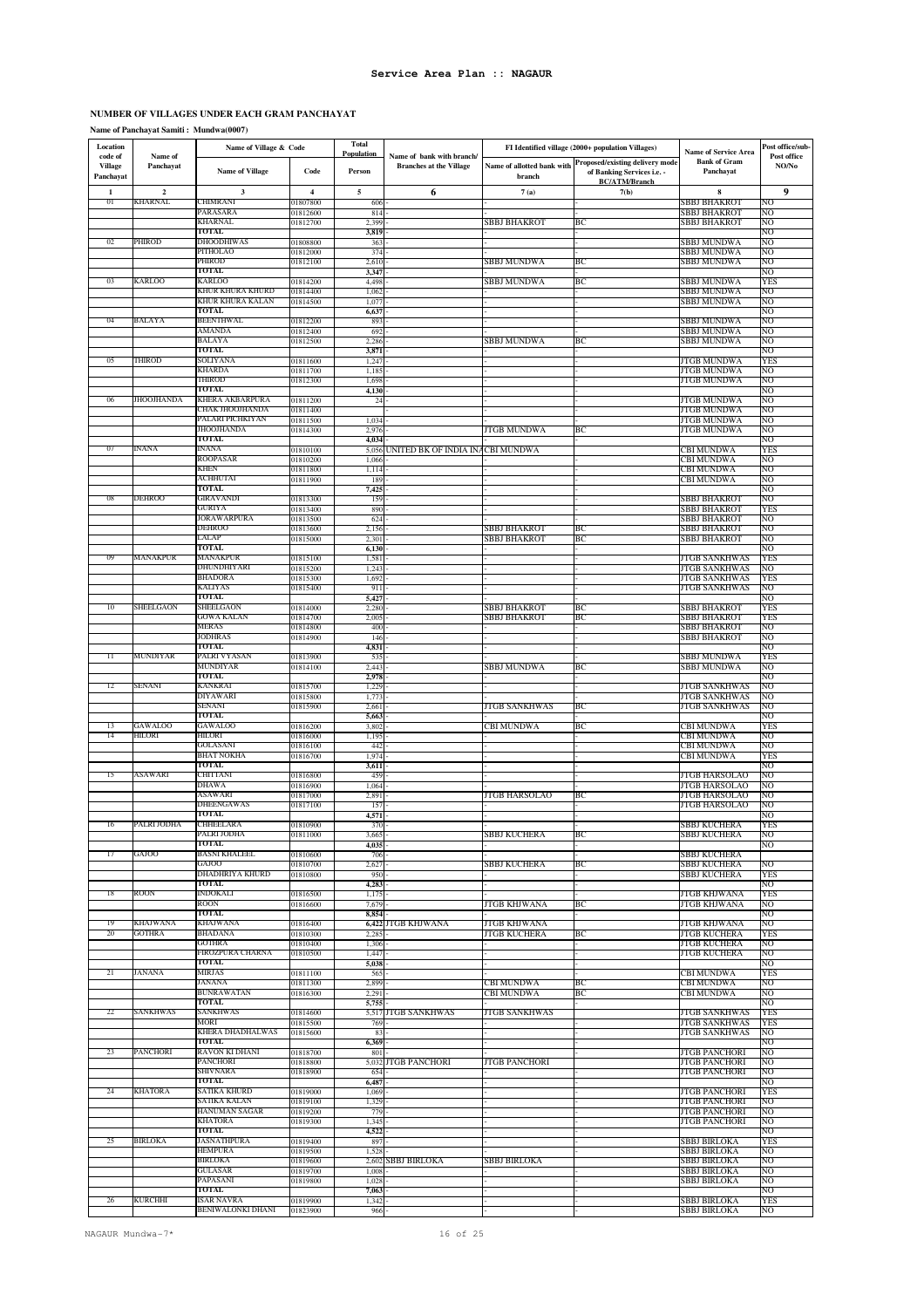| Name of Panchayat Samiti: Mundwa(0007) |  |
|----------------------------------------|--|
|----------------------------------------|--|

| Location                               |                      | Name of Village & Code |                         | <b>Total</b><br>Population |                                                             |                       | FI Identified village (2000+ population Villages)                                                                | <b>Name of Service Area</b>      | Post office/sub-<br>Post office |
|----------------------------------------|----------------------|------------------------|-------------------------|----------------------------|-------------------------------------------------------------|-----------------------|------------------------------------------------------------------------------------------------------------------|----------------------------------|---------------------------------|
| code of<br><b>Village</b><br>Panchayat | Name of<br>Panchayat | <b>Name of Village</b> | Code                    | Person                     | Name of bank with branch/<br><b>Branches at the Village</b> | branch                | Name of allotted bank with Proposed/existing delivery mode<br>of Banking Services i.e. -<br><b>BC/ATM/Branch</b> | <b>Bank of Gram</b><br>Panchayat | NO/No                           |
| $\mathbf{1}$                           | $\overline{2}$       | $\mathbf{3}$           | $\overline{\mathbf{4}}$ | 5                          | 6                                                           | 7(a)                  | 7(b)                                                                                                             | 8                                | 9                               |
|                                        |                      | GODARON KI DHANI       | 01824000                | 500                        |                                                             |                       |                                                                                                                  | SBBJ BIRLOKA                     | NO                              |
|                                        |                      | KURCHHI                | 01824100                | 3,676                      |                                                             | SBBJ BIRLOKA          | ВC                                                                                                               | SBBJ BIRLOKA                     | NO                              |
|                                        |                      | BARBATA                | 01824200                | 633                        |                                                             |                       |                                                                                                                  | SBBJ BIRLOKA                     | NO                              |
|                                        |                      | TOTAL                  |                         | 7,117                      |                                                             |                       |                                                                                                                  |                                  | NO                              |
| 27                                     | PANCHLA              | PANCHLA SIDDHA         | 01820100                | 2.233                      | JTGB PANCHLA SIDDA                                          | JTGB PANCHLA SIDDHA   |                                                                                                                  | <b>JTGB PANCHLA SIDI</b>         | YES                             |
|                                        |                      | VISHNOIYON KI DHANI    | 01820200                | 2.213                      |                                                             | JTGB PANCHLA SIDDH BC |                                                                                                                  | JTGB PANCHLA SIDI NO             |                                 |
|                                        |                      | THAMBARIYA             | 01820500                | 940                        |                                                             |                       |                                                                                                                  | JTGB PANCHLA SIDI NO             |                                 |
|                                        |                      | TOTAL                  |                         | 5.386                      |                                                             |                       |                                                                                                                  |                                  | NΟ                              |
| 28                                     | PEEPLIYA             | MADHANIYON KI DHANI    | 01820000                | 1,297                      |                                                             |                       |                                                                                                                  | JTGB PANCHLA SIDI NO             |                                 |
|                                        |                      | PEEPLIYA               | 01820300                | 1,691                      |                                                             |                       |                                                                                                                  | JTGB PANCHLA SIDI NO             |                                 |
|                                        |                      | SOWAON KI DHANI        | 01820400                | 1,117                      |                                                             |                       |                                                                                                                  | JTGB PANCHLA SIDI NO             |                                 |
|                                        |                      | TOTAL                  |                         | 4.105                      |                                                             |                       |                                                                                                                  |                                  | NO                              |
| 29                                     | KANTIYA              | MAGRAIWALI             | 01823100                | 452                        |                                                             |                       |                                                                                                                  | <b>JTGB PANCHLA SIDI</b>         | <b>YES</b>                      |
|                                        |                      | KANTIYA                | 01823200                | 2,600                      |                                                             | ITGB PANCHLA SIDDH BC |                                                                                                                  | JTGB PANCHLA SIDI NO             |                                 |
|                                        |                      | JOGINARA               | 01823300                | 475                        |                                                             |                       |                                                                                                                  | JTGB PANCHLA SIDI NO             |                                 |
|                                        |                      | TOTAL                  |                         | 3,527                      |                                                             |                       |                                                                                                                  |                                  | NO                              |
| 30                                     | NARWA KALAN          | NARWA KALAN            | 01823400                | 2,180                      |                                                             | JTGB PANCHLA SIDDH BC |                                                                                                                  | <b>JTGB PANCHLA SIDI</b>         | <b>YES</b>                      |
|                                        |                      | NARWA KHURD            | 01823500                | 1.533                      |                                                             |                       |                                                                                                                  | <b>JTGB PANCHLA SIDINO</b>       |                                 |
|                                        |                      | HANUMAN NAGAR          | 01823600                | 498                        |                                                             |                       |                                                                                                                  | JTGB PANCHLA SIDI NO             |                                 |
|                                        |                      | AKHAWAS                | 01823700                | 303                        |                                                             |                       |                                                                                                                  | <b>JTGB PANCHLA SIDINO</b>       |                                 |
|                                        |                      | LOONAWAS               | 01823800                | 530                        |                                                             |                       |                                                                                                                  | JTGB PANCHLA SIDI NO             |                                 |
|                                        |                      | TOTAL                  |                         | 5,044                      |                                                             |                       |                                                                                                                  |                                  | NO                              |
| 31                                     | NAGRI                | KHUNDALA               | 01824300                | 1,985                      |                                                             |                       |                                                                                                                  | UCO BANK KHINWS.                 | <b>YES</b>                      |
|                                        |                      | <b>JASWANTNAGAR</b>    | 01824400                | 614                        |                                                             |                       |                                                                                                                  | UCO BANK KHINWS                  | NO                              |
|                                        |                      | BENIWALON KI DHANI     |                         |                            |                                                             |                       |                                                                                                                  | UCO BANK KHINWS                  | NO                              |
|                                        |                      | NAGRI                  | 01824500                | 2,657                      |                                                             | UCO BANK KHINWSAR BC  |                                                                                                                  | UCO BANK KHINWS NO               |                                 |
|                                        |                      | TOTAL                  |                         | 5,256                      |                                                             |                       |                                                                                                                  |                                  | NO                              |
| 32                                     | LALAWAS              | LALAWAS                | 01824600                | 1.641                      |                                                             |                       |                                                                                                                  | UCO BANK KHINWS.                 | .NO                             |
|                                        |                      | DHARNAWAS              | 01825600                | 1,739                      |                                                             |                       |                                                                                                                  | UCO BANK KHINWS                  | NO                              |
|                                        |                      | CHINDARI               | 01825700                | 133                        |                                                             |                       |                                                                                                                  | UCO BANK KHINWS NO               |                                 |
|                                        |                      | TOTAL                  |                         | 3.513                      |                                                             |                       |                                                                                                                  |                                  | NΟ                              |
| 33                                     | BHAWANDA             | CHARDA                 | 01825800                | 374                        |                                                             |                       |                                                                                                                  | UCO BANK KHINWS YES              |                                 |
|                                        |                      | BHAWANDA               | 01825900                | 3,258                      |                                                             | UCO BANK KHINWSAR BC  |                                                                                                                  | UCO BANK KHINWS NO               |                                 |
|                                        |                      | TOTAL                  |                         | 3,632                      |                                                             |                       |                                                                                                                  |                                  | NΟ                              |
| 34                                     | BERAWAS              | HARIPURA               | 01825200                | 491                        |                                                             |                       |                                                                                                                  | UCO BANK KHINWS.                 | .NO                             |
|                                        |                      | KHODWA                 | 01825300                | 1,163                      |                                                             |                       |                                                                                                                  | UCO BANK KHINWS                  | NO                              |
|                                        |                      | <b>BERAWAS</b>         | 01825400                | 965                        |                                                             |                       |                                                                                                                  | UCO BANK KHINWS NO               |                                 |
|                                        |                      | TADAWAS                | 01825500                | 1.251                      |                                                             |                       |                                                                                                                  | UCO BANK KHINWS YES              |                                 |
|                                        |                      | TOTAL                  |                         | 3,870                      |                                                             |                       |                                                                                                                  |                                  | NO                              |
| 35                                     | MADPURA              | MADPURA                | 01820800                | 2,942                      |                                                             | <b>JTGB PANCHORI</b>  | BC                                                                                                               | <b>JTGB PANCHORI</b>             | YES                             |
|                                        |                      | SHIVPURA               | 01820900                | 1,362                      |                                                             |                       |                                                                                                                  | <b>JTGB PANCHORI</b>             | NO                              |
|                                        |                      | DUJASAR                | 01821000                | 1.921                      |                                                             |                       |                                                                                                                  | <b>JTGB PANCHORI</b>             | NO                              |
|                                        |                      | TOTAL                  |                         | 6,225                      |                                                             |                       |                                                                                                                  |                                  | NO                              |
| 36                                     | ACHEENA              | <b>HESABA</b>          | 01820600                | 1.329                      |                                                             |                       |                                                                                                                  | <b>JTGB PANCHORI</b>             | YES                             |
|                                        |                      | <b>ACHEENA</b>         | 01820700                | 2,284                      |                                                             | <b>JTGB PANCHORI</b>  | BC                                                                                                               | <b>JTGB PANCHORI</b>             | NO                              |
|                                        |                      | <b>TOTAL</b>           |                         | 3,613                      |                                                             |                       |                                                                                                                  |                                  | NO                              |
| 37                                     | BERATHAL             | BERATHAL KALAN         | 01822700                | 2,761                      |                                                             | UCO BANK KHINWSAR BC  |                                                                                                                  | UCO BANK KHINWS.                 | ΙNΟ                             |
|                                        |                      | JAGRAMPURA             | 01822800                | 488                        |                                                             |                       |                                                                                                                  | UCO BANK KHINWSJNO               |                                 |
|                                        |                      | <b>BERATHAL KHURD</b>  | 01822900                | 816                        |                                                             |                       |                                                                                                                  | UCO BANK KHINWS NO               |                                 |
|                                        |                      | TOTAL                  |                         | 4,065                      |                                                             |                       |                                                                                                                  |                                  | NO                              |
| 38                                     | AKLA                 | MAHESHPURA             | 01823000                | 557                        |                                                             |                       |                                                                                                                  | UCO BANK KHINWS                  | YES                             |
|                                        |                      | AKLA                   | 01824900                | 3,343                      |                                                             | UCO BANK KHINWSAR BC  |                                                                                                                  | UCO BANK KHINWS                  | NO                              |
|                                        |                      | HAMEERANA              | 01825000                | 704                        |                                                             |                       |                                                                                                                  | UCO BANK KHINWS.                 | NO                              |
|                                        |                      | TOTAL                  |                         | 4.604                      |                                                             |                       |                                                                                                                  |                                  | NΟ                              |
| 39                                     | KHEENVSAR            | BHADUON KI DHANI       | 01824700                | 1.152                      |                                                             |                       |                                                                                                                  | UCO BANK KHINWSJNO               |                                 |
|                                        |                      | KHEENVSAR              | 01824800                | 7,319                      | UCO BANK KHINWSAR                                           | UCO BANK KHINWSAR     |                                                                                                                  | UCO BANK KHINWSAR                |                                 |
|                                        |                      | TOTAL                  |                         | 8,471                      |                                                             |                       |                                                                                                                  |                                  |                                 |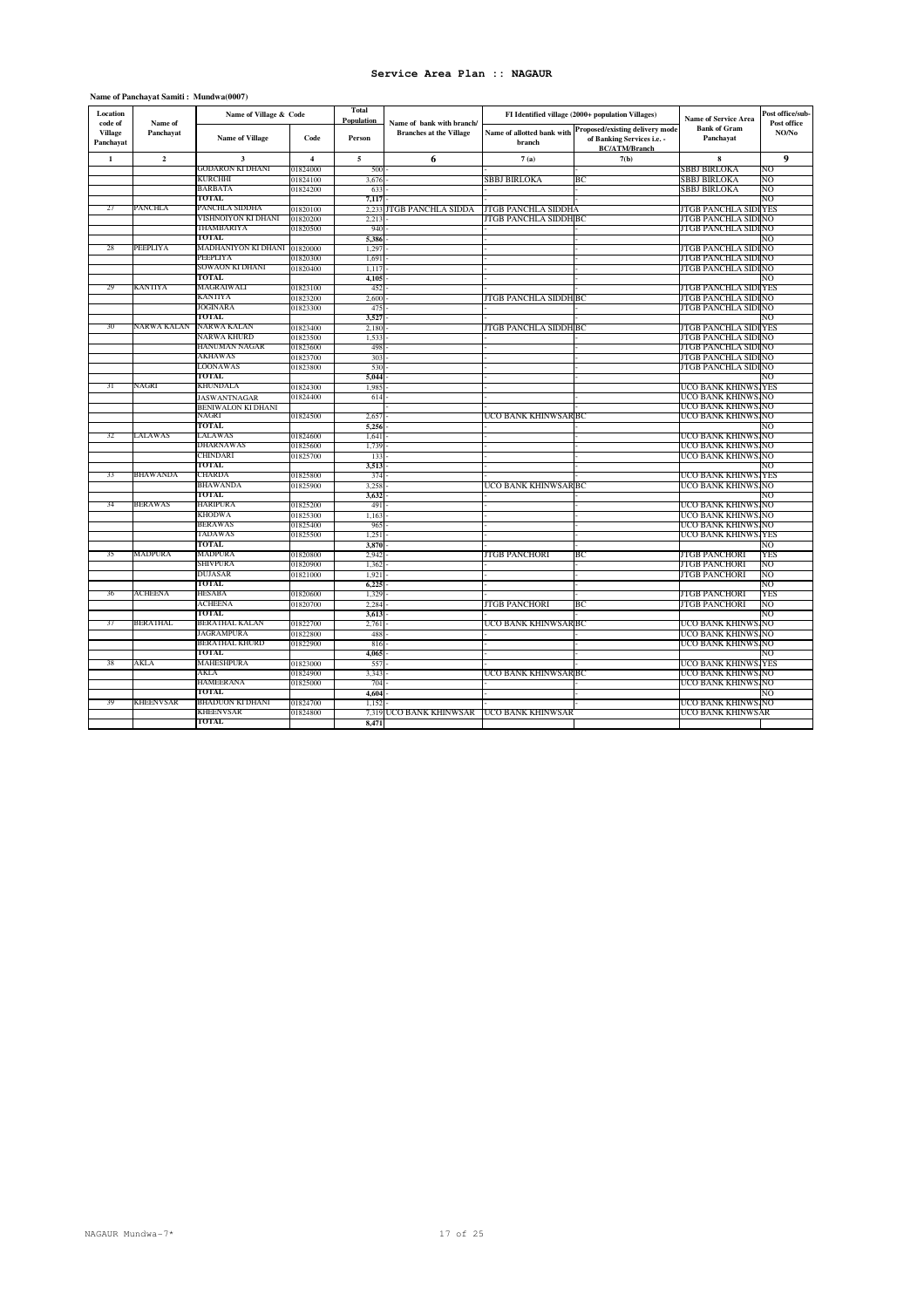### **NUMBER OF VILLAGES UNDER EACH GRAM PANCHAYAT**

**Name of Panchayat Samiti : Degana(0008)**

| Location                               |                          | Name of Village & Code                         |                      | <b>Total</b><br><b>Population</b> | Name of bank with                         |                                      | FI Identified village (2000+ population Villages)                                     | <b>Name of Service Area</b>              | Post office/sub-     |
|----------------------------------------|--------------------------|------------------------------------------------|----------------------|-----------------------------------|-------------------------------------------|--------------------------------------|---------------------------------------------------------------------------------------|------------------------------------------|----------------------|
| code of<br><b>Village</b><br>Panchayat | <b>Name of Panchayat</b> | <b>Name of Village</b>                         | Code                 | Person                            | branch/ Branches at the<br><b>Village</b> | Name of allotted bank with<br>branch | Proposed/existing delivery mode<br>of Banking Services i.e. -<br><b>BC/ATM/Branch</b> | <b>Bank of Gram</b><br>Panchayat         | Post office<br>NO/No |
| 1                                      | $\mathbf{2}$             | 3                                              | $\overline{4}$       | $\sqrt{5}$                        | 6                                         | 7(a)                                 | 7(b)                                                                                  | 8                                        | 9                    |
| 01                                     | ANGOD                    | <b>GUNDISAR</b><br><b>NOOND</b>                | 01853700<br>01853800 | 1,347<br>1,417                    |                                           |                                      |                                                                                       | <b>JTGB DEGANA</b><br>JTGB DEGANA        | NО<br>NO             |
|                                        |                          | LANGOD                                         | 01854400             | 1,777                             |                                           |                                      |                                                                                       | JTGB DEGANA                              | NO                   |
| 02                                     | <b>JHAGARWAS</b>         | <b>TOTAL</b><br><b>JHAGARWAS</b>               | 01854300             | 4,541<br>4,638                    |                                           | <b>JTGB DEGANA</b>                   | ВC                                                                                    | <b>JTGB DEGANA</b>                       | NO<br>NO             |
| 03                                     | <b>DEGANA</b>            | DEGANA                                         | 01857000             | 4,088                             |                                           | <b>SBBJ DEGANA</b>                   |                                                                                       | SBBJ DEGANA                              | NO                   |
|                                        |                          | <b>JAWA SISODIYA</b><br>TOTAL                  | 01857300             | 1,375<br>5,463                    |                                           |                                      |                                                                                       | <b>SBBJ DEGANA</b>                       | NO<br>NО             |
| 04                                     | TILANESH                 | HIMMAT NAGAR                                   | 01854600             | 1,015                             |                                           |                                      |                                                                                       | SBBJ DEGANA                              | NO                   |
|                                        |                          | RAMSARI<br>TILANESH                            | 01854700<br>01856900 | 1,717<br>1,786                    |                                           |                                      |                                                                                       | SBBJ DEGANA<br>SBBJ DEGANA               | NO<br>NO             |
|                                        |                          | <b>TOTAL</b>                                   |                      | 4,518                             |                                           |                                      |                                                                                       |                                          | NO                   |
| 05                                     | KITALSAR                 | RAWALIYAWAS<br>KITALSAR                        | 01854100<br>01857100 | 1,244<br>2,703                    |                                           | ITGB DEGANA                          | ВC                                                                                    | <b>JTGB DEGANA</b><br>JTGB DEGANA        | ŃО<br>NО             |
|                                        |                          | <b>KIRAD</b>                                   | 01857200             | 1,246                             |                                           |                                      |                                                                                       | JTGB DEGANA                              | NО                   |
|                                        |                          | CHARANWAS<br><b>TOTAL</b>                      | 01857400             | 706<br>5,899                      |                                           |                                      |                                                                                       | <b>JTGB DEGANA</b>                       | NO<br>NO             |
| 06                                     | SIRASANA                 | DEOLAMADA                                      | 01855700             | 911                               |                                           |                                      |                                                                                       | JTGB EDWA                                | NO                   |
|                                        |                          | <b>UDIYAS</b>                                  | 01855800             | 332                               |                                           |                                      |                                                                                       | <b>JTGB EDWA</b>                         | NO                   |
|                                        |                          | RANAS<br><b>SIRASANA</b>                       | 01855900<br>01856100 | 365<br>2,160                      |                                           | JTGB EDWA                            | ВC                                                                                    | JTGB EDWA<br>JTGB EDWA                   | NO<br>NO             |
|                                        |                          | <b>KHERI CHAMPA</b>                            | 01856200             | 888                               |                                           |                                      |                                                                                       | JTGB EDWA                                | NO                   |
| 07                                     | <b>BANWARLA</b>          | <b>TOTAL</b><br><b>BANWARLA</b>                | 01854800             | 4,656<br>2,086                    |                                           | JTGB EDWA                            | BC                                                                                    | JTGB EDWA                                | NO<br>YES            |
|                                        |                          | <b>CHAK CHIKNAS</b>                            | 01855100             | 10                                |                                           |                                      |                                                                                       | JTGB EDWA                                | NO                   |
|                                        |                          | <b>CHIKNAS</b><br>MODRIYA                      | 01855300<br>01856500 | 130<br>727                        |                                           |                                      |                                                                                       | JTGB EDWA<br>JTGB EDWA                   | NO<br>YES            |
|                                        |                          | <b>SUNDARI</b>                                 | 01856600             | 510                               |                                           |                                      |                                                                                       | JTGB EDWA                                | NO                   |
|                                        |                          | CHOCHIYAS<br><b>TOTAL</b>                      | 01856700             | 401<br>3,864                      |                                           |                                      |                                                                                       | <b>JTGB EDWA</b>                         | NO<br>NO             |
| 08                                     | SANJOO                   | SANJOO                                         | 01849000             |                                   | 4,453 JTGB SANJOO                         | <b>JTGB SANJOO</b>                   |                                                                                       | JTGB SANJOO                              | NO                   |
| 09                                     | CHOSALI                  | KHIVTANA                                       | 01849100             | 2,816                             |                                           | JTGB SANJOO                          | ВC                                                                                    | JTGB SANJOO<br>JTGB SANJOO               | YES<br>YES           |
|                                        |                          | <b>BAMNA KHURD</b><br><b>BAMNA KALAN</b>       | 01850700<br>01850800 | 672<br>556                        |                                           |                                      |                                                                                       | JTGB SANJOO                              | YES                  |
|                                        |                          | CHOSALI                                        | 01850900             | 1,156                             |                                           |                                      |                                                                                       | JTGB SANJOO                              | NO                   |
|                                        |                          | CHANDNI<br><b>TOTAL</b>                        | 01851000             | 737<br>5,937                      |                                           |                                      |                                                                                       | JTGB SANJOO                              | NO<br>NO             |
| $10\,$                                 | CHUI                     | CHUA                                           | 01849200             | 2,258                             |                                           | <b>TGB SANJOO</b>                    | ВC                                                                                    | <b>JTGB SANJOO</b>                       | NO                   |
|                                        |                          | MIYASAR<br>CHUI                                | 01850500<br>01850600 | 531<br>2,956                      |                                           | TGB SANJOO                           | ВC                                                                                    | JTGB SANJOO<br>JTGB SANJOO               | NО<br>NО             |
|                                        |                          | <b>TOTAL</b>                                   |                      | 5,745                             |                                           |                                      |                                                                                       |                                          | NO                   |
| 11                                     | <b>JAKHERA</b>           | <b>JAKHERA</b><br><b>KANWAL</b>                | 01849700<br>01849800 | 3,216<br>640                      |                                           | JTGB SANJOO                          | ВC                                                                                    | <b>JTGB SANJOO</b><br><b>JTGB SANJOO</b> | NO<br>NO             |
|                                        |                          | TOTAL                                          |                      | 3,856                             |                                           |                                      |                                                                                       |                                          | NO                   |
| 12                                     | DABOLIMITHI              | DABOLIKHARI                                    | 01849300             | 492                               |                                           |                                      |                                                                                       | CBI DEGANA                               | NO<br>NO             |
|                                        |                          | DABOLIMITHI<br><b>BHAWARIYA</b>                | 01849400<br>01849500 | 1,359<br>595                      |                                           |                                      |                                                                                       | CBI DEGANA<br><b>CBI DEGANA</b>          | NO                   |
|                                        |                          | <b>RAJAPURA</b>                                | 01849600             | 1,245                             |                                           |                                      |                                                                                       | CBI DEGANA                               | NO                   |
| 13                                     | <b>BARNA</b>             | <b>TOTAL</b><br><b>BARNA</b>                   | 01851100             | 3,691<br>2,059                    |                                           | UCO BANK REN                         | BC                                                                                    | UCO BANK REN                             | NO<br>YES            |
|                                        |                          | <b>CHARDAS</b>                                 | 01851200             | 753                               |                                           |                                      |                                                                                       | UCO BANK REN                             | NO                   |
|                                        |                          | BHARLI<br><b>TOTAL</b>                         | 01851300             | 1,086<br>3,898                    |                                           |                                      |                                                                                       | UCO BANK REN                             | NО<br>NO             |
| 14                                     | <b>MANJHEE</b>           | <b>MANJHEE</b>                                 | 01850200             | 3,069                             |                                           | <b>CBI DEGANA</b>                    | ВC                                                                                    | <b>CBI DEGANA</b>                        | NO                   |
|                                        |                          | <b>HABCHAR</b><br><b>DOOKIYASAR</b>            | 01850300<br>01850400 | 1,158<br>198                      |                                           |                                      |                                                                                       | CBI DEGANA<br><b>CBI DEGANA</b>          | NO<br>NO             |
|                                        |                          | TOTAL                                          |                      | 4,425                             |                                           |                                      |                                                                                       |                                          | NО                   |
| 15                                     | CHANDAROON               | MITHRIYA<br><b>CHANDAROON</b>                  | 01853900<br>01854000 | 2,497<br>3,705                    |                                           | JTGB DEGANA<br><b>JTGB DEGANA</b>    | ВC<br>ВC                                                                              | JTGB DEGANA<br>JTGB DEGANA               | YES<br>NO            |
|                                        |                          | <b>TOTAL</b>                                   |                      | 6,202                             |                                           |                                      |                                                                                       |                                          | NО                   |
| 16                                     | <b>JALSOO KHURD</b>      | JALSOO KHURD<br>REWAT                          | 01853500<br>01853600 | 1,699<br>1,464                    |                                           |                                      |                                                                                       | JTGB DEGANA<br>JTGB DEGANA               | NO<br>NО             |
|                                        |                          | <b>TAMROL</b>                                  | 01854500             | 1,112                             |                                           |                                      |                                                                                       | JTGB DEGANA                              | NО                   |
|                                        |                          | CHAK JALSOO KHURD                              | 01854900             |                                   |                                           |                                      |                                                                                       | JTGB DEGANA                              | NО<br>NO             |
| 17                                     | <b>KHERWA</b>            | <b>TOTAL</b><br><b>BHADWASI</b>                | 01848100             | 4,275<br>865                      |                                           |                                      |                                                                                       | <b>JTGB SANJOO</b>                       | NΟ                   |
|                                        |                          | <b>ACHLAKA KHET</b>                            | 01848200             | 31                                |                                           |                                      |                                                                                       | <b>JTGB SANJOO</b>                       | NO                   |
|                                        |                          | <b>DUGORDASA</b><br><b>DUGORCHIKNAS</b>        | 01848300<br>01848400 | 922<br>133                        |                                           |                                      |                                                                                       | JTGB SANJOO<br><b>JTGB SANJOO</b>        | YES<br>NO            |
|                                        |                          | <b>KHERWA</b>                                  | 01848500             | 739                               |                                           |                                      |                                                                                       | JTGB SANJOO                              | NO                   |
|                                        |                          | <b>JETPURA KHURD</b><br><b>JETPURA KALAN</b>   | 01848600<br>01848700 | 496<br>990                        |                                           |                                      |                                                                                       | <b>JTGB SANJOO</b><br><b>JTGB SANJOO</b> | NO<br>NO             |
|                                        |                          | DAGRI                                          | 01848800             | 1,367                             |                                           |                                      |                                                                                       | <b>JTGB SANJOO</b>                       | NO                   |
|                                        |                          | <b>DAGRA</b><br>TOTAL                          | 01848900             | 268<br>5,811                      |                                           |                                      |                                                                                       | <b>JTGB SANJOO</b>                       | NO<br>NO             |
| 18                                     | <b>GUNSALI</b>           | <b>GUNSALI</b>                                 | 01849900             | 1,527                             |                                           |                                      |                                                                                       | <b>CBI DEGANA</b>                        | NO                   |
|                                        |                          | <b>KUTIYASANI KALAN</b><br>KUTIYASANI KHURD    | 01850000<br>01850100 | 354<br>1,457                      |                                           |                                      |                                                                                       | <b>CBI DEGANA</b><br><b>CBI DEGANA</b>   | NO<br>NO             |
|                                        |                          | <b>TOTAL</b>                                   |                      | 3,338                             |                                           |                                      |                                                                                       |                                          | NO                   |
| 19                                     | <b>KHURI KALAN</b>       | <b>DUGOR ACHLA</b>                             | 01848000             | 447                               |                                           |                                      |                                                                                       | <b>JTGB BUTATI</b>                       | NO                   |
|                                        |                          | KHURI KHURD<br>KHURI KALAN                     | 01851600<br>01851700 | 806<br>2,210                      |                                           | JTGB BUTATI                          | ВC                                                                                    | <b>JTGB BUTATI</b><br>JTGB BUTATI        | NO<br>NO             |
|                                        |                          | CHURIYAS                                       | 01852500             | 699                               |                                           |                                      |                                                                                       | JTGB BUTATI                              | NO                   |
|                                        |                          | <b>PANDWALA</b><br><b>JODHRAS</b>              | 01852600<br>01852700 | 1,246<br>445                      |                                           |                                      |                                                                                       | JTGB BUTATI<br>JTGB BUTATI               | NO<br>NO             |
|                                        |                          | <b>TOTAL</b>                                   |                      | 5,853                             |                                           |                                      |                                                                                       |                                          | NO                   |
| $20\,$                                 | ANTROLI KALAN            | <b>ANTROLI KALAN</b><br>ANTROLI KHURD          | 01855000<br>01855200 | 1,893<br>859                      |                                           |                                      |                                                                                       | <b>OBC DEGANA</b><br>OBC DEGANA          | NO<br>YES            |
|                                        |                          | SARSANDA                                       | 01855400             | 1,322                             |                                           |                                      |                                                                                       | OBC DEGANA                               | NO                   |
| 21                                     | <b>JALSOO NANAK</b>      | <b>TOTAL</b><br>CHAK JALSOO KALAN 01853200     |                      | 4,074                             |                                           |                                      |                                                                                       | OBC DEGANA                               | NO<br>YES            |
|                                        |                          | <b>JALSOO NANAK</b>                            | 01853300             | 2,887                             |                                           | OBC DEGANA                           | BС                                                                                    | <b>OBC DEGANA</b>                        | NO                   |
|                                        |                          | <b>JALSOO KALAN</b>                            | 01853400             | 1,499                             |                                           |                                      |                                                                                       | OBC DEGANA                               | YES                  |
| 22                                     | MOGAS                    | TOTAL<br>GAIMALIYAWAS                          | 01851400             | 4,386<br>478                      |                                           |                                      |                                                                                       | OBC DEGANA                               | NO<br>NO             |
|                                        |                          | <b>MOGAS</b>                                   | 01851500             | 908                               |                                           |                                      |                                                                                       | OBC DEGANA                               | NO                   |
|                                        |                          | <b>KHATOLAI</b><br><b>KHINDAS</b>              | 01852800<br>01852900 | 421<br>876                        |                                           |                                      |                                                                                       | <b>OBC DEGANA</b><br>OBC DEGANA          | NO<br>YES            |
|                                        |                          | <b>KARTASAR</b>                                | 01853000             | 280                               |                                           |                                      |                                                                                       | OBC DEGANA                               | NO                   |
|                                        |                          | <b>SUKHWASNI</b><br><b>TOTAL</b>               | 01853100             | 632<br>3,595                      |                                           |                                      |                                                                                       | <b>OBC DEGANA</b>                        | NO<br>NO             |
| 23                                     | <b>BUTATI</b>            | <b>BUTATI</b>                                  | 01846200             |                                   | 4,372 JTGB BUTATI                         | JTGB BUTATI                          |                                                                                       | JTGB BUTATI                              | NO                   |
|                                        |                          | <b>SINDHLAS</b><br>JAITPURIYA BAMNIYA 01846900 | 01846300             | 888                               |                                           |                                      |                                                                                       | <b>JTGB BUTATI</b><br><b>JTGB BUTATI</b> | NO<br>NO             |
|                                        |                          | TOTAL                                          |                      | 5,260                             |                                           |                                      |                                                                                       |                                          | NO                   |
| 24                                     | VIMBARI                  | DHADHARIYA KALAN 01846000                      |                      | 2.229                             |                                           | <b>JTGB BUTATI</b>                   | ВC                                                                                    | <b>JTGB BUTATI</b>                       | YES                  |
|                                        | CHANDAWATAN              | NIMBARI CHANDAWAT01846100                      |                      | 3,507                             |                                           | JTGB BUTATI                          | BС                                                                                    | JTGB BUTATI                              | YES                  |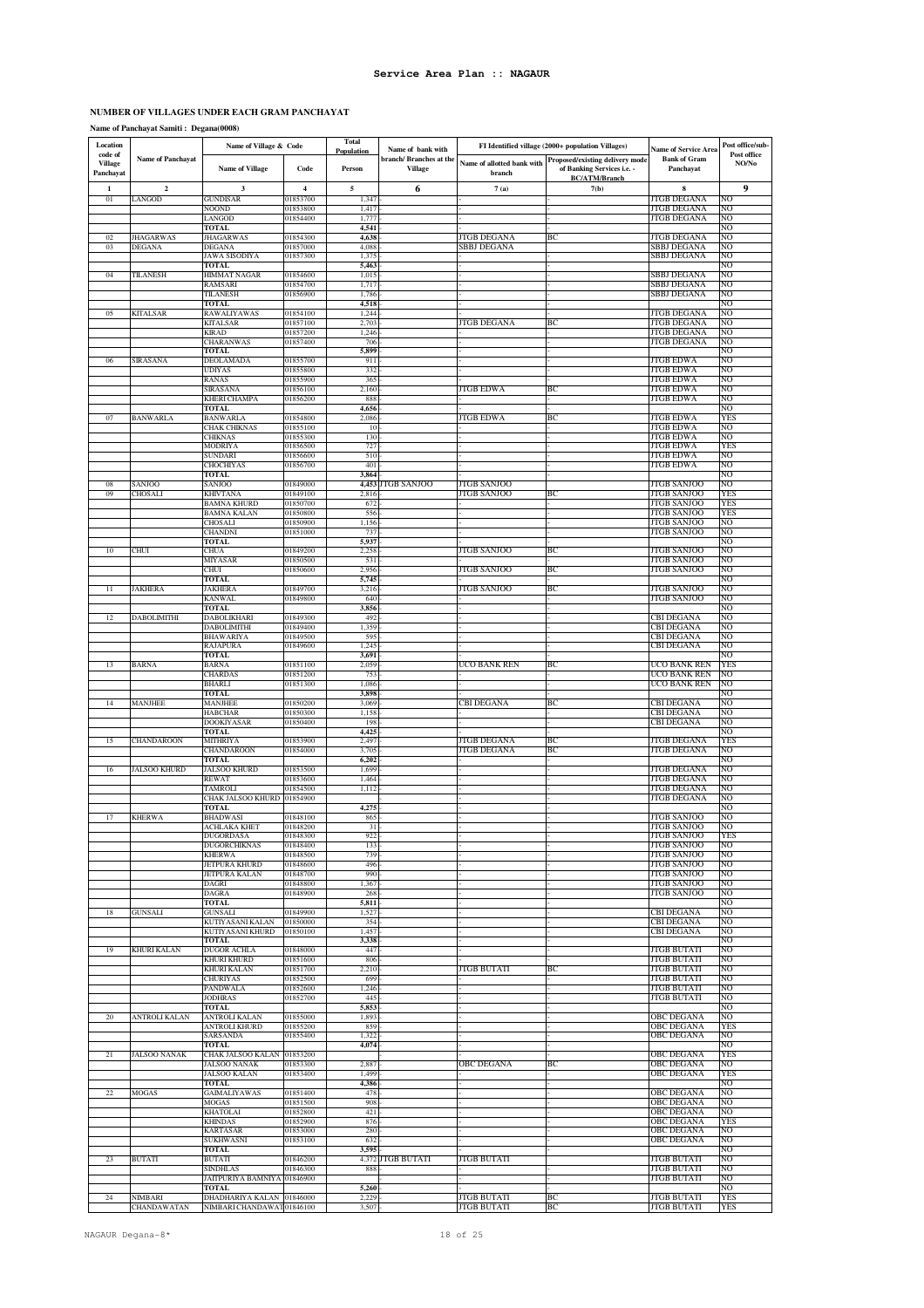### **Name of Panchayat Samiti : Degana(0008)**

| Location<br>code of         |                          | Name of Village & Code                              |                         | <b>Total</b><br>Population | Name of bank with                         |                                      | FI Identified village (2000+ population Villages)                                     | <b>Name of Service Area</b>              | Post office/sub-<br>Post office |
|-----------------------------|--------------------------|-----------------------------------------------------|-------------------------|----------------------------|-------------------------------------------|--------------------------------------|---------------------------------------------------------------------------------------|------------------------------------------|---------------------------------|
| <b>Village</b><br>Panchayat | <b>Name of Panchayat</b> | <b>Name of Village</b>                              | Code                    | Person                     | branch/ Branches at the<br><b>Village</b> | Name of allotted bank with<br>branch | Proposed/existing delivery mode<br>of Banking Services i.e. -<br><b>BC/ATM/Branch</b> | <b>Bank of Gram</b><br>Panchayat         | NO/No                           |
| 1                           | $\mathbf{2}$             | 3                                                   | $\overline{\mathbf{4}}$ | 5                          | 6                                         | 7(a)                                 | 7(b)                                                                                  | 8                                        | 9                               |
|                             |                          | TOTAL                                               |                         | 5,736                      |                                           |                                      |                                                                                       |                                          | NO                              |
| 25                          | RAJOD                    | CHAK DHANI                                          | 01847000                | 720                        |                                           |                                      |                                                                                       | JTGB BUTATI                              | YES                             |
|                             |                          | CHAK SANWALIYAS<br>SANWALIYAWAS                     | 01847200<br>01847300    | 397                        |                                           |                                      |                                                                                       | <b>JTGB BUTATI</b><br><b>JTGB BUTATI</b> | NO<br>NO                        |
|                             |                          | RAJOD                                               | 01847400                | 1,657                      |                                           |                                      |                                                                                       | <b>JTGB BUTATI</b>                       | NO                              |
|                             |                          | <b>BICHPURI</b>                                     | 01847600                | 566                        |                                           |                                      |                                                                                       | <b>JTGB BUTATI</b>                       | NO                              |
|                             |                          | TOTAL<br><b>AAKELI-B</b>                            | 01846400                | 3,340                      |                                           |                                      |                                                                                       | JTGB BUTATI                              | NO<br>NO                        |
| 26                          | BACHHWARI                | <b>BACHHWARI</b>                                    | 01846500                | 1,552<br>1,642             |                                           |                                      |                                                                                       | JTGB BUTATI                              | YES                             |
|                             |                          | <b>DOODHRAS</b>                                     | 01846600                | 658                        |                                           |                                      |                                                                                       | <b>JTGB BUTATI</b>                       | NO                              |
|                             |                          | <b>TOTAL</b>                                        |                         | 3,852                      |                                           |                                      |                                                                                       |                                          | NO                              |
| 27                          | POONAS                   | <b>KHIYAS</b><br><b>KARASORA</b>                    | 01846700<br>01846800    | 698<br>480                 |                                           |                                      |                                                                                       | <b>JTGB BUTATI</b><br><b>JTGB BUTATI</b> | YES<br>NO                       |
|                             |                          | <b>POONAS</b>                                       | 01847100                | 1,147                      |                                           |                                      |                                                                                       | JTGB BUTATI                              | NO                              |
|                             |                          | <b>KHARIYA KHURD</b>                                | 01847700                | 219                        |                                           |                                      |                                                                                       | <b>JTGB BUTATI</b>                       | NO                              |
|                             |                          | KHARIYA KALAN                                       | 01847800                | 1,075                      |                                           |                                      |                                                                                       | <b>JTGB BUTATI</b>                       | NO                              |
| 28                          | CHOLIYAS                 | <b>TOTAL</b><br><b>IGYASANI</b>                     | 01847500                | 3,619<br>1,307             |                                           |                                      |                                                                                       | UCO BANK REN                             | NO<br>YES                       |
|                             |                          | <b>NENAS</b>                                        | 01847900                | 399                        |                                           |                                      |                                                                                       | UCO BANK REN                             | NO                              |
|                             |                          | CHOLIYAS                                            | 01851800                | 592                        |                                           |                                      |                                                                                       | UCO BANK REN                             | NO                              |
|                             |                          | POLAS VISHNOIYAN                                    | 01851900                | 870<br>535                 |                                           |                                      |                                                                                       | UCO BANK REN                             | NO<br>NO                        |
|                             |                          | <b>BACHHWAS</b><br><b>TOTAL</b>                     | 01852000                | 3,703                      |                                           |                                      |                                                                                       | UCO BANK REN                             | NO                              |
| 29                          | NIMBOLA KALAN            | NIMBOLA KHURD                                       | 01852100                | 272                        |                                           |                                      |                                                                                       | <b>JTGB EDWA</b>                         | <b>YES</b>                      |
|                             |                          | NIMBOLA KALAN                                       | 01852200                | 1,129                      |                                           |                                      |                                                                                       | JTGB EDWA                                | NO                              |
|                             |                          | NIMBOLA PUROHITAN 01852300                          | 01852400                | 365                        |                                           |                                      |                                                                                       | JTGB EDWA                                | NO<br>NO                        |
|                             |                          | ALWAS<br>SANDAS                                     | 01855500                | 453<br>300                 |                                           |                                      |                                                                                       | JTGB EDWA<br>JTGB EDWA                   | NO                              |
|                             |                          | <b>DOONGRAS</b>                                     | 01855600                | 522                        |                                           |                                      |                                                                                       | <b>JTGB EDWA</b>                         | NO                              |
|                             |                          | DEOLA KALAN                                         | 01856000                | 274                        |                                           |                                      |                                                                                       | <b>JTGB EDWA</b>                         | NO                              |
|                             | PUNDLOTA                 | <b>TOTAL</b>                                        | 01857500                | 3,315<br>267               |                                           |                                      |                                                                                       | SBBJ DEGANA                              | NO<br>NO                        |
| 30                          |                          | GHANA<br>PUNDLOTA                                   | 01857600                | 2,883                      |                                           | SBBJ DEGANA                          | ВC                                                                                    | SBBJ DEGANA                              | NO                              |
|                             |                          | <b>TOTAL</b>                                        |                         | 3,150                      |                                           |                                      |                                                                                       |                                          | NO                              |
| 31                          | PALIYAS                  | KERIYA RAWAN                                        | 01856300                | 1,011                      |                                           |                                      |                                                                                       | OBC PALRI KALAINO                        |                                 |
|                             |                          | <b>PUNIYAS</b><br>PALIYAS                           | 01856400<br>01857900    | 413<br>2,868               |                                           | OBC PALRI KALAN                      | ВC                                                                                    | OBC PALRI KALAINO<br>OBC PALRI KALAINO   |                                 |
|                             |                          | TOTAL                                               |                         | 4,292                      |                                           |                                      |                                                                                       |                                          | NO                              |
| 32                          | <b>IDWA</b>              | IDWA                                                | 01856800                |                            | 5,149 JTGB EDWA                           | JTGB EDWA                            |                                                                                       | JTGB EDWA                                | YES                             |
| 33                          | HARSOR                   | <b>HARSOR</b>                                       | 01863800                | 6,782                      |                                           | UCO BANK HARSOR UCO BANK HARSOR      |                                                                                       | UCO BANK HARS                            | NO                              |
|                             |                          | MANDELPURA<br><b>GULABPURA</b>                      | 01863900<br>01864000    | 559<br>659                 |                                           |                                      |                                                                                       | UCO BANK HARS<br>UCO BANK HARS           | NO<br>NO                        |
|                             |                          | <b>TOTAL</b>                                        |                         | 8,000                      |                                           |                                      |                                                                                       |                                          | NO                              |
| 34                          | <b>NIMBARI KALAN</b>     | NIMBARI KALAN                                       | 01859600                | 1,67                       |                                           |                                      |                                                                                       | UCO BANK HAR!                            | NO                              |
|                             |                          | NIMBARI KOTHARIYA                                   | 01860400                | 1,632                      |                                           |                                      |                                                                                       | UCO BANK HAR!                            | NO                              |
| 35                          | PALRI KALAN              | <b>TOTAL</b><br>PALRI KALAN                         | 01859000                | 3,309<br>3,547             | OBC PALRI KALAN                           | <b>OBC PALRI KALAN</b>               |                                                                                       | OBC PALRI KALAINO                        | NO                              |
|                             |                          | MANDALDEVA                                          | 01859200                | 910                        |                                           |                                      |                                                                                       | OBC PALRI KALAI NO                       |                                 |
|                             |                          | TOTAL                                               |                         | 4,457                      |                                           |                                      |                                                                                       |                                          | NΩ                              |
| 36                          | MEORA                    | MEORA                                               | 01858300                | 2,946                      |                                           | OBC PALRI KALAN                      | BC                                                                                    | OBC PALRI KALA                           | NO                              |
|                             |                          | KHANPURA<br>TOTAL                                   | 01858900                | 251<br>3,197               |                                           |                                      |                                                                                       | OBC PALRI KALA                           | NO<br>NO                        |
| 37                          | NATHAWARA                | NATHAWARA                                           | 01858000                | 1,570                      |                                           |                                      |                                                                                       | OBC PALRI KALA                           | NO                              |
|                             |                          | NATHAWARI                                           | 01858100                | 822                        |                                           |                                      |                                                                                       | OBC PALRI KALA                           | NO                              |
|                             |                          | BEDASKALAN                                          | 01858200                | 639                        |                                           |                                      |                                                                                       | OBC PALRI KALA                           | NO                              |
| 38                          | THATA                    | <b>TOTAL</b><br>LUNIYAS                             | 01860100                | 3,031<br>1,311             |                                           |                                      |                                                                                       | UCO BANK HARS                            | NO<br>YES                       |
|                             |                          | BHAWAL CHARNA                                       | 01860200                | 421                        |                                           |                                      |                                                                                       | UCO BANK HAR!                            | YES                             |
|                             |                          | <b>SURIYAS</b>                                      | 01860500                | 958                        |                                           |                                      |                                                                                       | UCO BANK HARS                            | NO                              |
|                             |                          | THATA<br><b>TOTAL</b>                               | 01863700                | 1,394<br>4,084             |                                           |                                      |                                                                                       | UCO BANK HARSONO                         | NO                              |
| 39                          | RAJLOTA                  | MAHARANA                                            | 01859900                | 1,525                      |                                           |                                      |                                                                                       | UCO BANK HARS                            | NO                              |
|                             |                          | RAJLOTA                                             | 01860000                | 1,678                      |                                           |                                      |                                                                                       | UCO BANK HARS                            | NO                              |
|                             |                          | RALIYAWATA                                          | 01860300                | 1,268                      |                                           |                                      |                                                                                       | UCO BANK HARS                            | NO                              |
| 40                          | MANDAL JODHA             | TOTAL<br><b>GOTHRA</b>                              | 01859100                | 4,471<br>1,334             |                                           |                                      |                                                                                       | OBC PALRI KALA                           | NO<br>NO                        |
|                             |                          | MANDAL JODHA                                        | 01859300                | 1,460                      |                                           |                                      |                                                                                       | OBC PALRI KALAINO                        |                                 |
|                             |                          | KHAROLWAS                                           | 01859400                | 583                        |                                           |                                      |                                                                                       | OBC PALRI KALAINO                        |                                 |
|                             |                          | <b>KALAN KA WAS</b><br>PACHRAND KHURD               | 01860600                | 632                        |                                           |                                      |                                                                                       | OBC PALRI KALAINO                        |                                 |
|                             |                          | <b>TOTAL</b>                                        | 01860700                | 578<br>4,587               |                                           |                                      |                                                                                       | OBC PALRI KALAINO                        | NO                              |
| 41                          | <b>BIKHARNIYA</b>        | ITAWARA LADKHANI                                    | 01858400                | 603                        |                                           |                                      |                                                                                       | OBC PALRI KALAINO                        |                                 |
|                             | KALAN                    | <b>ITAWARA BHOJA</b>                                | 01858500                | 829                        |                                           |                                      |                                                                                       | <b>OBC PALRI KALAINO</b>                 |                                 |
|                             |                          | <b>SURPURA</b>                                      | 01858600                | 699                        |                                           |                                      |                                                                                       | OBC PALRI KALAI NO                       |                                 |
|                             |                          | <b>BIKHARNIYA KALAN</b><br>BIKHARNIYA KHURD         | 01858700<br>01858800    | 1,785<br>1,287             |                                           |                                      |                                                                                       | OBC PALRI KALAINO<br>OBC PALRI KALAINO   |                                 |
|                             |                          | TOTAL                                               |                         | 5,203                      |                                           |                                      |                                                                                       |                                          | NO                              |
| 42                          | <b>GONARADA</b>          | <b>GONARDA</b>                                      | 01857700                | 606                        |                                           |                                      |                                                                                       | SBBJ DEGANA                              | NO                              |
|                             |                          | ACHHOJAI                                            | 01857800                | 1,475                      |                                           |                                      |                                                                                       | SBBJ DEGANA                              | NO<br>NO                        |
|                             |                          | <b>GONARDI</b><br>LAWADAR                           | 01859500<br>01859700    | 87<br>1,096                |                                           |                                      |                                                                                       | SBBJ DEGANA<br><b>SBBJ DEGANA</b>        | NO                              |
|                             |                          | RAMGARH                                             | 01859800                | 601                        |                                           |                                      |                                                                                       | SBBJ DEGANA                              | NO                              |
|                             |                          | <b>TOTAL</b>                                        |                         | 3,865                      |                                           |                                      |                                                                                       |                                          | NO                              |
| 43                          | <b>GOREDI CHANCHA</b>    | <b>GOREDI KARNA</b><br>GOREDI CHANCHA(C.T. 41408000 | 01854200                | 1,347<br>9,838             |                                           | SBBJ DEGANA                          | ВC                                                                                    | <b>SBBJ DEGANA</b><br>SBBJ DEGANA        | N <sub>O</sub><br>NO            |
| ** CENSUS TOWN              |                          |                                                     |                         |                            |                                           |                                      |                                                                                       |                                          |                                 |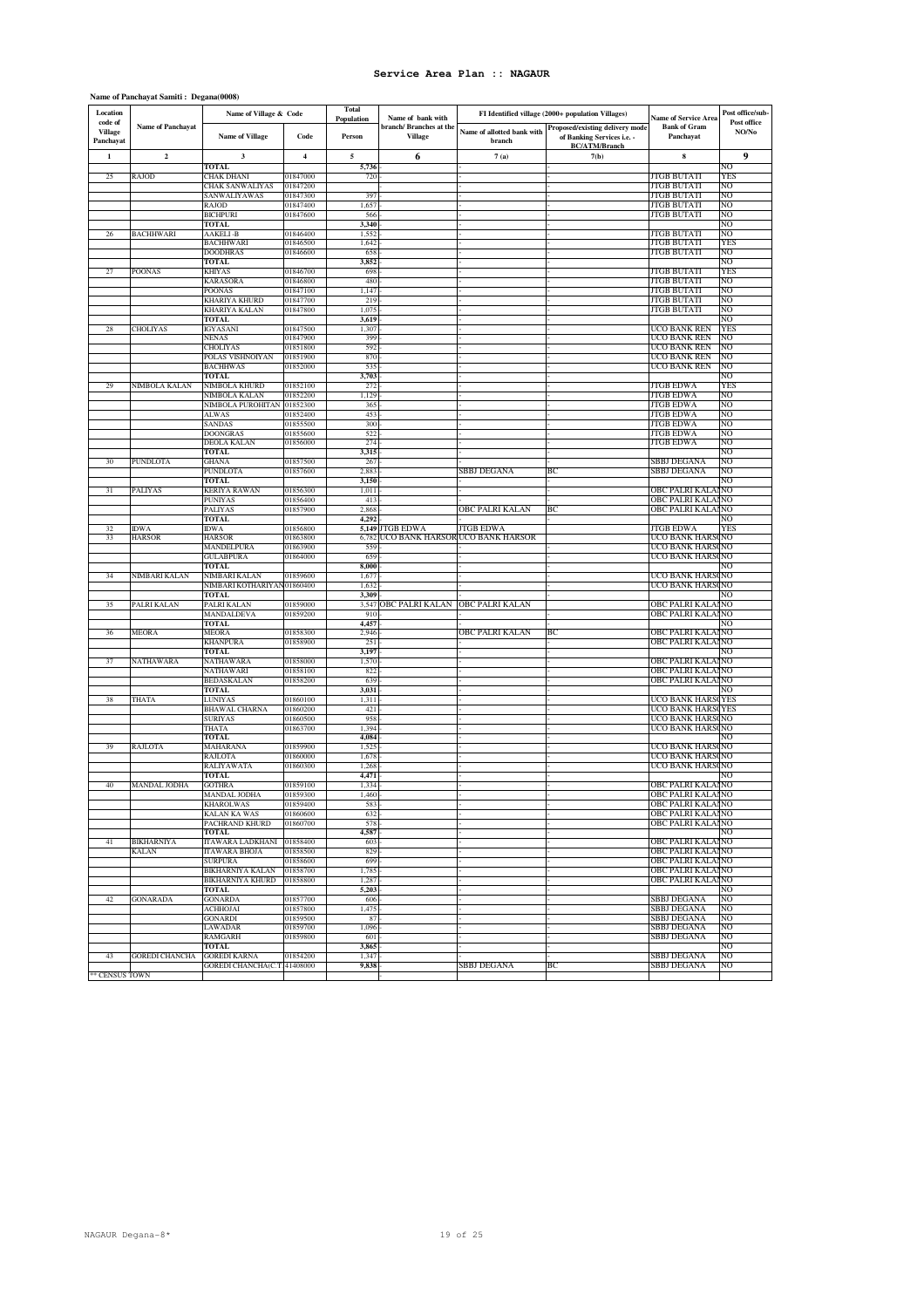### **NUMBER OF VILLAGES UNDER EACH GRAM PANCHAYAT**

### **Name of Panchayat Samiti : Merta(0009)**

| Location                               |                                      | Name of Village & Code                         |                      | <b>Total</b><br>Population |                                                               |                                      | FI Identified village (2000+ population Villages)                              |                                                       | Post office/sub-     |
|----------------------------------------|--------------------------------------|------------------------------------------------|----------------------|----------------------------|---------------------------------------------------------------|--------------------------------------|--------------------------------------------------------------------------------|-------------------------------------------------------|----------------------|
| code of<br><b>Village</b><br>Panchayat | Name of<br>Panchayat                 | <b>Name of Village</b>                         | Code                 | Person                     | Name of bank with<br>branch/Branches at the<br><b>Village</b> | Name of allotted bank with<br>branch | Proposed/existing delivery<br>mode of Banking Services<br>i.e. - BC/ATM/Branch | Name of Service Area Bank of<br><b>Gram Panchayat</b> | Post office<br>NO/No |
| $\mathbf{1}$                           | $\mathbf 2$                          | 3                                              | $\overline{4}$       | $\sqrt{5}$                 | 6                                                             | 7(a)                                 | 7(b)                                                                           | 8                                                     | 9                    |
| 01                                     | <b>DANGAWAS</b>                      | <b>GANESHPURA</b>                              | 01836800             | 324                        |                                                               |                                      |                                                                                | UCO BANK MERTA CITY                                   | YES                  |
|                                        |                                      | DANGAWAS<br><b>TOTAL</b>                       | 01836900             | 6,267<br>6,591             |                                                               |                                      | BС                                                                             | UCO BANK MERTA CITY                                   | NO<br>NO             |
| 02                                     | REN                                  | IHALA KI DHANI                                 | 01837900             | 663                        |                                                               |                                      |                                                                                | UCO BANK REN                                          | NO                   |
|                                        |                                      | CHARNON KI DHANI<br>DARON KI DHANI             | 01838000<br>01838100 | 466<br>494                 |                                                               |                                      |                                                                                | UCO BANK REN<br>UCO BANK REN                          | NΟ<br>NO             |
|                                        |                                      | PANCHKUTA KI DHANI                             | 01838200             | 390                        |                                                               |                                      |                                                                                | UCO BANK REN                                          | NO                   |
|                                        |                                      | <b>REN</b><br><b>TOTAL</b>                     | 01838300             | 9,959                      | 7,946 UCO BANK REN                                            | UCO BANK REN                         |                                                                                | UCO BANK REN                                          | NO<br>NO             |
| 03                                     | SOGAWAS                              | POLAS GADETA                                   | 01832600             | 34                         |                                                               |                                      |                                                                                | CBI MERTA CITY                                        | NO                   |
|                                        |                                      | ANCHH KI DHANI                                 | 01826000             | 406                        |                                                               |                                      |                                                                                | CBI MERTA CITY                                        | NO                   |
|                                        |                                      | NAYA KHERA<br>PANDOO KHAN                      | 01832700<br>01832800 | 212                        |                                                               |                                      |                                                                                | CBI MERTA CITY<br>CBI MERTA CITY                      | NO<br>NO             |
|                                        |                                      | SARANG BASNI                                   | 01832900             | 348                        |                                                               |                                      |                                                                                | CBI MERTA CITY                                        | NO                   |
|                                        |                                      | <b>BEDAWARI KHURD</b><br><b>BEDAWARI KALAN</b> | 01833000<br>01833100 | 185<br>460                 |                                                               |                                      |                                                                                | <b>CBI MERTA CITY</b><br><b>CBI MERTA CITY</b>        | NO<br>NO             |
|                                        |                                      | KAMA BASNI                                     | 01833200             | 131                        |                                                               |                                      |                                                                                | <b>CBI MERTA CITY</b>                                 | NO                   |
|                                        |                                      | SOGAWAS<br>BEEJANDA KI DHANI                   | 01833300<br>01836200 | 1,772<br>167               |                                                               |                                      |                                                                                | CBI MERTA CITY<br>CBI MERTA CITY                      | NO<br>NO             |
|                                        |                                      | MEGADAND                                       | 01837500             | 555                        |                                                               |                                      |                                                                                | CBI MERTA CITY                                        | NO                   |
|                                        |                                      | <b>SUBDAND</b><br><b>TOTAL</b>                 | 01837600             | 437<br>4,707               |                                                               |                                      |                                                                                | CBI MERTA CITY                                        | NO<br>NΟ             |
| 04                                     | KALRU                                | GANGARDA                                       | 01830300             | 874                        |                                                               |                                      |                                                                                | <b>JTGB MERTA CITY</b>                                | YES                  |
|                                        |                                      | GANGARDI                                       | 01830500             | 239                        |                                                               |                                      |                                                                                | <b>JTGB MERTA CITY</b>                                | NO                   |
|                                        |                                      | KALRU<br><b>TOTAL</b>                          | 01833400             | 2,042<br>3,155             |                                                               | JTGB MERTA CITY                      | BС                                                                             | JTGB MERTA CITY                                       | NO<br>NΟ             |
| 05                                     | SATLAWAS                             | SATLAS                                         | 01835200             | 1,868                      |                                                               |                                      |                                                                                | JTGB MERTA CITY                                       | YES                  |
|                                        |                                      | BASNI RAMA CHARNA<br><b>TOTAL</b>              | 01835400             | 154<br>2,022               |                                                               |                                      |                                                                                | JTGB MERTA CITY                                       | NO<br>NO             |
| 06                                     | MOKALA                               | MOKALA                                         | 01833500             | 5,786                      |                                                               | JTGB MERTA CITY                      | BС                                                                             | JTGB MERTA CITY                                       | NO                   |
|                                        |                                      | PRITHVIPURA                                    | 01835300             | 245                        |                                                               |                                      |                                                                                | JTGB MERTA CITY                                       | NO<br>NO             |
| 07                                     | GAGRANA                              | <b>TOTAL</b><br>GAGRANA                        | 01833900             | 6,031                      | 5,404 JTGB GAGRANA                                            | JTGB GAGRANA                         |                                                                                | JTGB GAGRANA                                          | YES                  |
|                                        |                                      | BAYAD                                          | 01834600             | 1,583                      |                                                               |                                      |                                                                                | JTGB GAGRANA                                          | NO                   |
|                                        |                                      | CHAUHAN NAGAR<br>TOTAL                         | 01834700             | 558<br>7,545               |                                                               |                                      |                                                                                | JTGB GAGRANA                                          | NO<br>NO             |
| 08                                     | <b>GOTHAN</b>                        | GOTHAN                                         | 01829400             |                            | 14,929 UCO BANK GOTHAN                                        | UCO BANK GOTHAN                      |                                                                                | UCO BANK GOTHAN                                       | NO                   |
| 09<br>10                               | <b>HARSOLAO</b><br><b>KARWASARON</b> | <b>HARSOLAO</b><br><b>SANGVA KI DHANI</b>      | 01826300<br>01826100 | 379                        | 8,196 JTGB HARSOLAO                                           | JTGB HARSOLAO                        |                                                                                | JTGB HARSOLAO                                         | YES<br>NO            |
|                                        | <b>DHANI</b>                         | KARWASARON KI DHANI                            | 01826200             | 1,041                      |                                                               |                                      |                                                                                |                                                       | NO                   |
|                                        |                                      | DOOKIYO KI DHANI<br><b>TOTAL</b>               | 01829300             | 1,029<br>2,449             |                                                               |                                      |                                                                                |                                                       | NO<br>NΟ             |
| 11                                     | NOKHA                                | NOKHA CHANDAWATA                               | 01826900             | 4,135                      |                                                               | JTGB HARSOLAO                        | ВC                                                                             | JTGB HARSOLAO                                         | YES                  |
|                                        | CHANDAWATA                           |                                                |                      |                            |                                                               |                                      |                                                                                |                                                       | NO                   |
| 12                                     | <b>DADHWARA</b>                      | <b>DADHWARA</b><br>DADHWARI                    | 01827000<br>01827100 | 1,402<br>521               |                                                               |                                      |                                                                                | <b>JTGB HARSOLAO</b><br>JTGB HARSOLAO                 | NO<br>NO             |
|                                        |                                      | <b>SIRADHANA</b>                               | 01827200             | 659                        |                                                               |                                      |                                                                                | JTGB HARSOLAO                                         | NO                   |
|                                        |                                      | <b>GAGURA</b><br><b>TOTAL</b>                  | 01827300             | 1,209<br>3,791             |                                                               |                                      |                                                                                | <b>JTGB HARSOLAO</b>                                  | NO<br>NO             |
| 13                                     | OLADAN                               | <b>OLADAN</b>                                  | 01827400             | 1,804                      |                                                               |                                      |                                                                                | JTGB MERTA ROAD                                       | YES                  |
|                                        |                                      | <b>DESHWAL</b><br>TOTAL                        | 01827500             | 1,535<br>3.339             |                                                               |                                      |                                                                                | <b>JTGB MERTA ROAD</b>                                | NΟ<br>NO             |
| 14                                     | TALANPUR                             | TALANPUR                                       | 01829500             | 3,662                      |                                                               | UCO BANK GOTHAN                      | ВC                                                                             | UCO BANK GOTHAN                                       | YES                  |
| 15                                     | TUKLIYA                              | TUKLIYA<br>RAMNAGAR                            | 01829100<br>01829200 | 1,891<br>935               |                                                               |                                      |                                                                                | UCO BANK GOTHAN<br>UCO BANK GOTHAN                    | YES<br>NO            |
|                                        |                                      | <b>DHANAPA</b>                                 | 01829600             | 3,131                      |                                                               | UCO BANK GOTHAN                      | BС                                                                             | UCO BANK GOTHAN                                       | YES                  |
|                                        |                                      | <b>TOTAL</b>                                   |                      | 5,957                      |                                                               |                                      | BС                                                                             |                                                       | NO<br>NO             |
| 16                                     | RIYA-SHYAMD.                         | <b>RIYA-SHYAMDAS</b><br>BAKALIYAS              | 01828700<br>01828900 | 3,756<br>966               |                                                               | UCO BANK GOTHAN                      |                                                                                | UCO BANK GOTHAN<br>UCO BANK GOTHAN                    | NO                   |
|                                        |                                      | TOTAL                                          |                      | 4,722                      |                                                               |                                      |                                                                                |                                                       | NO                   |
| 17                                     | ROL<br>CHANDAWATA                    | SHIV<br>CHOPRA KI DHANI                        | 01826600<br>01826700 | 1,139<br>470               |                                                               |                                      |                                                                                | UCO BANK GOTHAN<br>UCO BANK GOTHAN                    | NO<br>NO             |
|                                        |                                      | ROL CHANDAWATA                                 | 01826800             | 2,238                      |                                                               | UCO BANK GOTHAN                      | BС                                                                             | UCO BANK GOTHAN                                       | NO                   |
|                                        |                                      | MANGLIYAWAS<br><b>TOTAL</b>                    | 01828800             | 952<br>4,799               |                                                               |                                      |                                                                                | UCO BANK GOTHAN                                       | NO<br>NO             |
| 18                                     | LAMBA JATAN                          | <b>LAMBA JATAN</b>                             | 01830100             | 4,394                      |                                                               | CBI MERTA CITY                       | BC                                                                             | SBBJ MERTA CITY                                       | YES                  |
|                                        |                                      | <b>INDOKIYAWAS</b><br><b>TOTAL</b>             | 01830200             | 354<br>4,748               |                                                               |                                      |                                                                                | SBBJ MERTA CITY                                       | NO<br>NO             |
| 19                                     | <b>MERTA ROAD</b>                    | SHIVRAM PURA                                   | 01828000             | 389                        |                                                               |                                      |                                                                                | <b>JTGB MERTA ROAD</b>                                | NO                   |
|                                        |                                      | <b>MERTA ROAD</b><br><b>JAJRAWAS</b>           | 01828100<br>01828200 | 595                        | 15,788 JTGB MERTA ROAD                                        | JTGB MERTA ROAD                      |                                                                                | JTGB MERTA ROAD<br>JTGB MERTA ROAD                    | NO<br>NΟ             |
|                                        |                                      | <b>BAMANAWAS</b>                               | 01828300             | 226                        |                                                               |                                      |                                                                                | <b>JTGB MERTA ROAD</b>                                | NO                   |
|                                        |                                      | <b>KAPRIWAS</b><br><b>HASIYAS</b>              | 01828400<br>01830400 | 506<br>347                 |                                                               |                                      |                                                                                | JTGB MERTA ROAD<br><b>JTGB MERTA ROAD</b>             | NO<br>NO             |
|                                        |                                      | <b>TOTAL</b>                                   |                      | 17,851                     |                                                               |                                      |                                                                                |                                                       | NO                   |
| 20                                     | <b>KHEDULI</b>                       | LAI                                            | 01830600             | 1,791                      |                                                               |                                      |                                                                                | SBBJ MERTA CITY<br>SBBJ MERTA CITY                    | YES<br>NO            |
|                                        |                                      | KHEDULI<br><b>TOTAL</b>                        | 01832500             | 1,990<br>3,781             |                                                               |                                      |                                                                                |                                                       | NO                   |
| 21                                     | DABARIYANI                           | <b>BHERAWAS</b>                                | 01831400             |                            |                                                               |                                      |                                                                                | SBBJ MERTA CITY                                       | NO                   |
|                                        | KALAN                                | <b>BASNI REBA RIYAN</b><br>DABRIYANI KHURD     | 01832200<br>01832300 | 55<br>422                  |                                                               |                                      |                                                                                | SBBJ MERTA CITY<br>SBBJ MERTA CITY                    | NO<br>NO             |
|                                        |                                      | <b>DEWAS</b>                                   | 01832400             |                            |                                                               |                                      |                                                                                | SBBJ MERTA CITY                                       | NO                   |
|                                        |                                      | DABARIYANI KALAN<br>JAOLI                      | 01837700<br>01837800 | 991<br>1,323               |                                                               |                                      |                                                                                | SBBJ MERTA CITY<br><b>SBBJ MERTA CITY</b>             | NO<br>NO             |
|                                        |                                      | <b>TOTAL</b>                                   |                      | 2,791                      |                                                               |                                      |                                                                                |                                                       | NO                   |
| 22                                     | DATANI                               | <b>BHOONAS</b><br><b>JESAS AKHERAJ</b>         | 01831200<br>01831300 | 615<br>629                 |                                                               |                                      |                                                                                | UCO BANK REN<br>UCO BANK REN                          | YES<br>NO            |
|                                        |                                      | TOGAS                                          | 01831500             |                            |                                                               |                                      |                                                                                | UCO BANK REN                                          | NO                   |
|                                        |                                      | <b>MAIDAND KHURD</b>                           | 01831800             | 552<br>459                 |                                                               |                                      |                                                                                | UCO BANK REN                                          | NO<br>NO             |
|                                        |                                      | <b>MAIDAND KALAN</b><br>JORAWARPURA            | 01831900<br>01832000 | 342                        |                                                               |                                      |                                                                                | UCO BANK REN<br>UCO BANK REN                          | NO                   |
|                                        |                                      | DATANI                                         | 01832100             | 1,490                      |                                                               |                                      |                                                                                | UCO BANK REN                                          | NO                   |
| 23                                     | DHAWA                                | <b>TOTAL</b><br><b>DHAWA</b>                   | 01827600             | 4,087<br>2,404             |                                                               | JTGB MERTA ROAD                      | BС                                                                             | JTGB MERTA ROAD                                       | NO<br>YES            |
|                                        |                                      | <b>BASNI NETA</b>                              | 01827700             | 785                        |                                                               |                                      |                                                                                | JTGB MERTA ROAD                                       | NO                   |
|                                        |                                      | SIRSALA<br><b>MOTOOS</b>                       | 01831600<br>01831700 | 1,674<br>447               |                                                               |                                      |                                                                                | JTGB MERTA ROAD<br><b>JTGB MERTA ROAD</b>             | NO<br>NO             |
|                                        |                                      | <b>TOTAL</b>                                   |                      | 5,310                      |                                                               |                                      |                                                                                |                                                       | NO                   |
| 24                                     | <b>JARODA KALA</b>                   | POONJIYAS<br><b>JARODA CHARNA</b>              | 01830700<br>01830800 | 340<br>9                   |                                                               |                                      |                                                                                | <b>JTGB MERTA ROAD</b><br><b>JTGB MERTA ROAD</b>      | <b>YES</b><br>NO     |
|                                        |                                      | JARODA KALAN                                   | 01830900             | 1,798                      |                                                               |                                      |                                                                                | <b>JTGB MERTA ROAD</b>                                | NO                   |
|                                        |                                      | <b>JARODA KHURD</b>                            | 01831000             | 1,329                      |                                                               |                                      |                                                                                | JTGB MERTA ROAD                                       | NO                   |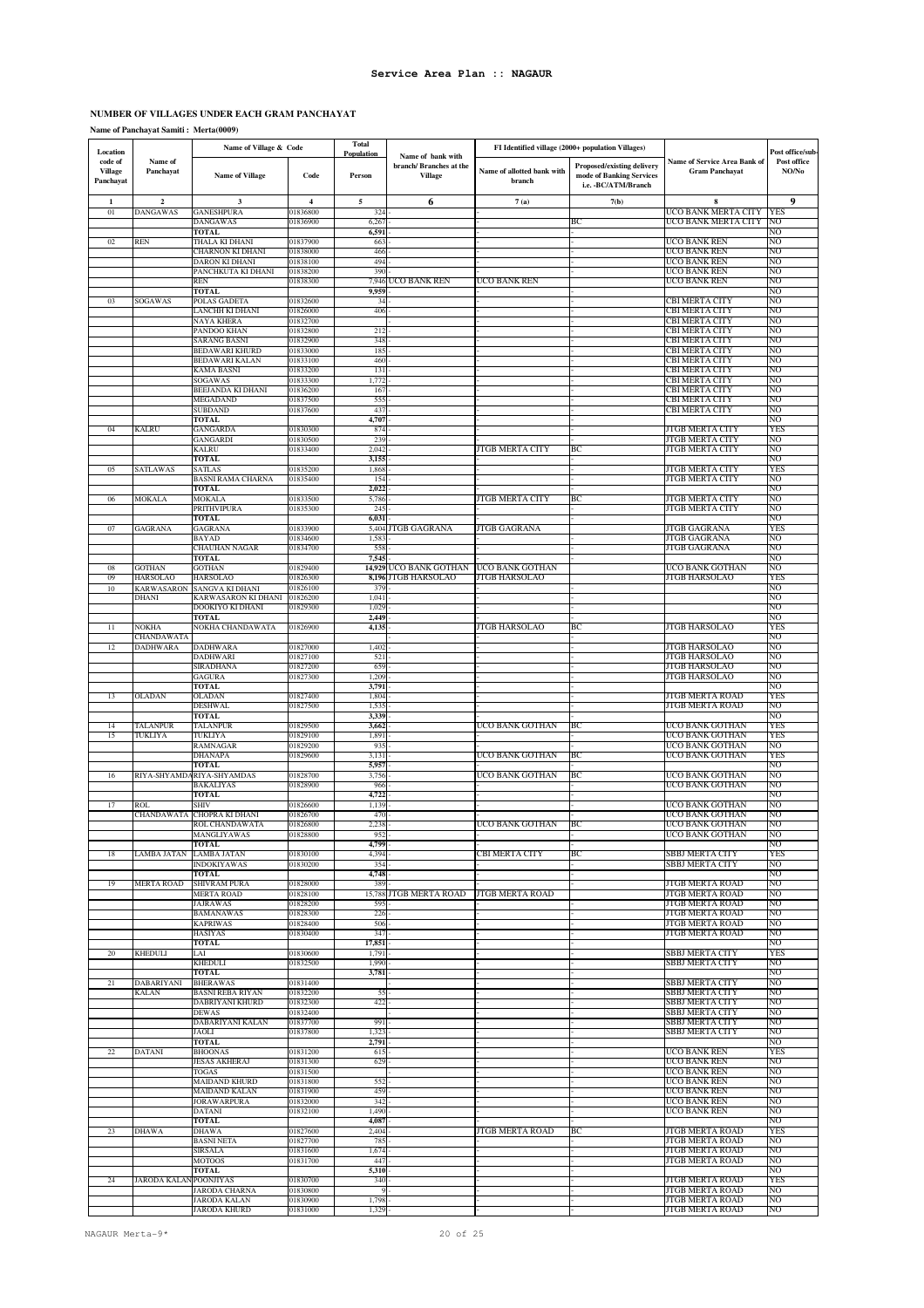### **Name of Panchayat Samiti : Merta(0009)**

| code of<br>Name of<br>Name of Service Area Bank of<br>Post office<br>Proposed/existing delivery<br>branch/ Branches at the<br>NO/No<br><b>Village</b><br>Panchayat<br>Name of allotted bank with<br><b>Gram Panchayat</b><br><b>Name of Village</b><br>mode of Banking Services<br>Code<br>Person<br>Village<br>branch<br>Panchayat<br>i.e. - BC/ATM/Branch<br>6<br>9<br>$\overline{\mathbf{c}}$<br>3<br>5<br>8<br>$\mathbf{1}$<br>7(a)<br>$\overline{\mathbf{4}}$<br>7(b)<br>JARODA GUJRAN<br>JTGB MERTA ROAD<br>01831100<br>NO<br>837<br><b>TOTAL</b><br>4,313<br>NO<br>01827800<br>UCO BANK MERTA CITY<br>25<br>CHHAPRI KHUR<br><b>CHHAPRI KALAN</b><br>1.115<br>YES<br>CHHAPRI KHURD<br>01827900<br>UCO BANK MERTA CITYBC<br>UCO BANK MERTA CITY<br>NO<br>2.151<br>KUMPRAS<br>01828500<br>1.568<br>UCO BANK MERTA CITY<br>YES<br>UCO BANK MERTA CITY<br>VEER TEJA NAGAR<br>01828600<br>507<br>NO<br>5,341<br>TOTAL.<br>NO<br><b>SBBJ MERTA CITY</b><br><b>YES</b><br><b>GATHIYA</b><br><b>BASNI NARSINGHBARSING</b><br>01829700<br>235<br>26<br>01829800<br>268<br>NO<br><b>BASNISIYA CHARANA</b><br><b>SBBJ MERTA CITY</b><br>NO<br>376<br><b>SBBJ MERTA CITY</b><br><b>SODAS</b><br>01830000<br><b>DHADHASANI</b><br>01833700<br>972<br><b>SBBJ MERTA CITY</b><br>NO<br>01833800<br>SBBJ MERTA CITY<br>BC<br><b>SBBJ MERTA CITY</b><br>NO<br><b>GATHIYA</b><br>2.077<br><b>TOTAL</b><br>3.928<br>NΟ<br><b>BASNI SEJA</b><br><b>SBBJ MERTA CITY</b><br><b>YES</b><br>27<br><b>BHILAWAS</b><br>01829000<br>371<br>SBBJ MERTA CITY<br>01829900<br>BC<br><b>SBBJ MERTA CITY</b><br><b>BASNI SEJA</b><br>2.624<br>NO.<br>NO<br><b>TOTAL</b><br>2,995<br><b>SBBJ MERTA CITY</b><br><b>INDAWAR</b><br><b>SHEKHASANI</b><br>01833600<br>789<br><b>YES</b><br>28<br>SBBJ MERTA CITY<br>BС<br>SBBJ MERTA CITY<br><b>INDAWAR</b><br>01834800<br>5,010<br>SBI INDAWAR<br>NO<br>NO<br><b>TOTAL</b><br>5.799<br>UCO BANK GOTHAN<br>UCO BANK GOTHAN<br>YES<br>29<br><b>POONDLOO</b><br>POONDLOO<br>01834000<br>4,635<br>BС<br>TADO KI DHANI<br>01826400<br>NO<br>30<br><b>BHATIYON KI</b><br>643<br>NO<br>DHANI<br>BHATIYON KI DHANI<br>01826500<br>665<br><b>TOTAL</b><br>1.308<br>NO<br>SBBJ KHAKHARBKI<br>SBBJ KHAKHARBKI<br>YES<br>31<br><b>BARGAON</b><br><b>BEETAN</b><br>01834100<br>3,537<br>BС<br>NO<br><b>PEETHAS</b><br>01834300<br>261<br>SBBJ KHAKHARBKI<br>NO<br>RAMLIYAS<br>01834400<br>273<br>SBBJ KHAKHARBKI<br>NO<br>LOONIYAS<br>01834500<br>1.573<br>SBBJ KHAKHARBKI<br>BASNI KACHCHHAWA<br>SBBJ KHAKHARBKI<br>NO<br>515<br>01840600<br>SBBI KHAKHARBKI<br>YES<br>01840700<br>2,094<br>BC.<br>SBBJ KHAKHARBKI<br><b>BARGAON</b><br><b>TOTAL</b><br>8,253<br>NO<br>UCO BANK MERTA CITY<br>NETADIYA<br>SHYAMPURA<br>01836500<br>407<br>NO<br>32<br>UCO BANK MERTA CITY<br>NO<br>PANCHROLIYA KHURD<br>01836600<br>781<br>UCO BANK MERTA CITY<br>PANCHROLIYA KALAN<br>NO<br>01836700<br>68<br>UCO BANK MERTA CITY<br>01837000<br>UCO BANK MERTA CITYBC<br>NO<br>NETADIYA<br>2.068<br><b>TOTAL</b><br>3,324<br>NO<br>SBBJ KHAKHARBKI<br><b>HIRAN KHURI</b><br>01834900<br>438<br>NO<br>33<br>KHAKHARKI<br>UNCHARDA KHURD<br>01835000<br>534<br><b>SBBJ KHAKHARBKI</b><br>NO<br>UNCHARDA KALAN<br>01835100<br>294<br><b>SBBJ KHAKHARBKI</b><br>NO<br><b>SBBJ KHAKHARBKI</b><br><b>YES</b><br><b>BHOORI YASANI</b><br>01835500<br>1.814<br>SBBJ KHAKHARBKI<br><b>SBBJ KHAKHARBKI</b><br>NO<br>KHAKHARKI<br>01840500<br>1.934<br>5,014<br>NO<br>TOTAL | Location |                | Name of Village & Code |          | <b>Total</b><br>Population | Name of bank with |                        | FI Identified village (2000+ population Villages) |                        | Post office/sub- |
|---------------------------------------------------------------------------------------------------------------------------------------------------------------------------------------------------------------------------------------------------------------------------------------------------------------------------------------------------------------------------------------------------------------------------------------------------------------------------------------------------------------------------------------------------------------------------------------------------------------------------------------------------------------------------------------------------------------------------------------------------------------------------------------------------------------------------------------------------------------------------------------------------------------------------------------------------------------------------------------------------------------------------------------------------------------------------------------------------------------------------------------------------------------------------------------------------------------------------------------------------------------------------------------------------------------------------------------------------------------------------------------------------------------------------------------------------------------------------------------------------------------------------------------------------------------------------------------------------------------------------------------------------------------------------------------------------------------------------------------------------------------------------------------------------------------------------------------------------------------------------------------------------------------------------------------------------------------------------------------------------------------------------------------------------------------------------------------------------------------------------------------------------------------------------------------------------------------------------------------------------------------------------------------------------------------------------------------------------------------------------------------------------------------------------------------------------------------------------------------------------------------------------------------------------------------------------------------------------------------------------------------------------------------------------------------------------------------------------------------------------------------------------------------------------------------------------------------------------------------------------------------------------------------------------------------------------------------------------------------------------------------------------------------------------------------------------------------------------------------------------------------------------------------------------------------------------------------------------------------------------------------------------------------------------------------------------------------------------------------------------------------------------------------------------------------------------------|----------|----------------|------------------------|----------|----------------------------|-------------------|------------------------|---------------------------------------------------|------------------------|------------------|
|                                                                                                                                                                                                                                                                                                                                                                                                                                                                                                                                                                                                                                                                                                                                                                                                                                                                                                                                                                                                                                                                                                                                                                                                                                                                                                                                                                                                                                                                                                                                                                                                                                                                                                                                                                                                                                                                                                                                                                                                                                                                                                                                                                                                                                                                                                                                                                                                                                                                                                                                                                                                                                                                                                                                                                                                                                                                                                                                                                                                                                                                                                                                                                                                                                                                                                                                                                                                                                                         |          |                |                        |          |                            |                   |                        |                                                   |                        |                  |
|                                                                                                                                                                                                                                                                                                                                                                                                                                                                                                                                                                                                                                                                                                                                                                                                                                                                                                                                                                                                                                                                                                                                                                                                                                                                                                                                                                                                                                                                                                                                                                                                                                                                                                                                                                                                                                                                                                                                                                                                                                                                                                                                                                                                                                                                                                                                                                                                                                                                                                                                                                                                                                                                                                                                                                                                                                                                                                                                                                                                                                                                                                                                                                                                                                                                                                                                                                                                                                                         |          |                |                        |          |                            |                   |                        |                                                   |                        |                  |
|                                                                                                                                                                                                                                                                                                                                                                                                                                                                                                                                                                                                                                                                                                                                                                                                                                                                                                                                                                                                                                                                                                                                                                                                                                                                                                                                                                                                                                                                                                                                                                                                                                                                                                                                                                                                                                                                                                                                                                                                                                                                                                                                                                                                                                                                                                                                                                                                                                                                                                                                                                                                                                                                                                                                                                                                                                                                                                                                                                                                                                                                                                                                                                                                                                                                                                                                                                                                                                                         |          |                |                        |          |                            |                   |                        |                                                   |                        |                  |
|                                                                                                                                                                                                                                                                                                                                                                                                                                                                                                                                                                                                                                                                                                                                                                                                                                                                                                                                                                                                                                                                                                                                                                                                                                                                                                                                                                                                                                                                                                                                                                                                                                                                                                                                                                                                                                                                                                                                                                                                                                                                                                                                                                                                                                                                                                                                                                                                                                                                                                                                                                                                                                                                                                                                                                                                                                                                                                                                                                                                                                                                                                                                                                                                                                                                                                                                                                                                                                                         |          |                |                        |          |                            |                   |                        |                                                   |                        |                  |
|                                                                                                                                                                                                                                                                                                                                                                                                                                                                                                                                                                                                                                                                                                                                                                                                                                                                                                                                                                                                                                                                                                                                                                                                                                                                                                                                                                                                                                                                                                                                                                                                                                                                                                                                                                                                                                                                                                                                                                                                                                                                                                                                                                                                                                                                                                                                                                                                                                                                                                                                                                                                                                                                                                                                                                                                                                                                                                                                                                                                                                                                                                                                                                                                                                                                                                                                                                                                                                                         |          |                |                        |          |                            |                   |                        |                                                   |                        |                  |
|                                                                                                                                                                                                                                                                                                                                                                                                                                                                                                                                                                                                                                                                                                                                                                                                                                                                                                                                                                                                                                                                                                                                                                                                                                                                                                                                                                                                                                                                                                                                                                                                                                                                                                                                                                                                                                                                                                                                                                                                                                                                                                                                                                                                                                                                                                                                                                                                                                                                                                                                                                                                                                                                                                                                                                                                                                                                                                                                                                                                                                                                                                                                                                                                                                                                                                                                                                                                                                                         |          |                |                        |          |                            |                   |                        |                                                   |                        |                  |
|                                                                                                                                                                                                                                                                                                                                                                                                                                                                                                                                                                                                                                                                                                                                                                                                                                                                                                                                                                                                                                                                                                                                                                                                                                                                                                                                                                                                                                                                                                                                                                                                                                                                                                                                                                                                                                                                                                                                                                                                                                                                                                                                                                                                                                                                                                                                                                                                                                                                                                                                                                                                                                                                                                                                                                                                                                                                                                                                                                                                                                                                                                                                                                                                                                                                                                                                                                                                                                                         |          |                |                        |          |                            |                   |                        |                                                   |                        |                  |
|                                                                                                                                                                                                                                                                                                                                                                                                                                                                                                                                                                                                                                                                                                                                                                                                                                                                                                                                                                                                                                                                                                                                                                                                                                                                                                                                                                                                                                                                                                                                                                                                                                                                                                                                                                                                                                                                                                                                                                                                                                                                                                                                                                                                                                                                                                                                                                                                                                                                                                                                                                                                                                                                                                                                                                                                                                                                                                                                                                                                                                                                                                                                                                                                                                                                                                                                                                                                                                                         |          |                |                        |          |                            |                   |                        |                                                   |                        |                  |
|                                                                                                                                                                                                                                                                                                                                                                                                                                                                                                                                                                                                                                                                                                                                                                                                                                                                                                                                                                                                                                                                                                                                                                                                                                                                                                                                                                                                                                                                                                                                                                                                                                                                                                                                                                                                                                                                                                                                                                                                                                                                                                                                                                                                                                                                                                                                                                                                                                                                                                                                                                                                                                                                                                                                                                                                                                                                                                                                                                                                                                                                                                                                                                                                                                                                                                                                                                                                                                                         |          |                |                        |          |                            |                   |                        |                                                   |                        |                  |
|                                                                                                                                                                                                                                                                                                                                                                                                                                                                                                                                                                                                                                                                                                                                                                                                                                                                                                                                                                                                                                                                                                                                                                                                                                                                                                                                                                                                                                                                                                                                                                                                                                                                                                                                                                                                                                                                                                                                                                                                                                                                                                                                                                                                                                                                                                                                                                                                                                                                                                                                                                                                                                                                                                                                                                                                                                                                                                                                                                                                                                                                                                                                                                                                                                                                                                                                                                                                                                                         |          |                |                        |          |                            |                   |                        |                                                   |                        |                  |
|                                                                                                                                                                                                                                                                                                                                                                                                                                                                                                                                                                                                                                                                                                                                                                                                                                                                                                                                                                                                                                                                                                                                                                                                                                                                                                                                                                                                                                                                                                                                                                                                                                                                                                                                                                                                                                                                                                                                                                                                                                                                                                                                                                                                                                                                                                                                                                                                                                                                                                                                                                                                                                                                                                                                                                                                                                                                                                                                                                                                                                                                                                                                                                                                                                                                                                                                                                                                                                                         |          |                |                        |          |                            |                   |                        |                                                   |                        |                  |
|                                                                                                                                                                                                                                                                                                                                                                                                                                                                                                                                                                                                                                                                                                                                                                                                                                                                                                                                                                                                                                                                                                                                                                                                                                                                                                                                                                                                                                                                                                                                                                                                                                                                                                                                                                                                                                                                                                                                                                                                                                                                                                                                                                                                                                                                                                                                                                                                                                                                                                                                                                                                                                                                                                                                                                                                                                                                                                                                                                                                                                                                                                                                                                                                                                                                                                                                                                                                                                                         |          |                |                        |          |                            |                   |                        |                                                   |                        |                  |
|                                                                                                                                                                                                                                                                                                                                                                                                                                                                                                                                                                                                                                                                                                                                                                                                                                                                                                                                                                                                                                                                                                                                                                                                                                                                                                                                                                                                                                                                                                                                                                                                                                                                                                                                                                                                                                                                                                                                                                                                                                                                                                                                                                                                                                                                                                                                                                                                                                                                                                                                                                                                                                                                                                                                                                                                                                                                                                                                                                                                                                                                                                                                                                                                                                                                                                                                                                                                                                                         |          |                |                        |          |                            |                   |                        |                                                   |                        |                  |
|                                                                                                                                                                                                                                                                                                                                                                                                                                                                                                                                                                                                                                                                                                                                                                                                                                                                                                                                                                                                                                                                                                                                                                                                                                                                                                                                                                                                                                                                                                                                                                                                                                                                                                                                                                                                                                                                                                                                                                                                                                                                                                                                                                                                                                                                                                                                                                                                                                                                                                                                                                                                                                                                                                                                                                                                                                                                                                                                                                                                                                                                                                                                                                                                                                                                                                                                                                                                                                                         |          |                |                        |          |                            |                   |                        |                                                   |                        |                  |
|                                                                                                                                                                                                                                                                                                                                                                                                                                                                                                                                                                                                                                                                                                                                                                                                                                                                                                                                                                                                                                                                                                                                                                                                                                                                                                                                                                                                                                                                                                                                                                                                                                                                                                                                                                                                                                                                                                                                                                                                                                                                                                                                                                                                                                                                                                                                                                                                                                                                                                                                                                                                                                                                                                                                                                                                                                                                                                                                                                                                                                                                                                                                                                                                                                                                                                                                                                                                                                                         |          |                |                        |          |                            |                   |                        |                                                   |                        |                  |
|                                                                                                                                                                                                                                                                                                                                                                                                                                                                                                                                                                                                                                                                                                                                                                                                                                                                                                                                                                                                                                                                                                                                                                                                                                                                                                                                                                                                                                                                                                                                                                                                                                                                                                                                                                                                                                                                                                                                                                                                                                                                                                                                                                                                                                                                                                                                                                                                                                                                                                                                                                                                                                                                                                                                                                                                                                                                                                                                                                                                                                                                                                                                                                                                                                                                                                                                                                                                                                                         |          |                |                        |          |                            |                   |                        |                                                   |                        |                  |
|                                                                                                                                                                                                                                                                                                                                                                                                                                                                                                                                                                                                                                                                                                                                                                                                                                                                                                                                                                                                                                                                                                                                                                                                                                                                                                                                                                                                                                                                                                                                                                                                                                                                                                                                                                                                                                                                                                                                                                                                                                                                                                                                                                                                                                                                                                                                                                                                                                                                                                                                                                                                                                                                                                                                                                                                                                                                                                                                                                                                                                                                                                                                                                                                                                                                                                                                                                                                                                                         |          |                |                        |          |                            |                   |                        |                                                   |                        |                  |
|                                                                                                                                                                                                                                                                                                                                                                                                                                                                                                                                                                                                                                                                                                                                                                                                                                                                                                                                                                                                                                                                                                                                                                                                                                                                                                                                                                                                                                                                                                                                                                                                                                                                                                                                                                                                                                                                                                                                                                                                                                                                                                                                                                                                                                                                                                                                                                                                                                                                                                                                                                                                                                                                                                                                                                                                                                                                                                                                                                                                                                                                                                                                                                                                                                                                                                                                                                                                                                                         |          |                |                        |          |                            |                   |                        |                                                   |                        |                  |
|                                                                                                                                                                                                                                                                                                                                                                                                                                                                                                                                                                                                                                                                                                                                                                                                                                                                                                                                                                                                                                                                                                                                                                                                                                                                                                                                                                                                                                                                                                                                                                                                                                                                                                                                                                                                                                                                                                                                                                                                                                                                                                                                                                                                                                                                                                                                                                                                                                                                                                                                                                                                                                                                                                                                                                                                                                                                                                                                                                                                                                                                                                                                                                                                                                                                                                                                                                                                                                                         |          |                |                        |          |                            |                   |                        |                                                   |                        |                  |
|                                                                                                                                                                                                                                                                                                                                                                                                                                                                                                                                                                                                                                                                                                                                                                                                                                                                                                                                                                                                                                                                                                                                                                                                                                                                                                                                                                                                                                                                                                                                                                                                                                                                                                                                                                                                                                                                                                                                                                                                                                                                                                                                                                                                                                                                                                                                                                                                                                                                                                                                                                                                                                                                                                                                                                                                                                                                                                                                                                                                                                                                                                                                                                                                                                                                                                                                                                                                                                                         |          |                |                        |          |                            |                   |                        |                                                   |                        |                  |
|                                                                                                                                                                                                                                                                                                                                                                                                                                                                                                                                                                                                                                                                                                                                                                                                                                                                                                                                                                                                                                                                                                                                                                                                                                                                                                                                                                                                                                                                                                                                                                                                                                                                                                                                                                                                                                                                                                                                                                                                                                                                                                                                                                                                                                                                                                                                                                                                                                                                                                                                                                                                                                                                                                                                                                                                                                                                                                                                                                                                                                                                                                                                                                                                                                                                                                                                                                                                                                                         |          |                |                        |          |                            |                   |                        |                                                   |                        |                  |
|                                                                                                                                                                                                                                                                                                                                                                                                                                                                                                                                                                                                                                                                                                                                                                                                                                                                                                                                                                                                                                                                                                                                                                                                                                                                                                                                                                                                                                                                                                                                                                                                                                                                                                                                                                                                                                                                                                                                                                                                                                                                                                                                                                                                                                                                                                                                                                                                                                                                                                                                                                                                                                                                                                                                                                                                                                                                                                                                                                                                                                                                                                                                                                                                                                                                                                                                                                                                                                                         |          |                |                        |          |                            |                   |                        |                                                   |                        |                  |
|                                                                                                                                                                                                                                                                                                                                                                                                                                                                                                                                                                                                                                                                                                                                                                                                                                                                                                                                                                                                                                                                                                                                                                                                                                                                                                                                                                                                                                                                                                                                                                                                                                                                                                                                                                                                                                                                                                                                                                                                                                                                                                                                                                                                                                                                                                                                                                                                                                                                                                                                                                                                                                                                                                                                                                                                                                                                                                                                                                                                                                                                                                                                                                                                                                                                                                                                                                                                                                                         |          |                |                        |          |                            |                   |                        |                                                   |                        |                  |
|                                                                                                                                                                                                                                                                                                                                                                                                                                                                                                                                                                                                                                                                                                                                                                                                                                                                                                                                                                                                                                                                                                                                                                                                                                                                                                                                                                                                                                                                                                                                                                                                                                                                                                                                                                                                                                                                                                                                                                                                                                                                                                                                                                                                                                                                                                                                                                                                                                                                                                                                                                                                                                                                                                                                                                                                                                                                                                                                                                                                                                                                                                                                                                                                                                                                                                                                                                                                                                                         |          |                |                        |          |                            |                   |                        |                                                   |                        |                  |
|                                                                                                                                                                                                                                                                                                                                                                                                                                                                                                                                                                                                                                                                                                                                                                                                                                                                                                                                                                                                                                                                                                                                                                                                                                                                                                                                                                                                                                                                                                                                                                                                                                                                                                                                                                                                                                                                                                                                                                                                                                                                                                                                                                                                                                                                                                                                                                                                                                                                                                                                                                                                                                                                                                                                                                                                                                                                                                                                                                                                                                                                                                                                                                                                                                                                                                                                                                                                                                                         |          |                |                        |          |                            |                   |                        |                                                   |                        |                  |
|                                                                                                                                                                                                                                                                                                                                                                                                                                                                                                                                                                                                                                                                                                                                                                                                                                                                                                                                                                                                                                                                                                                                                                                                                                                                                                                                                                                                                                                                                                                                                                                                                                                                                                                                                                                                                                                                                                                                                                                                                                                                                                                                                                                                                                                                                                                                                                                                                                                                                                                                                                                                                                                                                                                                                                                                                                                                                                                                                                                                                                                                                                                                                                                                                                                                                                                                                                                                                                                         |          |                |                        |          |                            |                   |                        |                                                   |                        |                  |
|                                                                                                                                                                                                                                                                                                                                                                                                                                                                                                                                                                                                                                                                                                                                                                                                                                                                                                                                                                                                                                                                                                                                                                                                                                                                                                                                                                                                                                                                                                                                                                                                                                                                                                                                                                                                                                                                                                                                                                                                                                                                                                                                                                                                                                                                                                                                                                                                                                                                                                                                                                                                                                                                                                                                                                                                                                                                                                                                                                                                                                                                                                                                                                                                                                                                                                                                                                                                                                                         |          |                |                        |          |                            |                   |                        |                                                   |                        |                  |
|                                                                                                                                                                                                                                                                                                                                                                                                                                                                                                                                                                                                                                                                                                                                                                                                                                                                                                                                                                                                                                                                                                                                                                                                                                                                                                                                                                                                                                                                                                                                                                                                                                                                                                                                                                                                                                                                                                                                                                                                                                                                                                                                                                                                                                                                                                                                                                                                                                                                                                                                                                                                                                                                                                                                                                                                                                                                                                                                                                                                                                                                                                                                                                                                                                                                                                                                                                                                                                                         |          |                |                        |          |                            |                   |                        |                                                   |                        |                  |
|                                                                                                                                                                                                                                                                                                                                                                                                                                                                                                                                                                                                                                                                                                                                                                                                                                                                                                                                                                                                                                                                                                                                                                                                                                                                                                                                                                                                                                                                                                                                                                                                                                                                                                                                                                                                                                                                                                                                                                                                                                                                                                                                                                                                                                                                                                                                                                                                                                                                                                                                                                                                                                                                                                                                                                                                                                                                                                                                                                                                                                                                                                                                                                                                                                                                                                                                                                                                                                                         |          |                |                        |          |                            |                   |                        |                                                   |                        |                  |
|                                                                                                                                                                                                                                                                                                                                                                                                                                                                                                                                                                                                                                                                                                                                                                                                                                                                                                                                                                                                                                                                                                                                                                                                                                                                                                                                                                                                                                                                                                                                                                                                                                                                                                                                                                                                                                                                                                                                                                                                                                                                                                                                                                                                                                                                                                                                                                                                                                                                                                                                                                                                                                                                                                                                                                                                                                                                                                                                                                                                                                                                                                                                                                                                                                                                                                                                                                                                                                                         |          |                |                        |          |                            |                   |                        |                                                   |                        |                  |
|                                                                                                                                                                                                                                                                                                                                                                                                                                                                                                                                                                                                                                                                                                                                                                                                                                                                                                                                                                                                                                                                                                                                                                                                                                                                                                                                                                                                                                                                                                                                                                                                                                                                                                                                                                                                                                                                                                                                                                                                                                                                                                                                                                                                                                                                                                                                                                                                                                                                                                                                                                                                                                                                                                                                                                                                                                                                                                                                                                                                                                                                                                                                                                                                                                                                                                                                                                                                                                                         |          |                |                        |          |                            |                   |                        |                                                   |                        |                  |
|                                                                                                                                                                                                                                                                                                                                                                                                                                                                                                                                                                                                                                                                                                                                                                                                                                                                                                                                                                                                                                                                                                                                                                                                                                                                                                                                                                                                                                                                                                                                                                                                                                                                                                                                                                                                                                                                                                                                                                                                                                                                                                                                                                                                                                                                                                                                                                                                                                                                                                                                                                                                                                                                                                                                                                                                                                                                                                                                                                                                                                                                                                                                                                                                                                                                                                                                                                                                                                                         |          |                |                        |          |                            |                   |                        |                                                   |                        |                  |
|                                                                                                                                                                                                                                                                                                                                                                                                                                                                                                                                                                                                                                                                                                                                                                                                                                                                                                                                                                                                                                                                                                                                                                                                                                                                                                                                                                                                                                                                                                                                                                                                                                                                                                                                                                                                                                                                                                                                                                                                                                                                                                                                                                                                                                                                                                                                                                                                                                                                                                                                                                                                                                                                                                                                                                                                                                                                                                                                                                                                                                                                                                                                                                                                                                                                                                                                                                                                                                                         |          |                |                        |          |                            |                   |                        |                                                   |                        |                  |
|                                                                                                                                                                                                                                                                                                                                                                                                                                                                                                                                                                                                                                                                                                                                                                                                                                                                                                                                                                                                                                                                                                                                                                                                                                                                                                                                                                                                                                                                                                                                                                                                                                                                                                                                                                                                                                                                                                                                                                                                                                                                                                                                                                                                                                                                                                                                                                                                                                                                                                                                                                                                                                                                                                                                                                                                                                                                                                                                                                                                                                                                                                                                                                                                                                                                                                                                                                                                                                                         |          |                |                        |          |                            |                   |                        |                                                   |                        |                  |
|                                                                                                                                                                                                                                                                                                                                                                                                                                                                                                                                                                                                                                                                                                                                                                                                                                                                                                                                                                                                                                                                                                                                                                                                                                                                                                                                                                                                                                                                                                                                                                                                                                                                                                                                                                                                                                                                                                                                                                                                                                                                                                                                                                                                                                                                                                                                                                                                                                                                                                                                                                                                                                                                                                                                                                                                                                                                                                                                                                                                                                                                                                                                                                                                                                                                                                                                                                                                                                                         |          |                |                        |          |                            |                   |                        |                                                   |                        |                  |
|                                                                                                                                                                                                                                                                                                                                                                                                                                                                                                                                                                                                                                                                                                                                                                                                                                                                                                                                                                                                                                                                                                                                                                                                                                                                                                                                                                                                                                                                                                                                                                                                                                                                                                                                                                                                                                                                                                                                                                                                                                                                                                                                                                                                                                                                                                                                                                                                                                                                                                                                                                                                                                                                                                                                                                                                                                                                                                                                                                                                                                                                                                                                                                                                                                                                                                                                                                                                                                                         |          |                |                        |          |                            |                   |                        |                                                   |                        |                  |
|                                                                                                                                                                                                                                                                                                                                                                                                                                                                                                                                                                                                                                                                                                                                                                                                                                                                                                                                                                                                                                                                                                                                                                                                                                                                                                                                                                                                                                                                                                                                                                                                                                                                                                                                                                                                                                                                                                                                                                                                                                                                                                                                                                                                                                                                                                                                                                                                                                                                                                                                                                                                                                                                                                                                                                                                                                                                                                                                                                                                                                                                                                                                                                                                                                                                                                                                                                                                                                                         |          |                |                        |          |                            |                   |                        |                                                   |                        |                  |
|                                                                                                                                                                                                                                                                                                                                                                                                                                                                                                                                                                                                                                                                                                                                                                                                                                                                                                                                                                                                                                                                                                                                                                                                                                                                                                                                                                                                                                                                                                                                                                                                                                                                                                                                                                                                                                                                                                                                                                                                                                                                                                                                                                                                                                                                                                                                                                                                                                                                                                                                                                                                                                                                                                                                                                                                                                                                                                                                                                                                                                                                                                                                                                                                                                                                                                                                                                                                                                                         |          |                |                        |          |                            |                   |                        |                                                   |                        |                  |
|                                                                                                                                                                                                                                                                                                                                                                                                                                                                                                                                                                                                                                                                                                                                                                                                                                                                                                                                                                                                                                                                                                                                                                                                                                                                                                                                                                                                                                                                                                                                                                                                                                                                                                                                                                                                                                                                                                                                                                                                                                                                                                                                                                                                                                                                                                                                                                                                                                                                                                                                                                                                                                                                                                                                                                                                                                                                                                                                                                                                                                                                                                                                                                                                                                                                                                                                                                                                                                                         |          |                |                        |          |                            |                   |                        |                                                   |                        |                  |
|                                                                                                                                                                                                                                                                                                                                                                                                                                                                                                                                                                                                                                                                                                                                                                                                                                                                                                                                                                                                                                                                                                                                                                                                                                                                                                                                                                                                                                                                                                                                                                                                                                                                                                                                                                                                                                                                                                                                                                                                                                                                                                                                                                                                                                                                                                                                                                                                                                                                                                                                                                                                                                                                                                                                                                                                                                                                                                                                                                                                                                                                                                                                                                                                                                                                                                                                                                                                                                                         |          |                |                        |          |                            |                   |                        |                                                   |                        |                  |
|                                                                                                                                                                                                                                                                                                                                                                                                                                                                                                                                                                                                                                                                                                                                                                                                                                                                                                                                                                                                                                                                                                                                                                                                                                                                                                                                                                                                                                                                                                                                                                                                                                                                                                                                                                                                                                                                                                                                                                                                                                                                                                                                                                                                                                                                                                                                                                                                                                                                                                                                                                                                                                                                                                                                                                                                                                                                                                                                                                                                                                                                                                                                                                                                                                                                                                                                                                                                                                                         |          |                |                        |          |                            |                   |                        |                                                   |                        |                  |
|                                                                                                                                                                                                                                                                                                                                                                                                                                                                                                                                                                                                                                                                                                                                                                                                                                                                                                                                                                                                                                                                                                                                                                                                                                                                                                                                                                                                                                                                                                                                                                                                                                                                                                                                                                                                                                                                                                                                                                                                                                                                                                                                                                                                                                                                                                                                                                                                                                                                                                                                                                                                                                                                                                                                                                                                                                                                                                                                                                                                                                                                                                                                                                                                                                                                                                                                                                                                                                                         |          |                |                        |          |                            |                   |                        |                                                   |                        |                  |
|                                                                                                                                                                                                                                                                                                                                                                                                                                                                                                                                                                                                                                                                                                                                                                                                                                                                                                                                                                                                                                                                                                                                                                                                                                                                                                                                                                                                                                                                                                                                                                                                                                                                                                                                                                                                                                                                                                                                                                                                                                                                                                                                                                                                                                                                                                                                                                                                                                                                                                                                                                                                                                                                                                                                                                                                                                                                                                                                                                                                                                                                                                                                                                                                                                                                                                                                                                                                                                                         | 34       | <b>KURDAYA</b> | <b>KURDAYA</b>         | 01834200 | 3.962                      |                   | <b>SBBJ KHAKHARBKI</b> | BC                                                | <b>SBBJ KHAKHARBKI</b> | <b>YES</b>       |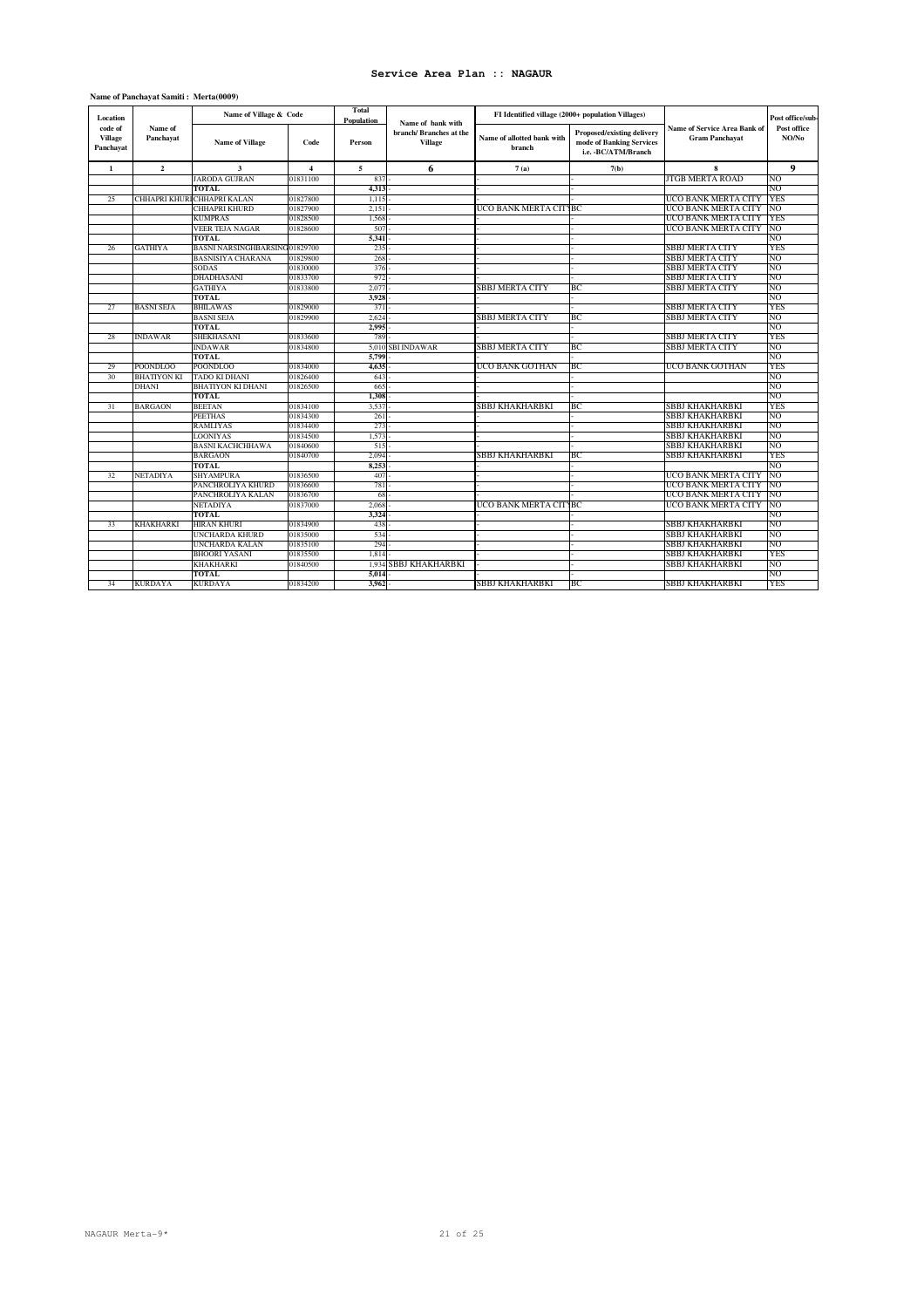# **NUMBER OF VILLAGES UNDER EACH GRAM PANCHAYAT**

**Name of Panchayat Samiti : Riyan(0010)**

|                                                 |                          | Name of Village & Code                      |                         | <b>Total</b><br>Population |                                                         |                                      | FI Identified village (2000+ population Villages)                                     |                                                                 | Post                                |
|-------------------------------------------------|--------------------------|---------------------------------------------|-------------------------|----------------------------|---------------------------------------------------------|--------------------------------------|---------------------------------------------------------------------------------------|-----------------------------------------------------------------|-------------------------------------|
| <b>Location code</b><br>of Village<br>Panchayat | <b>Name of Panchayat</b> | <b>Name of Village</b>                      | Code                    | Person                     | Name of bank with<br>branch/ Branches at<br>the Village | Name of allotted bank<br>with branch | <b>Proposed/existing delivery</b><br>mode of Banking Services<br>i.e. - BC/ATM/Branch | <b>Name of Service Area</b><br><b>Bank of Gram</b><br>Panchayat | office/sub-<br>Post office<br>NO/No |
| 1                                               | $\overline{2}$           | 3                                           | $\overline{\mathbf{4}}$ | 5                          | 6                                                       | 7(a)                                 | 7(b)                                                                                  | 8                                                               | 9                                   |
| 01                                              | <b>KATYA SANI</b>        | <b>BASNI VYASA</b>                          | 01835600                |                            |                                                         |                                      |                                                                                       | CBI MERTA CITY                                                  | <b>YES</b>                          |
|                                                 |                          | <b>CHOKA SANI</b><br>KATYA SANI             | 01835700<br>01835800    | 2,725                      |                                                         | CBI MERTA CITY                       | ВC                                                                                    | <b>CBI MERTA CITY</b><br>CBI MERTA CITY                         | NO<br>NO                            |
|                                                 |                          | AAKELI-A                                    | 01840400                | 2,231                      |                                                         | CBI MERTA CITY                       | BC                                                                                    | <b>CBI MERTA CITY</b>                                           | <b>YES</b>                          |
|                                                 |                          | <b>TOTAL</b>                                |                         | 4,956                      |                                                         |                                      |                                                                                       |                                                                 | NO                                  |
| 02                                              | <b>BHAWAL</b>            | <b>DOOKIYA</b>                              | 01840100                | 1,096                      |                                                         |                                      |                                                                                       | <b>JTGB JASNAGAR</b>                                            | YES                                 |
|                                                 |                          | <b>DHANERIYA LEEL</b>                       | 01840300                | 1,499                      |                                                         |                                      |                                                                                       | JTGB JASNAGAR                                                   | YES                                 |
|                                                 |                          | SAMDOLAO KHURD                              | 01841600                | 377<br>277                 |                                                         |                                      |                                                                                       | JTGB JASNAGAR<br><b>JTGB JASNAGAR</b>                           | NO<br>NO                            |
|                                                 |                          | SAMDOLAO KALAN<br>BHAWAL                    | 01841700<br>01841800    | 1,252                      |                                                         |                                      |                                                                                       | JTGB JASNAGAR                                                   | NO                                  |
|                                                 |                          | <b>TOTAL</b>                                |                         | 4,501                      |                                                         |                                      |                                                                                       |                                                                 | NO                                  |
| 03                                              | <b>CHUDIYAN</b>          | <b>BENAS</b>                                | 01835900                | 66                         |                                                         |                                      |                                                                                       | <b>CBI MERTA CITY</b>                                           | YES                                 |
|                                                 |                          | <b>SIYAS</b>                                | 01836000                | 850                        |                                                         |                                      |                                                                                       | <b>CBI MERTA CITY</b>                                           | NO                                  |
|                                                 |                          | <b>CHUDIYAN</b>                             | 01836100                | 1,364                      |                                                         |                                      |                                                                                       | <b>CBI MERTA CITY</b>                                           | NO                                  |
|                                                 |                          | <b>HINDAS KHURD</b><br><b>BHANAS</b>        | 01836300<br>01836400    | 74<br>97                   |                                                         |                                      |                                                                                       | <b>CBI MERTA CITY</b><br><b>CBI MERTA CITY</b>                  | NO<br>NO                            |
|                                                 |                          | <b>BHENSRA KHURD</b>                        | 01840000                | 522                        |                                                         |                                      |                                                                                       | CBI MERTA CITY                                                  | NO                                  |
|                                                 |                          | <b>DHANERDI</b>                             | 01840200                | 12                         |                                                         |                                      |                                                                                       | <b>CBI MERTA CITY</b>                                           | NO                                  |
|                                                 |                          | <b>TOTAL</b>                                |                         | 2,985                      |                                                         |                                      |                                                                                       |                                                                 | NO                                  |
| 04                                              | <b>BARAYLI</b>           | <b>BHENSRA KALAN</b>                        | 01839900                | 1,053                      |                                                         |                                      |                                                                                       | SBBJ RIYAN BARI                                                 | YES                                 |
|                                                 |                          | <b>BARAYLI</b><br>TOTAL                     | 01842300                | 2,486<br>3,539             |                                                         | SBBJ RIYAN BARI  BC                  |                                                                                       | SBBJ RIYAN BARI                                                 | NO<br>NO                            |
| 05                                              | <b>DHADHLAS UDA</b>      | <b>DOTOLAI</b>                              | 01838400                | 1,001                      |                                                         |                                      |                                                                                       | <b>CBI MERTA CITY</b>                                           | NO                                  |
|                                                 |                          | <b>DHADHLAS UDA</b>                         | 01838600                | 451                        |                                                         |                                      |                                                                                       | CBI MERTA CITY                                                  | NO                                  |
|                                                 |                          | DHADLAS JALAP                               | 01838700                | 270                        |                                                         |                                      |                                                                                       | <b>CBI MERTA CITY</b>                                           | NO                                  |
|                                                 |                          | DHOLERAO KALAN<br><b>JALWANA</b>            | 01838800<br>01843900    | 1,146<br>1,138             |                                                         |                                      |                                                                                       | CBI MERTA CITY<br><b>CBI MERTA CITY</b>                         | NO<br>NO                            |
|                                                 |                          | <b>TOTAL</b>                                |                         | 4,006                      |                                                         |                                      |                                                                                       |                                                                 | NO                                  |
| 06                                              | <b>MEDAS</b>             | LADWA                                       | 01841900                | 1,555                      |                                                         |                                      |                                                                                       | SBBJ RIYAN BARI                                                 | <b>YES</b>                          |
|                                                 |                          | DEORIYA JATAN                               | 01842000                | 363                        |                                                         |                                      |                                                                                       | SBBJ RIYAN BARI                                                 | NO                                  |
|                                                 |                          | <b>CHAMPAPUR</b>                            | 01842100                | 904                        |                                                         |                                      |                                                                                       | SBBJ RIYAN BARI                                                 | NO                                  |
|                                                 |                          | <b>MEDAS</b><br><b>TOTAL</b>                | 01842200                | 887                        |                                                         |                                      |                                                                                       | SBBJ RIYAN BARI                                                 | <b>YES</b>                          |
| 07                                              | <b>JASNAGAR</b>          | DHANI MALIYAN                               | 01841200                | 3,709<br>860               |                                                         |                                      |                                                                                       | JTGB JASNAGAR                                                   | NO<br>NO                            |
|                                                 |                          | JASNAGAR                                    | 01841300                | 7,888                      | JTGB JASNAGAR                                           | JTGB JASNAGAR                        |                                                                                       | JTGB JASNAGAR                                                   | NO                                  |
|                                                 |                          | <b>TOTAL</b>                                |                         | 8,748                      |                                                         |                                      |                                                                                       |                                                                 | NO                                  |
| 08                                              | <b>JASWANTABAD</b>       | <b>SURPURA</b>                              | 01841100                | 994                        |                                                         |                                      |                                                                                       | JTGB JASNAGAR                                                   | <b>YES</b>                          |
|                                                 |                          | JASWANTABAD                                 | 01841400                | 2,269                      |                                                         | JTGB JASNAGAR                        | ВC                                                                                    | JTGB JASNAGAR                                                   | NO<br>NO                            |
| 09                                              | LEELIYA                  | <b>TOTAL</b><br>LEELIYA                     | 01841000                | 3,263<br>3,452             |                                                         | SBBJ KHAKHARI                        | ВC                                                                                    | SBBJ KHAKHARI                                                   | YES                                 |
|                                                 |                          | <b>GEMLIYAS</b>                             | 01841500                | 1,848                      |                                                         |                                      |                                                                                       | SBBJ KHAKHARI                                                   | NO                                  |
|                                                 |                          | <b>TOTAL</b>                                |                         | 5,300                      |                                                         |                                      |                                                                                       |                                                                 | NO                                  |
| 10                                              | <b>MUGDARA</b>           | <b>MUGDARA</b>                              | 01840800                | 1,253                      |                                                         |                                      |                                                                                       | SBBJ KHAKHARI                                                   | YES                                 |
|                                                 |                          | PHALKI                                      | 01840900                | 1,988                      |                                                         |                                      |                                                                                       | SBBJ KHAKHARI                                                   | NO                                  |
| 11                                              | <b>RIYAN BARI</b>        | <b>TOTAL</b><br><b>RIYAN BARI</b>           | 01845300                | 3,241<br>9,350             | SBBJ RIYAN BARI                                         | <b>SBBJ RIYAN BARI</b>               |                                                                                       | SBBJ RIYAN BARI                                                 | NO<br>NO                            |
|                                                 |                          | <b>BHAGWANPURA</b>                          | 01845400                | 609                        |                                                         |                                      |                                                                                       | SBBJ RIYAN BARI                                                 | NO                                  |
|                                                 |                          | TOTAL                                       |                         | 9,959                      |                                                         |                                      |                                                                                       |                                                                 | NO                                  |
| 12                                              | <b>JATAWAS</b>           | KHERA DHOONAWALA 01845100                   |                         | 1,180                      |                                                         |                                      |                                                                                       | SBBJ RIYAN BARI                                                 | YES                                 |
|                                                 |                          | <b>JATAWAS</b><br><b>TOTAL</b>              | 01845200                | 2,085                      |                                                         | SBBJ RIYAN BARI BC                   |                                                                                       | SBBJ RIYAN BARI                                                 | NO<br>NO                            |
| 13                                              | <b>JHINTIYA</b>          | SOORIYAS                                    | 01842800                | 3,265<br>1,456             |                                                         |                                      |                                                                                       | JTGB RIYAN BARI                                                 | YES                                 |
|                                                 |                          | <b>KALETRA</b>                              | 01842900                | 860                        |                                                         |                                      |                                                                                       | JTGB RIYAN BARI                                                 | NO                                  |
|                                                 |                          | <b>JHINTIYA</b>                             | 01843000                | 1,822                      |                                                         |                                      |                                                                                       | JTGB RIYAN BARI                                                 | NO                                  |
|                                                 |                          | TOTAL                                       |                         | 4,138                      |                                                         |                                      |                                                                                       |                                                                 | NO                                  |
| 14                                              | LAMPOLAI                 | LAMPOLAI<br>THAT                            | 01843600<br>01844300    | 3,203<br>588               |                                                         | JTGB PADU KALANBC                    |                                                                                       | JTGB PADU KALAN<br>JTGB PADU KALAN                              | <b>YES</b><br>NO                    |
|                                                 |                          | <b>TOTAL</b>                                |                         | 3,791                      |                                                         |                                      |                                                                                       |                                                                 | NО                                  |
| 15                                              | <b>JARAU KALAN</b>       | JARAU KALAN                                 | 01843100                | 1,080                      |                                                         |                                      |                                                                                       | JTGB RIYAN BARI                                                 | NO                                  |
|                                                 |                          | <b>JARAU KHURD</b>                          | 01843200                | 445                        |                                                         |                                      |                                                                                       | JTGB RIYAN BARI                                                 | NO                                  |
|                                                 |                          | MANKIYAS                                    | 01843400                | 892                        |                                                         |                                      |                                                                                       | JTGB RIYAN BARI<br>JTGB RIYAN BARI                              | NO                                  |
|                                                 |                          | <b>KANWARIYAT</b><br>TOTAL                  | 01843500                | 1,470<br>3,887             |                                                         |                                      |                                                                                       |                                                                 | <b>YES</b><br>NO                    |
| 16                                              | <b>ARNIYALA</b>          | RALIYAWATA                                  | 01838900                | 512                        |                                                         |                                      |                                                                                       | <b>JTGB PADU KALAN YES</b>                                      |                                     |
|                                                 |                          | ARNIYALA                                    | 01843700                | 2,299                      |                                                         | JTGB PADU KALANBC                    |                                                                                       | <b>JTGB PADU KALAN</b>                                          | NO                                  |
|                                                 |                          | KHERA KISHANPURA                            | 01843800                | 312                        |                                                         |                                      |                                                                                       | <b>JTGB PADU KALAN</b>                                          | NO                                  |
|                                                 |                          | <b>BEDAS KHURD</b><br>TOTAL                 | 01844200                | 557<br>3,680               |                                                         |                                      |                                                                                       | JTGB PADU KALAN                                                 | NO<br>NO                            |
| 17                                              | <b>BAGAR</b>             | DHAMANIYA                                   | 01844000                | 844                        |                                                         |                                      |                                                                                       | <b>JTGB MERTA CITY YES</b>                                      |                                     |
|                                                 |                          | <b>BAGAR</b>                                | 01844100                | 3,127                      |                                                         | JTGB MERTA CITYBC                    |                                                                                       | JTGB MERTA CITY                                                 | NO                                  |
|                                                 |                          | <b>TOTAL</b>                                |                         | 3,971                      |                                                         |                                      |                                                                                       |                                                                 | NO                                  |
| 18                                              | <b>GAWARDI</b>           | DHOLERAO KHURD                              | 01839000                | 662                        |                                                         |                                      |                                                                                       | <b>UCO BANK MERTA YES</b>                                       |                                     |
|                                                 |                          | <b>GAWARDI</b>                              | 01839100                | 1,002                      |                                                         |                                      |                                                                                       | UCO BANK MERTA                                                  | NO.                                 |
|                                                 |                          | <b>HINDAS KALAN</b><br><b>JODHRAS KHURD</b> | 01839200<br>01839300    | 213<br>79                  |                                                         |                                      |                                                                                       | UCO BANK MERTA NO<br>UCO BANK MERTA NO                          |                                     |
|                                                 |                          | <b>JESAS ROHIT</b>                          | 01843300                | 873                        |                                                         |                                      |                                                                                       | UCO BANK MERTA NO                                               |                                     |
|                                                 |                          | TOTAL                                       |                         | 2,829                      |                                                         |                                      |                                                                                       |                                                                 | NO                                  |
| 19                                              | <b>CHAWADIYA</b>         | JODHRAS KALAN                               | 01839400                | 445                        |                                                         |                                      |                                                                                       | <b>UCO BANK MERTA YES</b>                                       |                                     |
|                                                 | <b>KALAN</b>             | <b>RASLIYAS</b>                             | 01839500                | 879                        |                                                         |                                      |                                                                                       | UCO BANK MERTA<br><b>UCO BANK MERTA</b>                         | NO                                  |
|                                                 |                          | CHAWADIYA KALAN<br>CHAWADIYA KHURD          | 01839600<br>01839700    | 1,001<br>554               |                                                         |                                      |                                                                                       | UCO BANK MERTAINO                                               | NO                                  |
|                                                 |                          | <b>MANDAWARA</b>                            | 01839800                | 573                        |                                                         |                                      |                                                                                       | UCO BANK MERTA NO                                               |                                     |
|                                                 |                          | TOTAL                                       |                         | 3,452                      |                                                         |                                      |                                                                                       |                                                                 | NO                                  |
| 20                                              | <b>ROHISA</b>            | <b>ROHISA</b>                               | 01842400                | 2,654                      |                                                         | JTGB PADU KALANBC                    |                                                                                       | <b>JTGB PADU KALAN YES</b>                                      |                                     |
|                                                 |                          | <b>KEERON KI DHANI</b>                      | 01842500                | 355                        |                                                         |                                      |                                                                                       | <b>JTGB PADU KALAN</b>                                          | NO                                  |
|                                                 |                          | <b>JAGANNATHPURA</b><br>ROHISI              | 01842600<br>01842700    | 324<br>1,922               |                                                         |                                      |                                                                                       | JTGB PADU KALAN<br>JTGB PADU KALAN NO                           | NO                                  |
|                                                 |                          | <b>TOTAL</b>                                |                         | 5,255                      |                                                         |                                      |                                                                                       |                                                                 | NO                                  |
| 21                                              | <b>BEEJATHAL</b>         | <b>DASAWAS</b>                              | 01845500                | 1,157                      |                                                         |                                      |                                                                                       | <b>JTGB PADU KALAN YES</b>                                      |                                     |
|                                                 |                          | <b>AKHAWAS</b>                              | 01845600                | 1,005                      |                                                         |                                      |                                                                                       | JTGB PADU KALAN NO                                              |                                     |
|                                                 |                          | LOONGIYA                                    | 01845700                | 326                        |                                                         |                                      |                                                                                       | JTGB PADU KALANNO                                               |                                     |
|                                                 |                          | <b>BASNI NATHOO</b>                         | 01845800                | 364                        |                                                         |                                      |                                                                                       | JTGB PADU KALAN NO                                              |                                     |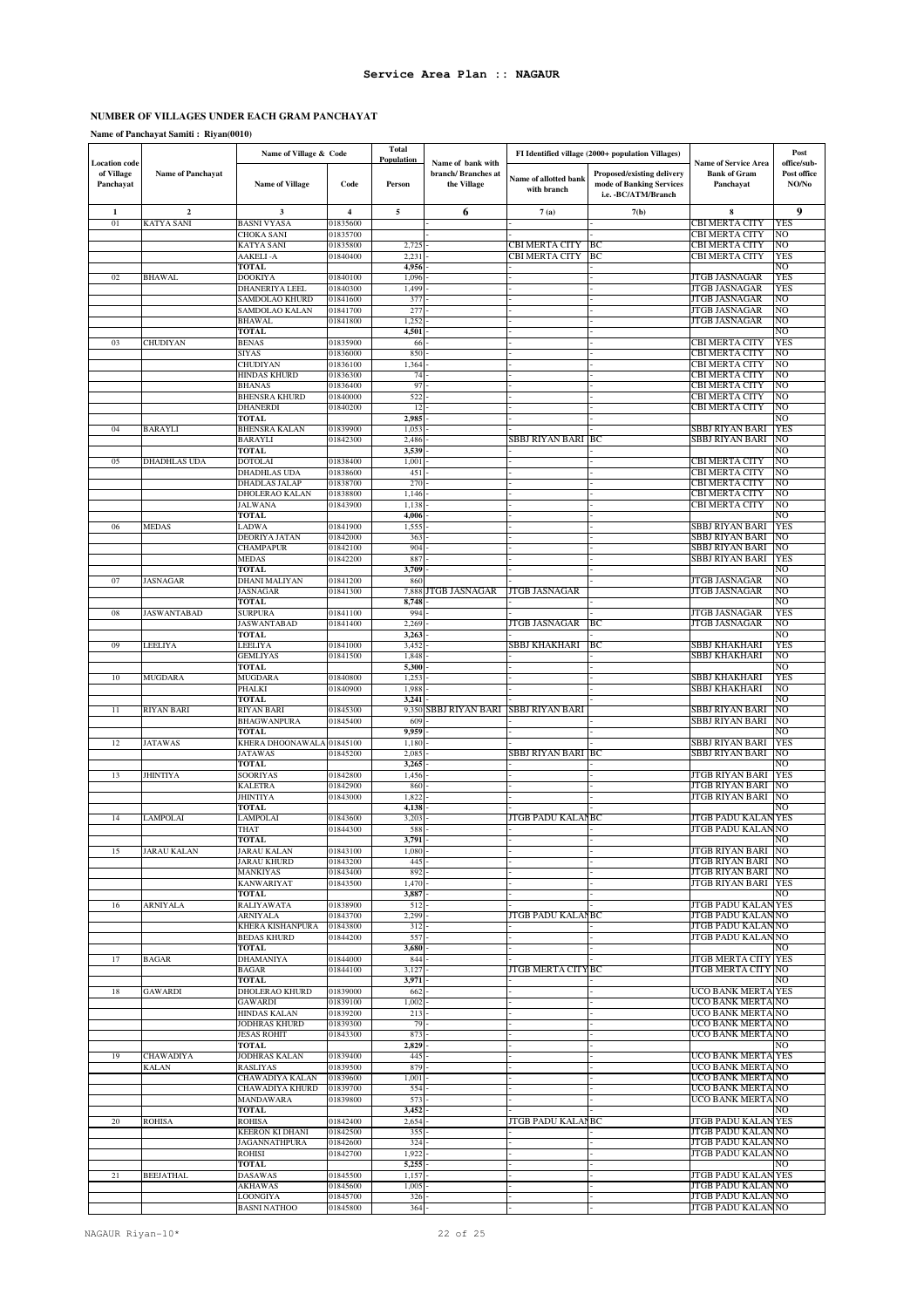# **Name of Panchayat Samiti : Riyan(0010)**

|                                                 | Name of Village & Code   |                                 | Total                   |                             |                                                        |                                                   |                                                                                | Post                                         |                      |
|-------------------------------------------------|--------------------------|---------------------------------|-------------------------|-----------------------------|--------------------------------------------------------|---------------------------------------------------|--------------------------------------------------------------------------------|----------------------------------------------|----------------------|
| <b>Location</b> code<br>of Village<br>Panchayat | <b>Name of Panchayat</b> |                                 |                         | <b>Population</b><br>Person | Name of bank with<br>branch/Branches at<br>the Village | FI Identified village (2000+ population Villages) |                                                                                | <b>Name of Service Area</b>                  | office/sub-          |
|                                                 |                          | <b>Name of Village</b>          | Code                    |                             |                                                        | Name of allotted bank<br>with branch              | Proposed/existing delivery<br>mode of Banking Services<br>i.e. - BC/ATM/Branch | <b>Bank of Gram</b><br>Panchayat             | Post office<br>NO/No |
| 1                                               | $\overline{2}$           | $\mathbf{3}$                    | $\overline{\mathbf{4}}$ | 5                           | 6                                                      | 7(a)                                              | 7(b)                                                                           | 8                                            | 9                    |
|                                                 |                          | <b>BEEJATHAL</b>                | 01845900                | 1,839                       |                                                        |                                                   |                                                                                | JTGB PADU KALAN NO                           |                      |
|                                                 |                          | <b>TOTAL</b>                    |                         | 4,691                       |                                                        |                                                   |                                                                                |                                              | NO                   |
| 22                                              | <b>SENSRA</b>            | SARANGWAS                       | 01844600                | 80                          |                                                        |                                                   |                                                                                | JTGB RIYAN BARI                              | <b>YES</b>           |
|                                                 |                          | JAJASANI                        | 01844700                | 1,361                       |                                                        |                                                   |                                                                                | JTGB RIYAN BARI                              | NO.                  |
|                                                 |                          | BASNILUNKARAN                   | 01844800                | 1,086                       |                                                        |                                                   |                                                                                | JTGB RIYAN BARI                              | NO                   |
|                                                 |                          | <b>SENSRA</b>                   | 01845000                | 1,929                       |                                                        |                                                   |                                                                                | JTGB RIYAN BARI                              | NO                   |
|                                                 |                          | <b>TOTAL</b>                    |                         | 4,456                       |                                                        |                                                   |                                                                                |                                              | NO                   |
| 23                                              | PADOO KALAN              | PADOO KALAN                     | 01844400                | 7,415                       | JTGB PADU KALANJTGB PADU KALAN                         |                                                   |                                                                                | JTGB PADU KALAN                              | NO                   |
| 24                                              | PADOO KHURD              | <b>KERIYA MAKRA</b>             | 01844500                | 1,054                       |                                                        |                                                   |                                                                                | JTGB PADU KALAN                              | YES                  |
|                                                 |                          | PADOO KHURD                     | 01844900                | 3,145                       |                                                        | JTGB PADU KALANBC                                 |                                                                                | JTGB PADU KALAN                              | NO                   |
| 25                                              | <b>MORARA</b>            | <b>TOTAL</b><br><b>KARAKWAL</b> | 01837100                | 4,199<br>846                |                                                        |                                                   |                                                                                | CBI MERTA CITY                               | NO<br>YES            |
|                                                 |                          | <b>MORARI GODA</b>              | 01837200                | 237                         |                                                        |                                                   |                                                                                | CBI MERTA CITY                               | NO                   |
|                                                 |                          | PHARAS PURA                     | 01837300                | 630                         |                                                        |                                                   |                                                                                | CBI MERTA CITY                               | NO                   |
|                                                 |                          | <b>BASNI SUMER</b>              | 01837400                | 464                         |                                                        |                                                   |                                                                                | CBI MERTA CITY                               | NO                   |
|                                                 |                          | <b>MORARA</b>                   | 01838500                | 1,881                       |                                                        |                                                   |                                                                                | CBI MERTA CITY                               | NO                   |
|                                                 |                          | <b>TOTAL</b>                    |                         | 4,058                       |                                                        |                                                   |                                                                                |                                              | NO                   |
| 26                                              | <b>DODIYANA</b>          | <b>ROHISARA</b>                 | 01861200                | 331                         |                                                        |                                                   |                                                                                | JTGB PADU KALAN                              | <b>YES</b>           |
|                                                 |                          | <b>DODIYANA</b>                 | 01861300                | 4,026                       |                                                        | JTGB PADU KALANBC                                 |                                                                                | JTGB PADU KALAN                              | NO                   |
|                                                 |                          | TOTAL                           |                         | 4,357                       |                                                        |                                                   |                                                                                |                                              | NO                   |
| 27                                              | <b>SOODWAR</b>           | <b>SHEKHPURA</b>                | 01863000                | 566                         |                                                        |                                                   |                                                                                | UCO BANK THANW                               | NO                   |
|                                                 |                          | SOODWAR                         | 01863100                | 1,574                       |                                                        |                                                   |                                                                                | UCO BANK THANW                               | 'NO                  |
|                                                 |                          | JASWANTPURA                     | 01863200                | 666                         |                                                        |                                                   |                                                                                | UCO BANK THANW                               | NO                   |
|                                                 |                          | <b>SHAHPURA</b>                 | 01863300                | 623                         |                                                        |                                                   |                                                                                | UCO BANK THANW                               | NO                   |
|                                                 |                          | <b>TOTAL</b>                    |                         | 3,429                       |                                                        |                                                   |                                                                                |                                              | NO                   |
| 28                                              | <b>ALNIYAWAS</b>         | KALNI KUMARAN                   | 01861900                | 562                         |                                                        |                                                   |                                                                                | JTGB ALANIYAWA                               | YES                  |
|                                                 |                          | <b>ALNIYAWAS</b>                | 01862000                | 5,388                       |                                                        | JTGB ALANIYAWA JTGB ALANIYAWAS                    |                                                                                | JTGB ALANIYAWA                               | NO                   |
|                                                 |                          | <b>SURAJ GARH</b>               | 01862100                | 1,158                       |                                                        |                                                   |                                                                                | JTGB ALANIYAWASNO                            |                      |
|                                                 |                          | <b>TOTAL</b>                    |                         | 7,108                       |                                                        |                                                   |                                                                                |                                              | NO                   |
| 29                                              | SATHANA KALAN            | SATHANA KALAN                   | 01861400                | 569                         |                                                        |                                                   |                                                                                | JTGB RIYAN BARI                              | YES                  |
|                                                 |                          | SATHANI                         | 01861500                | 860                         |                                                        |                                                   |                                                                                | JTGB RIYAN BARI<br>JTGB RIYAN BARI           | NO                   |
|                                                 |                          | SATHANA KHURD                   | 01861600                | 1,345                       |                                                        |                                                   |                                                                                |                                              | NO                   |
|                                                 |                          | MATHANIYA<br><b>KODIYA</b>      | 01861700<br>01861800    | 466<br>407                  |                                                        |                                                   |                                                                                | JTGB RIYAN BARI<br>JTGB RIYAN BARI           | NO<br>NO             |
|                                                 |                          | <b>TOTAL</b>                    |                         | 3,647                       |                                                        |                                                   |                                                                                |                                              | NO                   |
| 30                                              | <b>KOD</b>               | <b>NARSINGH BASNI</b>           | 01862600                | 1,403                       |                                                        |                                                   |                                                                                | UCO BANK THANW                               | <b>YES</b>           |
|                                                 |                          | KOD                             | 01862800                | 2,471                       |                                                        | UCO BANK THANVBC                                  |                                                                                | UCO BANK THANW                               | NO                   |
|                                                 |                          | <b>TOTAL</b>                    |                         | 3,874                       |                                                        |                                                   |                                                                                |                                              | NO                   |
| 31                                              | TEHLA                    | TEHLA                           | 01862900                | 1,801                       |                                                        |                                                   |                                                                                | UCO BANK THANW                               | YES                  |
|                                                 |                          | <b>DEOGARH</b>                  | 01864900                | 1,176                       |                                                        |                                                   |                                                                                | UCO BANK THANW                               | NO                   |
|                                                 |                          | <b>GURHA JAGMALOTA</b>          | 01865200                | 1,699                       |                                                        |                                                   |                                                                                | UCO BANK THANW                               | NO                   |
|                                                 |                          | TOTAL                           |                         | 4,676                       |                                                        |                                                   |                                                                                |                                              | NO                   |
| 32                                              | THANWALA                 | THANWALA                        | 01865000                | 10.251                      |                                                        | UCO BANK THANWUCO BANK THANWLA                    |                                                                                | UCO BANK THANW                               | NO                   |
| 33                                              | <b>LADPURA</b>           | PEEPLIYA                        | 01862200                | 1,047                       |                                                        |                                                   |                                                                                | UCO BANK THANV                               | YES                  |
|                                                 |                          | <b>KALNI</b>                    | 01862300                |                             |                                                        |                                                   |                                                                                | UCO BANK THANW                               | NO                   |
|                                                 |                          | <b>LADPURA</b>                  | 01862400                | 2,372                       |                                                        | UCO BANK THANVBC                                  |                                                                                | UCO BANK THANW                               | N <sub>O</sub>       |
|                                                 |                          | RAWAT KHERA                     | 01862500                | 1,342                       |                                                        |                                                   |                                                                                | UCO BANK THANW                               | NO                   |
|                                                 |                          | <b>BASNI JAGA</b>               | 01862700                | 242                         |                                                        |                                                   |                                                                                | UCO BANK THANW                               | NO                   |
|                                                 |                          | <b>TOTAL</b>                    |                         | 5,003                       |                                                        |                                                   |                                                                                |                                              | NO                   |
| 34                                              | DHANIPURA                | KALYANPURA<br><b>DHANIPURA</b>  | 01864600<br>01864700    | 421                         |                                                        |                                                   |                                                                                | UCO BANK THANW<br>UCO BANK THANW             | <b>YES</b><br>NO     |
|                                                 |                          | RATA DHOONDHA                   | 01864800                | 1,434<br>1,515              |                                                        |                                                   |                                                                                | UCO BANK THANW                               | <b>YES</b>           |
|                                                 |                          | <b>TOTAL</b>                    |                         | 3,370                       |                                                        |                                                   |                                                                                |                                              | NO                   |
| 35                                              | <b>BARI GHATI</b>        | LAKHEENA                        | 01865100                | 575                         |                                                        |                                                   |                                                                                | UCO BANK THANW                               | <b>YES</b>           |
|                                                 |                          | <b>KILLA</b>                    | 01865300                | 1,488                       |                                                        |                                                   |                                                                                | UCO BANK THANW                               | NO                   |
|                                                 |                          | <b>BARI GHATI</b>               | 01865400                | 912                         |                                                        |                                                   |                                                                                | UCO BANK THANW                               | NO                   |
|                                                 |                          | <b>TOTAL</b>                    |                         | 2,975                       |                                                        |                                                   |                                                                                |                                              | NO                   |
| 36                                              | NIMBOLA BISWA            | NIMBOLA BISWA                   | 01863400                | 2,109                       |                                                        | <b>JTGB BHERUNDA  BC</b>                          |                                                                                | <b>JTGB BHERUNDA</b> YES                     |                      |
|                                                 |                          | <b>BANWARA</b>                  | 01863500                | 1,130                       |                                                        |                                                   |                                                                                | <b>JTGB BHERUNDA</b>                         | NO                   |
|                                                 |                          | <b>SANERIYA</b>                 | 01864500                | 1,560                       |                                                        |                                                   |                                                                                | <b>JTGB BHERUNDA</b>                         | NO                   |
|                                                 |                          | <b>TOTAL</b>                    |                         | 4,799                       |                                                        |                                                   |                                                                                |                                              | NO                   |
| 37                                              | <b>MORIKALAN</b>         | <b>MORIKALAN</b>                | 01863600                | 1,718                       |                                                        |                                                   |                                                                                | <b>JTGB BHERUNDA</b>                         | NO                   |
|                                                 |                          | <b>BOFLI</b>                    | 01864100                | 691                         |                                                        |                                                   |                                                                                | <b>JTGB BHERUNDA</b>                         | NO                   |
|                                                 |                          | <b>ORIYANA</b>                  | 01864200                | 705                         |                                                        |                                                   |                                                                                | <b>JTGB BHERUNDA</b>                         | NO                   |
|                                                 |                          | <b>MORIYANA</b>                 | 01864300                | 1,748                       |                                                        |                                                   |                                                                                | <b>JTGB BHERUNDA</b>                         | NO                   |
|                                                 |                          | RAKIYASANI                      | 01864400                | 216                         |                                                        |                                                   |                                                                                | <b>JTGB BHERUNDA</b>                         | NO                   |
|                                                 |                          | <b>TOTAL</b>                    |                         | 5,078                       |                                                        |                                                   |                                                                                |                                              | NO                   |
| 38                                              | <b>BHERUNDA</b>          | GOL                             | 01860800                | 1,139                       |                                                        |                                                   |                                                                                | <b>JTGB BHERUNDA</b>                         | <b>YES</b>           |
|                                                 |                          | PATNIYA<br><b>GURHAJODHA</b>    | 01860900                | 136                         |                                                        |                                                   |                                                                                | <b>JTGB BHERUNDA</b><br><b>JTGB BHERUNDA</b> | NO                   |
|                                                 |                          | <b>BHERUNDA</b>                 | 01861000<br>01861100    | 1,080                       | 5,413 JTGB BHERUNDA                                    | <b>JTGB BHERUNDA</b>                              |                                                                                | <b>JTGB BHERUNDA</b>                         | NO<br>NO             |
|                                                 |                          | <b>TOTAL</b>                    |                         | 7,768                       |                                                        |                                                   |                                                                                |                                              |                      |
|                                                 |                          |                                 |                         |                             |                                                        |                                                   |                                                                                |                                              |                      |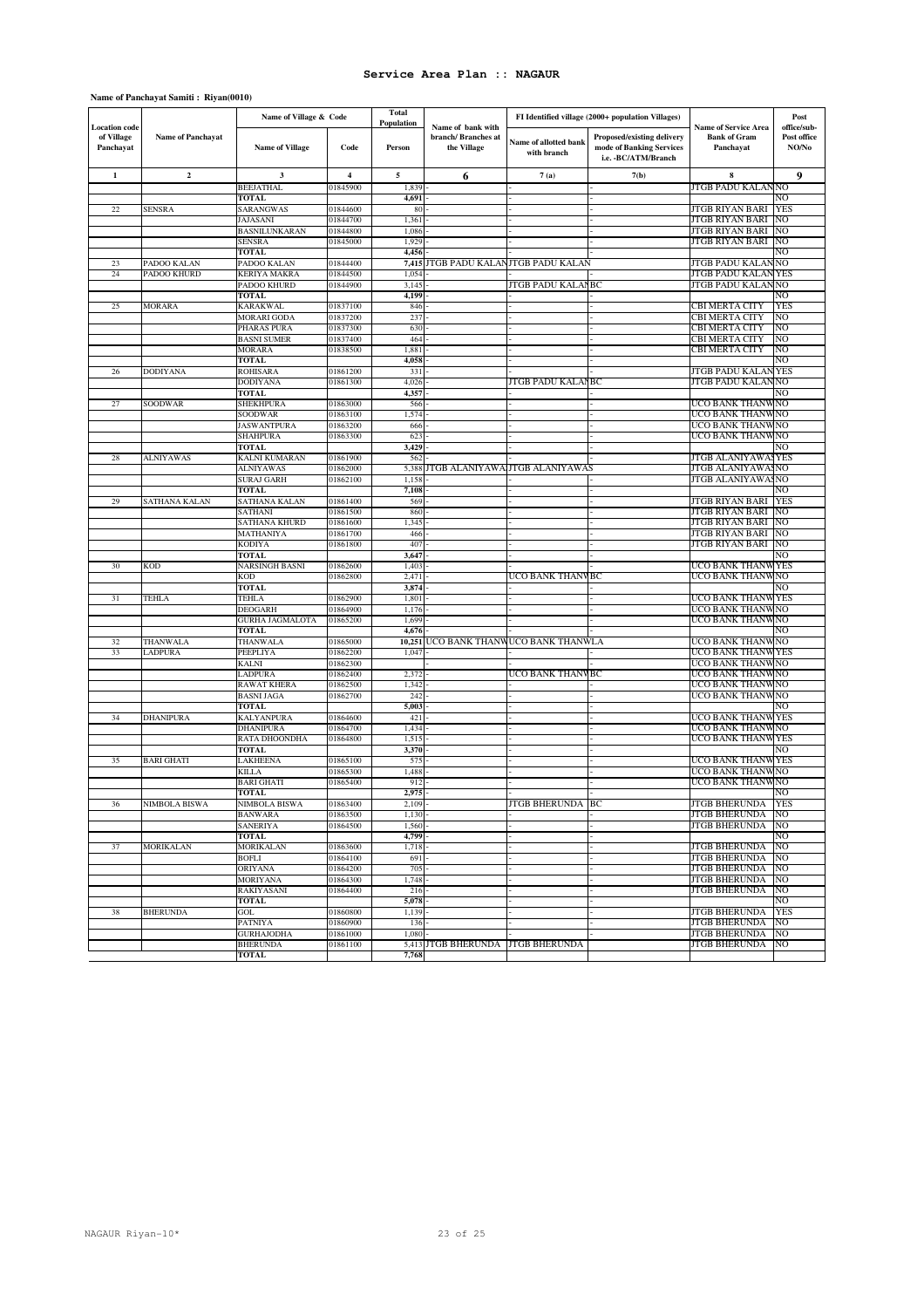### **NUMBER OF VILLAGES UNDER EACH GRAM PANCHAYAT**

### **Name of Panchayat Samiti : Parbatsar(0011)**

|                                                 |                          | Name of Village & Code               |                         | <b>Total Population</b> |                                                                | FI Identified village (2000+ population Villages) |                                                                                     |                                                       | Post office/sub-     |
|-------------------------------------------------|--------------------------|--------------------------------------|-------------------------|-------------------------|----------------------------------------------------------------|---------------------------------------------------|-------------------------------------------------------------------------------------|-------------------------------------------------------|----------------------|
| <b>Location</b> code<br>of Village<br>Panchayat | <b>Name of Panchayat</b> | Name of Village                      | Code                    | Person                  | Name of bank with<br>branch/ Branches at the<br><b>Village</b> | Name of allotted bank with<br>branch              | Proposed/existing delivery<br>mode of Banking Services i.e.<br><b>BC/ATM/Branch</b> | <b>Name of Service Area Bank</b><br>of Gram Panchayat | Post office<br>NO/No |
| $\mathbf{1}$                                    | $\mathbf{2}$             | 3                                    | $\overline{\mathbf{4}}$ | $\mathbf s$             | 6                                                              | 7(a)                                              | 7(b)                                                                                | 8                                                     | 9                    |
| 01                                              | <b>BIDIYAD</b>           | BIDIYAD<br>KISHORPURA                | 01865600<br>01865700    | 8,650<br>76             | UCO BANK BIDIYAD                                               | UCO BANK BIDIYAD                                  |                                                                                     | UCO BANK BIDIYAD<br>UCO BANK BIDIYAD                  | YES<br>NO            |
|                                                 |                          | <b>TOTAL</b>                         |                         | 9,417                   |                                                                |                                                   |                                                                                     |                                                       | NO                   |
| 02                                              | GANGWA                   | DIRDHANI<br>GANGWA                   | 01865900                | 1,930                   |                                                                |                                                   |                                                                                     | UCO BANK MAKRANA<br>UCO BANK MAKRANA                  | YES                  |
|                                                 |                          | GUNAWATI                             | 01865800<br>01865500    | 2,966<br>1,045          |                                                                | UCO BANK MAKRANA                                  | BС                                                                                  | UCO BANK MAKRANA                                      | NO<br>NO             |
|                                                 |                          | TOTAL                                |                         | 5,941                   |                                                                |                                                   |                                                                                     |                                                       | NO                   |
| 03                                              | MANGLANA                 | KALKALA KI DHANI<br>MANGLANA         | 01866200<br>01866000    | 89<br>3,302             |                                                                | UCO BANK MAKRANA                                  | BC                                                                                  | UCO BANK MAKRANA<br>UCO BANK MAKRANA                  | NO<br>NO             |
|                                                 |                          | NAKAN                                | 01866100                | 1,102                   |                                                                |                                                   |                                                                                     | UCO BANK MAKRANA                                      | NO                   |
|                                                 |                          | TOTAL                                |                         | 5,301                   |                                                                |                                                   |                                                                                     |                                                       | NО                   |
| 04                                              | KHOKHAR                  | ADANI<br>CHARNAWAS                   | 01867100<br>01866500    | 867<br>841              |                                                                |                                                   |                                                                                     | UCO BANK MAKRANA<br>UCO BANK MAKRANA                  | YES<br>NO            |
|                                                 |                          | DEOLI KHURD                          | 01866300                | 1,222                   |                                                                |                                                   |                                                                                     | UCO BANK MAKRANA                                      | NO                   |
|                                                 |                          | DHONKALIYA                           | 01866400<br>01867000    | 1,344<br>2,054          |                                                                |                                                   | BC                                                                                  | UCO BANK MAKRANA<br>UCO BANK MAKRANA                  | NO<br>NO             |
|                                                 |                          | KHOKHAR<br><b>TOTAL</b>              |                         | 6,328                   |                                                                | UCO BANK MAKRANA                                  |                                                                                     |                                                       | NO                   |
| 05                                              | ROHINDI                  | HARIPURA                             | 01867900                | 29                      |                                                                |                                                   |                                                                                     | SBBJ PARBATSAR                                        | YES                  |
|                                                 |                          | MALAS GUSAIYAN<br>ROHINDI            | 01867800<br>01870200    | 1,603<br>2,25           |                                                                | SBBJ PARBATSAR                                    | ВC                                                                                  | SBBJ PARBATSAR<br>SBBJ PARBATSAR                      | NO<br>NO             |
|                                                 |                          | TOTAL                                |                         | 4,149                   |                                                                |                                                   |                                                                                     |                                                       | NO                   |
| 06                                              | BHAKRI MAULAS            | <b>BHAKRI MAULAS</b>                 | 01871400                | 4,832                   |                                                                | UCO HARSORE                                       | ВC                                                                                  | UCO HARSORE                                           | YES                  |
|                                                 |                          | SHEEL BHAKRI<br><b>TOTAL</b>         | 01871300                | 681<br>5,513            |                                                                |                                                   |                                                                                     | UCO HARSORE                                           | NO<br>NO             |
| 07                                              | RABDIYAD                 | DHOLIYA                              | 01872400                | 744                     |                                                                |                                                   |                                                                                     | <b>JTGB BAGOT</b>                                     | YES                  |
|                                                 |                          | MOONDOTA<br>RABDIYAD                 | 01872300<br>01872500    | 831<br>2,38             |                                                                | JTGB BAGOT                                        | ВC                                                                                  | <b>JTGB BAGOT</b><br>JTGB BAGOT                       | NO<br>NO             |
|                                                 |                          | <b>TOTAL</b>                         |                         | 3,962                   |                                                                |                                                   |                                                                                     |                                                       | NO                   |
| 08                                              | BAGOT                    | BAGOT                                | 01871000                | 3,432                   | <b>JTGB BAGOT</b>                                              | JTGB BAGOT                                        |                                                                                     | JTGB BAGOT                                            | YES                  |
|                                                 |                          | DHUNTHIYAN<br><b>TOTAL</b>           | 01870900                | 1,40<br>4,837           |                                                                |                                                   |                                                                                     | JTGB BAGOT                                            | NO<br>NO             |
| 09                                              | JHALRA                   | JHALRA                               | 01872800                | 1,308                   |                                                                |                                                   |                                                                                     | <b>SBBJ PARBATSAR</b>                                 | YES                  |
|                                                 |                          | KHANPUR                              | 01870700                | 1,758<br>659            |                                                                |                                                   |                                                                                     | SBBJ PARBATSAR<br>SBBJ PARBATSAR                      | YES<br>NO            |
|                                                 |                          | LAKHIYAS<br>SANCHOR                  | 01872700<br>01870500    | 1,19                    |                                                                |                                                   |                                                                                     | SBBJ PARBATSAR                                        | NO                   |
|                                                 |                          | TOTAL                                |                         | 4,916                   |                                                                |                                                   |                                                                                     |                                                       | NO                   |
| 10                                              | <b>JANJEELA</b>          | <b>JANJEELA</b><br>LALANA KALAN      | 01870000<br>01869900    | 3,95<br>1,429           |                                                                | <b>JTGB BAGOT</b>                                 | BC                                                                                  | JTGB BAGOT<br><b>JTGB BAGOT</b>                       | YES<br>NO            |
|                                                 |                          | TOTAL                                |                         | 5,381                   |                                                                |                                                   |                                                                                     |                                                       | NO                   |
| 11                                              | CHITAI                   | CHITAI                               | 01871200                | 1,53                    |                                                                |                                                   |                                                                                     | <b>JTGB BAGOT</b>                                     | YES                  |
|                                                 |                          | CHITAWA<br>LALANA KHURD              | 01871100<br>01869800    | 1,40<br>1,201           |                                                                |                                                   |                                                                                     | <b>JTGB BAGOT</b><br><b>JTGB BAGOT</b>                | NO<br><b>YES</b>     |
|                                                 |                          | NARMA                                | 01869500                | 1,090                   |                                                                |                                                   |                                                                                     | <b>JTGB BAGOT</b>                                     | NO                   |
| 12                                              | <b>BADOO</b>             | TOTAL<br><b>BADOO</b>                | 01868300                | 5,233<br>8,576          | SBBJ BADOO                                                     | <b>SBBJ BADOO</b>                                 |                                                                                     | <b>SBBJ BADOO</b>                                     | NO<br>NO             |
| 13                                              | PEEPLAD                  | ARATH                                | 01870600                | 562                     |                                                                |                                                   |                                                                                     | SBBJ PARBATSAR                                        | YES                  |
|                                                 |                          | MEHGAON                              | 01870400                | 1,498                   |                                                                |                                                   |                                                                                     | SBBJ PARBATSAR                                        | NO                   |
|                                                 |                          | PEEPLAD<br><b>TOTAL</b>              | 01870300                | 3,523<br>5,583          |                                                                | SBBJ PARBATSAR                                    | BС                                                                                  | SBBJ PARBATSAR                                        | NO<br>NO             |
| 14                                              | <b>BHADSIYAN</b>         | BAROON                               | 01875600                | 83                      |                                                                |                                                   |                                                                                     | JTGB PEELWA                                           | NO                   |
|                                                 |                          | BHADSIYAN                            | 01874900                | 2,113<br>2,950          |                                                                | JTGB PEELWA                                       | ВC                                                                                  | JTGB PEELWA                                           | YES<br>NO            |
| 15                                              | JAWLA                    | TOTAL<br>JAWLA                       | 01869200                | 4,437                   |                                                                | UCO BANK HARSORE                                  | ВC                                                                                  | UCO BANK HARSORE                                      | NO                   |
|                                                 |                          | KHORI KHEEWSI                        | 01869400                | 1,03                    |                                                                |                                                   |                                                                                     | UCO BANK HARSORE                                      | NO                   |
|                                                 |                          | TEEWLI<br><b>TOTAL</b>               | 01869300                | 267<br>5,73             |                                                                |                                                   |                                                                                     | UCO BANK HARSORE                                      | NO<br>NO             |
| 16                                              | TAPARWARA                | MODI KHURD                           | 01873300                | 1,77                    |                                                                |                                                   |                                                                                     | <b>UCO BANK HARSORE</b>                               | YES                  |
|                                                 |                          | NIMBOLA                              | 01871600                | 939                     |                                                                |                                                   |                                                                                     | UCO BANK HARSORE                                      | YES                  |
|                                                 |                          | TAPARWARA<br><b>TOTAL</b>            | 01871500                | 1,756<br>4,472          |                                                                |                                                   |                                                                                     | UCO BANK HARSORE                                      | NO<br>NO             |
| 17                                              | RID                      | KULIYANA                             | 01875900                | 1,089                   |                                                                |                                                   |                                                                                     | <b>JTGB PEEH</b>                                      | NO                   |
|                                                 |                          | RID<br>TOTAL                         | 01873500                | 3,200<br>4,289          |                                                                | JTGB PEEH                                         | BС                                                                                  | JTGB PEEH                                             | NO<br>NO             |
| 18                                              | <b>NETIYAS</b>           | SEETAWAT                             | 01873400                | 1,619                   |                                                                |                                                   |                                                                                     | <b>JTGB PEEH</b>                                      | NO                   |
|                                                 |                          | JALAMPURA                            | 01873600                | 305                     |                                                                |                                                   |                                                                                     | <b>JTGB PEEH</b>                                      | NO                   |
|                                                 |                          | KHOKHARIYA<br><b>NETIYAS</b>         | 01873900<br>01873700    | 847<br>1,083            |                                                                |                                                   |                                                                                     | <b>JTGB PEEH</b><br><b>JTGB PEEH</b>                  | <b>YES</b><br>NO     |
|                                                 |                          | ROJAS                                | 01873800                | 56                      |                                                                |                                                   |                                                                                     | <b>JTGB PEEH</b>                                      | NO                   |
|                                                 |                          | TOTAL<br><b>BANDA HERA</b>           | 01876100                | 4,421<br>1,254          |                                                                |                                                   |                                                                                     | <b>JTGB PEEH</b>                                      | NO<br>NO             |
| 19                                              | KUNDRI                   | <b>KUNDRI</b>                        | 01875800                | 2,007                   |                                                                | <b>JTGB PEEH</b>                                  | BC                                                                                  | <b>JTGB PEEH</b>                                      | NO                   |
|                                                 |                          | MANPURA                              | 01875700                | 840                     |                                                                |                                                   |                                                                                     | <b>JTGB PEEH</b>                                      | NO                   |
|                                                 |                          | MINDAKIYA<br><b>TOTAL</b>            | 01876000                | 702<br>4,803            |                                                                |                                                   |                                                                                     | <b>JTGB PEEH</b>                                      | NO<br>NO             |
| 20                                              | <b>KURADA</b>            | KURADA                               | 01868800                | 4,96:                   |                                                                | JTGB GULAR                                        | BС                                                                                  | JTGB GULAR                                            | NO                   |
| $^{21}$                                         | PEEH                     | PEEH                                 | 01876200                | 5,454<br>493            | JTGB PEEH                                                      | JTGB PEEH                                         |                                                                                     | <b>JTGB PEEH</b>                                      | NO<br>NO             |
|                                                 |                          | PUNWALIA<br>RUGHNATHPURA             | 01876300<br>01876400    | 1,450                   |                                                                |                                                   |                                                                                     | <b>JTGB PEEH</b><br><b>JTGB PEEH</b>                  | NO                   |
|                                                 |                          | TOTAL                                |                         | 7,397                   |                                                                |                                                   |                                                                                     |                                                       | NO                   |
| 22                                              | GULAR                    | BARNEL<br>GULAR                      | 01868700<br>01869700    | 2,012<br>4,885          | ITGB GULAR                                                     | JTGB GULAR<br>JTGB GULAR                          | BС                                                                                  | <b>JTGB GULAR</b><br><b>JTGB GULAR</b>                | YES<br>NO            |
|                                                 |                          | JAGDISHPURA                          | 01869600                | 476                     |                                                                |                                                   |                                                                                     | <b>JTGB GULAR</b>                                     | NO                   |
|                                                 |                          | TOTAL                                |                         | 7,373                   |                                                                |                                                   |                                                                                     |                                                       | NO                   |
| 23                                              | BEENTHWALIYA             | ANTROLI SANGA<br><b>BEENTHWALIYA</b> | 01869100<br>01868900    | 1,863<br>2,048          |                                                                | JTGB GULAR                                        | ВC                                                                                  | JTGB GULAR<br>JTGB GULAR                              | NO<br>NO             |
|                                                 |                          | MERASI                               | 01869000                | 1,132                   |                                                                |                                                   |                                                                                     | JTGB GULAR                                            | NO                   |
| 24                                              | BASSI                    | TOTAL<br>BANSER                      | 01875500                | 5,043<br>1,298          |                                                                |                                                   |                                                                                     | <b>JTGB PEELWA</b>                                    | NO<br>YES            |
|                                                 |                          | BASSI                                | 01875300                | 2,062                   |                                                                | JTGB PEELWA                                       | BС                                                                                  | <b>JTGB PEELWA</b>                                    | NO                   |
|                                                 |                          | <b>SIDIYAS</b>                       | 01875400                | 851                     |                                                                |                                                   |                                                                                     | <b>JTGB PEELWA</b>                                    | NO                   |
| 25                                              | MAYAPUR                  | TOTAL<br>BANWAL                      | 01875200                | 4,211<br>2,145          |                                                                | JTGB PEELWA                                       | ВC                                                                                  | <b>JTGB PEELWA</b>                                    | NO<br>YES            |
|                                                 |                          | <b>CHARNAWAS</b>                     | 01875000                | 1,01                    |                                                                |                                                   |                                                                                     | <b>JTGB PEELWA</b>                                    | NO                   |
|                                                 |                          | MAYAPUR                              | 01875100                | 1,257                   |                                                                |                                                   |                                                                                     | JTGB PEELWA                                           | NO                   |
| 26                                              | <b>HARNAWA</b>           | <b>TOTAL</b><br>GARHI                | 01868400                | 4,415<br>712            |                                                                |                                                   |                                                                                     | <b>SBBJ BADOO</b>                                     | NO<br><b>YES</b>     |
|                                                 |                          | HARNAWA PATTI                        | 01868600                | 5,034                   |                                                                | <b>SBBJ BADOO</b>                                 | BС                                                                                  | SBBJ BADOO                                            | NO                   |
|                                                 |                          | <b>HUKMPURA</b><br><b>TOTAL</b>      | 01868500                | 566                     |                                                                |                                                   |                                                                                     | SBBJ BADOO                                            | NO<br>NO             |
| 27                                              | <b>BHADWA</b>            | <b>BHADWA</b>                        | 01868200                | 6,312<br>3,666          |                                                                | <b>SBBJ BADOO</b>                                 | BC                                                                                  | SBBJ BADOO                                            | <b>YES</b>           |
|                                                 |                          | <b>GUJRON KI DHANI</b>               | 01868100                | 883                     |                                                                |                                                   |                                                                                     | SBBJ BADOO                                            | NO                   |
|                                                 |                          | HULDHANI                             | 01867500                | 2,180                   |                                                                |                                                   | ВC                                                                                  | SBBJ BADOO                                            | NO                   |